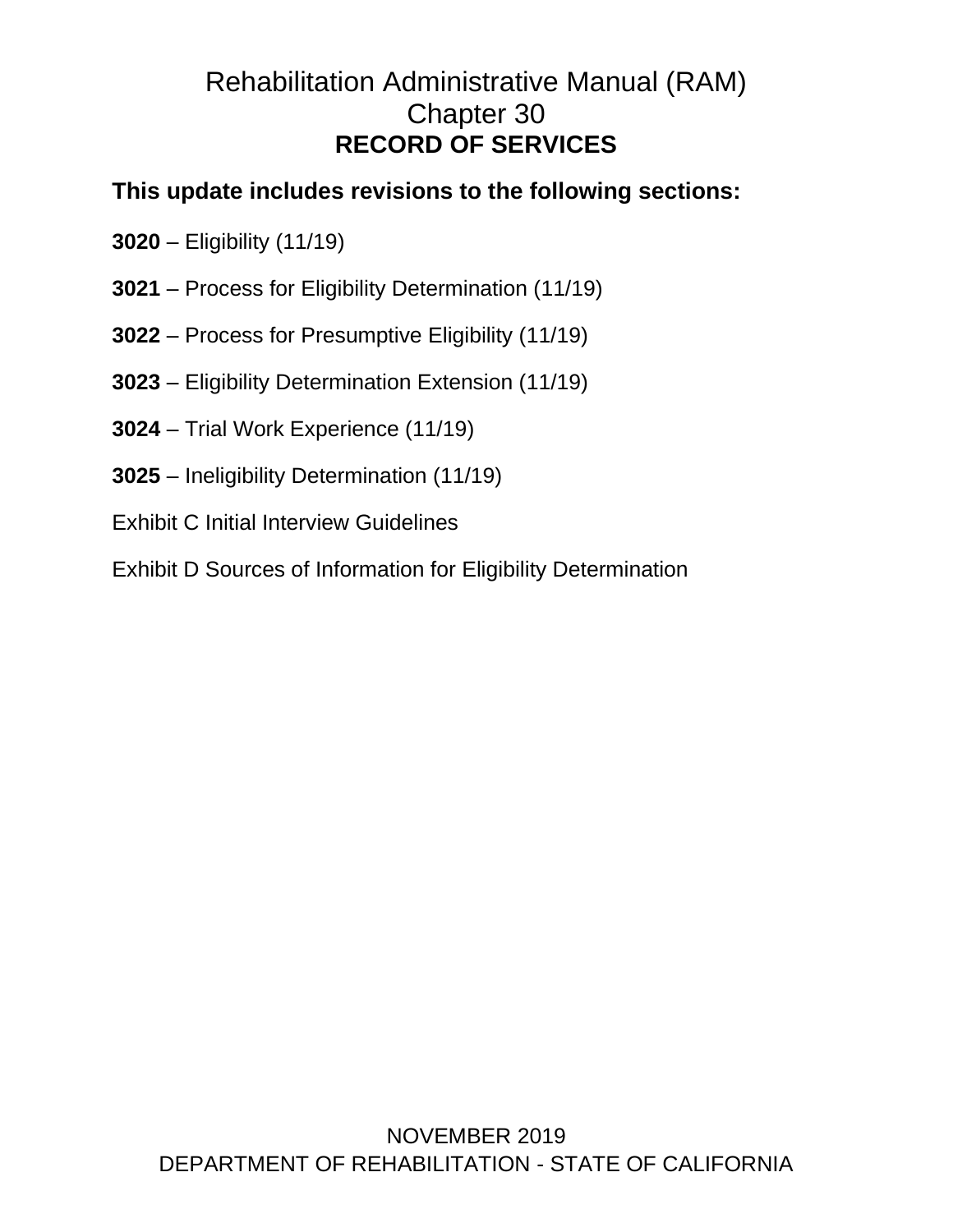# **[RAM CHAPTER 30 ABBREVIATIONS](#page-5-0)**

# **[RECORD OF SERVICES \(01/16\)](#page-7-0)**

- [General Requirements \(09/14\)](#page-9-0)
- [Disclosure and Mandated Reporting \(09/14\)](#page-10-0)
- [Roles and Responsibilities \(12/16\)](#page-11-0)
- [3003.1 RC Approval Authority \(01/16\)](#page-12-0)
- [Completing Documentation \(12/16\)](#page-13-0)
- [Federal Data Reporting Requirements \(01/16\)](#page-14-0)

# **[REFERRAL AND APPLICATION PROCESS \(09/14\)](#page-15-0)**

- [Determining the Date of Application \(01/16\)](#page-18-0)
- [Initial Interview \(09/14\)](#page-20-0)
- [Explaining the Ticket to Work Program \(09/14\)](#page-22-0)

# **[ELIGIBILITY \(11/19\)](#page-24-0)**

- [Process for Eligibility Determination \(11/19\)](#page-26-0)
- [Process for Presumptive Eligibility \(11/19\)](#page-31-0)
- [Eligibility Determination Extension \(11/19\)](#page-34-0)
- [Trial Work Experience \(11/19\)](#page-36-0)
- [Ineligibility Determination \(11/19\)](#page-40-0)

# **[PRIORITY FOR SERVICES \(10/17\)](#page-44-0)**

- [Priority Category Determination \(10/17\)](#page-45-0)
- [Reevaluating Priority Category \(09/14\)](#page-47-0)
- [Priority for Services Extension \(09/14\)](#page-48-0)

# **[ORDER OF SELECTION / WAITING LIST \(10/17\)](#page-49-0)**

- [3036 Order of Selection for a Student with Disability \(10/17\)](#page-50-0)
- [Notification of Waiting List and Delayed Status \(10/17\)](#page-51-0)
- [Notification of Closure from the Waiting List \(09/14\)](#page-52-0)

# **[DOR STUDENT SERVICES \(01/18\)](#page-54-0)**

- [3040.1 Internal Controls for DOR Student Funding \(10/17\)](#page-57-0)
- [DOR Student Services: Guiding Principles \(10/17\)](#page-58-0)
- [Cooperating & Coordinating with Education Officials & Other](#page-60-0)  [Partners \(01/18\)](#page-60-0)
- 3042.1 [Statewide Outreach \(12/17\)](#page-60-1)
- [DOR Student Services: Five Required Activities \(12/17\)](#page-61-0)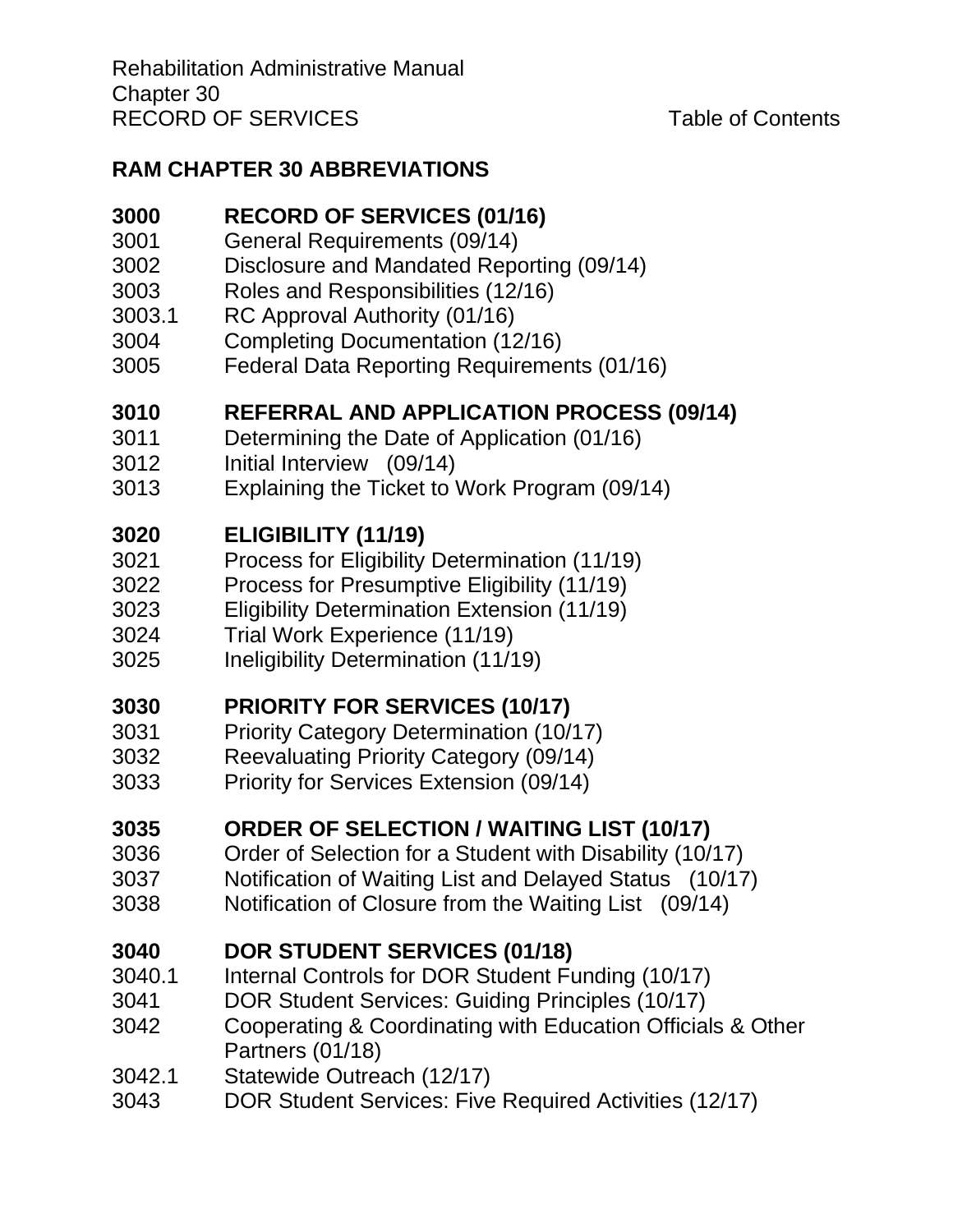Rehabilitation Administrative Manual Chapter 30 RECORD OF SERVICES Table of Contents

- 3044 [Statewide Provision of DOR Student Services \(12/17\)](#page-65-0)
- 3044.1 [Providing and Arranging DOR Student Services \(12/17\)](#page-66-0)
- 3044.2 [Coordination Activities \(12/17\)](#page-67-0)
- 3044.3 [Third-Party Cooperative Arrangements \(12/17\)](#page-69-0)
- 3044.4 [Purchased Case Services \(12/17\)](#page-71-0)
- 3045 [Authorized Activities \(10/17\)](#page-71-1)
- 3046 [Documenting DOR Student Services \(10/17\)](#page-73-0)
- 3046.1 [Documenting DOR Staff Time \(10/17\)](#page-73-1)
- 3046.2 [Verification of Student with a Disability \(01/18\)](#page-74-0)
- 3046.3 [Documenting DOR Student Services in AWARE \(10/17\)](#page-76-0)
- 3047 [PE Case Type: Serving Potentially Eligible Students \(10/17\)](#page-79-0)
- 3047.1 [PE Referrals for DOR Student Services \(12/17\)](#page-81-0)
- 3047.2 [Initial Discussion & Agreement for PE Students \(12/17\)](#page-82-0)
- 3047.3 [Auxiliary Aids and Services for PE Students \(12/17\)](#page-84-0)
- 3047.4 [Financial Participation in the PE Case Type \(12/17\)](#page-86-0)
- 3047.5 [End of the PE Service Record \(12/17\)](#page-87-0)
- 3048 [VR Case Type: Serving Eligible Students in the VR Program](#page-87-1)  [\(10/17\)](#page-87-1)
- 3048.1 [Assignment to an Open Order of](#page-88-0) Selection Category (12/17)
- 3048.2 [Assignment to a Closed Order of Selection Category \(12/17\)](#page-89-0)
- 3048.3 [Development of the IPE for Students and Youth with Disabilities](#page-89-1)  [\(12/17\)](#page-89-1)
- 3048.4 [Financial Participation in the VR Case Type \(12/17\)](#page-90-0)
- 3048.5 [Discontinuation of DOR Student Services \(12/17\)](#page-91-0)

# **3050 [INDIVIDUALIZED PLAN FOR EMPLOYMENT \(01/16\)](#page-92-0)**

- 3051 [Developing the Individualized Plan for Employment \(12/16\)](#page-94-0)
- 3052 [Plan Development Extension \(09/14\)](#page-99-0)
- 3053 [Plans for Supported Employment; Plans for Students with](#page-101-0)  [Disabilities; Plans in a Self-Employment Setting \(09/14\)](#page-101-0)
- 3054 [Plan Amendments \(01/16\)](#page-105-0)
- 3055 [Major Plan Revisions \(01/16\)](#page-105-1)
- 3056 [Service Interrupted \(09/14\)](#page-106-0)
- 3057 [Plan Reviews at Least Annually \(09/14\)](#page-107-0)
- 3058 [Periodic Progress Updates \(09/14\)](#page-109-0)
- [3058.1 Documenting Academic Progress \(01/16\)](#page-110-0)
- 3059 [Ticket to Work Assignment at Plan Development \(01/16\)](#page-110-1)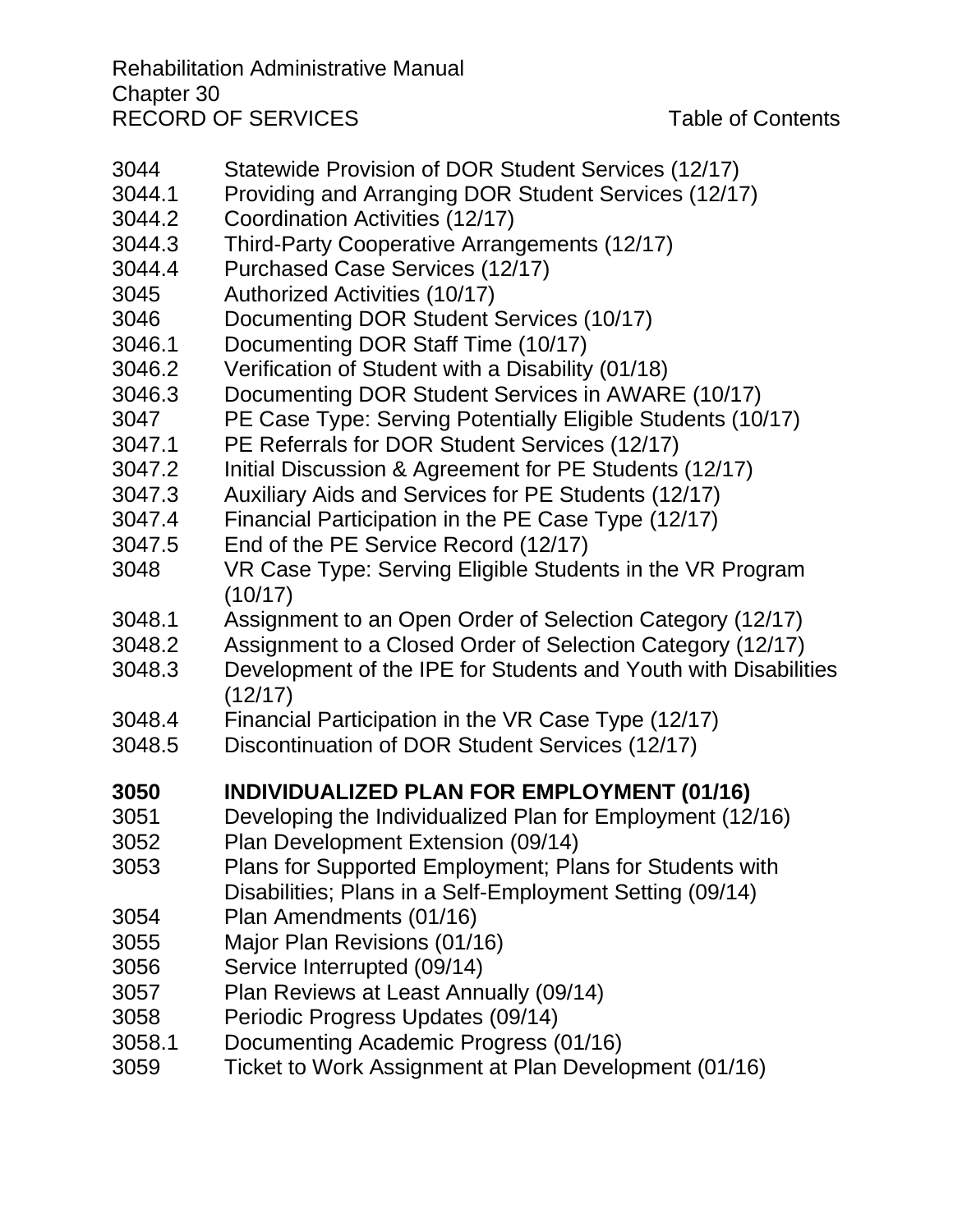Rehabilitation Administrative Manual Chapter 30 RECORD OF SERVICES Table of Contents

# **[RECORD OF SERVICES TRANSFER \(09/14\)](#page-113-0)**

- [Individual Record of Services Transfer \(09/14\)](#page-113-1)
- [Multiple Records of Services Transfer \(09/14\)](#page-115-0)

## **[RECORD OF SERVICES CLOSURE \(12/16\)](#page-116-0)**

- [Ticket to Work Assignment at Closure \(09/14\)](#page-119-0)
- [Closure With an Employment Outcome \(12/16\)](#page-119-1)
- [Closure: Plans for Supported Employment; Plans in a Self-](#page-121-0)[Employment Setting \(09/14\)](#page-121-0)
- [Closure Without an Eligibility Determination \(09/14\)](#page-122-0)
- [Closure With a Determination of Ineligibility \(09/14\)](#page-124-0)
- [Closure From the Waiting List \(09/14\)](#page-126-0)
- [Closure for Other Reasons \(09/14\)](#page-127-0)
- [Case Closure and Personal Safety \(01/16\)](#page-128-0)
- 3078.1 [Guidelines for Addressing Threatening or Harassing Behavior](#page-129-0)  [by Applicants or Consumers \(01/16\)](#page-129-0)
- [Mandatory Reviews After Closure \(01/16\)](#page-133-0)

#### **[POST-EMPLOYMENT SERVICES \(01/16\)](#page-137-0)**

- [Process for Providing Post-Employment Services \(09/14\)](#page-138-0)
- [Conditions for PES Completion or End \(09/14\)](#page-139-0)

## **[AUTHORIZING GOODS AND SERVICES \(09/14\)](#page-140-0)**

- [Process for Authorizing Goods and Services \(09/14\)](#page-141-0)
- Activity [Due Format \(12/16\)](#page-142-0)
- [Identifying Prior Approval Requirements \(09/14\)](#page-143-0)
- [Bank Drafts Requirements \(09/14\)](#page-144-0)
- [Financial Participation \(09/14\)](#page-145-0)
- [Comparable Services and Benefits \(09/14\)](#page-146-0)
- [Criteria for Dual Authorizations \(09/14\)](#page-147-0)

## **[Exhibits](#page-148-0)**

#### **[Exhibit A Standardized Statewide Record of Services Documentation](#page-148-1)  [System](#page-148-1)**

- **Exhibit B [AWARE Status Descriptions](#page-148-2)**
- **Exhibit C [Initial Interview Guidelines](#page-148-3)**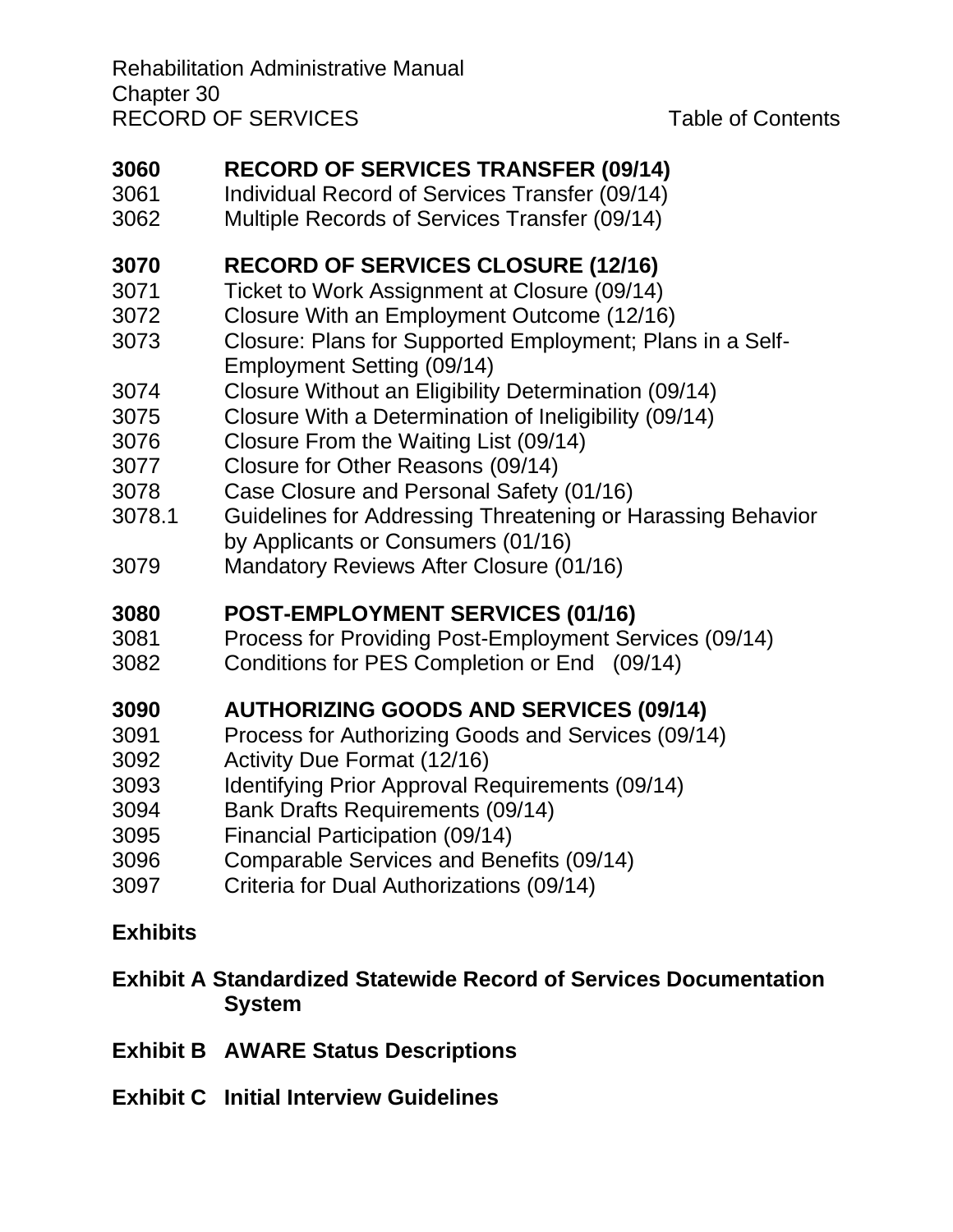Rehabilitation Administrative Manual Chapter 30 RECORD OF SERVICES Table of Contents

#### **Exhibit D [Sources of Information](#page-148-4)**

## **[Exhibit E Assistive Technology Activity Due Template](#page-148-5)**

# **Exhibit F [DR 650 Employee Timesheet Form Instructions](#page-148-6)**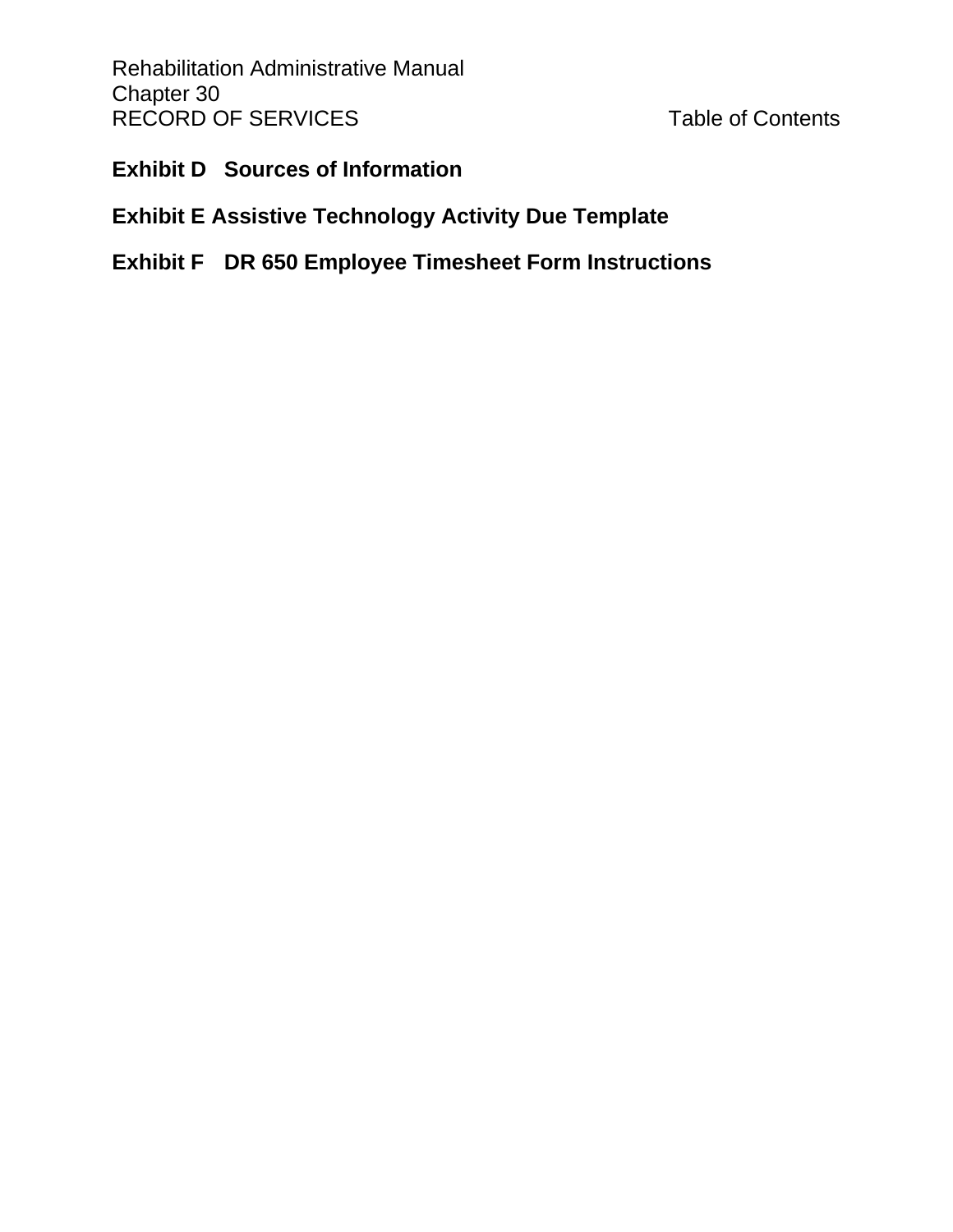## <span id="page-5-0"></span>**RAM CHAPTER 30 ABBREVIATIONS**

This chapter includes numerous abbreviations. In an effort to maximize content accessibility, this chapter includes periods with abbreviations that may be phonetically read as a word by a screen reader.

This chapter uses the following abbreviations:

| <b>Assistive Technology</b>                        |
|----------------------------------------------------|
| <b>Beneficiary Assistance and Support Services</b> |
| <b>Blind Field Services district</b>               |
| <b>Benefits Planning Query Report</b>              |
| <b>Client Assistance Program</b>                   |
| <b>California Code of Regulations</b>              |
| <b>Code of Federal Regulations</b>                 |
| <b>Continuing Disability Review</b>                |
| <b>Consumer Information Handbook</b>               |
| <b>Department of General Services</b>              |
| <b>District Operations Support</b>                 |
| Department of Rehabilitation                       |
| <b>Employment Network</b>                          |
| <b>Health and Safety Officer</b>                   |
| <b>Individualized Education Program</b>            |
| Individualized Plan for Employment                 |
| <b>Information Technology Services Division</b>    |
| <b>Licensed Clinical Social Worker</b>             |
| Limited Examination and Appointment Program        |
| Marriage and Family Therapist                      |
| <b>Medical Information of Record</b>               |
| <b>Order of Selection</b>                          |
| Physical and mental restoration services           |
| <b>Potentially Eligible</b>                        |
| <b>Post-employment Services</b>                    |
| <b>Rehabilitation Administrative Manual</b>        |
| <b>Rehabilitation Services Administration</b>      |
| <b>Standard Occupational Classification</b>        |
| <b>Social Security Administration</b>              |
| <b>Social Security Disability Insurance</b>        |
| <b>Supplemental Security Income</b>                |
|                                                    |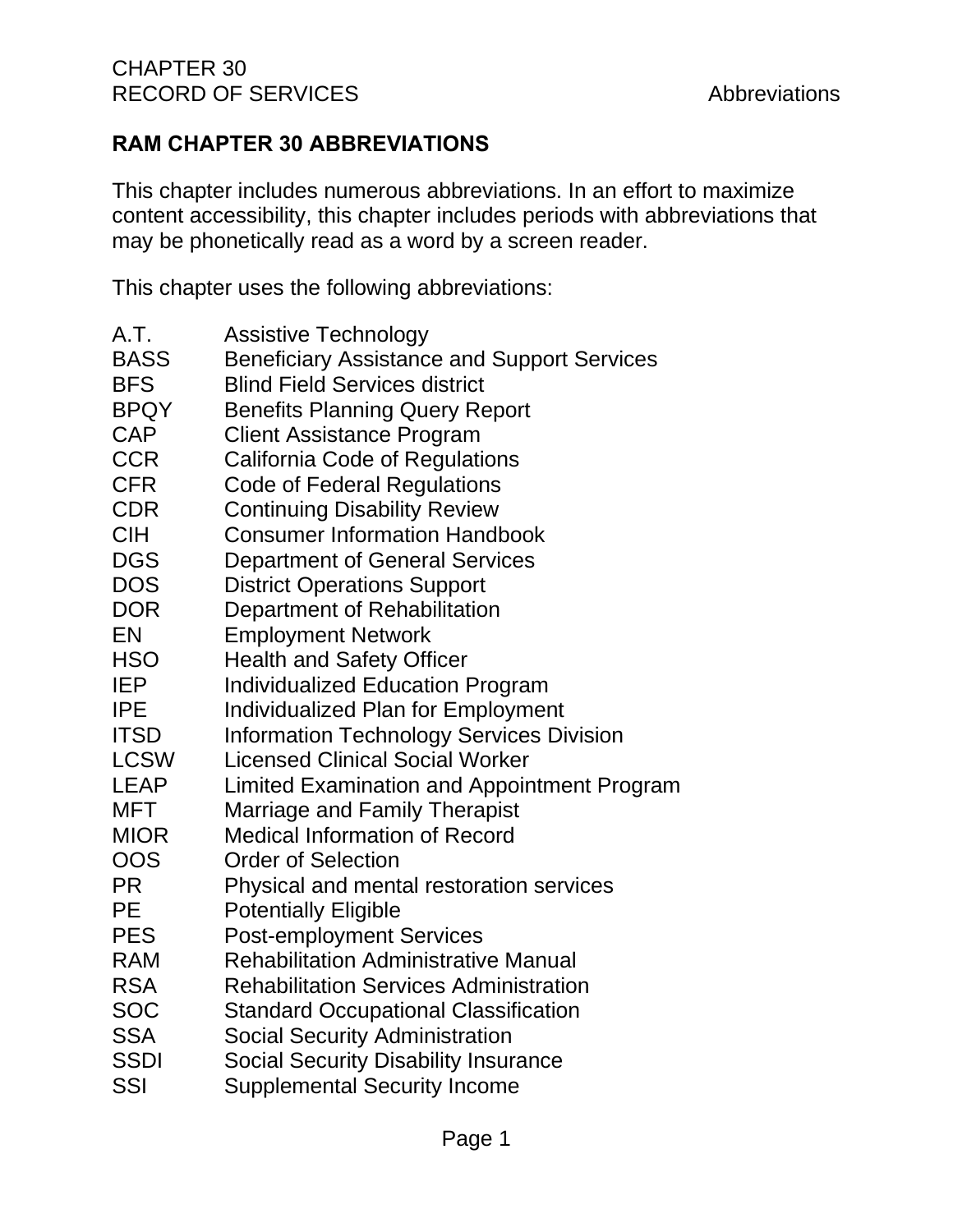- SSN Social Security number<br>TTW Ticket to Work
- Ticket to Work
- TWE Trial Work Experience
- VR Vocational Rehabilitation
- VRED Vocational Rehabilitation Employment Division<br>VRPRD Vocational Rehabilitation Policy & Resources D
- Vocational Rehabilitation Policy & Resources Division
- VRSD Vocational Rehabilitation Service Delivery
- WIP Work Incentives Planner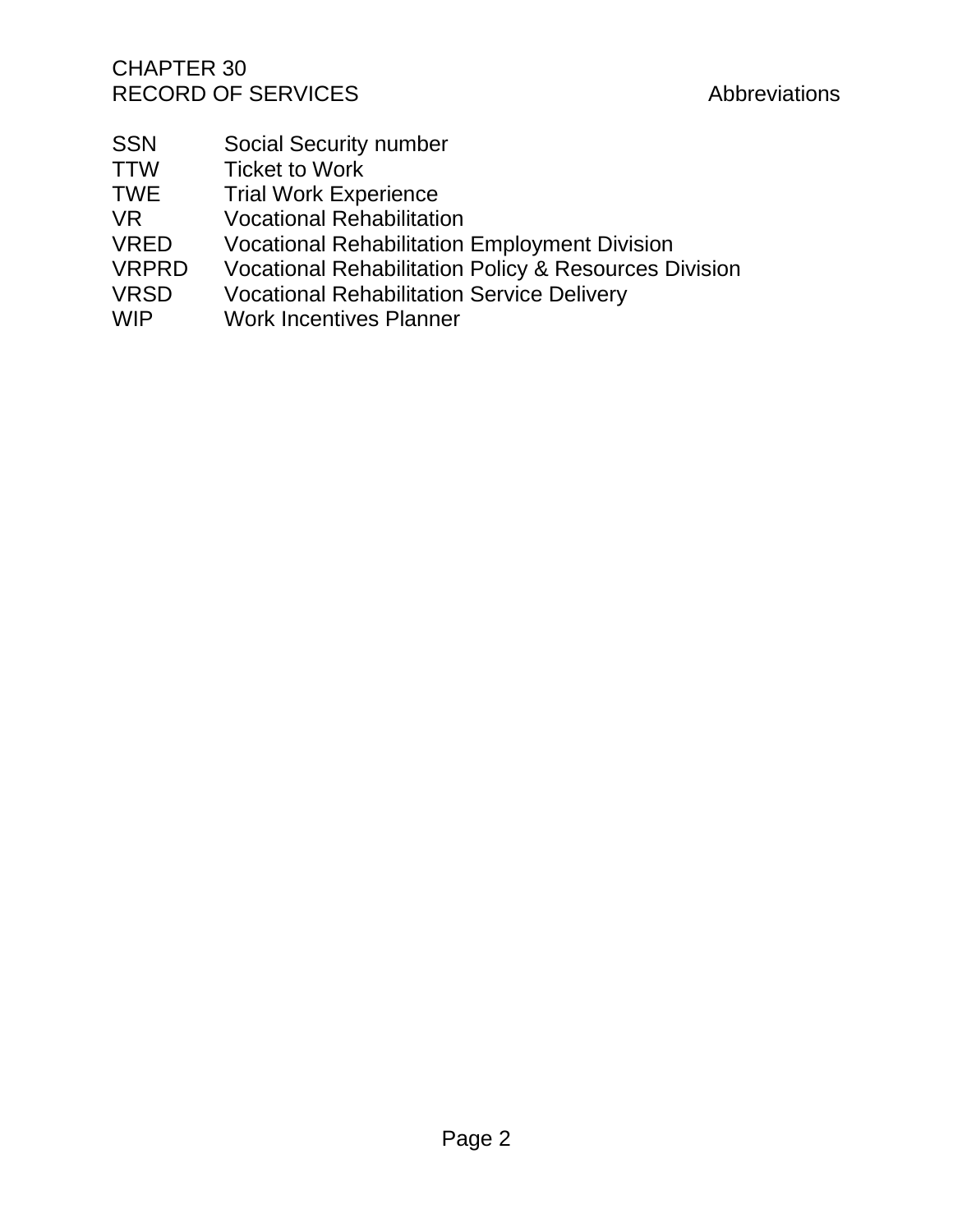## <span id="page-7-0"></span>**3000 RECORD OF SERVICES (01/16)**

State regulation, found in [California Code of Regulations \(CCR\)](file://///dorgroup/group/Public%20Folder/InDOR%20Documents/VRPRD/PPI/CCR%20DOR%20-%20Effective%201-16-18.docx) 7122, specifies what must be included in the record of services. The Department of Rehabilitation (DOR) shall use the record of services policies and exhibits in this chapter to establish a standardized, statewide record of services documentation system (see Exhibit A). This system provides a consistent case recording process. It maintains the ability of the DOR to review an individual's record of services, perform case monitoring activities, and provide quality vocational rehabilitation (VR) services to DOR applicants and consumers.

The DOR shall use this chapter in conjunction with applicable regulations, and other key procedural resources, including, but not limited to, the following:

- Accounting and Support Desk Manuals
- AWARE Reference Guide
- District Management Guide
- District Tools, Activities, and Resources Portal (TARP)
- RAM Toolboxes
- RSA-911 Desk Manual
- Vocational Rehabilitation Service Delivery (VRSD) Team Business Processes Desk Manual

The resources listed above are located on the DOR intranet and updated periodically.

For brevity, this chapter uses the following conventions:

- References to California Code of Regulations, title 9, sections within the narrative text of this RAM chapter are described as "CCR <section number>," e.g., CCR 7122.
- "Record of services" replaces the term "case file."
- The term "consumer" is synonymous with the term "eligible individual."
- The terms "Individualized Plan for Employment," "IPE," and "Plan" may be used interchangeably.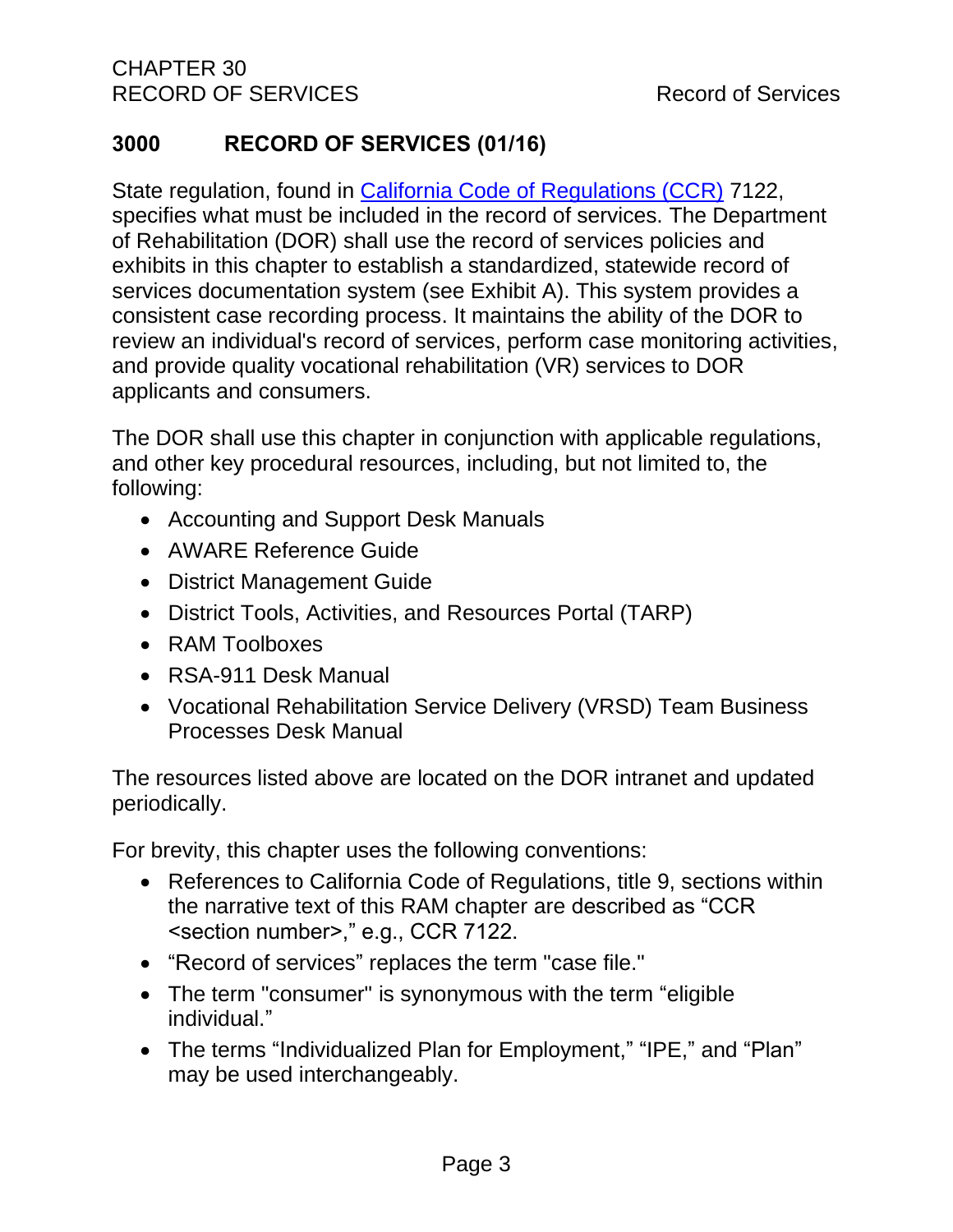## CHAPTER 30 RECORD OF SERVICES RECORD OF SERVICES

- The term "Rehabilitation Counselor" refers to the Senior Vocational Rehabilitation Counselor, Qualified Rehabilitation Professional (SVRC, QRP) for the purposes of this chapter.
- The terms "designated district staff" or "designated district support staff" refer to standard and optional actors within a VRSD team or a District Operations Support (DOS) team, and other authorized staff. The VRSD team provides direct services, and the DOS team typically provides accounting and support functions. Appropriate security clearance will be maintained to ensure separation of duties.
- The term "Team Manager" refers to the Staff Services Manager I in a VRSD team, and the term "district manager" refers to the Team Manager or a DOS manager within a DOR district.
- The term "DOR districts" refers to the 13 districts in the Vocational Rehabilitation Employment Division (VRED) and the Blind Field Services (BFS) district in the Specialized Services Division.
- References to the "individual," the "applicant," or the "consumer" shall also include the individual's, the applicant's, or the consumer's representative by inference.

In accordance with federal and state regulations, the use of the words "shall" or "must," means mandatory, and the use of the word "may" means permissive. For the purpose of this chapter, the use of the word "will" also means mandatory.

The DOR shall use the following features in AWARE:

- Case notes to document a single applicant or consumer's VR history, rationale for services, progress, and significant events across the life of the record of services.
- "Activity Dues" to document a request for purchase of goods and services, or to initiate a case activity. Typically, an AWARE Activity Due shall not be used in lieu of a case note.
- "Case status descriptions" to document an individual's stage within the VR program (see Exhibit B).

The hyperlink to a copy of the CCR is provided at the end of each section in which a CCR is referenced as follows:

## [Go to CCR.](file:///G:/Public%20Folder/InDOR%20Documents/VRPRD/PPI/CCR%20DOR%20-%20Effective%201-16-18.docx)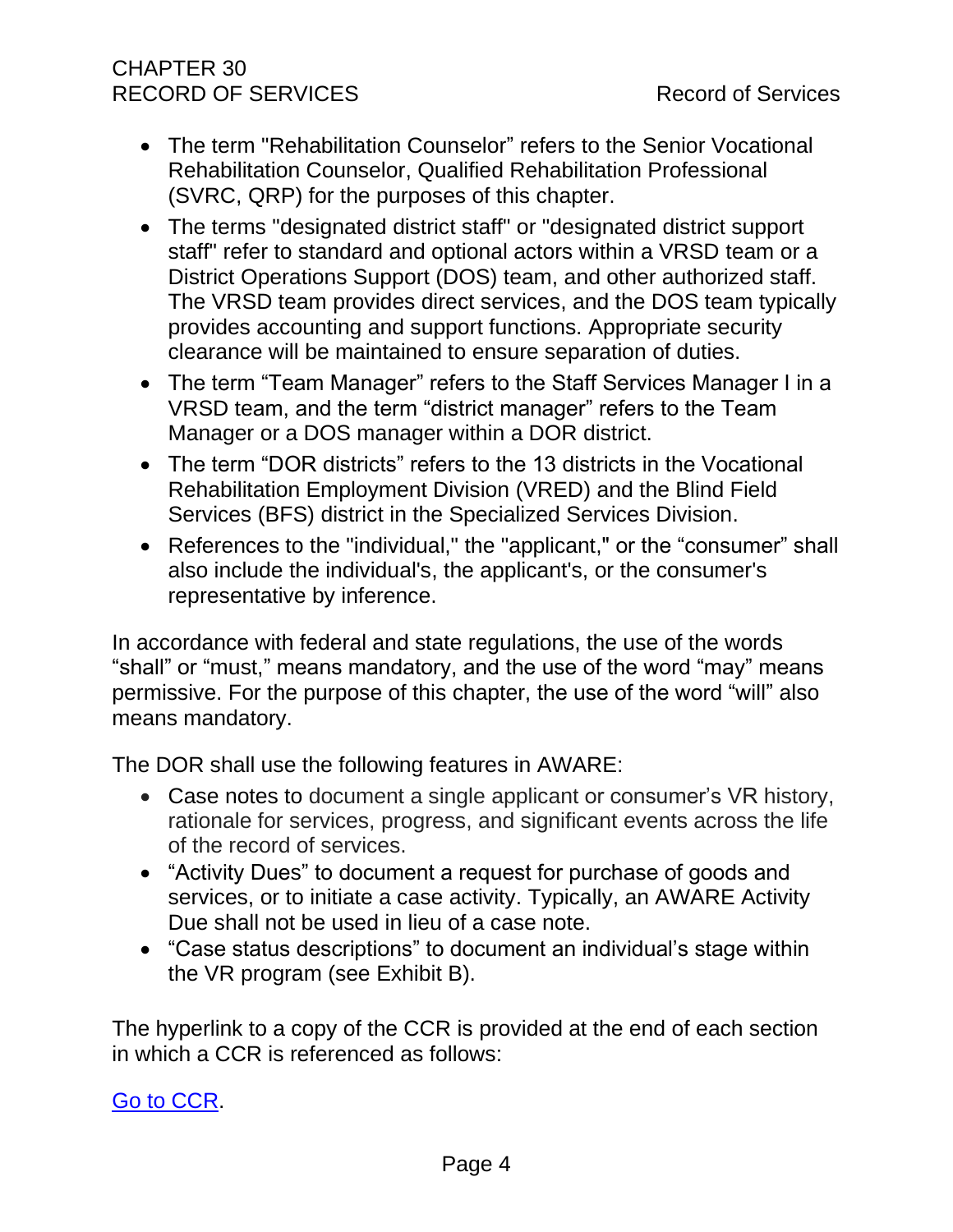The [Code of Federal Regulations \(CFR\)](http://www.law.cornell.edu/cfr/text) can be found at: [<http://www.law.cornell.edu/cfr/text>](http://www.law.cornell.edu/cfr/text).

Authority: 34 CFR 361.13, 361.42, 361.44, 361.45, 361.47, 361.48, 361.52, and 361.56; CCR, title 9, sections 7005, 7017.7, 7024, 7029.6, 7029.7, 7029.9, 7122, 7140.5, 7141.5, and 7142-7143.5.

#### <span id="page-9-0"></span>**3001 General Requirements (09/14)**

The VRSD team will take appropriate action to ensure that the record of services, when reviewed as a whole, includes all of the requirements in CCR 7122.

The record of services contains electronic and hardcopy information about an applicant or consumer that is pertinent to his or her participation in the VR program. It will include, but not be limited to, any of the following:

- Records and converted data from the Field Computer System.
- Electronic data in AWARE, relevant email communications, or other data.
- Written documentation to/from the DOR and the applicant or consumer, including documentation after a record of services is closed, when appropriate.
- Medical and/or educational records.
- Release of information forms.
- Supporting documentation such as progress reports, grades, and receipts.
- Other relevant information.

The record of services will show the following evidence of counseling and guidance provided to:

- Promote an individual's full involvement and participation in the VR process.
- Guide the individual in exploration of informed choice options.
- Support and assist the individual with problem solving.
- Refer the individual to other appropriate services.
- Coordinate VR services.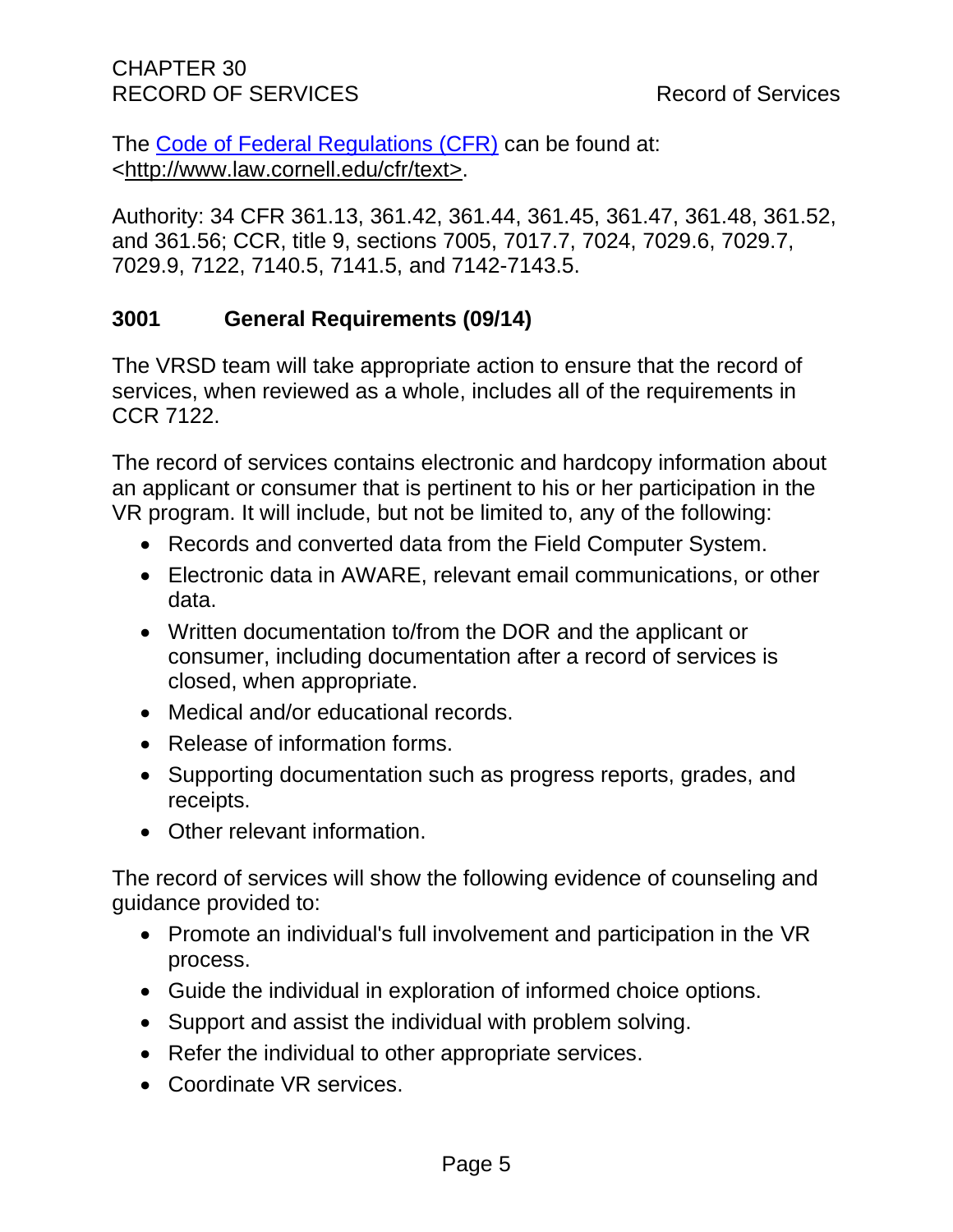Any information used to evaluate or support casework decisions will be included in the record of services and documented in AWARE, as appropriate to the individual case. Information must be sufficient to show that decisions were:

- Reasonable.
- Based on adequate fact.
- Considerate of the individual's circumstances.
- Reached with correct application of policy, procedures, rules, and regulations.

When the Rehabilitation Counselor determines that information he or she originated for the record of services is inaccurate or incomplete, the Rehabilitation Counselor will perform the following actions:

- Correct that portion of the record of services.
- Provide copies of the corrected information to all individuals who obtained incorrect information.

The following information may be purged from the record of services and destroyed:

- Information that is irrelevant and unnecessary for carrying out the VR program.
- Duplicate information.
- Handwritten notes when the notes have been transcribed into the record of services.

## <span id="page-10-0"></span>[Go to CCR.](file:///G:/Public%20Folder/InDOR%20Documents/VRPRD/PPI/CCR%20DOR%20-%20Effective%201-16-18.docx)

#### **3002 Disclosure and Mandated Reporting (09/14)**

The Rehabilitation Counselor or designated district staff will advise an individual that most information he or she provides to the DOR is confidential with certain exceptions in accordance with CCR 7142 through 7143.5(a).

The Rehabilitation Counselor and VRSD team members who are mandated reporters of suspected child, elder, or dependent adult abuse and neglect will maintain records, if any, in a separate location other than the record of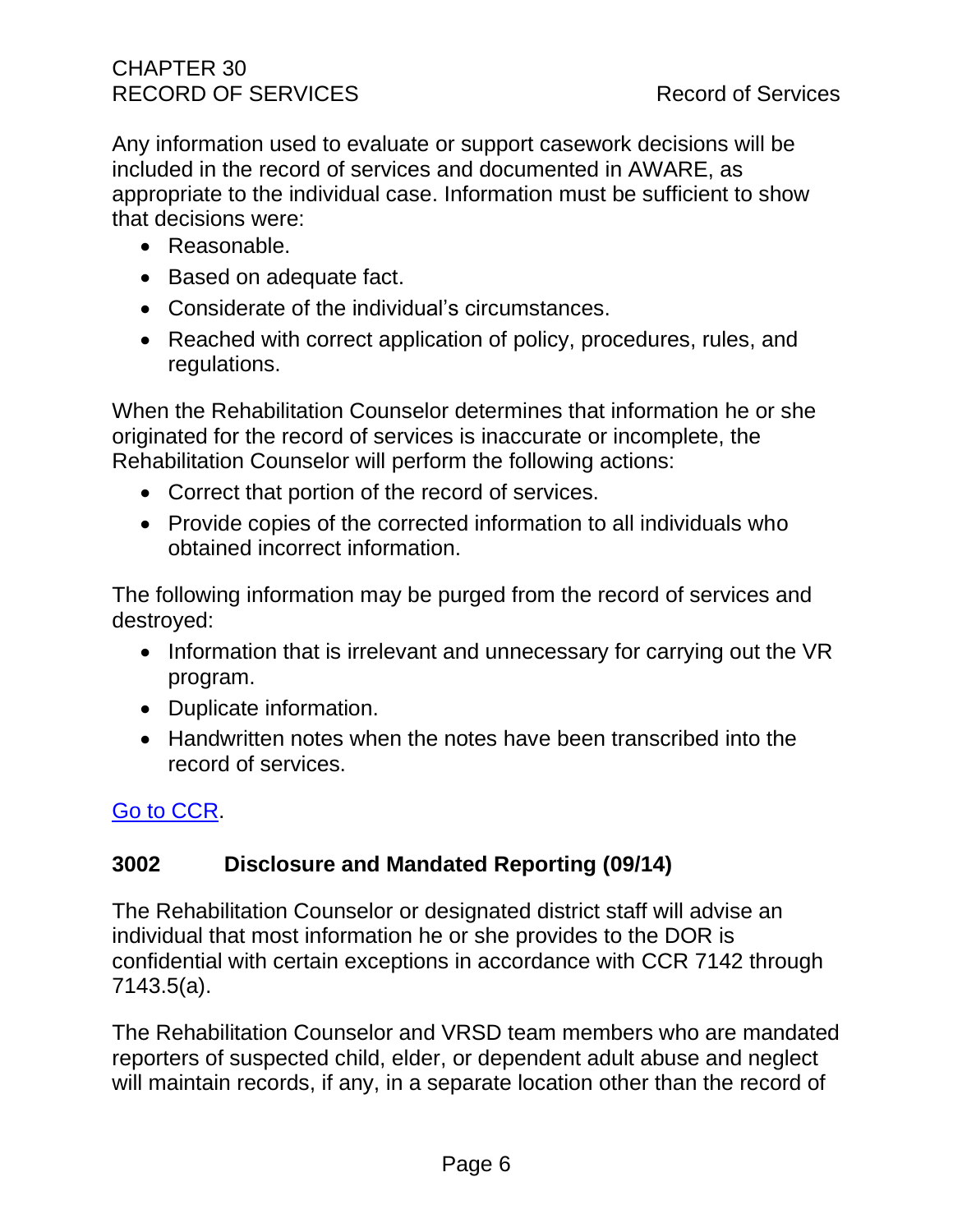services in order to demonstrate that the employee has fulfilled his or her mandated reporting obligation.

Refer to [RAM Chapter 34](http://drdomino/ram/index.html) for more information on disclosure of confidential information.

Refer to the [Crime Victims Guidance materials](file://///dorgrp01/group/User%20Resources/Crime%20Victims%20with%20Disabilities) on the DOR G drive and [RAM Chapter 34](http://drdomino/ram/index.html) for further guidance and information on mandated reporting of suspected abuse and neglect.

<span id="page-11-0"></span>[Go to CCR.](file:///G:/Public%20Folder/InDOR%20Documents/VRPRD/PPI/CCR%20DOR%20-%20Effective%201-16-18.docx)

#### **3003 Roles and Responsibilities (12/16)**

The DOR will be responsible for complying with federal and state regulations as well as DOR operational policies, business processes, and procedures, resulting in the efficient and effective administration of the VR program and high customer satisfaction.

The DOR districts will implement responsibility and accountability for compliance as follows:

- District Administrators shall follow the system and strategy of a semiannual case review process using the record of services review instrument.
- District managers will ensure compliance in all work completed by individual staff and teams within their respective supervisory units. Case management oversight will include Team Manager case reviews for each caseload within a Team Manager unit.
- District Contract Administrators will ensure compliance for district cooperative programs, case service, and other contracts, as assigned. He or she will orient district managers and district staff to the contracts in their service area and the services provided within each contract.
- Rehabilitation Counselors and designated district staff will ensure compliance in their own work on individual records of services.

District Administrators, district managers, Rehabilitation Counselors, and designated district staff, as appropriate, will utilize current tools for tracking and monitoring the VR program. Current tools will include, but are not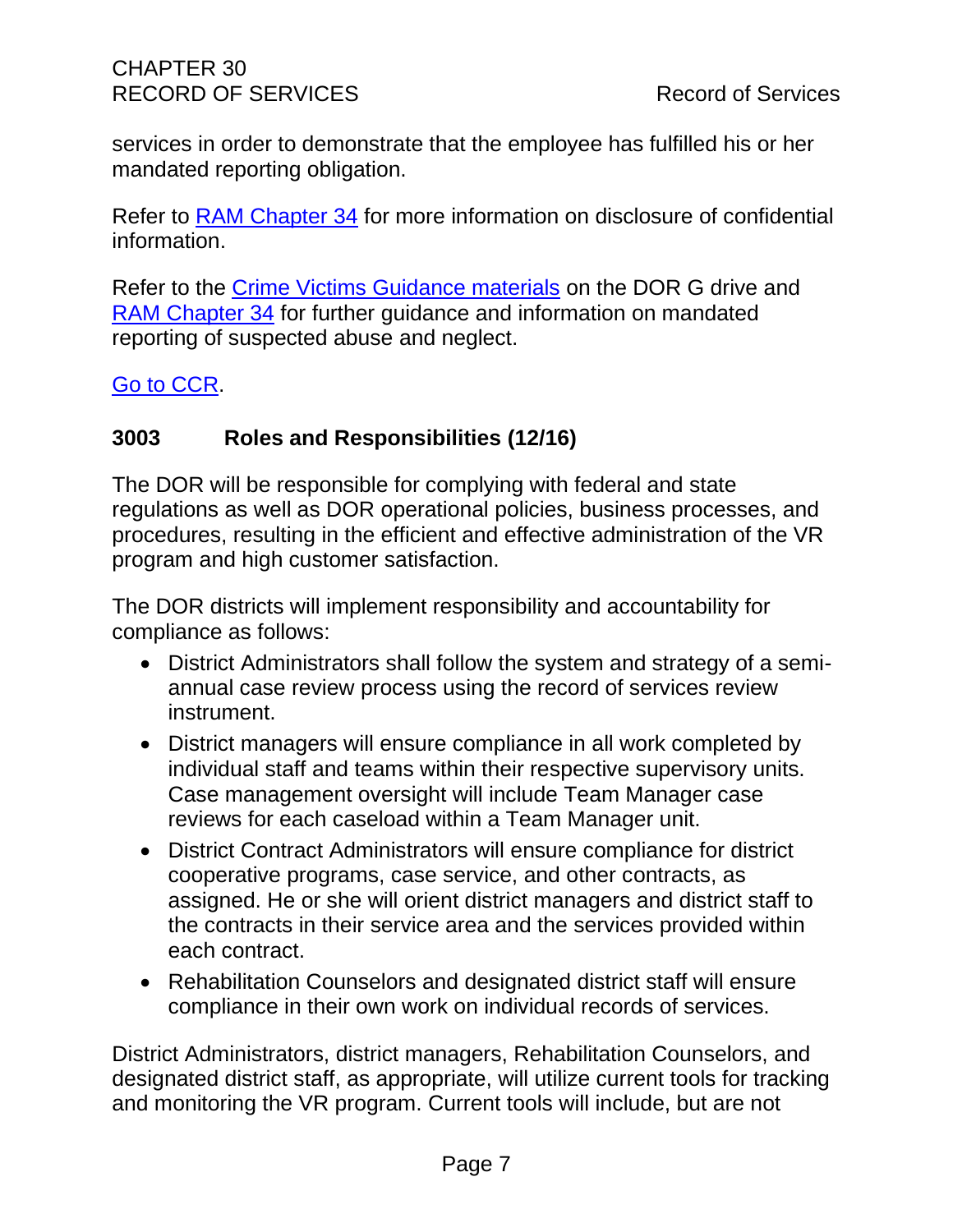limited to, AWARE layouts and reports, VR efficiencies reports, and case reviews.

The Rehabilitation Counselor will be responsible for completing and/or approving the following "non-delegable" functions:

- Determination of eligibility.
- Determination of priority for services.
- Development of the Individualized Plan for Employment (IPE) and IPE Amendments.
- Review of IPE progress to be completed at least annually.
- Determination of appropriate case closure.

The VRSD team will expect the consumer to be an active and full partner in the VR process. The consumer will demonstrate cooperation in developing and meeting the vocational goal, intermediate objectives, and services identified in the IPE by actions and behaviors. Specific actions and behaviors may include, but are not limited to, active participation, reasonable effort, regular attendance, and regular communication with the Rehabilitation Counselor or designated district staff.

Consumers have the right to be treated with courtesy, dignity, and respect. Should a consumer be discourteous or disrespectful to a DOR employee, they should be warned that failure to cooperate with the DOR may be grounds for record of services closure.

Refer to [Section 3070](#page-116-0) for more information on record of services closure.

Refer to CCR 7029.7 for more information on the rights of individuals with disabilities; CCR 7029.6 for more information on informed choice; and, CCR 7029.9 for more information on the responsibilities of individuals with disabilities, applicants, and eligible individuals.

#### <span id="page-12-0"></span>[Go to CCR.](file:///G:/Public%20Folder/InDOR%20Documents/VRPRD/PPI/CCR%20DOR%20-%20Effective%201-16-18.docx)

## **3003.1 RC Approval Authority (01/16)**

The DOR shall utilize a system of "approval authority" to expedite record of services movement and the provision of services to applicants and consumers. Approval authority allows the Rehabilitation Counselor to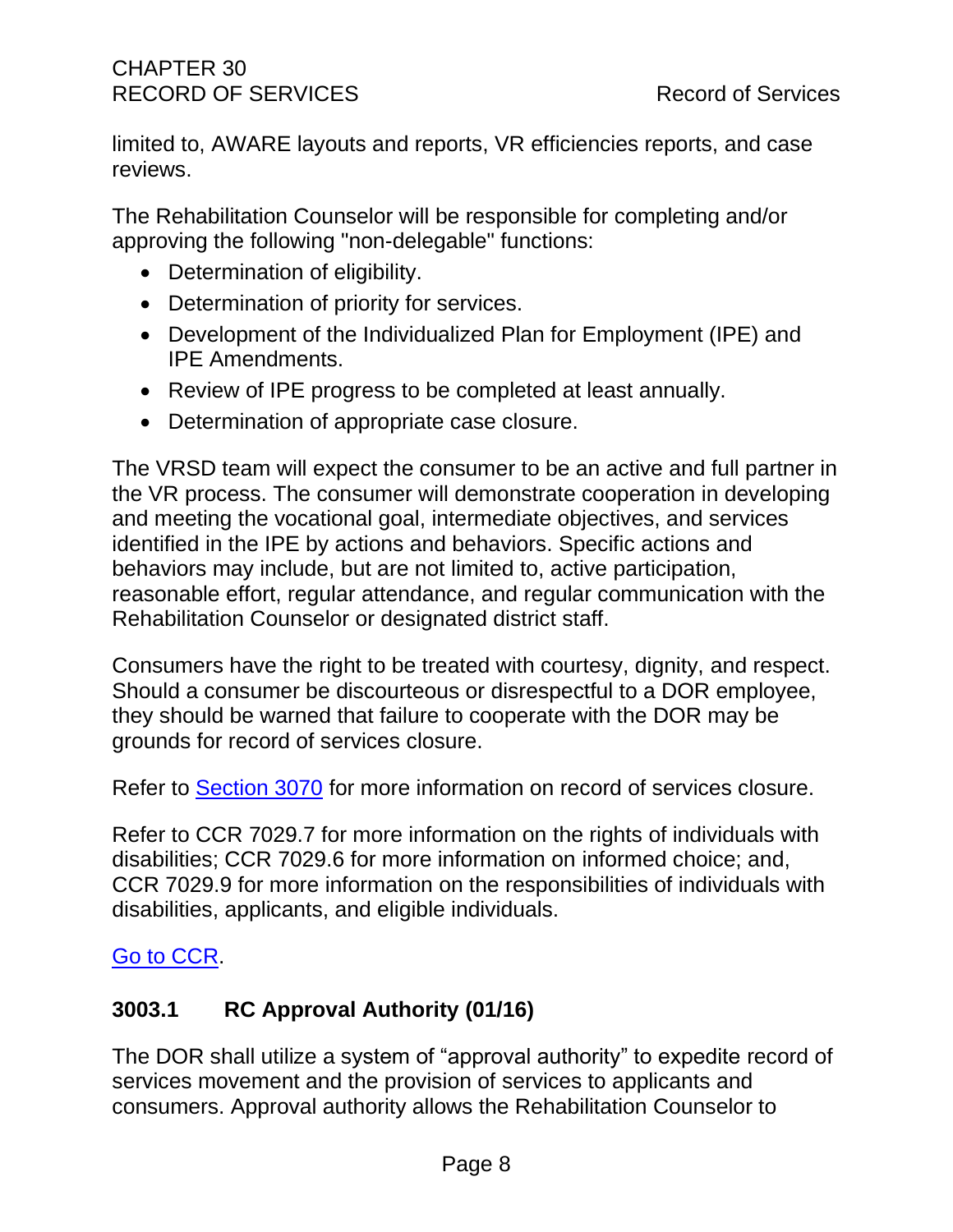perform the aforementioned non-delegable functions without obtaining prior written approval from a Team Manager. The Team Manager will conduct a review, as appropriate, to ensure compliance with regulations, policies, operational processes, and procedures.

<span id="page-13-0"></span>Refer to [RAM Chapter 12](http://drdomino/ram/index.html) for more information on Approval Authority.

## **3004 Completing Documentation (12/16)**

It is important to follow a consistent statewide process for completion of required electronic and hardcopy documentation in the record of services.

For the purposes of this chapter, the VRSD team will perform the following activities when required to "complete" case documentation in AWARE:

- 1. Enter data into required data fields in a layout page, report, form, letter, or other document (with appropriate security clearance).
- 2. Review the document(s) with the individual.
- 3. Print form and obtain all necessary signatures, in accordance with the signature requirements in this chapter for the following:
	- DR 211 EXTENSION OF ELIGIBILITY AND PRIORITY FOR SERVICES
	- DR 212 NOTICE OF ELIGIBILITY AND PRIORITY FOR SERVICES
	- DR 214A PLAN DEVELOPMENT EXTENSION
	- DR 215 INDIVIDUALIZED PLAN FOR EMPLOYMENT
	- DR 215A PLAN AMENDMENT
	- DR 216 PLAN REVIEW
	- DR 222 APPLICATION FOR VOCATIONAL REHABILITATION SERVICES
	- DR 229A CLOSURE REPORT REHABILITATED
	- DR 229B CLOSURE REPORT OTHER THAN REHABILITATED
- 4. File the original document in the individual's hardcopy record of services.
- 5. Provide a copy of the document to the individual in person, by mail, email, or other means.
- 6. Provide the individual with the DR 1000 RIGHTS AND REMEDIES form.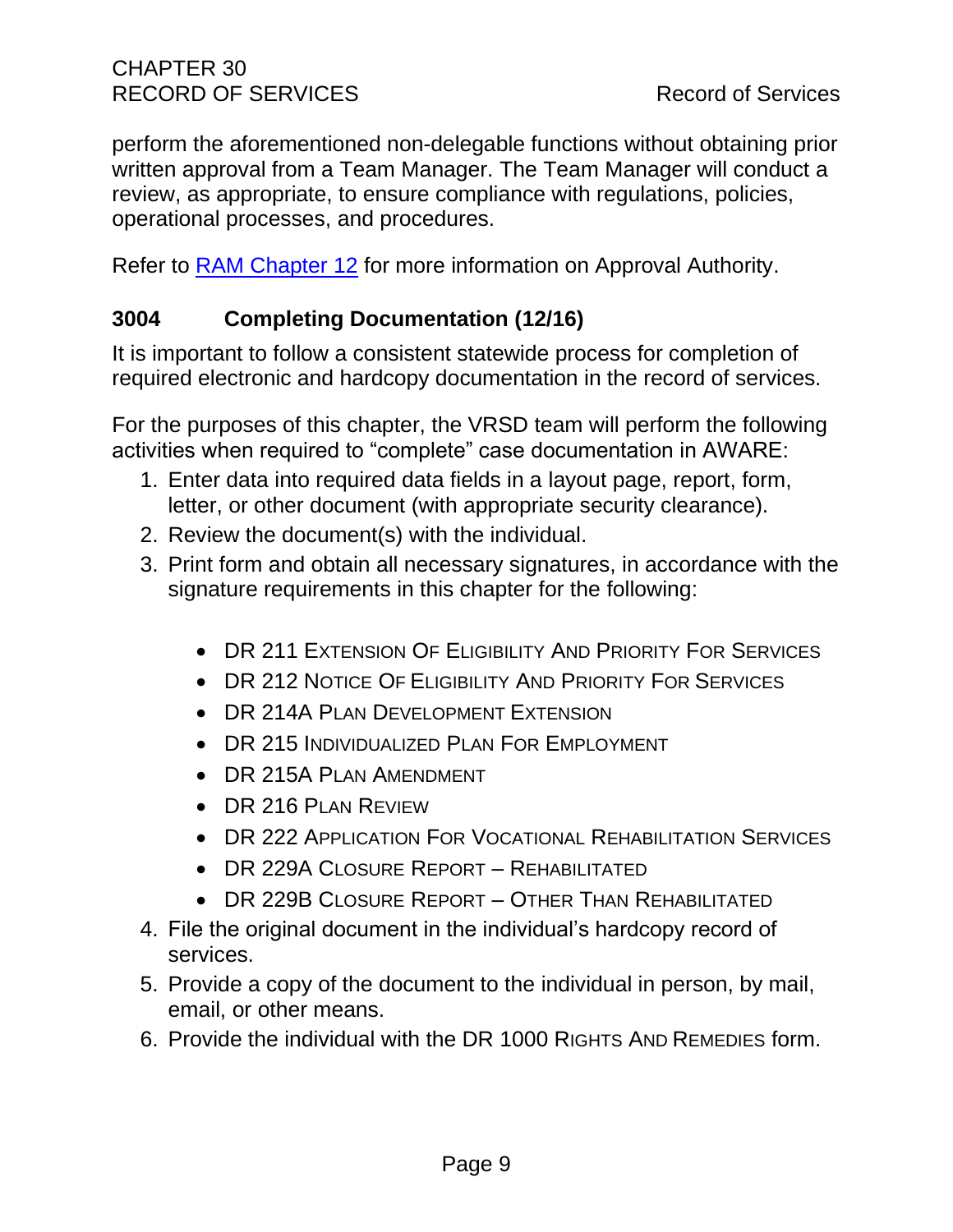#### <span id="page-14-0"></span>**3005 Federal Data Reporting Requirements (01/16)**

It is important that the DOR consistently and accurately collect, document, review, verify and submit federal data to ensure VR program accountability.

There are over 200 elements related to the federal RSA-911 data report. <sup>1</sup> These records also inform the DOR performance data reported to the RSA and other control agencies.

The DOR must also meet its WIOA State Performance Report requirements as a core program under WIOA title I.

Designated district staff will collect, and document data related to DOR consumers. Team Managers will review data collection and documentation.

Central office staff will perform businesses processes related to data verification and submission. Analytical staff, with manager oversight, will check data integrity using an "error and anomalies" protocol. The DOR Information Technology Services Division (ITSD) will coordinate data submission with the RSA.

Refer to the DOR RSA-911 Desk Manual and the RSA Data Verification and Submission Process document located in the RAM 30 Toolbox for processes and procedures.

<sup>&</sup>lt;sup>1</sup> RSA-PD-16-04 Revision of PD-14-01 instructions for completion of the Case Service Report Manual (RSA-911) for the State Vocational Rehabilitation Program and the State Supported Employment Services Program.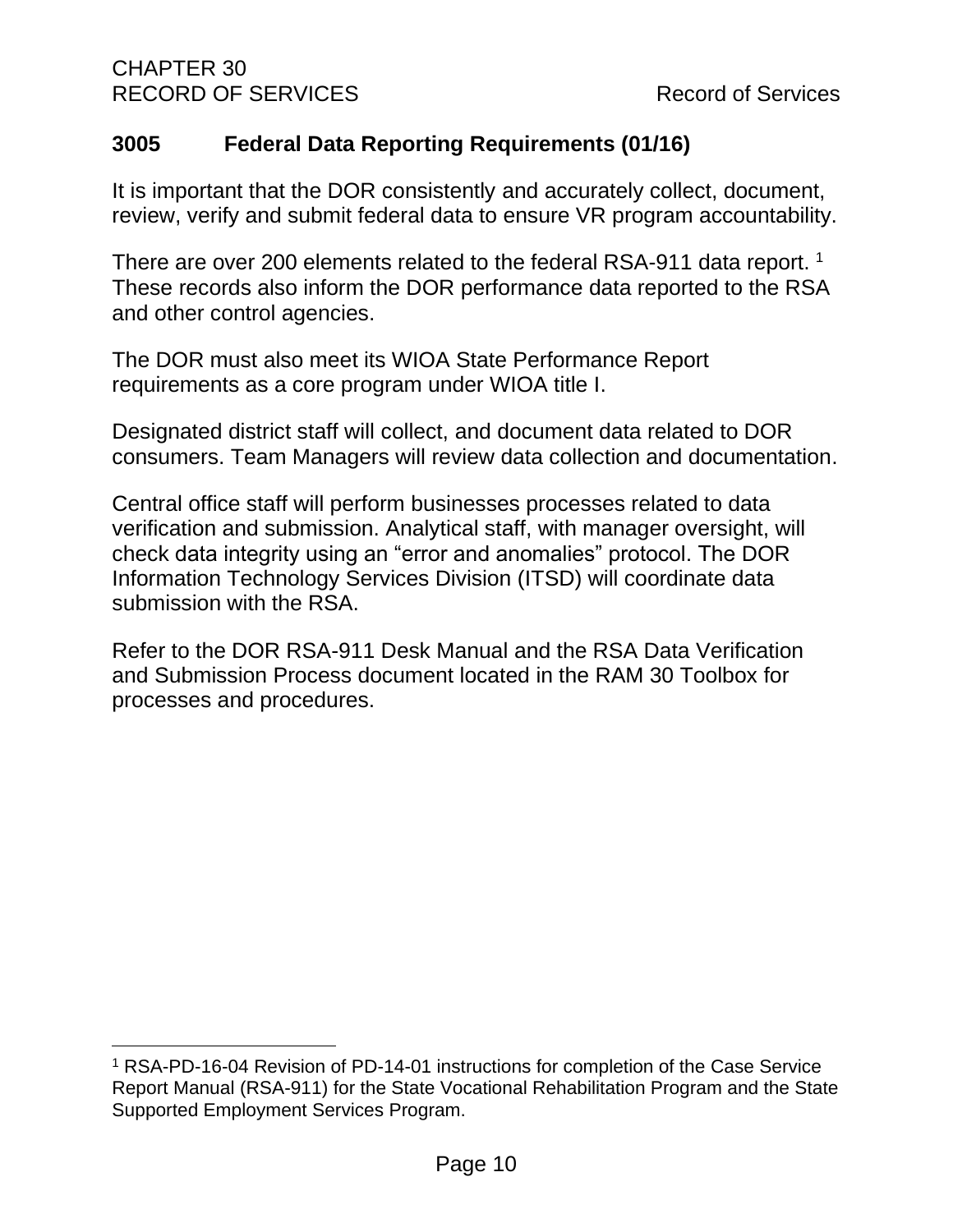#### <span id="page-15-0"></span>**3010 REFERRAL AND APPLICATION PROCESS (09/14)**

The DOR shall implement a referral and application process using the Referral and Participant modules in AWARE. The Referral module will create a statewide electronic database of "interested individuals" who contact the DOR for information and/or referral assistance prior to submitting an application for VR services. The Participant module will document the date of application in accordance with [Section 3011](#page-18-0) and will document the beginning of an applicant's record of services.

For the purposes of determining eligibility within 60 days, the DOR shall consider the date of application to be the date upon which the individual meets all three components of the application submission process in accordance with CCR 7041.

To ensure its application forms are widely available throughout the state, the DOR shall maintain an online application portal on the DOR Internet.

The DOR shall use a participant identification number in AWARE to reference DOR applicants and consumers. The DOR shall not require a Social Security number (SSN) for "authentication" of an individual's identity. However, the DOR may utilize Social Security information as necessary for administration of the VR program grant.

The DOR shall use a standardized Initial Interview case note in the AWARE Participant module to document the reason for any difference in the date of application between the electronic record of services and the hardcopy, if any (see Exhibit C).

The DOR shall support Social Security Administration (SSA) programs and initiatives to increase the employment outcomes and self-sufficiency for consumers receiving Supplemental Security Income (SSI) and/or Social Security Disability Income (SSDI).

Authority: 34 CFR 361.36, 361.37, 361.38, 361.40, 361.41, 361.42, 361.45, 361.46, 361.47, 361.48, 361.52, and 361.54; CCR, title 9, sections 7009.1, 7017, 7029.6, 7029.7, 7029.9, 7035, 7037, 7038, 7041, 7045, 7057, 7060, 7062, 7122, and 7141; State Administrative Manual 5310.3.

[Go to CCR.](file:///G:/Public%20Folder/InDOR%20Documents/VRPRD/PPI/CCR%20DOR%20-%20Effective%201-16-18.docx)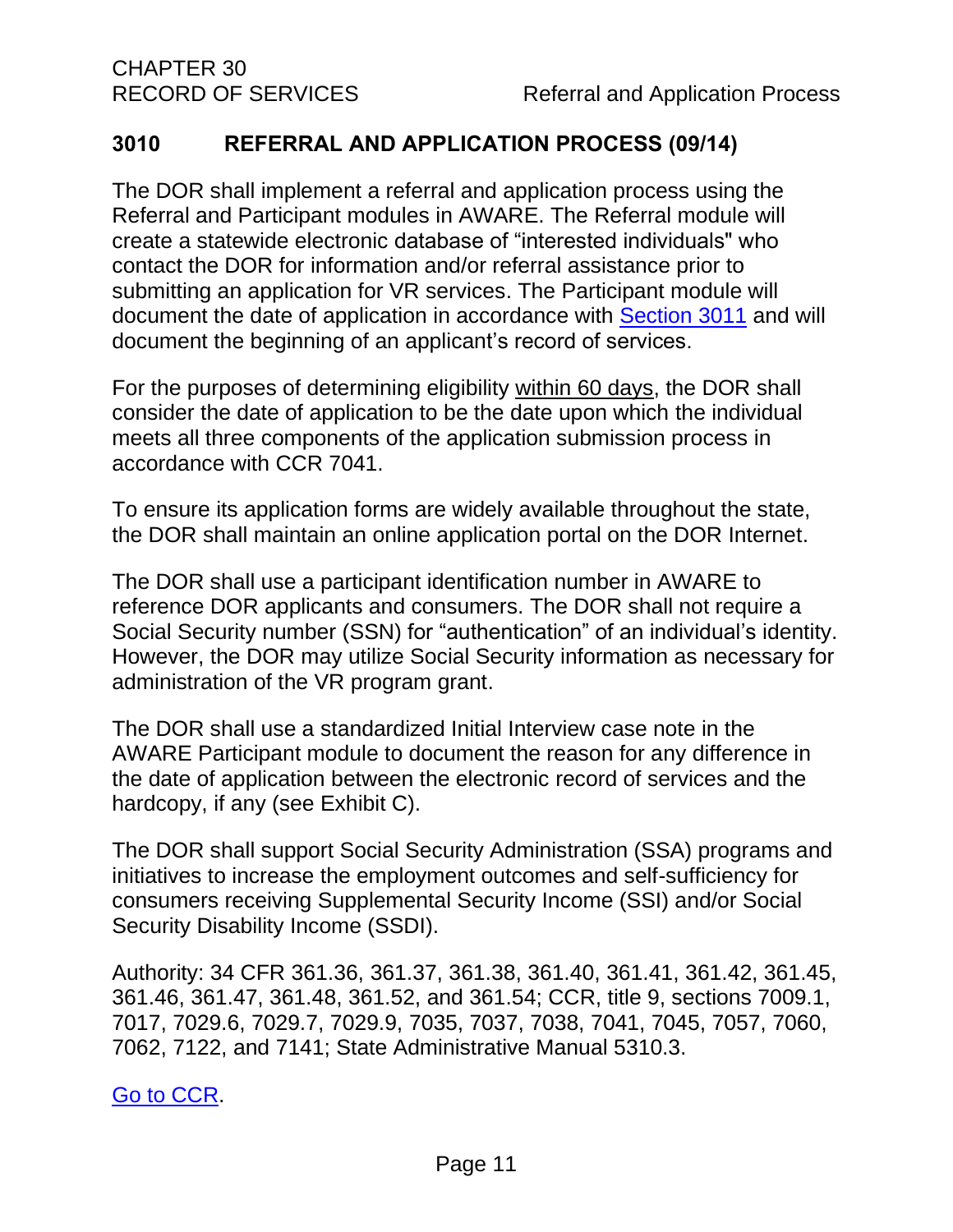#### The Referral Module

The VRSD team will use the Referral module to document "interested individual" contacts within a DOR district. An interested individual is someone who contacts the DOR for information and/or referral assistance or someone who is interested in services but has not yet completed all three components of the application submission process, in accordance with [Section 3011.](#page-18-0)

Assistance provided to an interested individual in the Referral module will:

- Include information and referral services, as appropriate.
- Include Schedule A and/or Limited Examination and Appointment Program (LEAP) certifications, as appropriate.
- Not expend case service funds.

The VRSD team will perform the following actions:

- Document each interested individual contact in the AWARE Referral module according to the AWARE Reference Guide.
- Provide an interested individual with information on the application process no later than 15 working days from his or her initial contact with the DOR—typically using the DR 221 APPLICATION PROCESS INFORMATION form (see CCR 7035).

The VRSD team will follow the procedures in the AWARE Reference Guide to close an interested individual's referral data record when the individual becomes a Participant.

The VRSD team will otherwise close an interested individual's data record with one of the following referral outcomes:

- Closed Does not want Services or Referral
- Closed LEAP Certificate
- Closed Referred to Another Agency
- Closed Referred to One-Stop
- Closed Schedule A Certification

ITSD will close referral data records when there is no activity 90 days after the last update.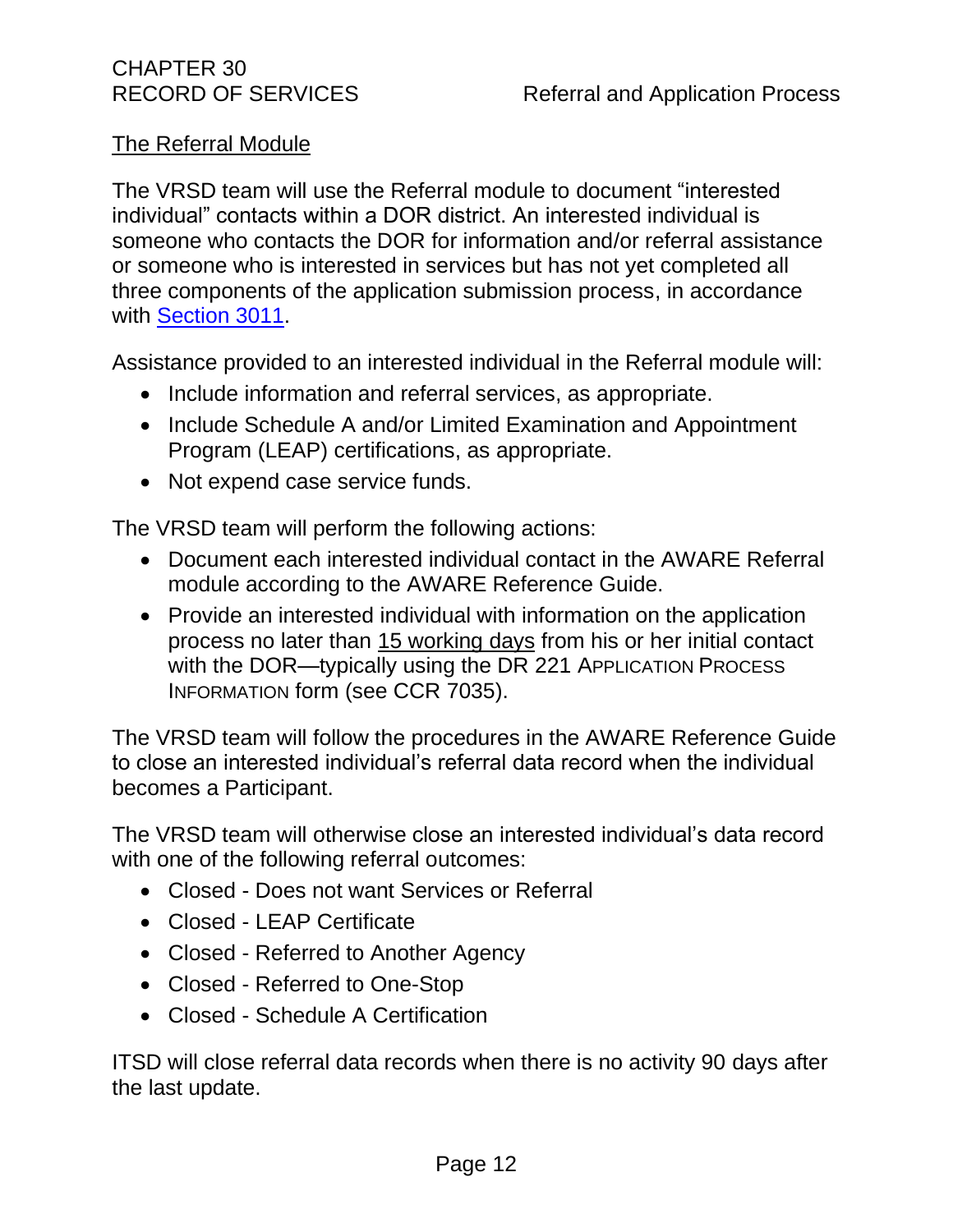When an individual meets all three components of the application process, the VRSD team need not enter the individual into the Referral module first; the VRSD team can open the record of services in the Participant module.

#### [Go to CCR.](file:///G:/Public%20Folder/InDOR%20Documents/VRPRD/PPI/CCR%20DOR%20-%20Effective%201-16-18.docx)

#### The Participant Module

The Rehabilitation Counselor or designated district staff will open a new record of services and document the date of application in the Participant module after an individual has met all three components of the application process, in accordance with [Section 3011.](#page-18-0) This may occur before or after the completion of the initial interview, in accordance with the individual case.

Prior to entering an individual in the Participant module as an applicant, the Rehabilitation Counselor, or designated district staff will perform the following actions:

- Review the Referral module to find out if the individual has a referral data record and follow instructions in the AWARE Reference Guide.
- Review the Participant module to find out if the individual has an existing record of services.

#### Use of Social Security Numbers

A SSN is not required as a condition of receiving DOR services. However, the DOR should encourage the applicant to provide the SSN as it is useful for administration of the VR grant should the individual become successfully employed.

The Rehabilitation Counselor and designated district staff may assign a unique nine-digit number in limited circumstances when the individual's SSN is not available or he or she will not provide an SSN.

Rehabilitation Counselors and designated district staff will only assign unique nine-digit numbers created via the AWARE "temporary" SSN autogenerating function according to the AWARE Reference Guide. No other form of non-genuine SSN will be used.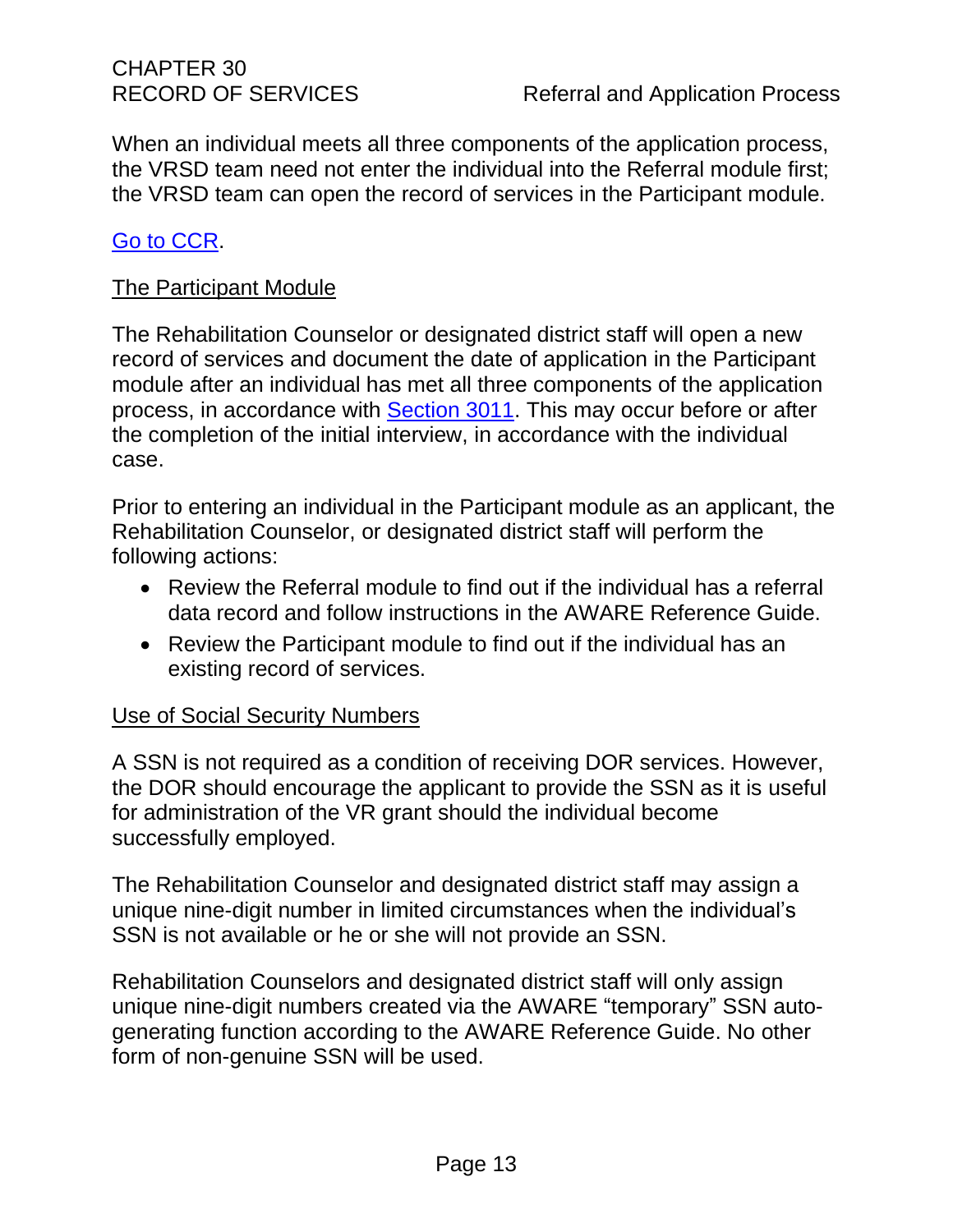The Rehabilitation Counselor and designated district staff will typically perform the following actions:

- Inquire as to the reasons the individual does not have an SSN or cannot provide one.
- Explain the DOR use of participant identification numbers to safeguard an individual's personal information.
- Explain the DOR confidentiality policy, i.e., the DOR will not share information unless the individual gives permission, except in special circumstances in accordance with regulations.
- Point out that a genuine SSN is eventually needed for employment the goal of VR services.
- Advise individuals receiving SSA benefits that they are jeopardizing the waiver of their medical Continuing Disability Reviews from the Ticket to Work (TTW) program if they do not provide a genuine SSN.

The Team Manager will periodically review records of services with unique nine-digit numbers and take appropriate action to ensure VRSD teams are making appropriate efforts to obtain an individual's genuine SSN prior to the development of an IPE.

## <span id="page-18-0"></span>**3011 Determining the Date of Application (01/16)**

It is very important to determine and document the "Date of Application" because the date triggers a deadline for the DOR to determine the individual's eligibility (CCR 7041). The date of application is determined when the applicant completes the application submission process.

To complete the application submission process and to become an "applicant," an individual must perform all of the following:

- 1. Submit a request for services. This action is considered complete when the DOR receives one of the following:
	- a. A completed, signed DR 222 VOCATIONAL REHABILITATION SERVICES APPLICATION form.
	- b. A completed intake application form from a One-Stop center requesting VR services for the individual.
	- c. A request for services, including online applications received through the DOR Internet web site.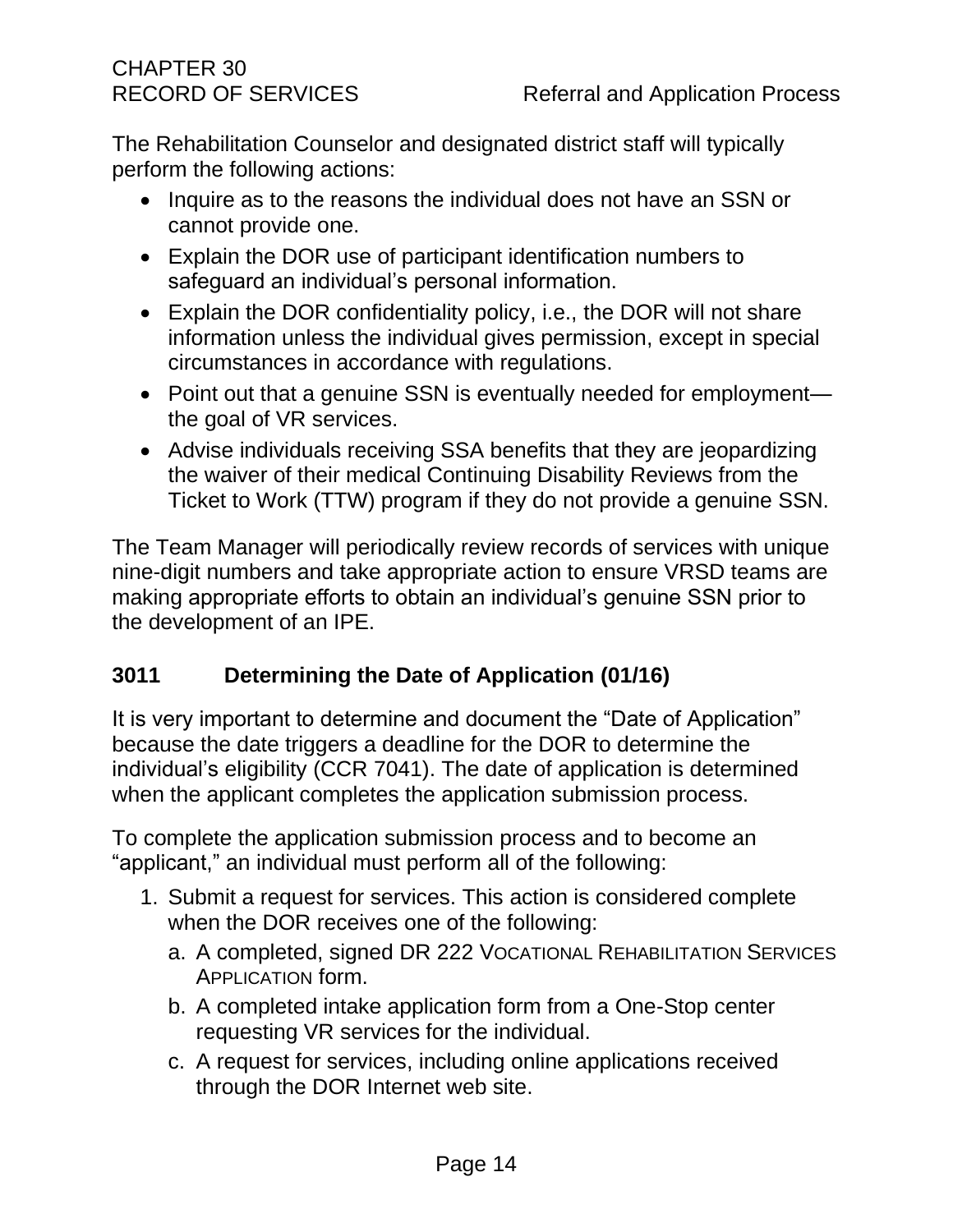- 2. Provide information needed to initiate an assessment to determine eligibility and priority for services. The minimum information required includes the following:
	- The name of applicant.
	- A means of contact (e.g., address, email, telephone number).
	- A reason for application.
- 3. Be available to complete the assessment process. "Available" typically means an individual:
	- Is not on an extended vacation, incarcerated, or otherwise indisposed.
	- Attends an initial interview in a timely manner so that the Rehabilitation Counselor can determine eligibility in accordance with [Section 3020.](#page-24-0)

The VRSD team will make information about the VR program available to the public through an orientation process but will not require an individual to attend an orientation as a condition of applying for services. The orientation process will include, but is not limited to, information on the application process, Order of Selection (OOS), IPE development and services, informed choice, confidentiality, reasons for record of services closure, and appeal rights and remedies.

#### [Go to CCR.](file:///G:/Public%20Folder/InDOR%20Documents/VRPRD/PPI/CCR%20DOR%20-%20Effective%201-16-18.docx)

#### Documenting the Date of Application

The VRSD team will date stamp the "executed" hardcopy of the DR 222 form upon receipt to document the date the VRSD team received a request for services. The DR 222 form is executed when the hardcopy is signed by the applicant, or representative, as appropriate. The executed hardcopy DR 222 form is not, by itself, sufficient to determine the date of application. The applicant must also provide information needed to initiate an assessment to determine eligibility and priority for services and be available to complete the assessment process.

The Rehabilitation Counselor or designated district staff will document the date of application in the AWARE Participant module to create the record of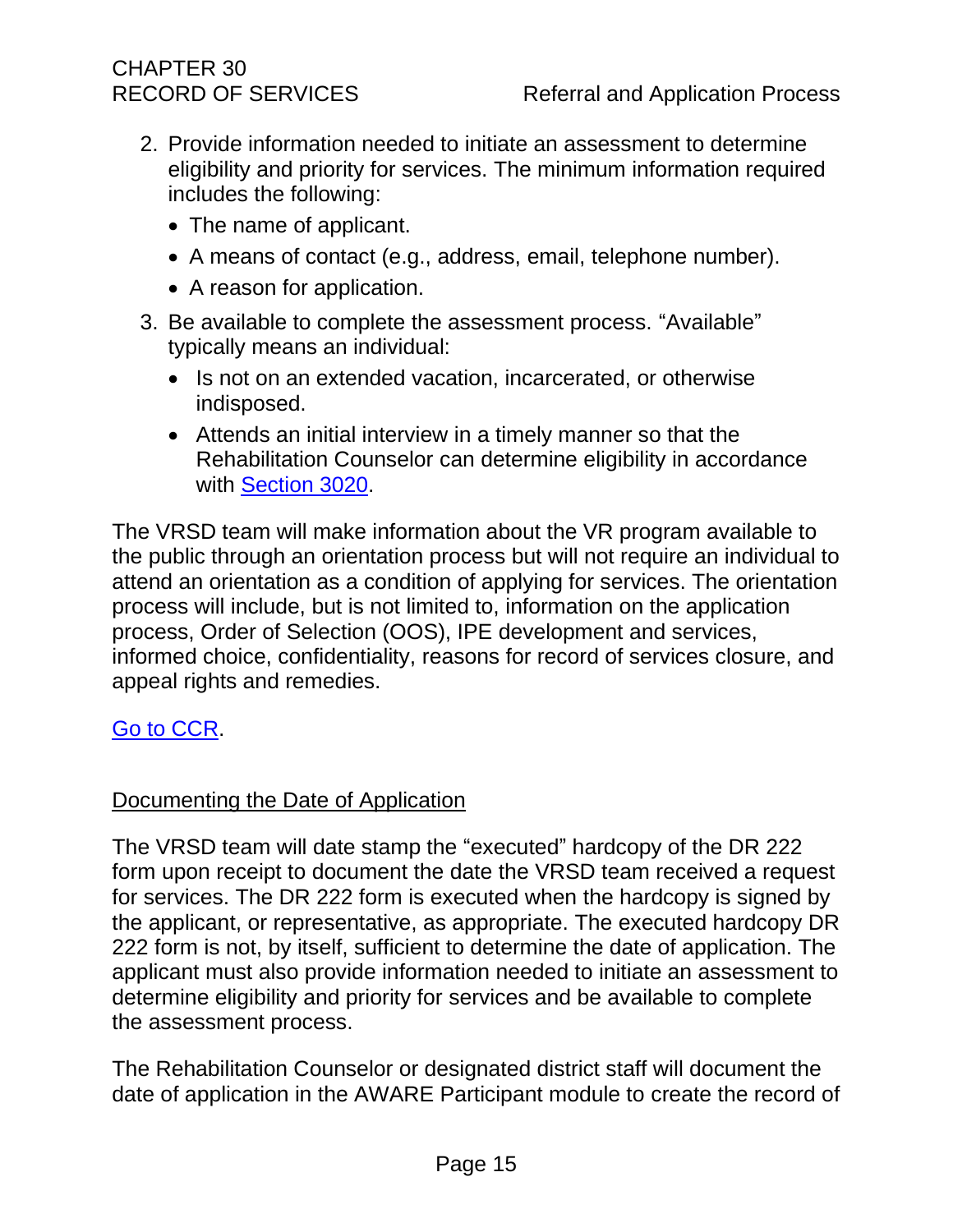services in **Application** status, as an "applicant," and trigger the 60-day timeline for an eligibility determination.

An explanation—typically provided in the Initial Interview case note—is required if the date of application entered into the AWARE Participant module is different from the date on the DR 222 form. For example, the documentation may state, "The applicant signed the DR 222 form at the orientation on <date>, but was not available for the initial interview until <date>."

The individual's status will display as Application in AWARE.

#### Processing Online Applications

Effective February 2, 2004, the DOR established the online submission of the DR 222 form. While an interested individual may submit a request for services online, he or she must meet all three conditions of the application submission *process* to initiate the date of application.

The ITSD will forward online applications to the districts.

Each district will ensure that online applications are distributed and processed in a timely manner.

#### <span id="page-20-0"></span>**3012 Initial Interview (09/14)**

The VRSD team will conduct an initial interview with the applicant as part of the application process. Whenever possible, an initial interview will occur within two-weeks of the date of application for VR services (CCR 7045).

The VRSD team will thoroughly document the initial interview according to the AWARE Reference Guide and the policies in this chapter. This key meeting is an interactive discussion to develop rapport with the individual, provide VR process information, and obtain a wide array of information of importance to the individual's VR program.

During the initial interview, the Rehabilitation Counselor or designated district staff will perform the following: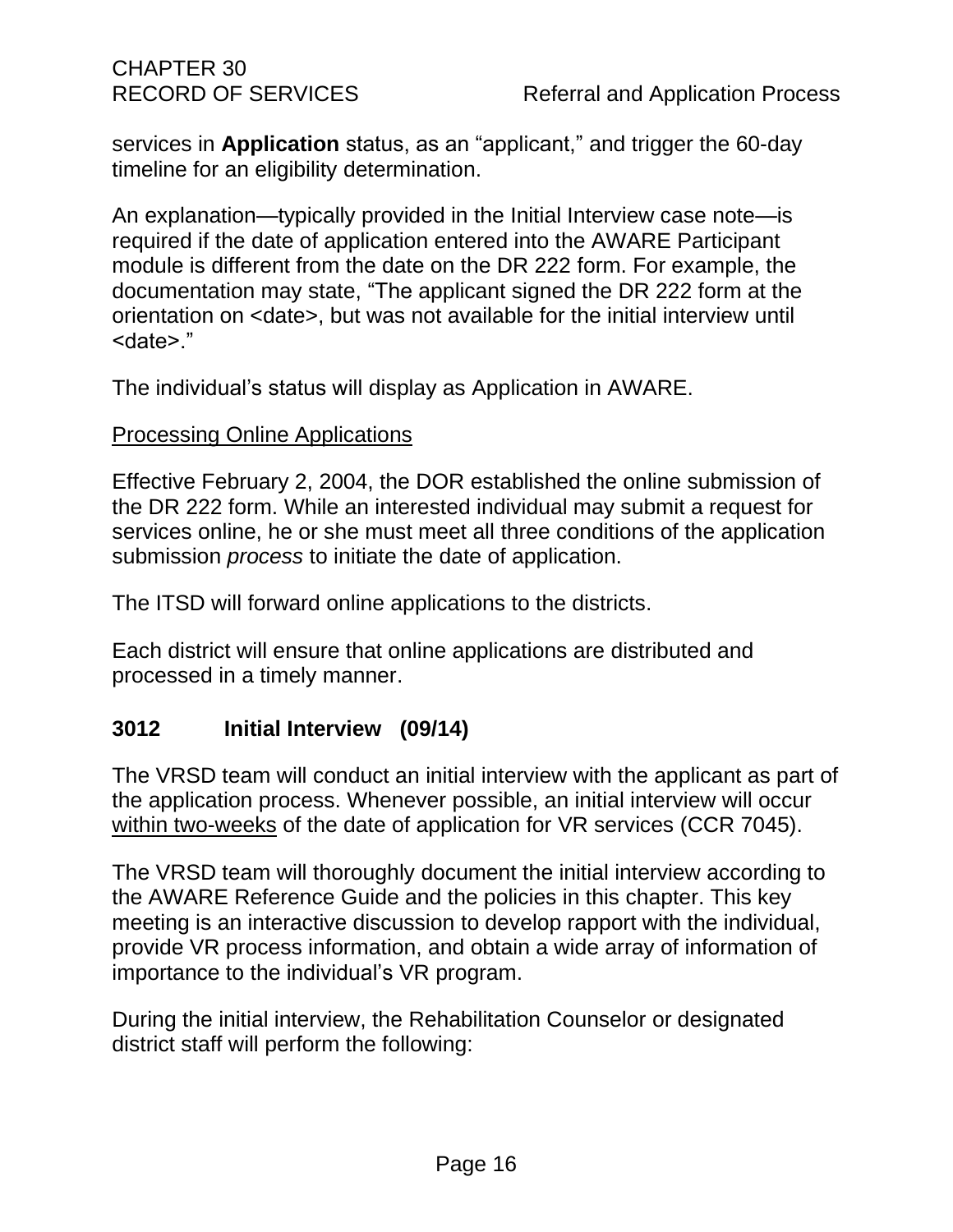- Include an explanation in the initial interview case note if the date of application entered into the AWARE Participant module is different from the date on the DR 222 form.
- Inform the applicant of his or her date of application.
- Ensure the applicant received either a hardcopy, or information on how to access an electronic version, of the DOR Consumer Information Handbook (CIH).
- Review the information contained in the CIH, including but not limited to, timeline for eligibility, basis for establishing a priority for services under an OOS, informed choice, rights and responsibilities, appeal process, Client Assistance Program (CAP), and confidentiality of personal information.
- Discuss the IPE development process and timelines, IPE components, and IPE progress reviews.
- Advise the applicant that he or she must intend to achieve an employment outcome.
- Review documents, forms, and other information provided by the applicant and from other sources.
- Collaboratively discuss the next steps in the VR process.

#### Documenting the Initial Interview

To ensure consistent case recording, the Rehabilitation Counselor or designated district staff will document the information discussed at the initial interview in a separate AWARE case note titled "Initial Interview," with the following standardized headings:

- Date Of Application / Referral
- Disability/Medical/Functional
- Education/Work / Military History
- Vocational Areas Of Interest
- Financial/Legal
- Personal/Transportation
- Need For Assistive Technology
- Applicant's Views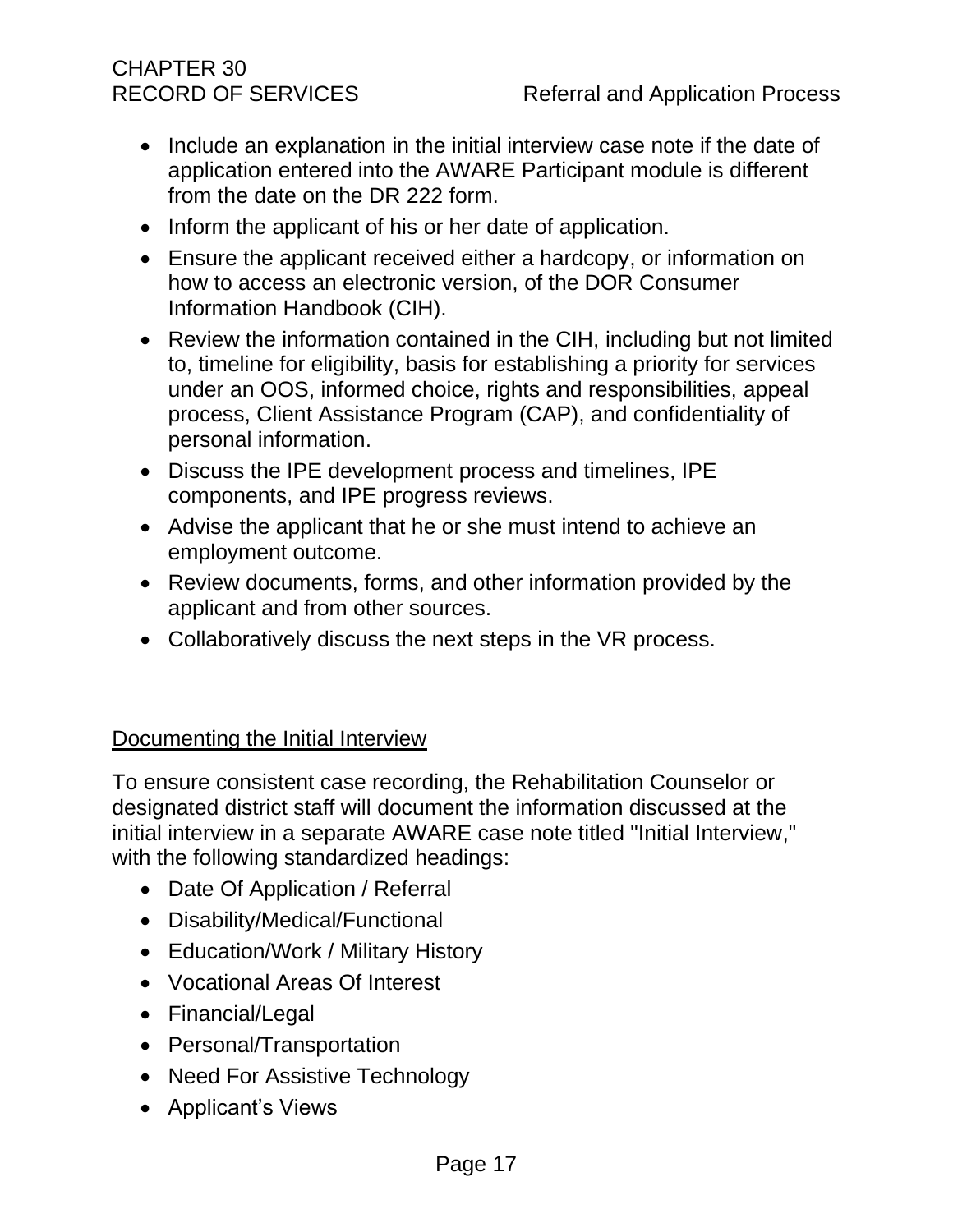• Next Steps

Except as noted above, the Rehabilitation Counselor or designated district staff is not required to repeat information in the initial interview case note otherwise captured in an AWARE data page.

Optionally, the VRSD team will use the DR 222A SUPPLEMENTAL PERSONAL INFORMATION form. While the DR 222A form may assist in collecting an applicant's self-reported data for entry into the AWARE Application page, the form does not replace the required Initial Interview case note.

Refer to Exhibit C for more information on the suggested content of each topic within the initial interview case note.

#### <span id="page-22-0"></span>**3013 Explaining the Ticket to Work Program (09/14)**

Ticket to Work (TTW) is a voluntary work incentive program for Social Security Administration's (SSA) Supplemental Security Income (SSI) or Social Security Disability Insurance (SSDI) beneficiaries who are between the ages of 18 and 64 and interested in going to work. The goal of the TTW Program is to assist beneficiaries in obtaining employment and working towards becoming self-sufficient.

The Rehabilitation Counselor or designated district staff will perform the following actions:

- Discuss the purpose of the TTW program.
- Provide the applicant with the [Beneficiary Fact Sheet on the Ticket to](http://www.dor.ca.gov/VRED/TTW-Docs/TTW-Beneficiary-Fact-Sheet-03-2013.rtf)  [Work Program.](http://www.dor.ca.gov/VRED/TTW-Docs/TTW-Beneficiary-Fact-Sheet-03-2013.rtf)
- Inform the individual of the SSA Timely Progress Rules.
- Remain current on information regarding SSA resources and departmental initiatives for benefits planning services.
- If the individual was referred by an Employment Network (EN), select "Employment Network (Ticket to Work)" under the Referral Information from the drop-down menu on the Application Screen in AWARE.
- Include the name of the referring EN in the Initial Interview case note.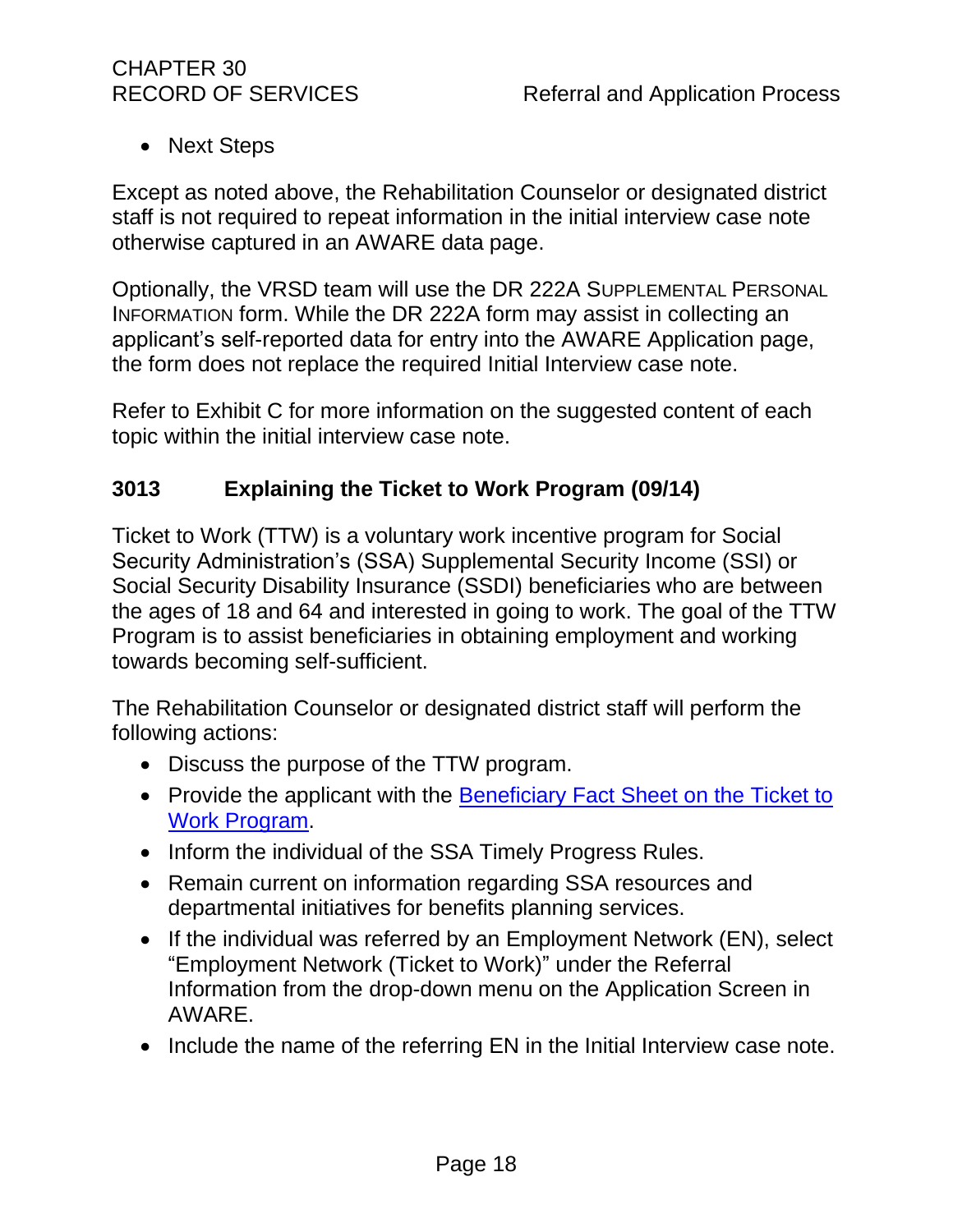Regardless of Ticket status, VRSD teams will advise all SSI recipients and SSDI beneficiaries of resources available on the California [www.db101.org](http://www.db101.org/) website. Note the availability of the benefits calculator and work incentives information as well as benefits counseling services, if available, from local providers such as Independent Living Centers (ILC).

Refer to the Vocational Rehabilitation Policy & Resources Division (VRPRD), Social Security Programs, on the DOR intranet for more information on the TTW program, SSA/VR cost reimbursement program, Social Security work incentives, and other available consumer benefits and services.

Refer to [Section 3059](#page-110-1) and [Section 3071](#page-116-1) for more information on TTW.

Refer to the DOR web site located at [www.dor.ca.gov](http://www.dor.ca.gov/) for more information on ILCs.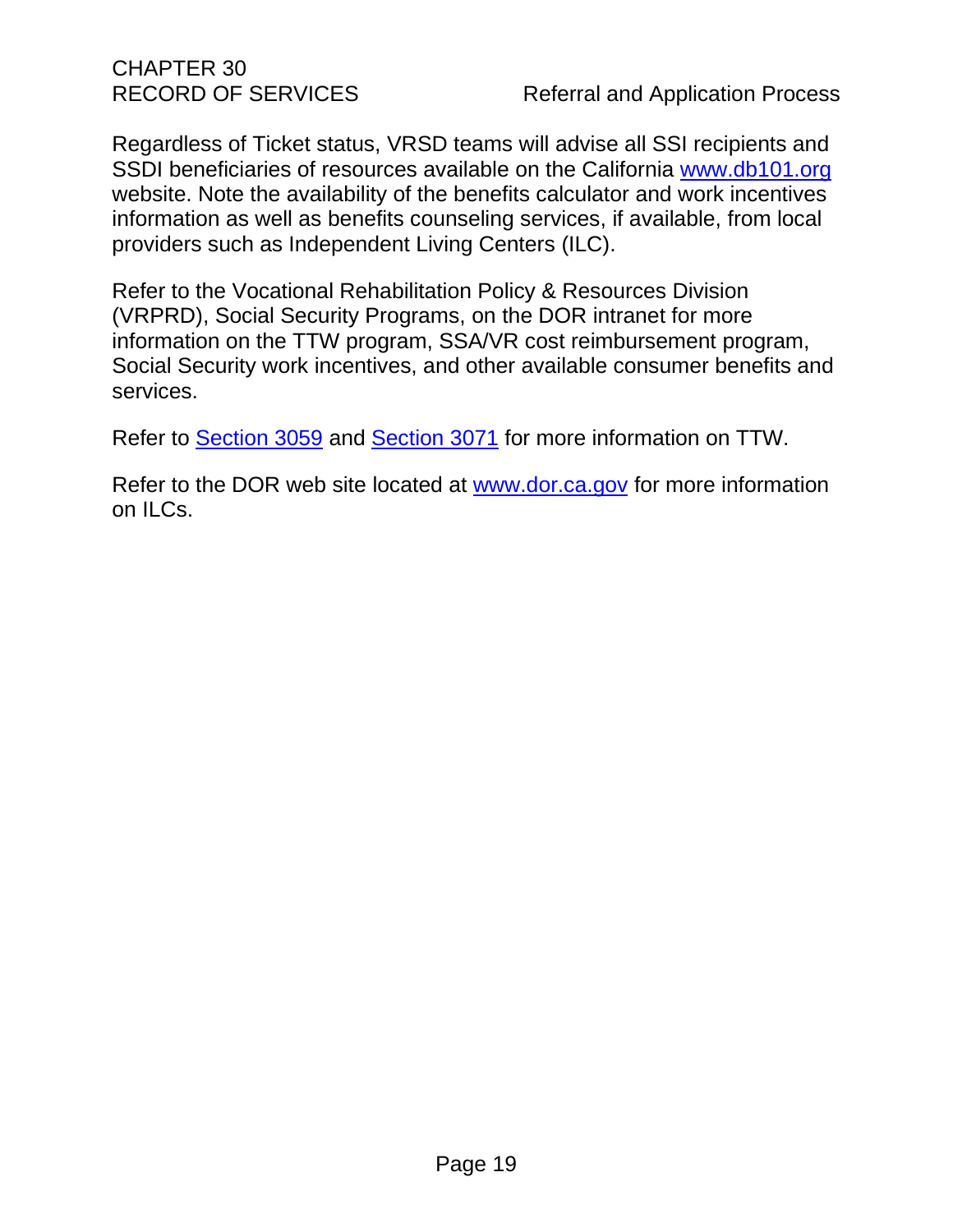# <span id="page-24-0"></span>**3020 ELIGIBILITY (11/19)**

The Department of Rehabilitation (DOR) shall determine an applicant's eligibility as soon as possible, but no later than 60 days after the date of application (CCR 7060). An applicant should be determined eligible on the date of application if sufficient information is available to determine eligibility on that date.

The four factors that establish eligibility for vocational rehabilitation (VR) services are:

- 1. The applicant has a physical or mental impairment.
- 2. The physical or mental impairment constitutes or results in a substantial impediment to employment.
- 3. The applicant requires VR services to prepare for, secure, retain, advance in, or regain employment consistent with the applicant's unique strengths, resources, priorities, concerns, abilities, capabilities, interests, and informed choice.
- 4. A presumption that the applicant may benefit from services in terms of an employment outcome (CCR 7062(a)).

These four factors (commonly known as 'eligibility criteria') are also considered in determining continued eligibility for an individual who has been determined eligible for VR services and does not yet have an Individualized Plan for Employment (IPE), or for an individual who has been determined eligible and is receiving services as part of an IPE.

The term "substantial impediment to employment" means that a physical or mental impairment hinders an individual from preparing for, entering, engaging in, advancing in, or retaining employment consistent with the individual's abilities and capabilities. The ability to benefit is presumed for all applicants who have a disability that poses a substantial impediment to employment.

The Rehabilitation Counselor will use professional judgment to determine the individual's eligibility for VR services. The Rehabilitation Counselor will determine eligibility at the initial interview if the following can be determined about the applicant through a skilled interview: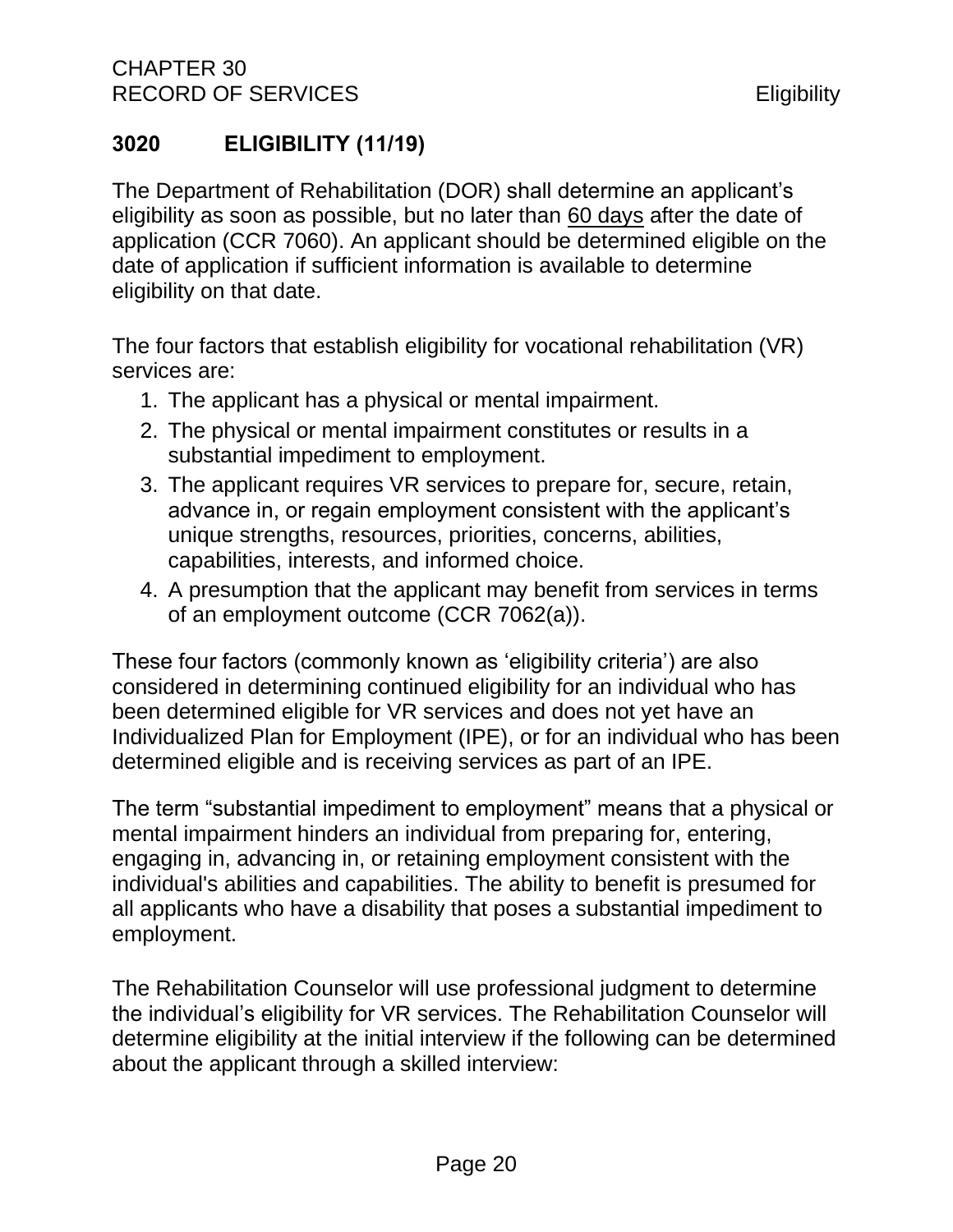#### CHAPTER 30 RECORD OF SERVICES **Eligibility**

- Confirm the primary disability and that the primary disability is a substantial impediment to employment.
- Determine Priority Category.
- Confirm interest in competitive integrated employment.
- Discuss current barriers to employment. Discuss possible services and interests.

The DOR shall consider any individual who has been determined eligible for Social Security benefits under Title II or Title XVI of the Social Security Act (i.e., Supplemental Security Income, SSI, Social Security Disability Insurance, SSDI) as presumptively eligible as an individual with a significant disability (CCR 7062(d)).

The DOR shall not extend an applicant's eligibility determination beyond 60 days unless one of the following conditions exist:

- Exceptional, unforeseen circumstances beyond the control of the DOR preclude the decision from being made within 60 days and the applicant agrees to a specific extension of time.
- Information needed to make an eligibility determination must be obtained through a Trial Work Experience (TWE) and the information cannot be obtained within 60 days (CCR 7060(a)).

The DOR shall also promptly assess and determine an individual's ongoing eligibility for VR services, whether they have been previously determined eligible for services or they are receiving services under an Individualized Plan for Employment (IPE).

Prior to determining an individual is ineligible for VR services based on a determination that the individual is unable to benefit from services in terms of an employment outcome, the DOR shall demonstrate, using clear and convincing evidence as defined in 34 CFR 361.42, that to a high degree of certainty, the individual is incapable of benefiting or continuing to benefit from VR services in terms of an employment outcome in competitive integrated employment, due to the severity of the disability.

The DOR shall use the DR 212 Notice of Eligibility and Priority for Services form to document the basis on which an individual's eligibility has been established. This notice shall be signed and dated by the Rehabilitation Counselor.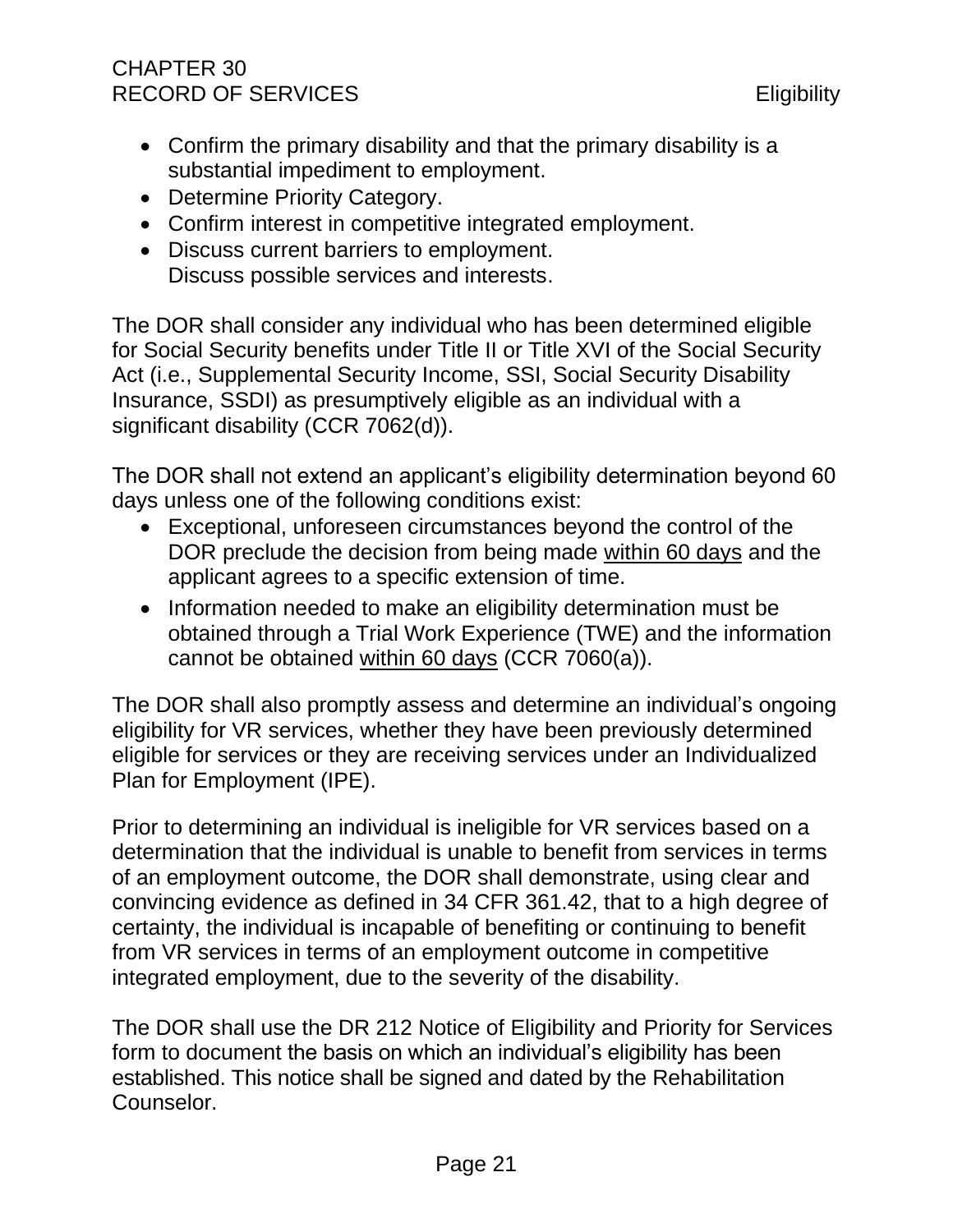If eligibility cannot be determined within 60 days from the date of application, the DOR shall use the DR 211 Extension of Eligibility and Priority for Services form to document the applicant and Rehabilitation Counselor's mutual agreement to a specific extension of time. This notice shall be signed and dated by the Rehabilitation Counselor.

If the Rehabilitation Counselor determines that a Trial Work Experience (TWE) is necessary, the DOR shall use a written TWE plan. The TWE plan shall be signed by the Rehabilitation Counselor and the applicant. The written TWE plan is effective on the date on which both the Rehabilitation Counselor and the consumer reach agreement. If the two signatures bear two different dates, the later date will govern.

The DOR shall use AWARE descriptions to refer to records of services exceeding 60 days in application status as follows:

- Eligibility Extension is "Application-E."
- Trial Work Experience is "Application-T."

The DOR shall use AWARE descriptions to refer to eligible individuals in Trial Work Experience as follows:

- Trial Work Experience for an eligible individual without an IPE is "Eligible-T."
- Trial Work Experience for an eligible individual who has an IPE and is receiving services is "Service-T."

Applicants shall be an afforded an opportunity to receive voter registration assistance from designated district staff upon applying for DOR services. Refer to RAM Chapter 34 for more information on the voter registration process.

Authority: 34 CFR 361.5, 361.42, 361.43, and 361.44; CCR, title 9, sections 7004.6, 7009.1, 7017, 7017.2, 7017.5, 7027, 7029.1, 7060, 7062, 7122, 7179, 7179.1, 7179.3, and 7181.1.

## <span id="page-26-0"></span>**3021 Process for Eligibility Determination (11/19)**

The Rehabilitation Counselor will determine an applicant's eligibility and an individual's continued eligibility for VR services by confirming the individual meets each of the eligibility criteria outlined in [Section](#page-24-0) 3020 (CCR 7060).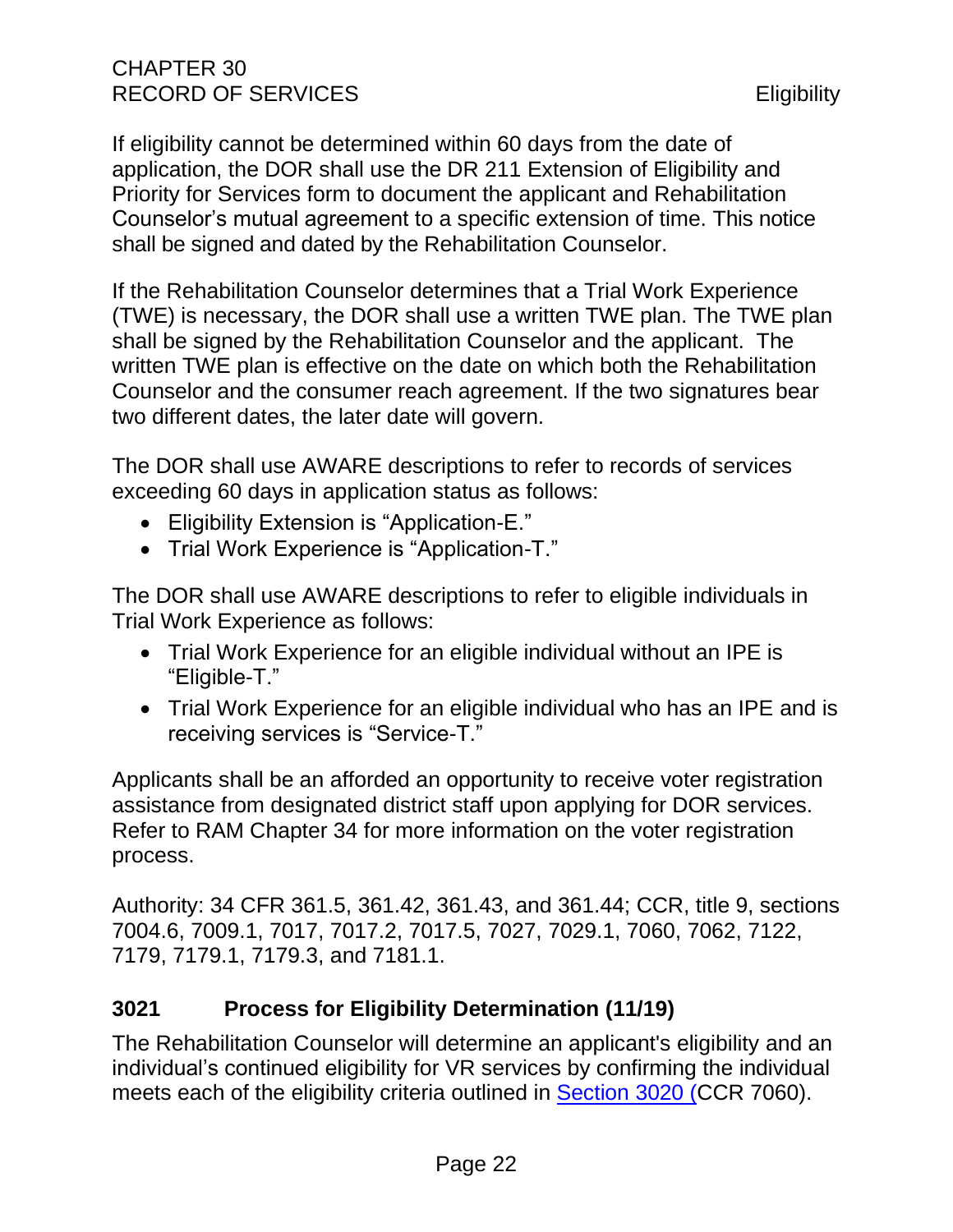Qualified personnel who are not DOR employees may determine whether an individual has a physical or mental impairment and whether the individual's impairment constitutes or results in a substantial impediment to employment.

Only a DOR Rehabilitation Counselor may determine whether an applicant requires VR services to prepare for, secure, retain, advance in, or regain employment.

While an individual may reapply for VR services at any time, he or she must participate in a new assessment to determine eligibility in accordance with DOR eligibility criteria. The Rehabilitation Counselor will consider pertinent information contained in the individual's prior record of services, if available.

The Rehabilitation Counselor or designated district staff will enter the information from the applicant's request for services, including the appropriate enrollment/application form, into AWARE.

The Team Manager will independently review records of services and ensure eligibility determinations, included expedited enrollments, are appropriate and timely.

#### Determining Eligibility for Advancing in Employment

The VR team will understand and apply the following:

• The VR program is not intended solely to place individuals with disabilities in entry-level jobs, but rather to assist them to obtain appropriate employment, given their unique strengths, resources, priorities, concerns, abilities, capabilities, and informed choice. Thus, the phrase "advance in" has been added to the eligibility criteria, which may include advancement within an individual's current employment or advancement into new employment. This ensures that an individual with a disability will obtain the services necessary to pursue and engage in high-demand jobs available in today's economy.<sup>2</sup>

<sup>2</sup> Preamble to Federal Regulations, 81 Fed. Reg. 55630, 55671-55672 (Aug. 19, 2016)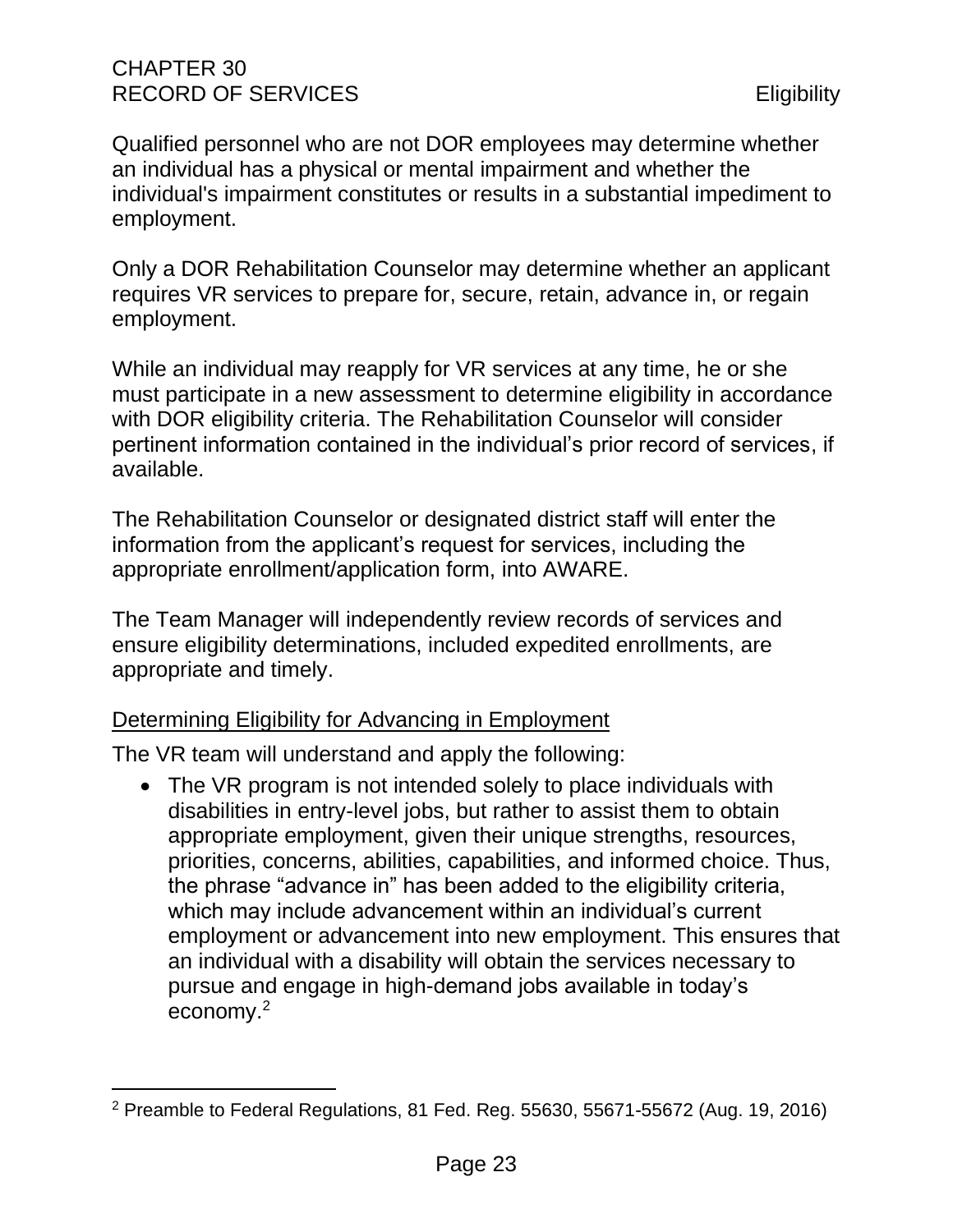### CHAPTER 30 RECORD OF SERVICES **Eligibility**

- An applicant requiring VR services to advance in employment may be eligible for VR services if all eligibility criteria are met, as outlined in [Section 3020.](#page-24-0)
- The applicant must intend to achieve an employment outcome that is consistent with his or her unique strengths, resources, priorities, concerns, abilities, capabilities, interests, and informed choice.<sup>3</sup>

The ability to benefit is presumed for all applicants who have a disability that poses a substantial impediment to employment.<sup>4</sup> Obtaining Sufficient Information for Eligibility Determination

The Rehabilitation Counselor may use various types of information in the eligibility determination process including, but are not limited to, the following:

- Documentation used to establish presumptive eligibility.
- Observations of either or both visible and nonvisible disabilities, resulting from a skilled interview by the Rehabilitation Counselor (including, but not limited to, the existence of an obvious impairment, such as the loss of a limb or information obtained through the individual or family participating in the initial interview). Such observations may be used in lieu of medical records or medical information of record (MIOR).
- Social Security Administration (SSA), medical, and educational records.
- Documentation provided by the applicant or the applicant's family.
- Existing data from other qualified sources.

The Rehabilitation Counselor will perform the following actions to obtain sufficient information necessary to satisfy all four criteria of eligibility in accordance with CCR 7060:

- Utilize existing information wherever possible.
- Conduct an assessment if more information is needed to determine whether an applicant is eligible for VR services and to determine the eligible individual's priority category under an Order of Selection (OOS).

<sup>3</sup> 34 CFR 361.42(a)(4)

<sup>4</sup> 34 CFR 361.42(a)(2)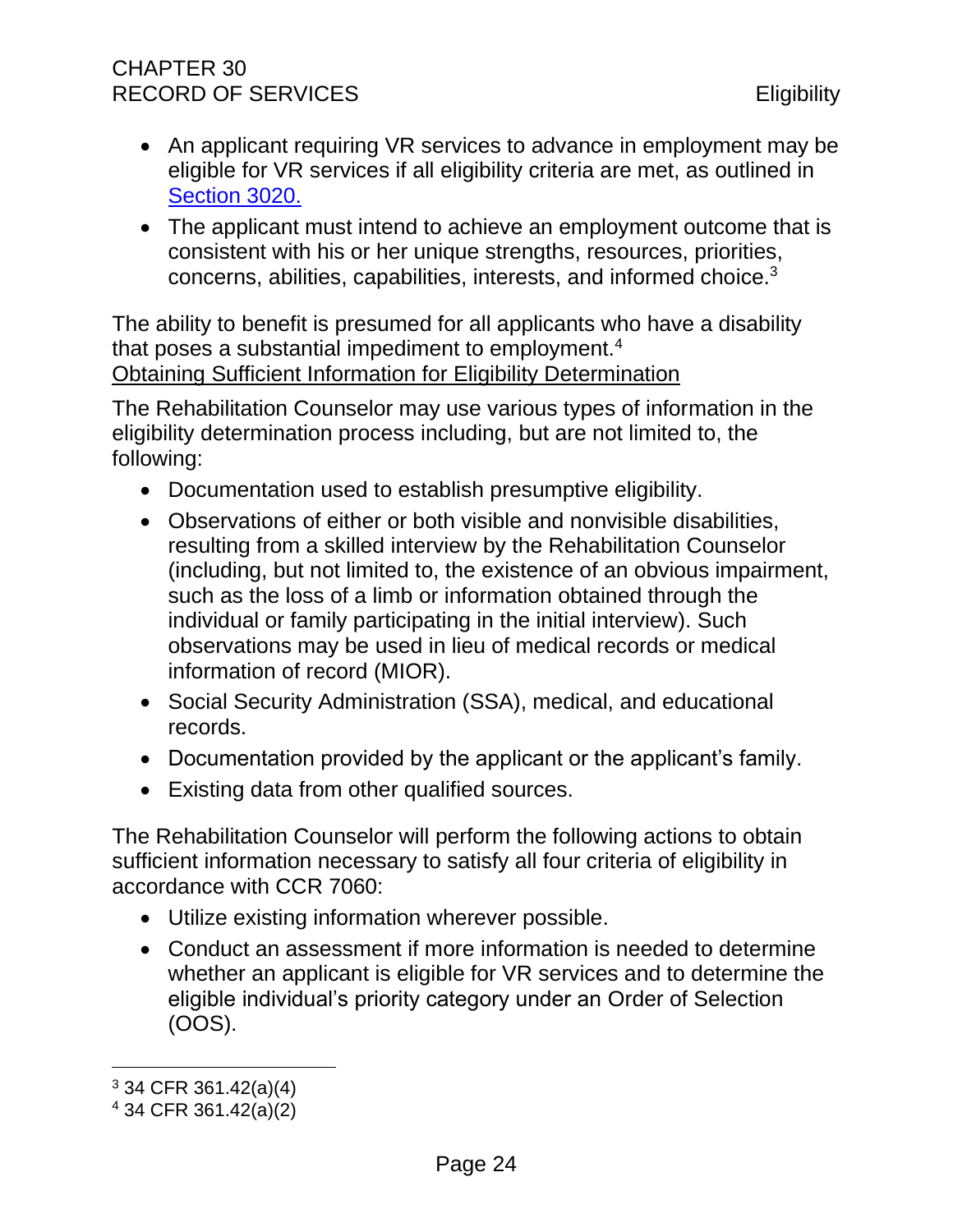#### CHAPTER 30 RECORD OF SERVICES Eligibility

- Provide assessment services in the most integrated setting possible, consistent with the individual's needs and informed choice.
- Provide an applicant with only those assessment services necessary to determine eligibility and priority for services.

Certain types of existing information are not sufficient to establish the presence of a disability and cannot be used in the eligibility determination process. These may include, but are not limited to, information documenting the following:

- Limited fluency in English.
- Differences in cultural practices.
- Optometric or ophthalmologic diagnosis of a refractive error that can be corrected with lenses.
- History of expulsions, arrests, convictions, or incarcerations.
- Letters indicating participation in a recovery program such as Alcoholics Anonymous, or referrals to a residential or outpatient rehabilitation facility for alcohol or substance use.

A history of social problems, without a history of obtaining or retaining employment, resulting from the impairment does not constitute a substantial impediment for purposes of determining eligibility.

Information that is not sufficient to establish the presence of a disability, by itself, may still be used to assess an individual's VR needs overall for the development of an IPE.

#### Sources of Information for Eligibility Determination

The Rehabilitation Counselor will identify sources of information to determine an applicant's eligibility, as appropriate to the individual.

Qualified DOR personnel are authorized to confirm the existence of a diagnosed impairment through a skilled interview when determining eligibility, and they may base their determination on direct observation of either or both visible and nonvisible disabilities.

Refer to the RAM Chapter 30 Toolbox, Sources of Information for Eligibility Determination, for more information on the documentation/assessment of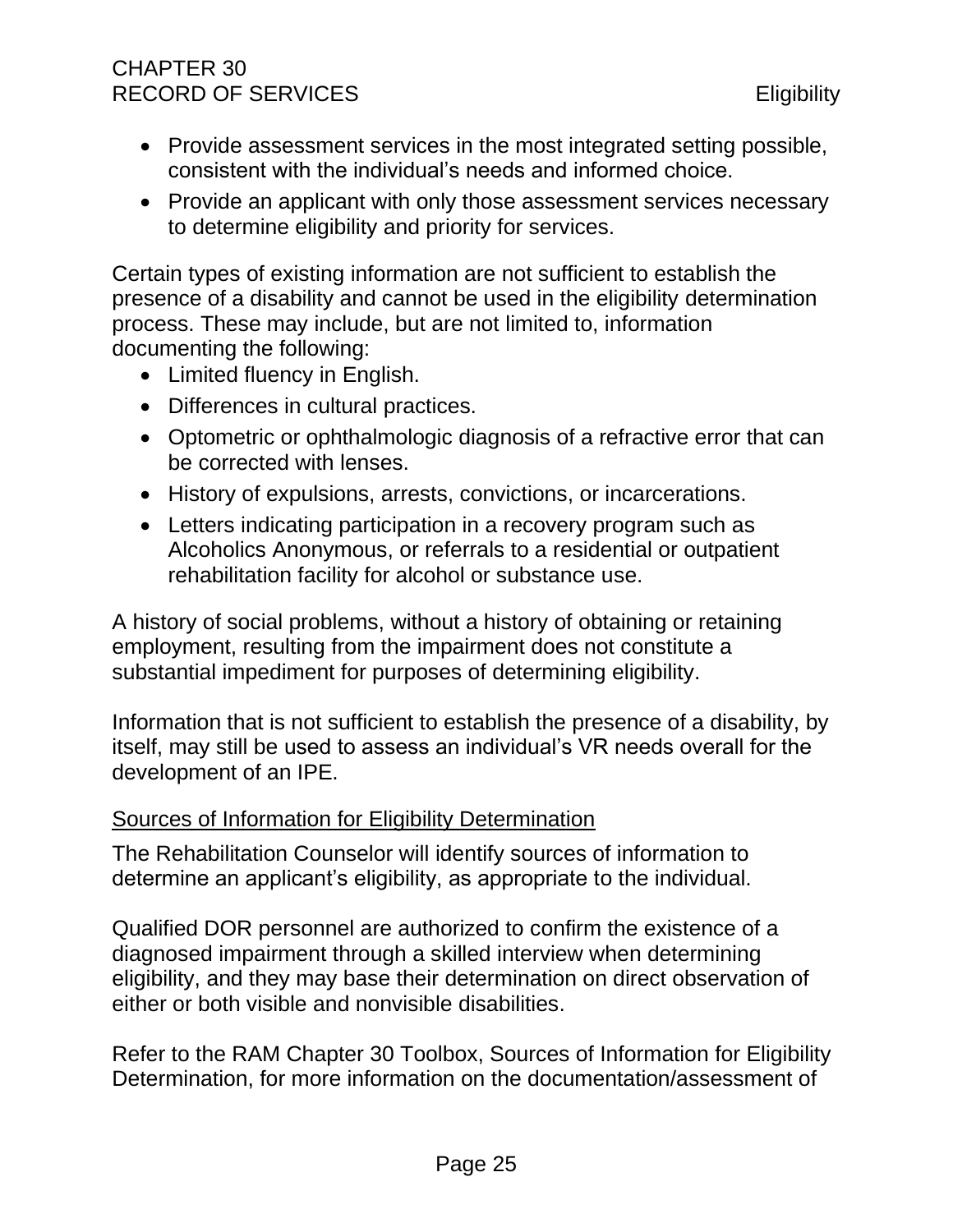physical conditions, mental/emotional conditions, learning disabilities, and alcohol or substance use disorders.

#### Documenting Eligibility Determination

In accordance with 34 CFR 361.42, the DOR determination of an applicant's eligibility for vocational rehabilitation services must be based only on the following requirements:

(1) A determination by qualified personnel, who need not be DOR employees, that the applicant has a physical or mental impairment;

(2) A determination by qualified personnel, who need not be DOR employees, that the applicant's physical or mental impairment constitutes or results in a substantial impediment to employment for the applicant;

(3) A determination by a Rehabilitation Counselor employed by the DOR that the applicant requires VR services to prepare for, secure, retain, advance in, or regain employment consistent with the applicant's unique strengths, resources, priorities, concerns, abilities, capabilities, interests, and informed choice; and,

 $(4)$  A presumption, in accordance with  $(a)(2)$  of this section, that the applicant can benefit from the provision of vocational rehabilitation services in terms of an employment outcome in an integrated setting.

The date of Eligibility is the date that the Rehabilitation Counselor determines that the applicant is eligible, using the above requirements, and documents this date in AWARE.

When an applicant is determined eligible, the Rehabilitation Counselor will perform the following actions to document the actual date of Eligibility recorded in each individual's record of services:

- Document the eligibility determination in AWARE according to the AWARE Reference Guide. The date of Eligibility entered in AWARE is the date Eligibility is determined as described above.
- Create and sign the DR 212 Notice of Eligibility and Priority for Services form.

The Rehabilitation Counselor or designated district staff will complete documentation in accordance with [Section 3004.](#page-13-0)

The applicant's status will change to Eligible in AWARE.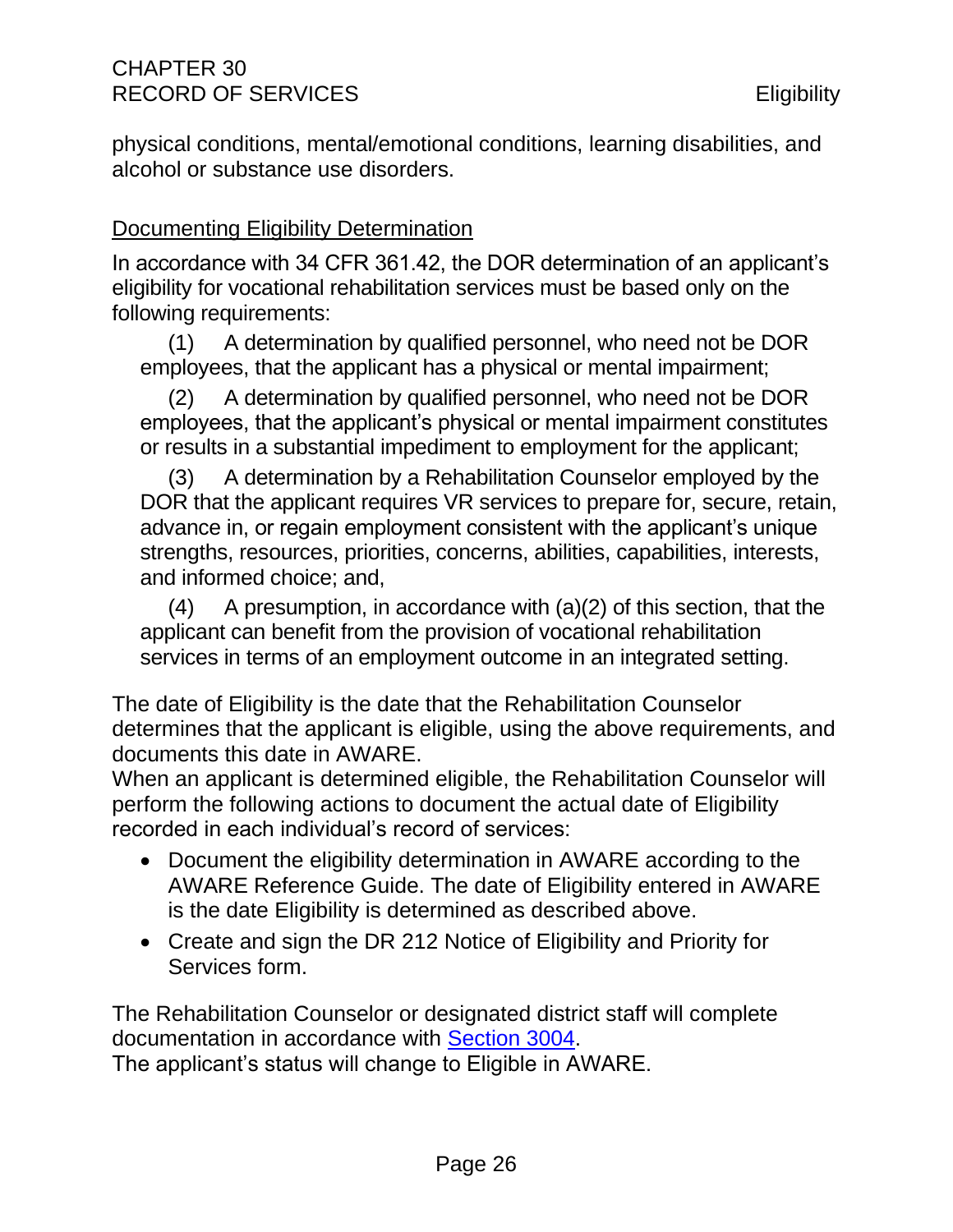#### [Go to CCR.](file:///G:/Public%20Folder/InDOR%20Documents/VRPRD/PPI/CCR%20DOR%20-%20Effective%201-16-18.docx)

#### <span id="page-31-0"></span>**3022 Process for Presumptive Eligibility (11/19)**

In accordance with 34 CFR 361.42(a)(iii), the Rehabilitation Counselor will expedite an eligibility determination for applicants who are presumed eligible for VR services (CCR 7062(d)). Any individual who has been determined eligible for Social Security benefits under Title II or Title XVI of the Social Security Act (i.e., Supplemental Security Income, Social Security Disability Insurance) will be presumed eligible for VR services.

The Rehabilitation Counselor will *not* complete an eligibility extension for applicants receiving SSI/SSDI due to disability and/or blindness because these applicants are presumed eligible for services.

Consistent with Section 3020, the Rehabilitation Counselor will take one of the following actions on the day of application whenever possible:

- Determine that the applicant is eligible for VR services.
- Place the applicant in a TWE if there is a significant doubt about the applicant's ability to benefit from VR services in terms of an employment outcome in an integrated setting.

In addition, the Rehabilitation Counselor my close the record of services with an ineligibility determination after an opportunity to participate in TWE has been provided (CCR 7179.1).

Refer to [Section 3024](#page-36-0) for more information on TWE requirements when an individual's disability appears too severe for him or her to benefit or continue to benefit from VR services in terms of an employment outcome.

#### Verifying Presumptive Eligibility

The Rehabilitation Counselor will verify that an applicant is a current SSI/SSDI beneficiary because of the applicant's own disability. Benefits received because of a relative's disability or retirement does not qualify an applicant for presumptive eligibility.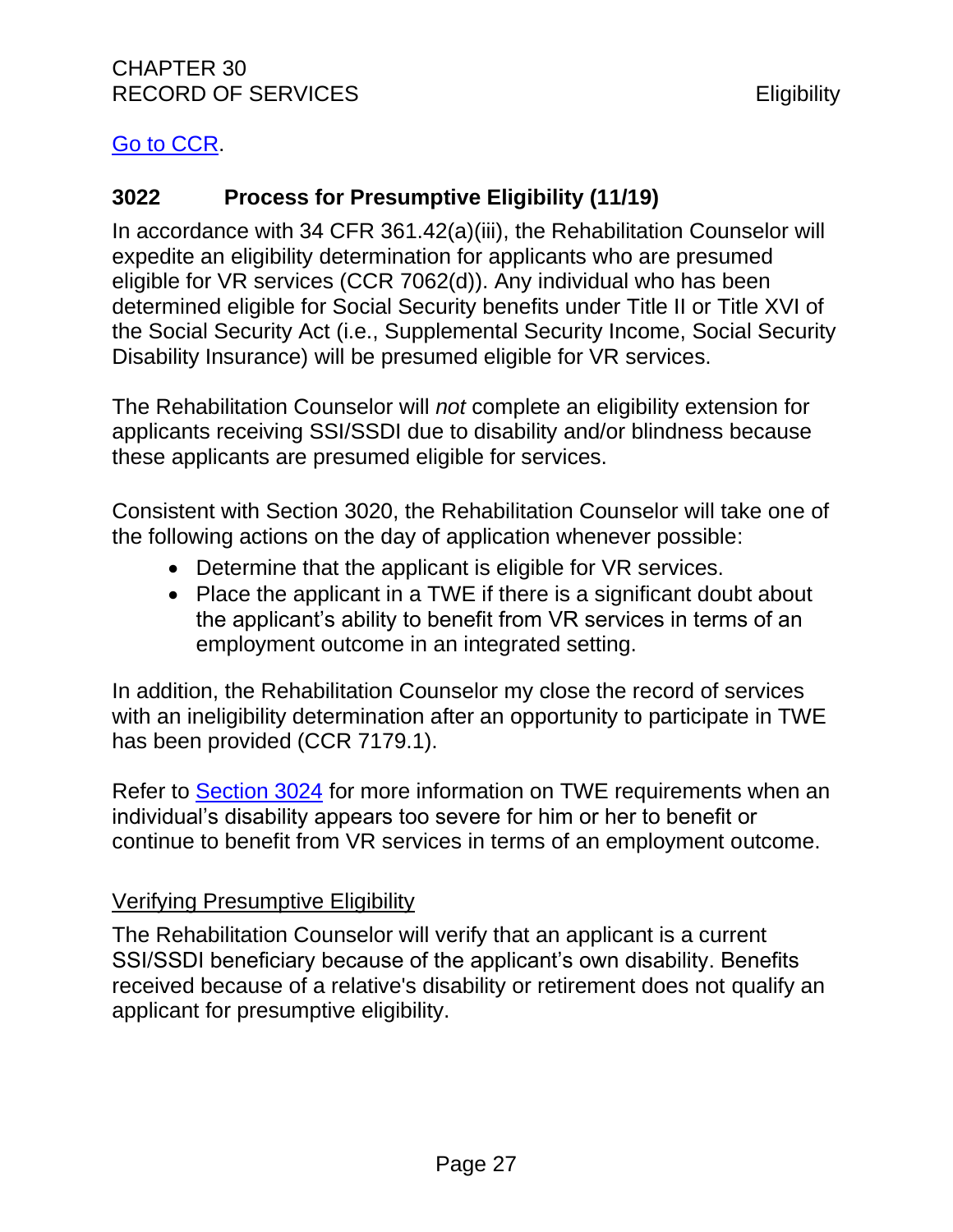To verify presumptive eligibility, the Rehabilitation Counselor or designated district staff will obtain written documentation including, but not limited to, any one of the following:

- A recent copy of an SSI/SSDI award or continuation letter from the SSA. Recipients of SSI/SSDI can access their benefit verification letter, payment history, and earnings record using their online *my Social Security* account. SSI/SSDI beneficiaries needing a benefit verification letter can obtain one by registering for a *my Social Security* account at [<www.socialsecurity.gov/myaccount>](http://www.socialsecurity.gov/myaccount).
- A recent copy of a bank statement that clearly reflects SSI/SSDI payment to an applicant with direct deposit.
- A recent copy of a Benefits Planning Query (BPQY) report from SSA. An SSI/SSDI beneficiary can contact SSA by phone or in person to request a BPQY (SSA form 2459), or a member of the VR team can request the BPQY by utilizing required SSA release forms available on the Social Security Programs page of the DOR intranet. Also refer to the [BPQY Fact Sheet](file://///dorgroup/group/Public%20Folder/InDOR%20Documents/VRPRD/SSPS/Resource%20Library/Fact%20Sheets/BPQY%20Fact%20Sheet.docx) for more information.
- Other written documentation directly received from SSA or Disability Determination Services reflecting that the applicant is currently entitled to SSI/SSDI benefits.
- A copy of a TTW verified by the SSA TTW Help Line as a valid ticket. The Rehabilitation Counselor will make a copy of the TTW for the record of services and return the original to the applicant.

The Rehabilitation Counselor or designated district staff may perform the following actions:

- Obtain telephone confirmation of an applicant's SSA eligibility from an SSA staff person, such as a claims representative or an Area Work Incentives Coordinator.
- Document telephone confirmation in a case note indicating the date of the conversation and the SSA staff person's name.
- Contact SSA TTW Help Line to verify ticket status to expedite a determination of presumptive eligibility. SSA TTW Help Line contact information may be found on the Social Security Programs page of the DOR intranet. Also refer to the [Ticket to Work Protocol for DOR](file://///dorgroup/group/Public%20Folder/InDOR%20Documents/VRPRD/SSPS/Resource%20Library/Fact%20Sheets/TTW%20Fact%20Sheets/TTW%20Protocol%20for%20DOR%20Staff.docx)  [Staff](file://///dorgroup/group/Public%20Folder/InDOR%20Documents/VRPRD/SSPS/Resource%20Library/Fact%20Sheets/TTW%20Fact%20Sheets/TTW%20Protocol%20for%20DOR%20Staff.docx) which is located at: \\dorgroup\group\Public Folder\InDOR [Documents\VRPRD\SSPS\Resource Library\Fact Sheets\TTW Fact](file://///dorgroup/group/Public%20Folder/InDOR%20Documents/VRPRD/SSPS/Resource%20Library/Fact%20Sheets/TTW%20Fact%20Sheets/TTW%20Protocol%20for%20DOR%20Staff.docx)  [Sheets\TTW Protocol for DOR Staff.docx.](file://///dorgroup/group/Public%20Folder/InDOR%20Documents/VRPRD/SSPS/Resource%20Library/Fact%20Sheets/TTW%20Fact%20Sheets/TTW%20Protocol%20for%20DOR%20Staff.docx)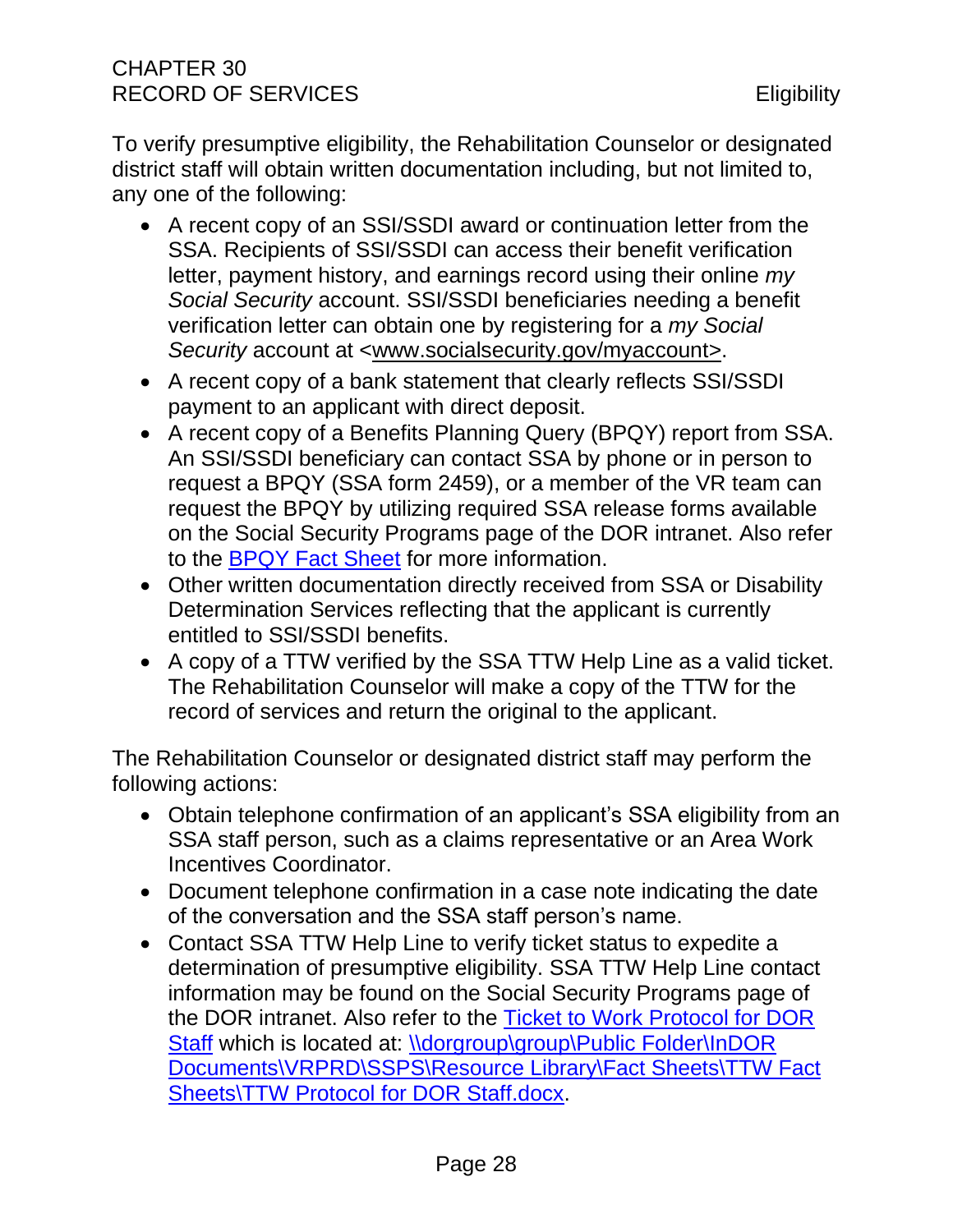The VR team must then obtain written documentation verifying the applicant's entitlement to SSI/SSDI benefits during the life of the record of services.

#### Documenting Presumptive Eligibility

The Rehabilitation Counselor will perform the following actions to document presumptive eligibility:

- Document an SSI/SSDI beneficiary as presumptively eligible in AWARE according to the AWARE Reference Guide.
- Create and sign the DR 212 Notice of Eligibility and Priority for Services form.

The Rehabilitation Counselor or designated district staff will complete documentation in accordance with [Section 3004.](#page-13-0)

The applicant's status will change to Eligible in AWARE.

#### Documenting Other than Presumptive Eligibility for SSI/SSDI Recipients

The DOR recognizes that an individual who has been determined eligible for Social Security benefits under Title II or Title XVI of the Act may sometimes have information other than verification of SSI/SSDI benefits readily available; it is sometimes faster to determine eligibility based on other information.

If presumptive eligibility is not applied, the Rehabilitation Counselor will perform the following additional actions:

- Follow the process for determining eligibility in [Section 3021.](#page-26-0)
- Document the rationale in a case note—typically titled, "Eligibility Determination More Timely than Presumptive Eligibility." The Rehabilitation Counselor will explain why the information used to determine eligibility was timelier than applying presumptive eligibility. For example, "Basing eligibility on available medical records was faster than applying presumptive eligibility because the applicant brought the medical records to the initial interview appointment."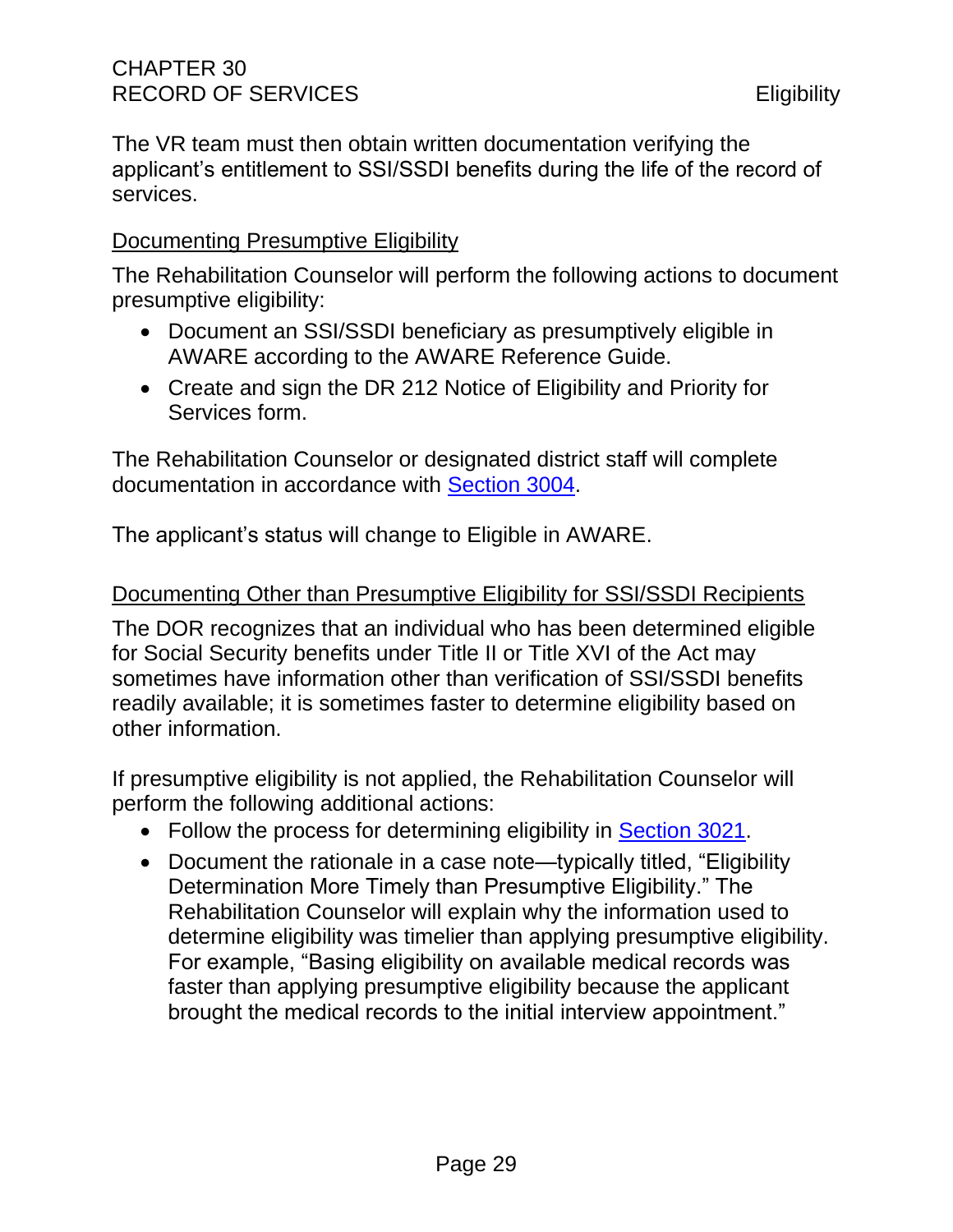## <span id="page-34-0"></span>**3023 Eligibility Determination Extension (11/19)**

An eligibility determination extension must be due to exceptional and unforeseen circumstances beyond the control of the DOR, or due to information that cannot be obtained from a necessary TWE within 60 days. The Rehabilitation Counselor and the applicant will mutually agree to a specific date of the eligibility extension.

If the Rehabilitation Counselor has not determined an applicant's eligibility within 60 days from the date of application, the Rehabilitation Counselor will take one of the following actions on, or before, the date an applicant's eligibility determination is due:

- Determine that the applicant is eligible for VR services.
- Place the applicant in a TWE if there is a significant doubt about the applicant's ability to benefit from VR services in terms of an employment outcome in an integrated setting.
- Complete an eligibility extension with mutual agreement from the applicant.
- Close the record of services without an eligibility determination (CCR 7179).
- Close the record of services with an ineligibility determination after an opportunity to participate in a TWE has been provided (CCR 7179.1).

If the applicant does not agree to a specific extension of time as specified in CCR 7060, the Rehabilitation Counselor will perform the following actions:

- Base an eligibility determination on the information available.
- Inform the applicant of his or her right to appeal the determination made by the DOR through an administrative review, mediation, and/or a fair hearing.
- Inform the applicant of his or her right to consult with a Client Assistance Program (CAP) representative.

The District Administrator will monitor records of services exceeding 60 days in application status in his or her district and take appropriate action to ensure district-wide compliance.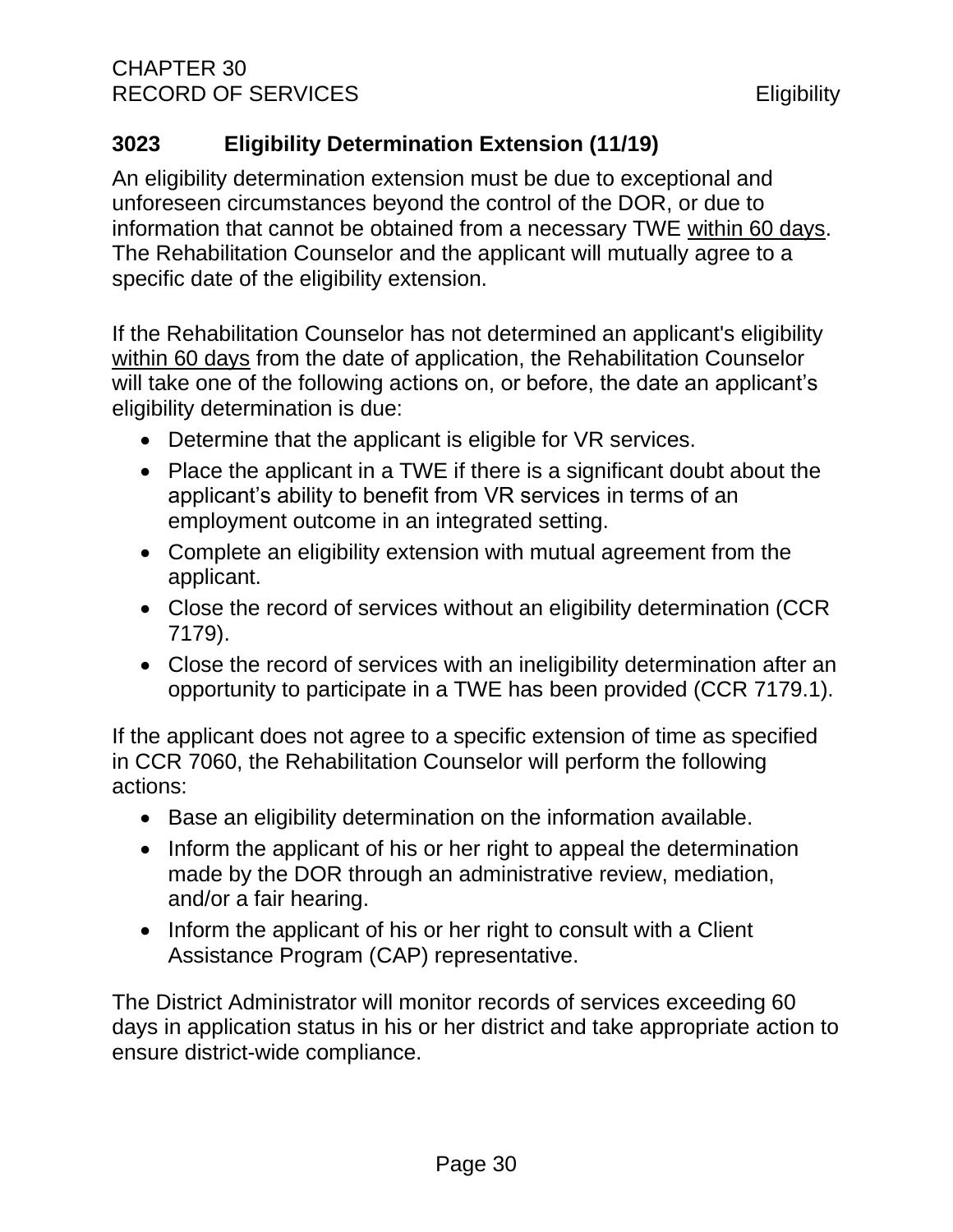The Team Manager will complete the following actions:

- Ensure eligibility extensions are properly determined, are not expired, and the AWARE data page and printed DR 211 form accurately reflect the same eligibility extension end date.
- Review and monitor cases exceeding 60 days from date of application and take appropriate action to ensure VRSD team compliance.

# [Go to CCR.](file:///G:/Public%20Folder/InDOR%20Documents/VRPRD/PPI/CCR%20DOR%20-%20Effective%201-16-18.docx)

#### Documenting Eligibility Determination Extension

The Rehabilitation Counselor will perform the following actions:

- Document the eligibility determination extension in AWARE according to the AWARE Reference Guide.
- Create and sign the DR 211 Extension of Eligibility and Priority for Services form.
- Document the exceptional, unforeseen circumstances that resulted in the extension. For example, "The applicant rescheduled the initial interview several times because of illness."

The Rehabilitation Counselor or designated district staff will complete documentation in accordance with [Section 3004.](#page-13-0)

If the Rehabilitation Counselor and the applicant do not mutually agree to an eligibility extension, the Rehabilitation Counselor, as appropriate, will document the following in AWARE:

- Meetings or discussions with the applicant and the applicant's views.
- Efforts to encourage the applicant's participation and cooperation.
- Required attempts to contact the applicant within the last 30 days, in accordance with CCR 7179.
- Determination of eligibility based upon available information, as appropriate.
- Determination of record of services closure based upon no eligibility (see CCR 7179), or ineligibility (see CCR 7179.1), as appropriate to the individual case.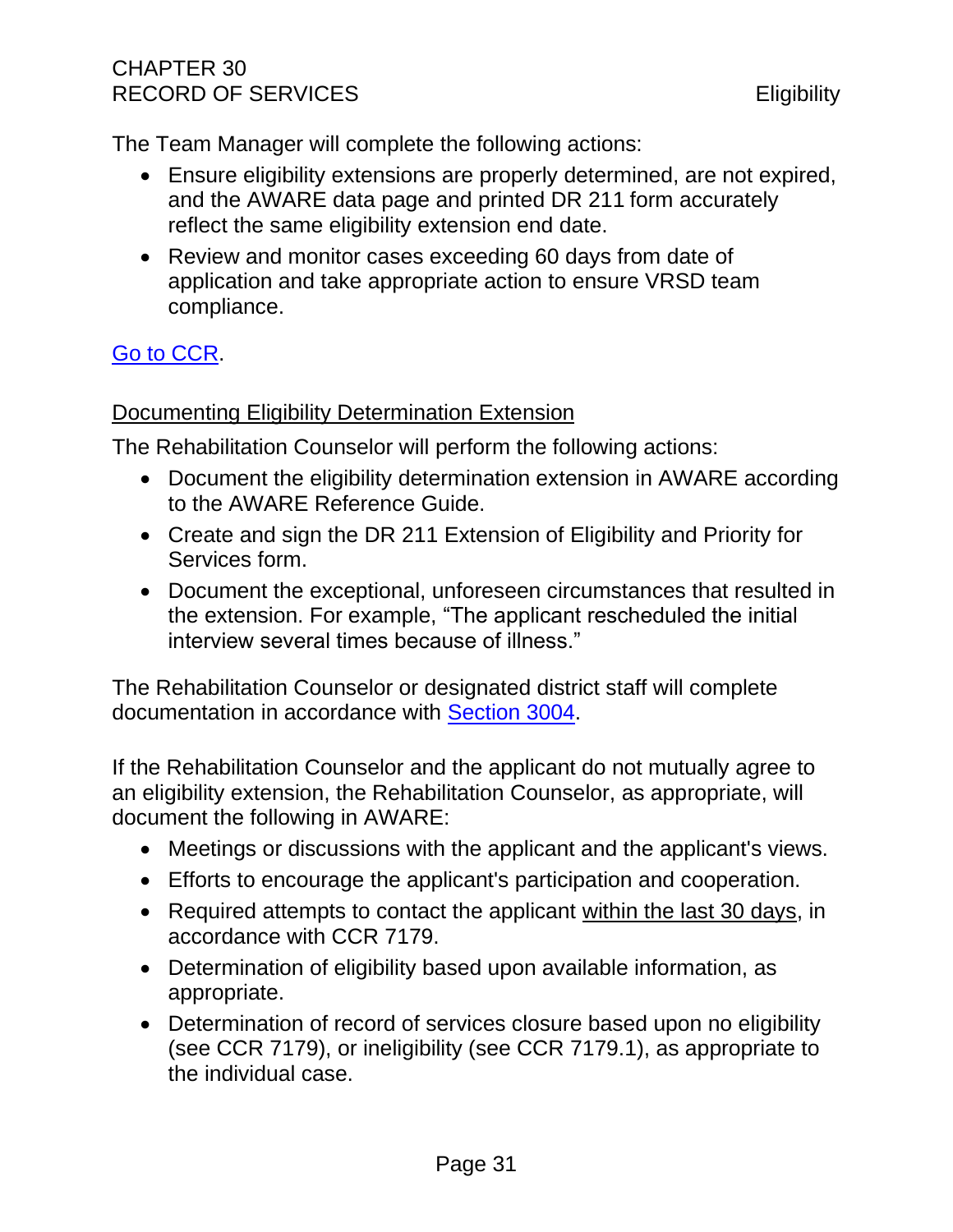- Communication to inform the applicant of the right to appeal the determination made by the DOR through administrative review, mediation, and/or a fair hearing.
- Communication to inform the applicant of his or her right to consult with a CAP representative.

The eligibility extension is not valid until the documentation is entered in AWARE and the Rehabilitation Counselor signs the DR 211 form.

The applicant's status will change to Application-E in AWARE.

<span id="page-36-0"></span>[Go to CCR.](file:///G:/Public%20Folder/InDOR%20Documents/VRPRD/PPI/CCR%20DOR%20-%20Effective%201-16-18.docx)

# **3024 Trial Work Experience (11/19)**

The Rehabilitation Counselor will only place an applicant, or eligible individual, in a Trial Work Experience (TWE) if there is a significant doubt about the individual's ability to benefit from VR services in terms of an employment outcome in competitive integrated employment. Similarly, the Rehabilitation Counselor will only place an eligible individual in a Trial Work Experience (TWE) if there is a significant doubt about the eligible individual's ability to continue to benefit from VR services in terms of an employment outcome in competitive integrated employment.

Trial Work Experiences must be provided in the most integrated setting possible, consistent with the individual's abilities, capabilities, informed choice, and rehabilitation needs.

The TWE must be of sufficient variety and over a sufficient period for the Rehabilitation Counselor to make one of the following determinations:

- There is sufficient evidence to conclude that the individual can benefit or continue to benefit from the provision of VR services in terms of an employment outcome.
- There is clear and convincing evidence that the applicant or eligible individual is incapable of benefiting from VR services in terms of an employment outcome in competitive integrated employment because of the severity of the individual's disability.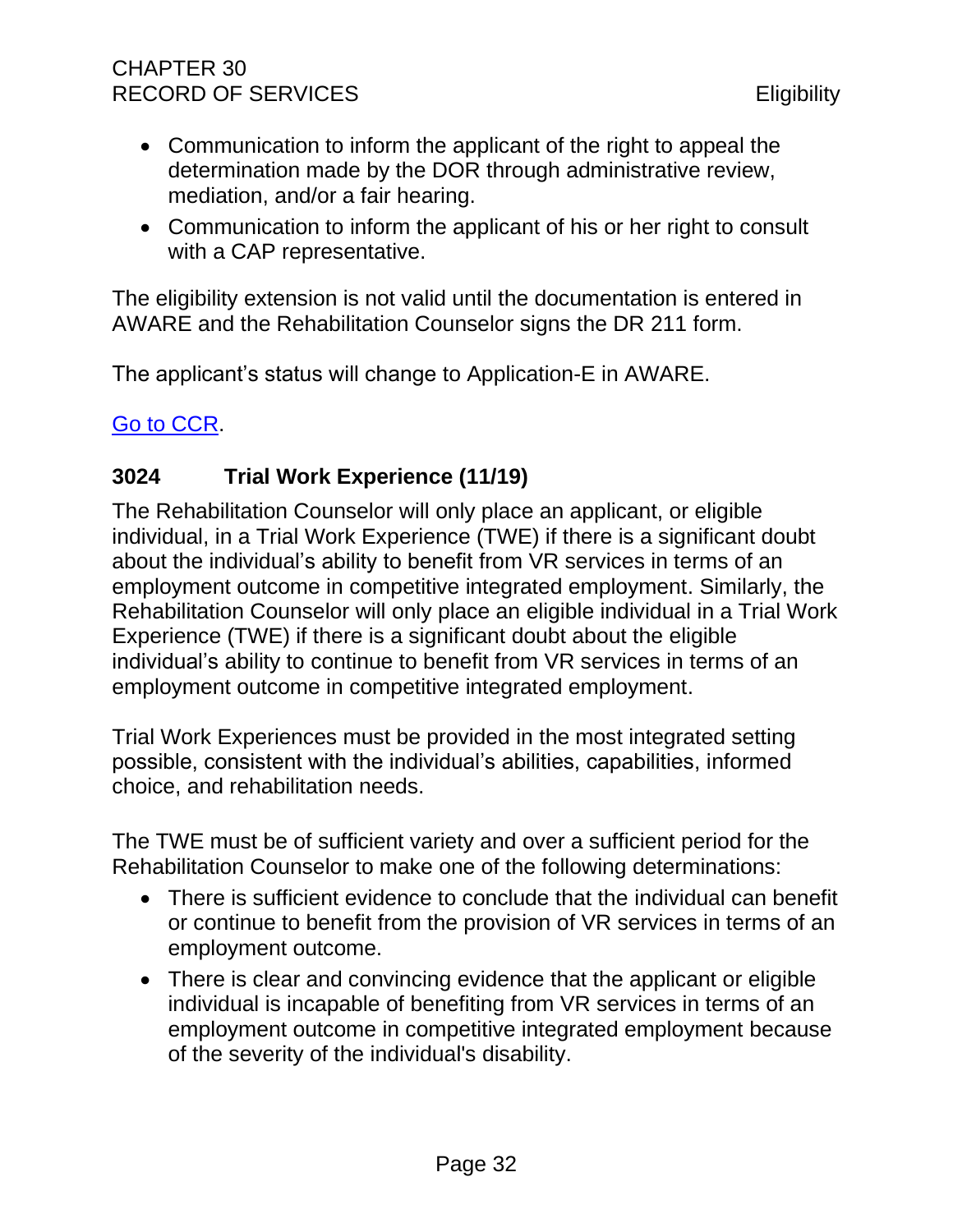When assessing eligibility through TWE, the Rehabilitation Counselor will perform the following activities:

- Discuss the reason for the TWE plan with the Team Manager, as appropriate to the individual case.
- Determine the individual is eligible when the TWE indicates the individual is able to benefit or fails to provide clear and convincing evidence of an inability to benefit from VR services.
- Provide appropriate supports including, but not limited to, Assistive Technology (A.T.) devices and services, and personal assistance services to participate in the assessment.
- Determine an individual is ineligible if the TWE provides clear and convincing evidence that an individual is unable to benefit from or continue to benefit from VR services in terms of an employment outcome in competitive integrated employment.

The Rehabilitation Counselor will not use the TWE for any purpose other than eligibility determination. Only those services required to determine the applicant's ability to benefit from VR services in terms of an employment outcome will be provided.

The VR team will track TWE plan end dates.

The Team Manager will ensure TWE plans are properly determined, are not expired, and that the AWARE data page and printed TWE plan reflect the same end date.

Refer to Sections [3074](#page-122-0) and [3075](#page-124-0) for record of services closure policy if no eligibility or ineligibility is determined, respectively. Refer to CCR 7004.6 for the definition of clear and convincing evidence; CCR 7062(h) and CCR 7029.1 for more information on TWE.

## Trial Work Experience

"Trial Work Experience" refers to the exploration of an individual's abilities, capabilities, and capacity to perform in realistic work situations, and must be conducted prior to a determination that the individual is incapable of benefiting from VR services, in terms of an employment outcome in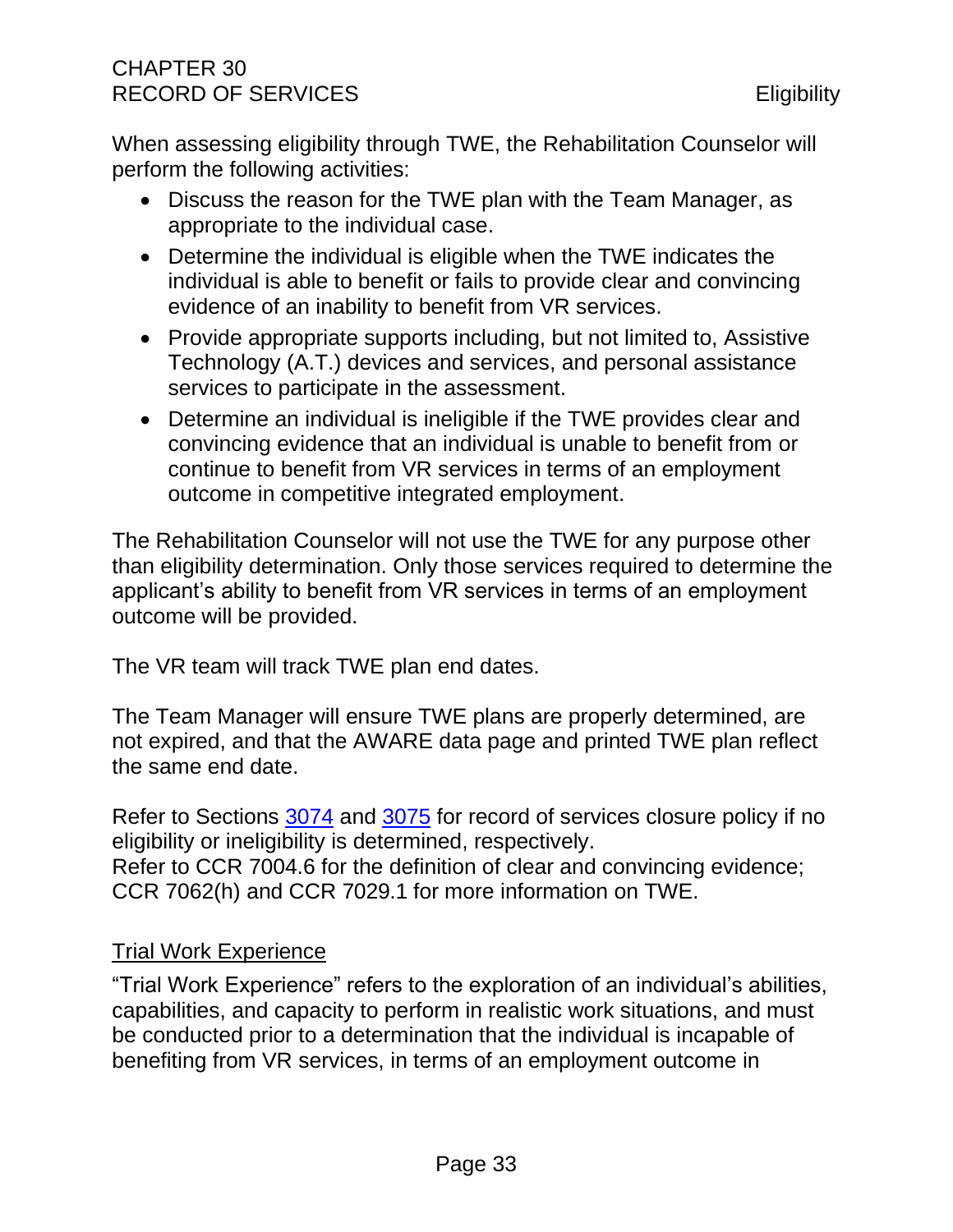competitive integrated employment, due to the severity of the individual's disability.

A TWE is not an evaluation, class, or other non-work service. A TWE must be in a realistic work setting, and may include, but is not limited to:

- Supported employment.
- On-the-job training.
- Situational assessments.
- Unpaid/volunteer positions.
- Student work experience positions.
- Other experiences using realistic work settings.

It is not necessary that a TWE be similar to, or consistent with, a proposed vocational goal. The selection and setting shall be based on the following:

- The availability of a TWE.
- An individual's informed choice.
- The potential for the TWE to provide the individual with the opportunity to demonstrate his or her capacity to perform in a realistic work situation.

All placements, including unpaid positions, must be consistent with federal and state labor laws. They must also be consistent with the individual's unique strengths, resources, priorities, concerns, abilities, capabilities, interest, and informed choice.

A TWE is an assessment that will only be used to determine eligibility and priority for services, or continued eligibility, as needed. It is not one of the DOR Student Services for students with disabilities.

Refer to **Section 3040** for more information on DOR Student Services and services to potentially eligible students.

## Documenting Trial Work Experience

The Rehabilitation Counselor, in collaboration with the individual, will develop a written plan to provide a TWE.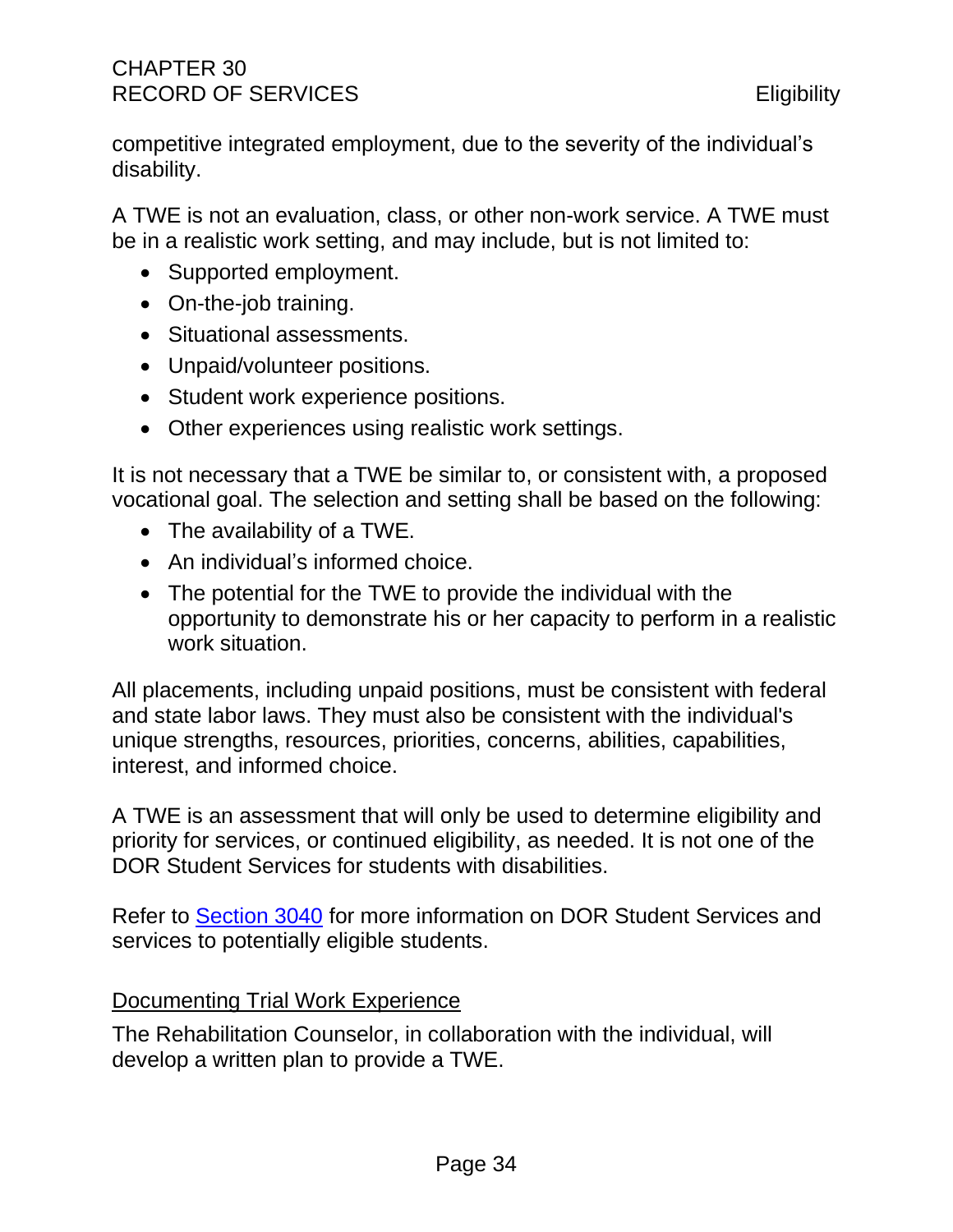The TWE written plan must include the following information to determine the individual's ability to benefit, or continue to benefit, from VR services in terms of an employment outcome:

- The rationale and evidence that support the need for the assessment.
- The information from the assessment and how it will be used to assist in determining eligibility, or continued eligibility.
- The location and type of necessary supports.
- The justification for any non-integrated settings used.
- An estimated timeline for the initiation and duration of services.
- The rationale for the selection of any needed services and service providers, consistent with informed choice.
- The criteria for assessing the applicant's abilities, capabilities, and capacity to perform in the work situation.
- A schedule of periodic assessments that take place at least every 30 days.
- The responsibilities of the individual and the Rehabilitation Counselor.
- Reference to any supporting documents in the record of services.
- Other pertinent information.

When a TWE plan is developed, the Rehabilitation Counselor will document the TWE data pages in AWARE, according to the AWARE Reference Guide.

The Rehabilitation Counselor or designated district staff will complete documentation in accordance with [Section 3004.](#page-13-0)

If an individual does not agree with the TWE plan, the Rehabilitation Counselor will document the following, including, but not limited to:

- Meetings or discussions with the individual, including notations on the individual's views.
- Efforts to encourage the individual's participation and cooperation.
- The eligibility decision based on available information, as appropriate.
- Record of services closure in accordance with [Section 3070,](#page-116-0) as appropriate to the individual case.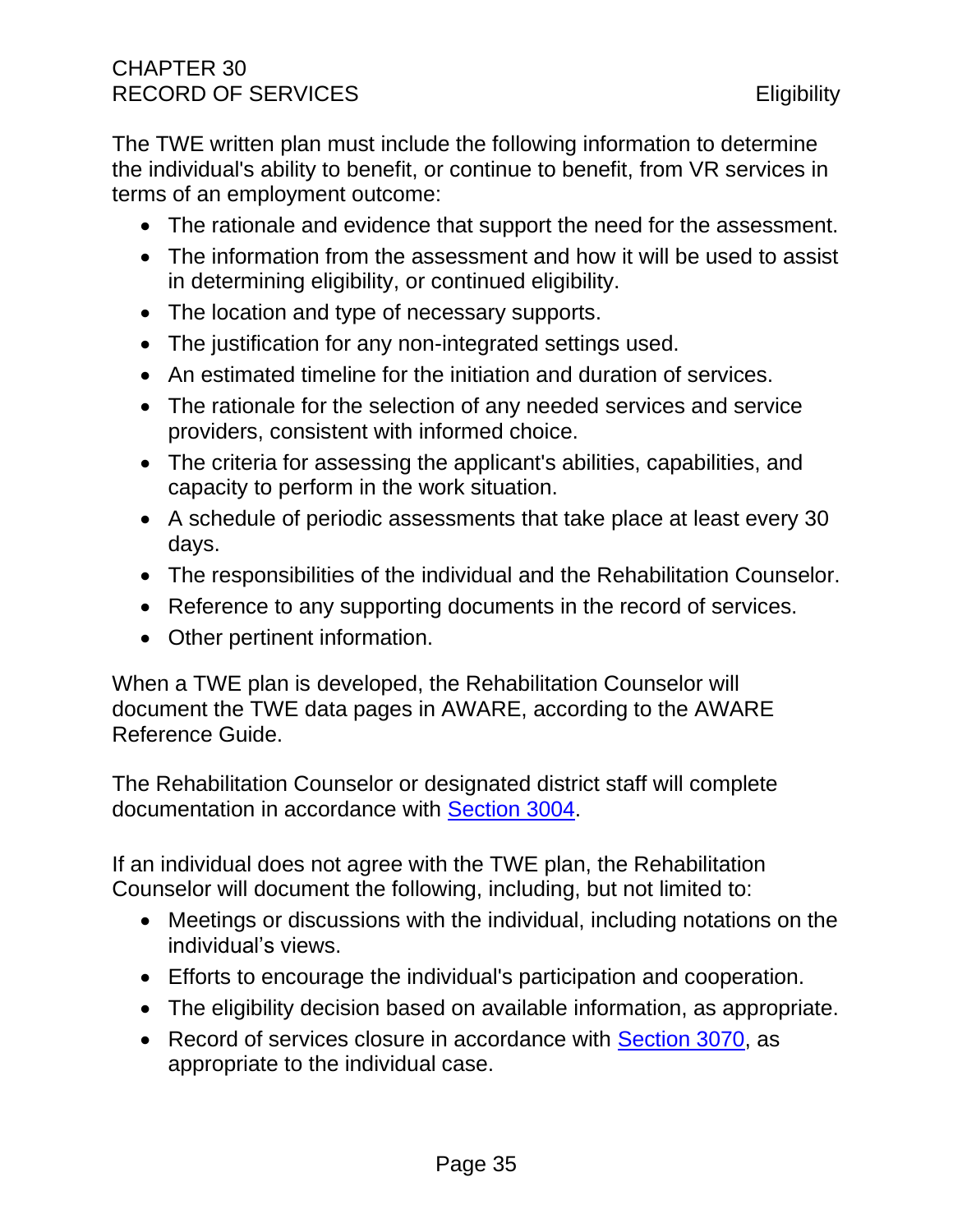# CHAPTER 30 RECORD OF SERVICES **Eligibility**

- Inform the individual of his or her right to consult with a CAP representative.
- Inform the individual of the right to appeal the determination made by the DOR through administrative review, mediation, and/or a fair hearing.

The TWE plan is not valid until the documentation is entered in AWARE, and the Rehabilitation Counselor and the individual sign the TWE plan.

The individual's status will change in AWARE as follows:

- Trial Work Experience for an applicant is "Application-T."
- Trial Work Experience for an eligible individual without an IPE is "Eligible-T."
- Trial Work Experience for an eligible individual who has an IPE and is receiving services is "Service-T."

## Periodic Assessment of Eligibility

The Rehabilitation Counselor will document a periodic assessment of eligibility, typically every 30 days. For each periodic assessment, the Rehabilitation Counselor will document in a case note an assessment of the individual's abilities, capabilities, and capacities to perform in realistic work situations, as well as the rationale for continuing in the TWE, based on the following:

- The Rehabilitation Counselor's observations.
- Reports from the service providers.
- Feedback from the individual.
- Other relevant information.

# **3025 Ineligibility Determination (11/19)**

The Rehabilitation Counselor will appropriately determine ineligibility in accordance with CCR 7179.1 based on the circumstances of each individual applicant or formerly eligible individual (an individual who was once eligible may be determined as no longer eligible).

The Rehabilitation Counselor will make an ineligibility determination for an applicant when any of the following conditions exist: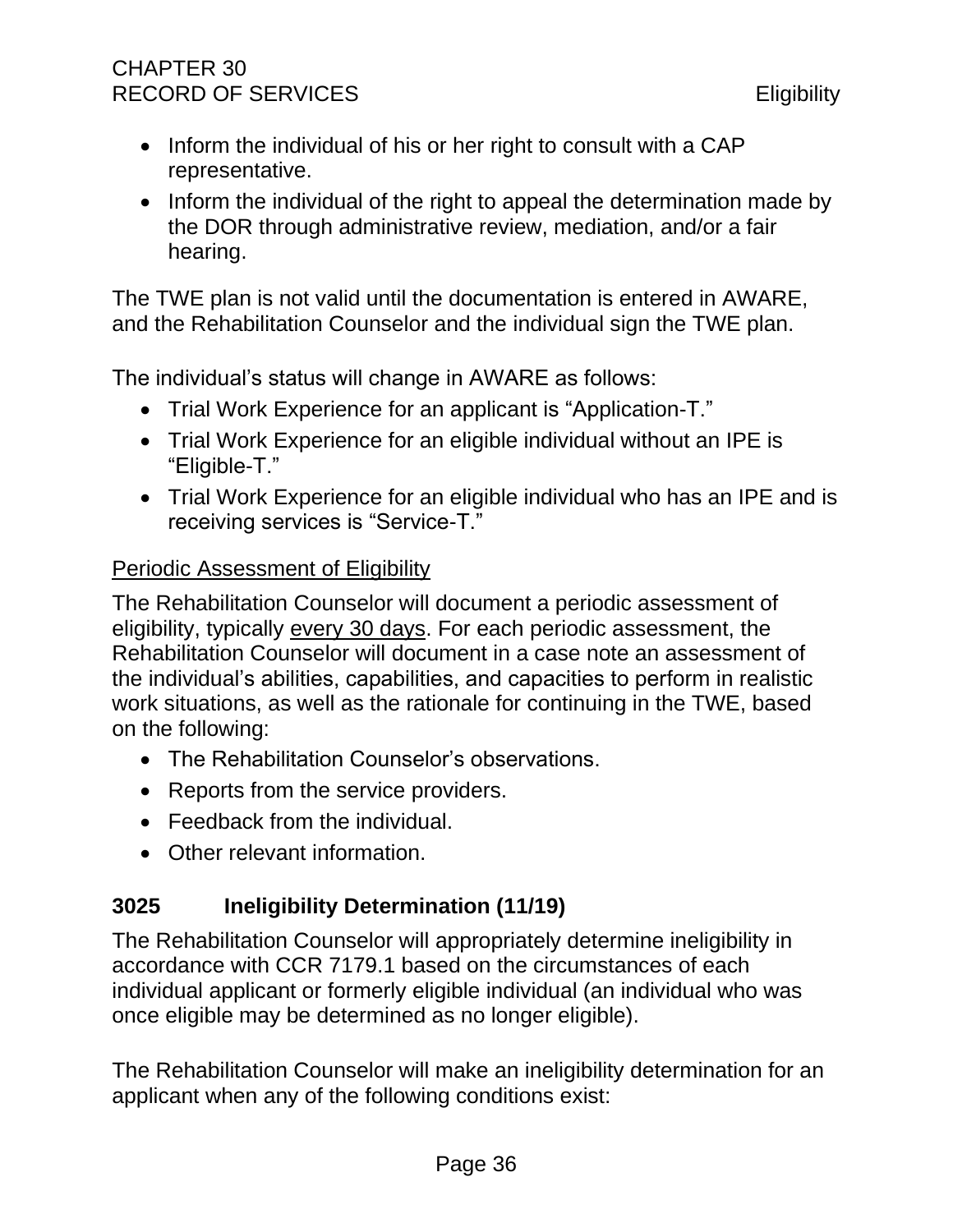# CHAPTER 30 RECORD OF SERVICES **Eligibility**

- The applicant does not have a physical or mental impairment.
- The applicant's impairment does not constitute a substantial impediment to employment.
- The applicant does not require VR services to achieve an employment outcome.
- There is clear and convincing evidence that the applicant or formerly eligible individual cannot benefit from VR services because of the severity of disability, as substantiated by the outcome of a TWE.

The Rehabilitation Counselor will have a high degree of certainty before concluding that an individual with a disability is incapable of benefiting from, or continuing to benefit from, VR services, in terms of an employment outcome in competitive integrated employment, due to the severity of his or her disability.

When there is a significant doubt that an applicant is able to benefit from or an eligible individual is able to continue to benefit from VR services because of the severity of disability, the Rehabilitation Counselor will perform the following actions prior to record of services closure:

- Conduct a TWE to determine whether there is clear and convincing evidence to support a determination of ineligibility *for an applicant*.
- Conduct an assessment or obtain substantiating medical documentation or other pertinent information to establish clear and convincing evidence that *an eligible individual* is no longer eligible.
- Offer and document good-faith opportunities to participate in an appropriate assessment, when possible, even if the individual declines to participate or does not cooperate.

Refer to **Section 3024** for information on TWE and **Section 3075** for closure with a determination of ineligibility.

# Documenting Ineligibility Determination

The Rehabilitation Counselor will document the reason(s) for the ineligibility determination in a case note —typically titled, "Ineligibility Determination." In addition, the Rehabilitation Counselor will document good-faith efforts to provide opportunities for the applicant or consumer to demonstrate the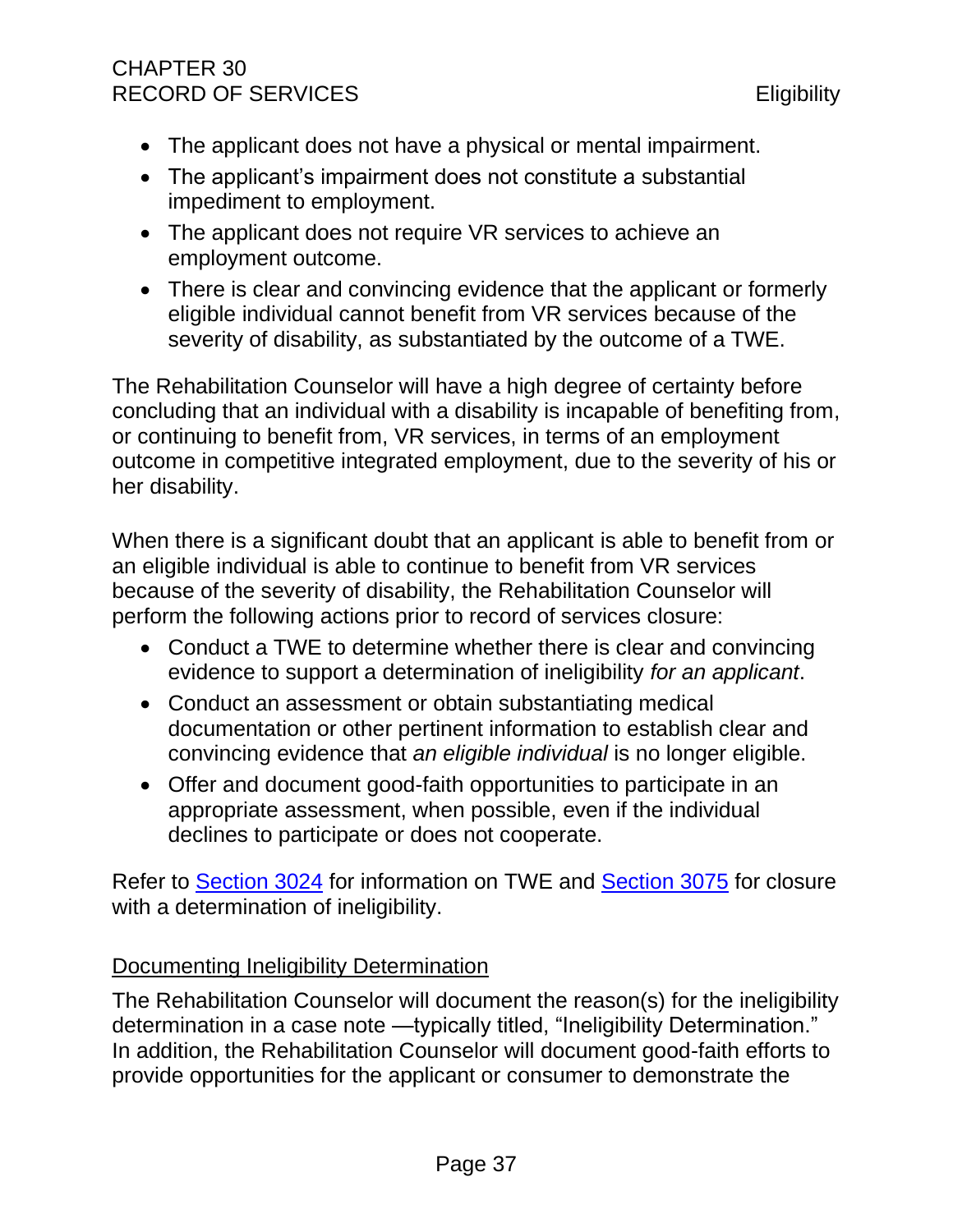ability to benefit from VR services, in terms of an employment outcome in competitive integrated employment.

If appropriate, the Rehabilitation Counselor will document clear and convincing evidence using one or more of the following criteria:

- A description of assessments, including situational assessments or supported employment assessments.
- Referrals made to assessments or service providers or copies of letters inviting the individual to attend these activities.
- Reports from service providers who have concluded they would be unable to meet the applicant's needs due to the severity of the applicant's disability, e.g., work tolerance assessment.
- Feedback from the applicant, the applicant's representative, or a relative.
- Records from medical doctors, including but not limited to the individual's treating physician or other allied health care providers.
- Recommendations from a DOR Medical Consultant or Consulting Psychologist, typically provided in conjunction with other evidence.
- Feedback from paid employment, on-the-job training experiences, unpaid volunteer experiences, or unpaid student work experiences.
- Attendance records from a school/training program.
- Other relevant information.

The Rehabilitation Counselor will close the record of services in AWARE using the DR 229B Closure Report – Other Than Rehabilitated.

The applicant's status will change to Closed-Other in AWARE.

The Rehabilitation Counselor will conduct a mandatory review after the record of services has been closed other than rehabilitated because the individual was ineligible for VR service in accordance with 34 CFR 361.55.

## Distinguishing No Eligibility from Ineligibility

An individual may apply for VR services but fail to complete assessments needed to determine eligibility and priority for services due to a variety of reasons. When this occurs, the Rehabilitation Counselor may close an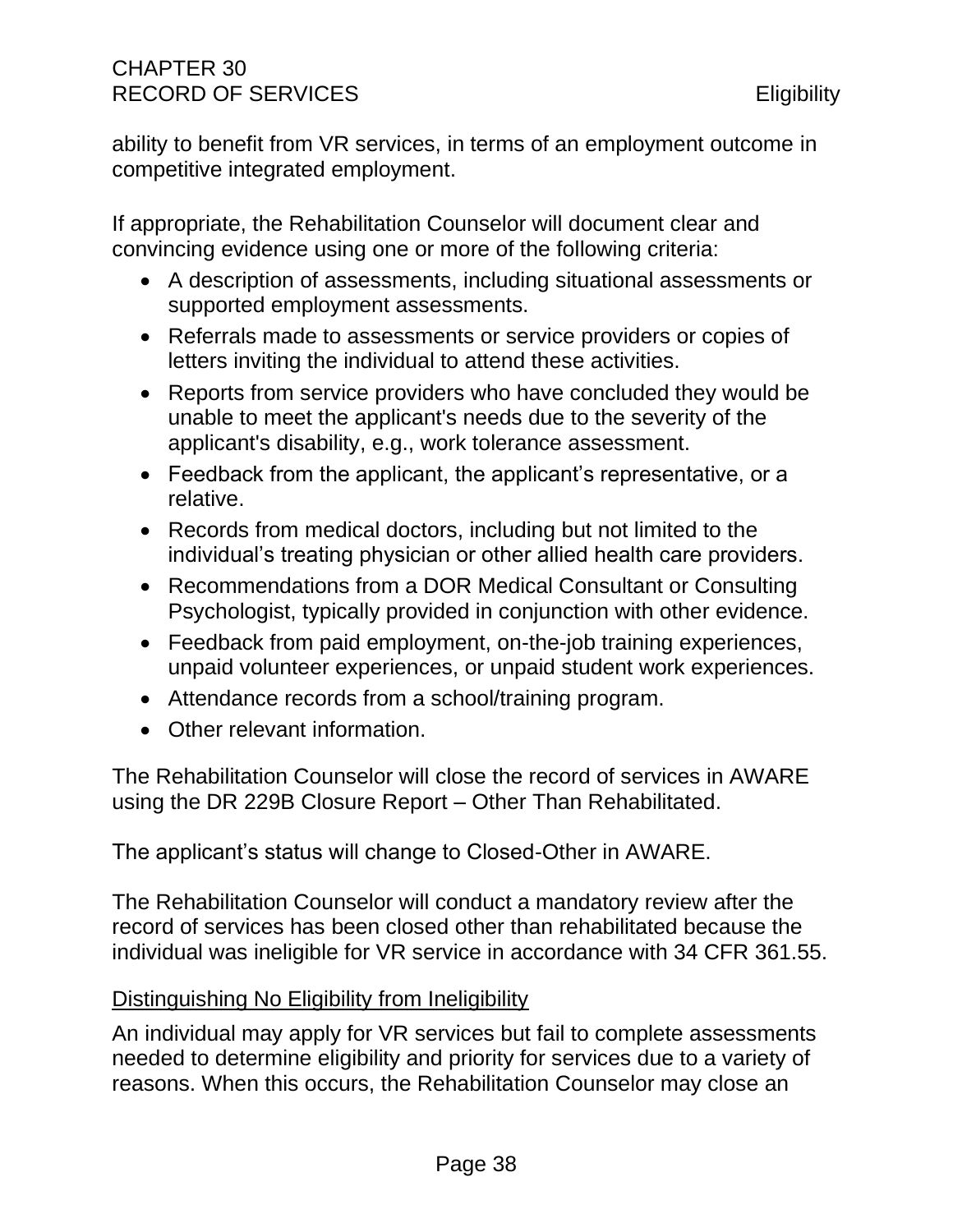# CHAPTER 30 RECORD OF SERVICES **Eligibility**

applicant's record of services as "Closed – Other" before eligibility or ineligibility is determined. This means there is no eligibility or ineligibility determination.

The Rehabilitation Counselor does not have to meet the clear and convincing evidence standard to close an applicant's record of services without an eligibility determination in accordance with CCR 7179.

Closure without a determination of eligibility should be distinguished from closure with a determination of ineligibility in accordance with CCR 7179.1, which would require one of the following actions, as appropriate to the individual case:

- A TWE to determine if the applicant is incapable of benefiting from, or continuing to benefit from, VR services, in terms of an employment outcome in competitive integrated employment, due to the severity of the individual's disability.
- A functional assessment to determine that a consumer is no longer eligible for VR services because he or she is unable to benefit from services due to the severity of his or her disability.

[Go to CCR.](file:///G:/Public%20Folder/InDOR%20Documents/VRPRD/PPI/CCR%20DOR%20-%20Effective%201-16-18.docx)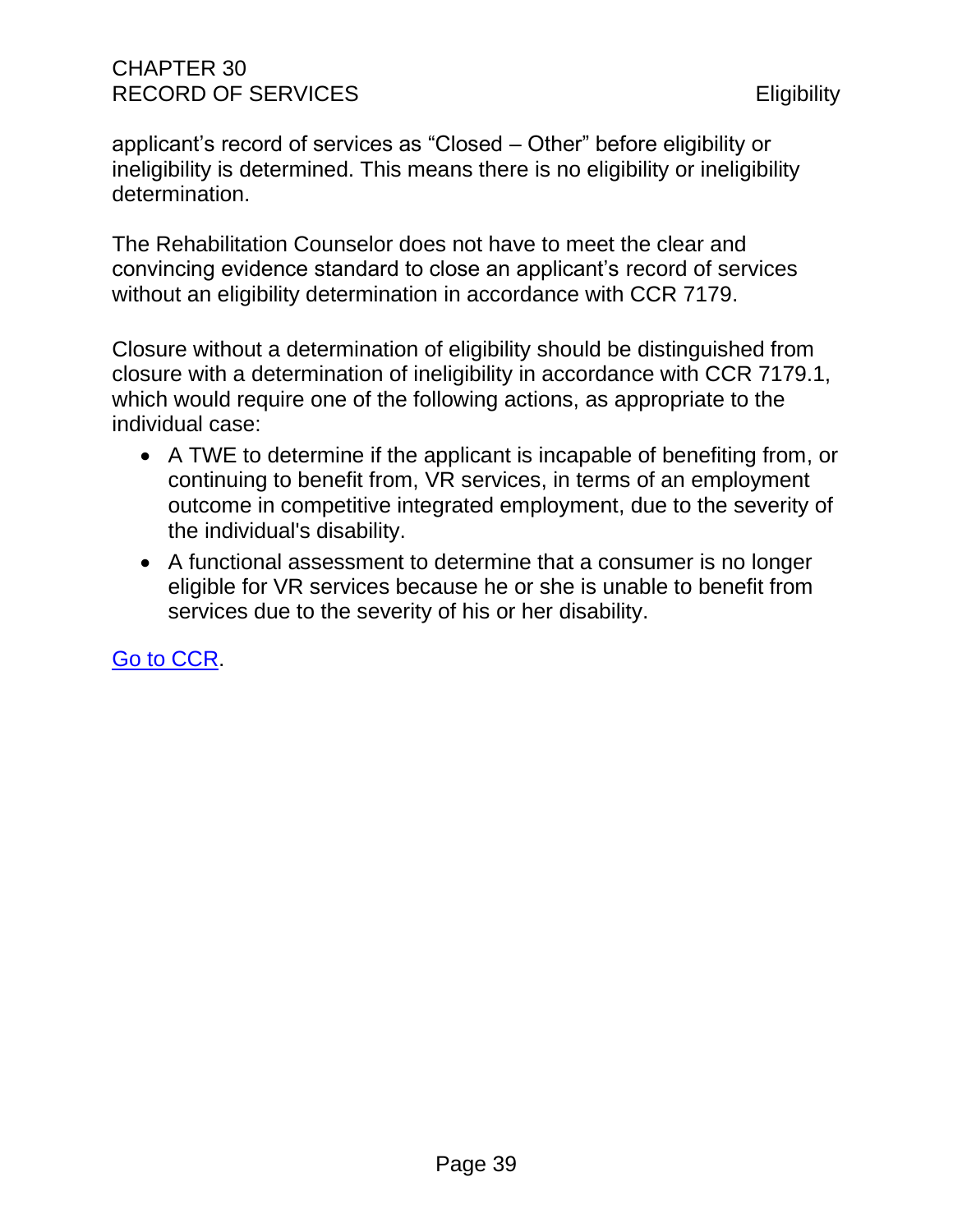# <span id="page-44-0"></span>**3030 PRIORITY FOR SERVICES (10/17)**

When the DOR is operating under an Order of Selection (OOS), the DOR shall conduct a priority for services assessment for each eligible individual to determine the appropriate priority category. The determination shall quantify the impact of the limitations presented by an eligible individual's disability, considered in a full range of environments, in terms of an employment outcome.

The DOR shall consider the following:

- An eligible individual receiving supported employment program services as an individual with a most significant disability (Priority Category One).
- An eligible individual receiving SSA disability benefits (i.e., SSI and SSDI) due to disability or blindness as an individual with at least a significant disability (Priority Category Two).

The DOR shall reevaluate an individual's priority category, as appropriate.

The DOR shall use the DR 212 NOTICE OF ELIGIBILITY AND PRIORITY FOR SERVICES form to provide written notice of the following:

- The individual's priority category.
- The priority category currently being served.
- The individual's appeal rights.
- The right to a reevaluation of his or her priority category.

The DR 212 form shall be signed and dated by the Rehabilitation Counselor.

The DOR shall use the DR 211 EXTENSION OF ELIGIBILITY AND PRIORITY FOR SERVICES form when more time is needed to determine the priority category. The DR 211 form shall be signed and dated by the Rehabilitation Counselor.

Authority: 34 CFR 361.36 and 361.42; CCR, title 9, sections 7050, 7051, 7054, 7055, 7062, and 7122.

[Go to CFR.](http://www.ecfr.gov/cgi-bin/text-idx?SID=3ddab82d125c3f9dfd00229383f8bca0&mc=true&node=pt34.2.361&rgn=div5#_top)

[Go to CCR.](file:///G:/Public%20Folder/InDOR%20Documents/VRPRD/PPI/CCR%20DOR%20-%20Effective%201-16-18.docx)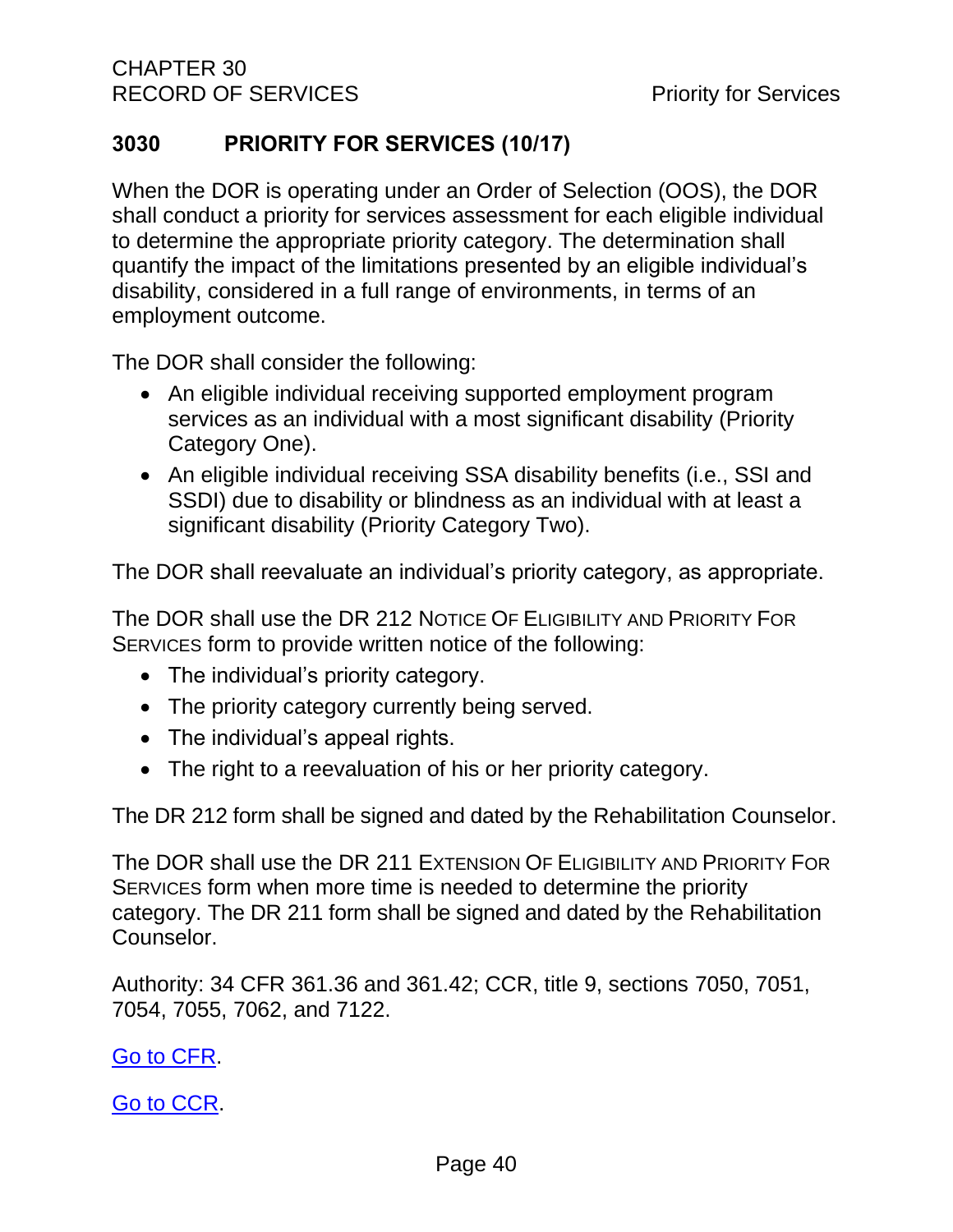## <span id="page-45-0"></span>**3031 Priority Category Determination (10/17)**

Priority category means the order in which an eligible individual will be served in accordance with [Section 3030.](#page-44-0) The priority category will be based on the following:

- First, on the level of significance.
- Second, on the date of application.

Assessing an eligible individual's priority for services will be a collaborative effort on the part of the Rehabilitation Counselor and the individual. The determination of the eligible individual's priority category will be based on the following criteria:

- Information collected from a wide variety of sources.
- Review of the eligible individual's daily life, including community, home, school, and work activities. The review will consider an individual's ability to participate in major life activities as they affect an employment outcome.
- Consideration of the effect of an eligible individual's impairment(s) in each of the six "Functional Capacity Areas," (i.e., communication, interpersonal skills, mobility, self-care, work skills, and work tolerance) that are impacted by an individual's disability (CCR 7051(a)(4)).

The Rehabilitation Counselor will also utilize the following information to determine priority category:

• Whether an eligible individual's impairment creates a serious limitation (impediment or barrier) in terms of an employment outcome in order for the impact to a functional capacity area to be considered significant.

*"Serious limitation in terms of an employment outcome*" means a reduction of one's capacity to perform, due to severe physical or mental impairment, to the degree the individual requires services or accommodations in order for the individual to work or be a fully functioning member of the community (CCR 7051(a)(7)).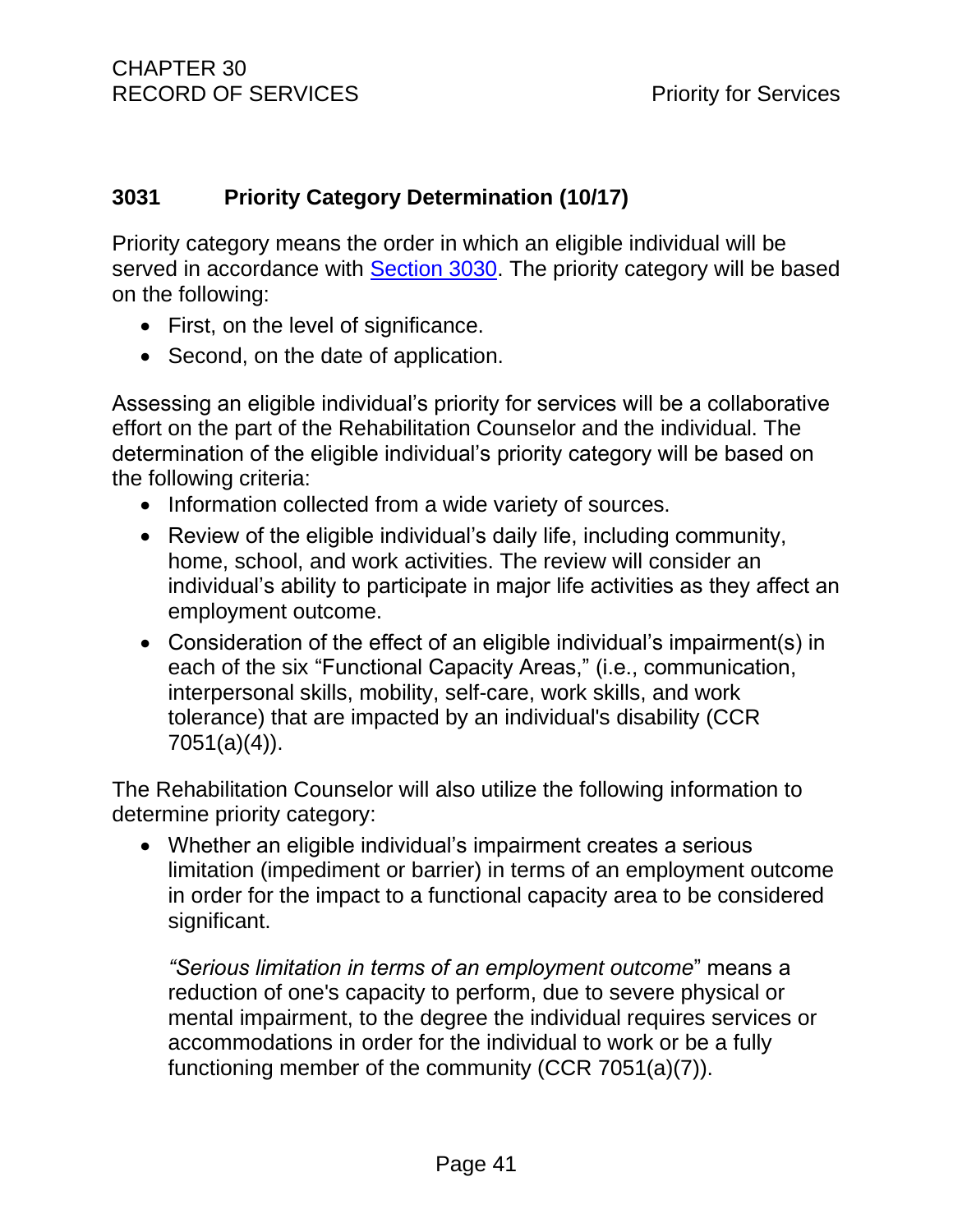# CHAPTER 30 RECORD OF SERVICES **Priority for Services**

• Whether multiple VR services are needed to reach the employment outcome.

*"Multiple vocational rehabilitation services"* means two or more VR services, excluding counseling and guidance, services to family members, and transportation (CCR 7051(a)(5)).

• Whether an extended period is required for providing VR services.

*"Extended period"* means more than six months (CCR 7051(a)(3)).

In determining the priority category, the Rehabilitation Counselor will not consider the following:

- Geographical location of residency within the state or duration of residency.
- Type of disability.
- Sex, race, age, religious creed, color, ancestry, national origin, sexual orientation, or marital status.
- Source of referral.
- Type of expected employment outcome.
- Particular service needs or anticipated cost of services required by an individual.
- Income level of an eligible individual or an individual's family.
- Counseling and guidance and/or transportation services.

In accordance with CCR 7051(a)(8), the definition of "transportation," for the purposes of OOS only, means the use of public or private modes of travel. The purchase of a vehicle, vehicle modification, repair, and mobility evaluation are not defined as transportation for the purposes of determining the need for multiple VR services.

The Team Manager will ensure priority category determinations are properly determined in a timely manner, including requests for reevaluating priority category in accordance with [Section 3032,](#page-47-0) if any.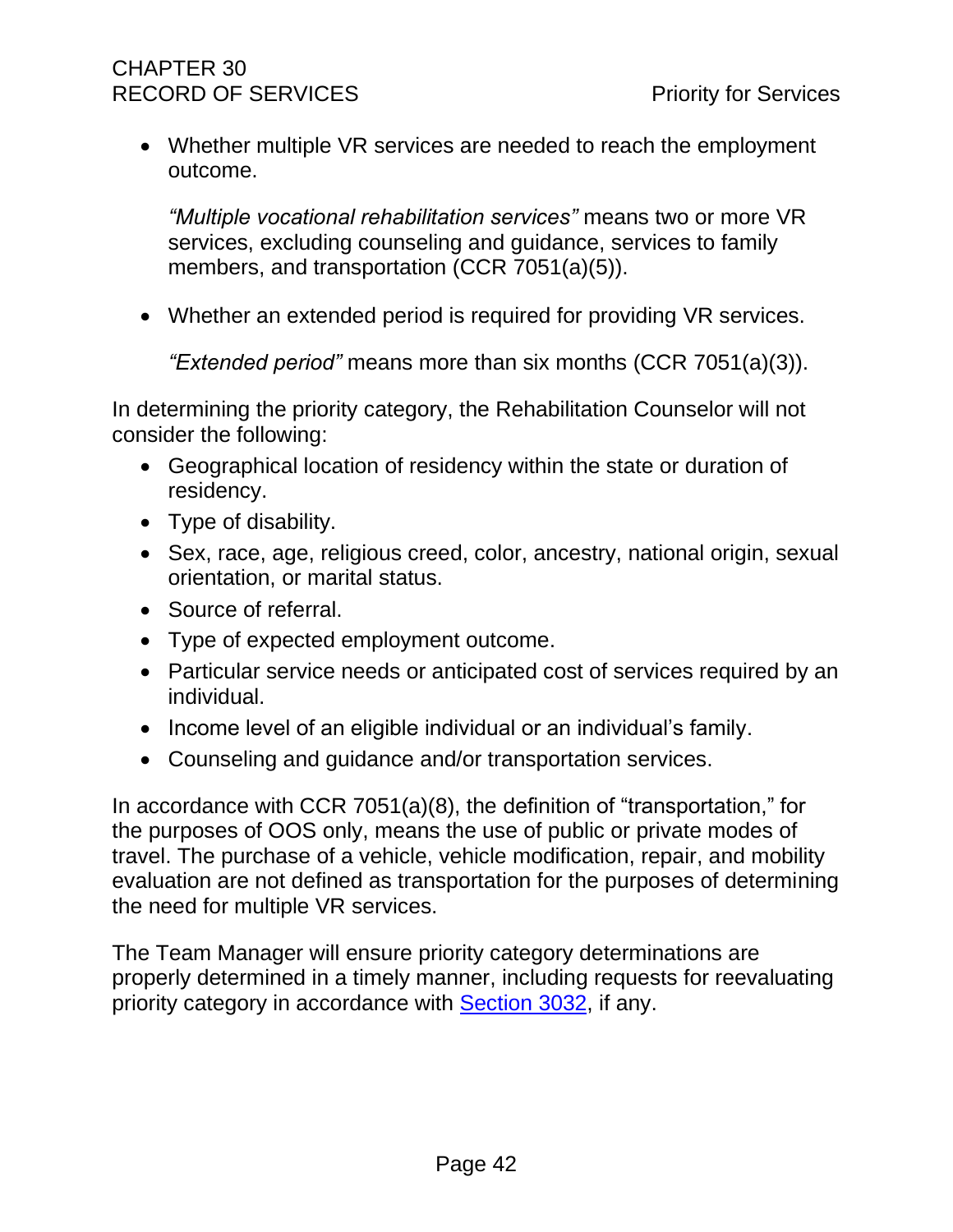#### Documenting Priority Category Determination

The Rehabilitation Counselor, with assistance from the VRSD team, will ensure the record of services contains documentation, such as medical or educational records, supporting the priority for services determination, as appropriate to the individual case.

To document the priority category determination, the Rehabilitation Counselor will perform the following actions:

- Document the Disability Priority data page in AWARE according to the AWARE Reference Guide.
- Create and sign the DR 212 NOTICE OF ELIGIBILITY AND PRIORITY FOR SERVICES form.

The Rehabilitation Counselor or designated district staff will complete documentation in accordance with [Section 3004.](#page-13-0)

The individual's status will change to Eligible in AWARE.

## <span id="page-47-0"></span>**3032 Reevaluating Priority Category (09/14)**

An eligible individual who is placed on the waiting list may request a reevaluation of his or her priority category at any time if the eligible individual believes his or her situation has changed sufficiently to place him or her in a different priority category (CCR 7055(f)).

If a request is received, the Rehabilitation Counselor will:

- Conduct a reevaluation.
- Notify the eligible individual of the results within 30 days of the request.

If the reevaluation takes longer than 30 days, the Rehabilitation Counselor will:

- Inform the eligible individual of the reason for the delay and the estimated completion date of the reevaluation.
- Document the reason for the delay in a case note in AWARE.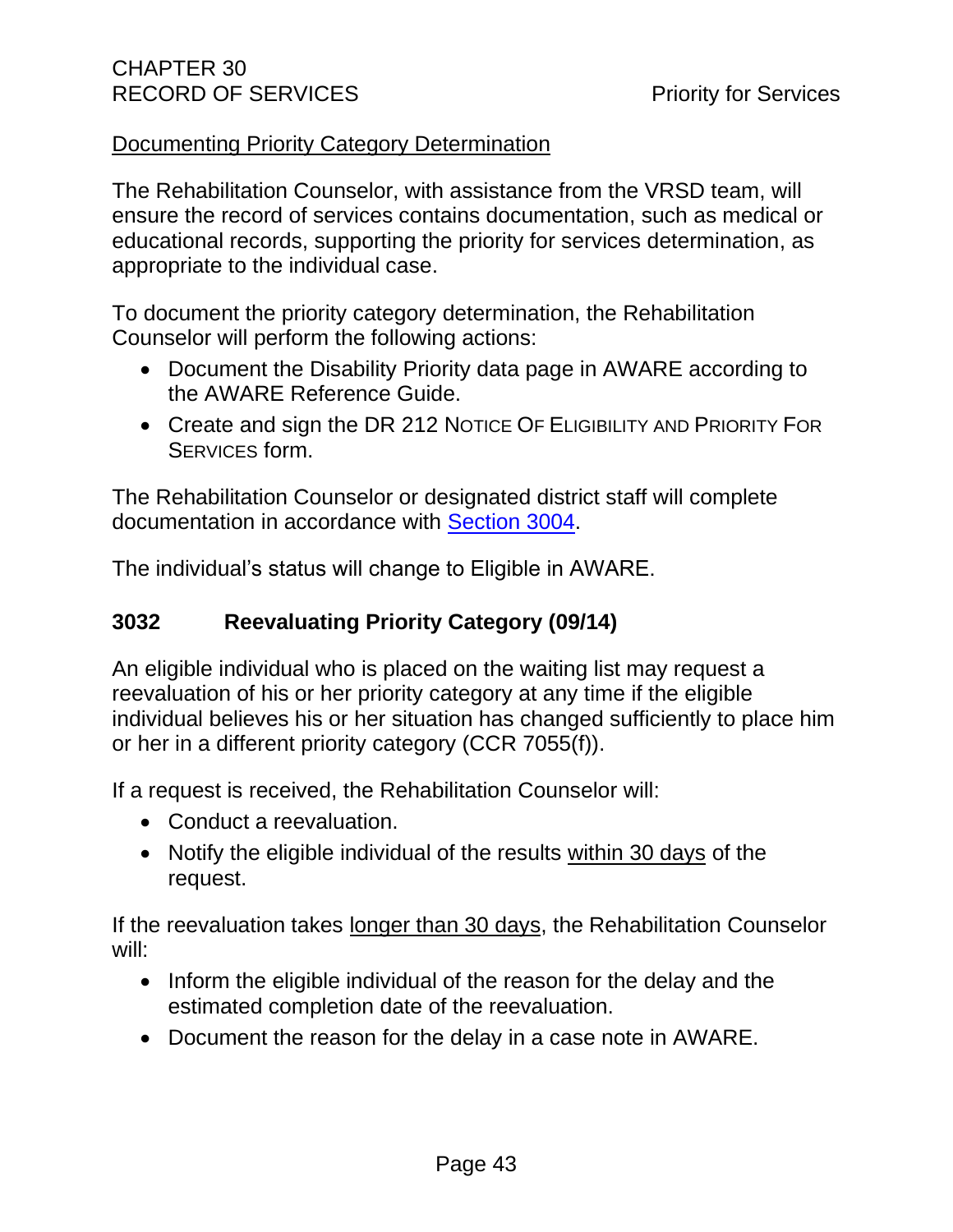#### Documenting Priority Category Reevaluation

If a new priority category is determined, the Rehabilitation Counselor will perform the following actions:

- Document in a case note the results of the reevaluation and the reasons for any change in priority category.
- Update the Disability Priority data page in according to the AWARE Reference Guide.
- Repeat the priority category documentation steps listed in Section [3031.](#page-45-0)

## **3033 Priority for Services Extension (09/14)**

The priority for services assessment will be extended only if, due to exceptional, unforeseen circumstances beyond the control of the DOR, an eligibility determination cannot be completed within the 60-day eligibility determination timeline.

#### Documenting Priority for Services Extension

If more time is needed to determine the priority category, both the eligibility and priority category determinations will be extended using the DR 211 EXTENSION OF ELIGIBILITY AND PRIORITY FOR SERVICES form in accordance with the documentation requirements in [Section 3023.](#page-31-0)

The individual's status will change to Application-E in AWARE.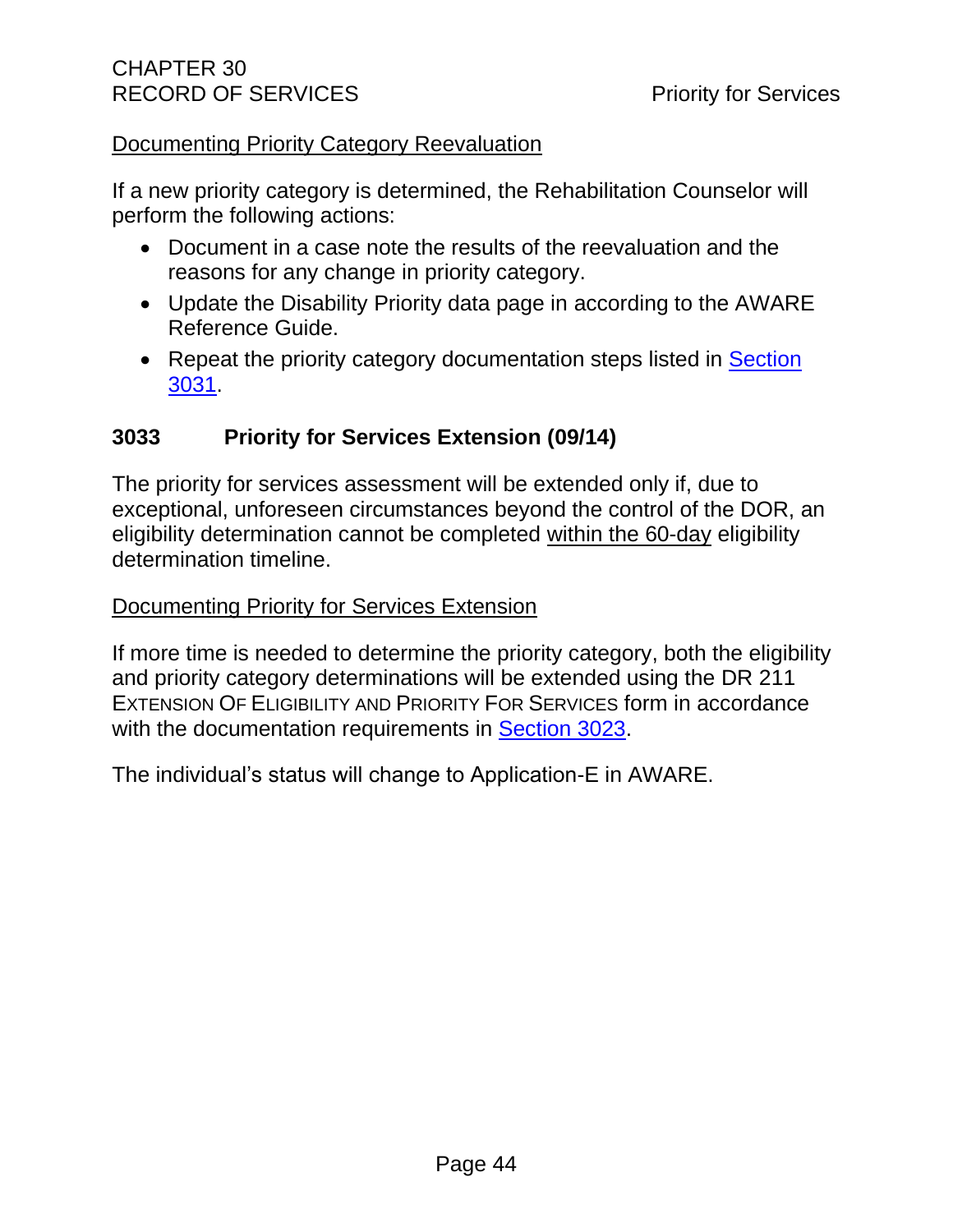# **3035 ORDER OF SELECTION / WAITING LIST (10/17)**

When the DOR does not have sufficient resources to serve all eligible individuals, the DOR shall use an Order of Selection (OOS) process. The OOS process means the DOR must place each eligible individual in a priority category that ensures an impartial process to serve all individuals in the correct order. The DOR shall place an eligible individual on a waiting list when his or her priority category for VR services is not being served.

The DOR shall adhere to the following guidance in accordance with CCR 7053:

- When eligible individuals who are in Priority Category Two can be served, all eligible individuals who are in Priority Category One shall be served regardless of the date of application.
- When eligible individuals who are in Priority Category Three can be served, all eligible individuals who are in Priority Category Two shall be served, regardless of the date of application.
- Individuals who are not included in one of the priority categories being served will be placed on a waiting list pursuant to CCR 7055.

Notwithstanding the DOR priority categories above, in accordance with 34 CFR 361.36 (a)(3)(v), the DOR reserves the right to determine whether or not it shall serve eligible individuals who require specific services or equipment to maintain employment.

Upon implementation of the OOS for VR services, the following will occur:

- Eligible individuals with IPEs written and signed prior to implementation shall continue to receive services, including additional services subsequently identified as necessary to complete their IPE.
- Individuals who were determined eligible prior to implementation, but for whom the IPEs have not been written and signed, shall be assigned to a priority category.

The DOR shall annually notify an individual of their placement on the waiting list in writing.

The DOR shall use the following forms related to Waiting List notification:

• DR 68D WAIT LIST CONTACT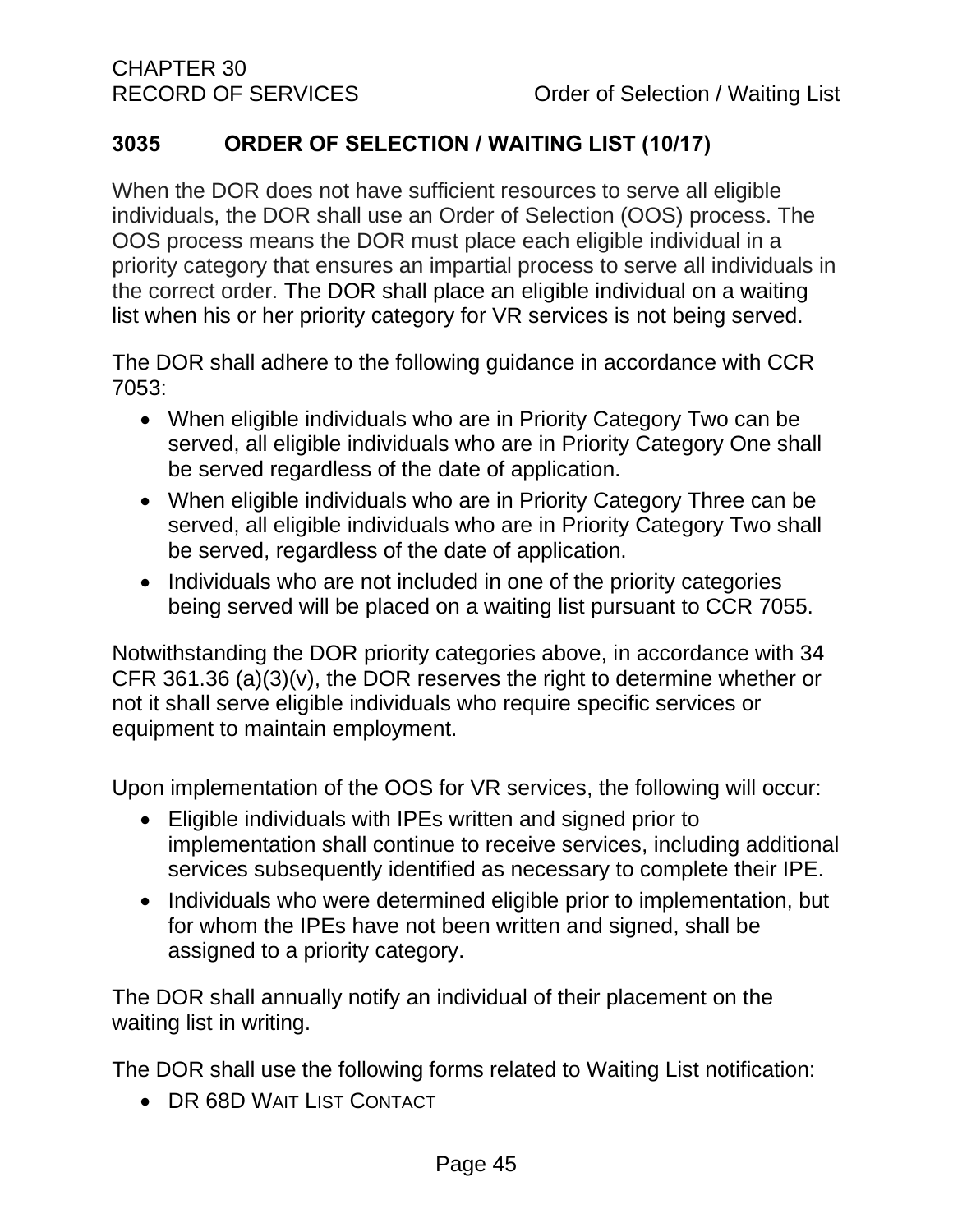# CHAPTER 30

• DR 68H 60-DAY WAIT LIST NOTIFICATION

The DOR shall utilize AWARE descriptions related to OOS as follows:

- Priority for Services is "Disability Priority."
- Waiting list status is "Delayed."

Information about the current OOS is located on the [DOR website](http://www.dor.ca.gov/) at [<http://www.dor.ca.gov>](http://www.dor.ca.gov/).

Authority: 34 CFR 361.36 and 361.42; CCR, title 9, sections 7017, 7017.2, 7017.5, 7051, 7053–7055, and 7122.

## [Go to CFR.](http://www.ecfr.gov/cgi-bin/text-idx?SID=3ddab82d125c3f9dfd00229383f8bca0&mc=true&node=pt34.2.361&rgn=div5#_top)

## [Go to CCR.](file:///G:/Public%20Folder/InDOR%20Documents/VRPRD/PPI/CCR%20DOR%20-%20Effective%201-16-18.docx)

## **3036 Order of Selection for a Student with Disability (10/17)**

There are special rules related to Order of Selection (OOS) for a student with a disability.

While a student with a disability is not exempt from any of the OOS requirements, a potentially eligible student's participation in DOR Student Services (in the PE Case Type) prior to application will affect whether that student may continue to receive DOR Student Services (in the VR Case Type) prior to the development of the IPE.

The Rehabilitation Counselor must identify whether a student with a disability has received DOR Student Services [\(Section 3040\)](#page-54-0) prior to applying for VR services. Typically, this will occur when a potentially eligible student receives DOR Student Services in the PE Case Type.

Team Managers will be responsible for oversight to ensure the continuity of DOR Student Services, as appropriate.

Refer to [Section 3048.1](#page-88-0) for more information on assignment of a student with a disability to an open OOS category.

Refer to [Section 3048.2](#page-89-0) for more information on assignment of a student with a disability to a closed OOS category.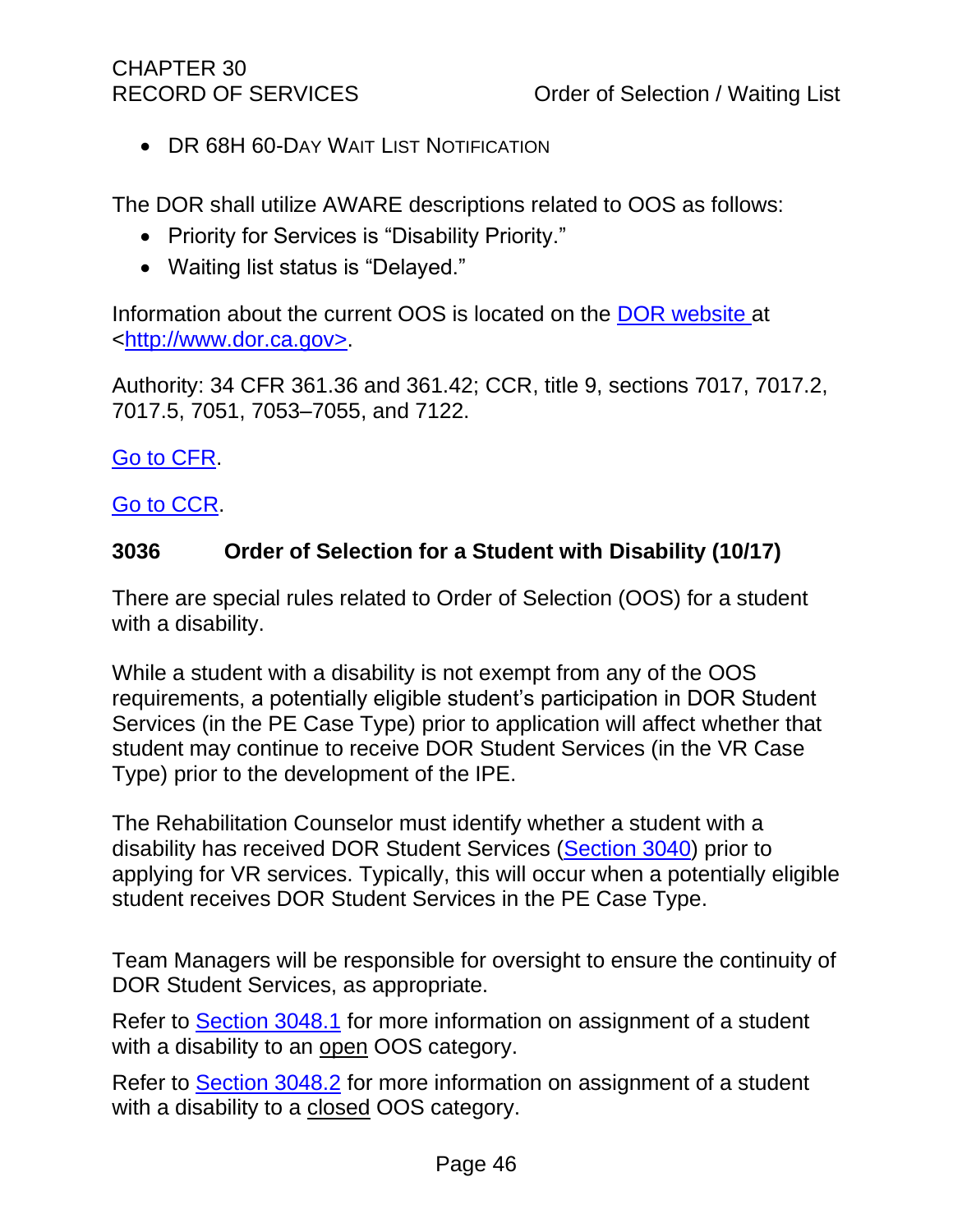## **3037 Notification of Waiting List and Delayed Status (10/17)**

When the DOR is operating under an OOS, the Rehabilitation Counselor will perform the following actions:

- Conduct a priority for services assessment for determining the priority category for each eligible individual in accordance with **Section 3031**.
- Place eligible individuals, who are not in an open category, on a waiting list.
- Notify eligible individuals who are placed on the waiting list using the DR 212 NOTICE OF ELIGIBILITY AND PRIORITY FOR SERVICES form.
- Explain to the eligible individual placed on the waiting list that the Rehabilitation Counselor will periodically send out a DR 68D WAIT LIST CONTACT letter. The DR 68D form will notify him or her of the waiting list status; and inquire about his or her desire to either remain on, or be removed from, the waiting list.
- Explain that the eligible individual may also check the [DOR website](http://www.dor.ca.gov/) located at [<http://www.dor.ca.gov>](http://www.dor.ca.gov/). The DOR website will include a general notice inviting eligible individuals on the waiting list to contact the DOR at any time regarding their desire to either remain on, or be removed from, the waiting list.

## Documenting Waiting List and Delayed Status

For each eligible individual placed on the waiting list, the Rehabilitation Counselor will create and sign the DR 212 NOTICE OF ELIGIBILITY AND PRIORITY FOR SERVICES form, indicating that the DOR is *unable* to serve an eligible individual's priority category and that the eligible individual will be placed on the waiting list.

The Rehabilitation Counselor or designated district staff will periodically mail the eligible individual a DR 68D WAIT LIST CONTACT letter that contains the following information:

- The eligible individual's delayed status and priority category.
- The priority category currently being served.
- The eligible individual's appeal rights.
- The right to a reevaluation of the priority category determination.
- A tear-off response sheet.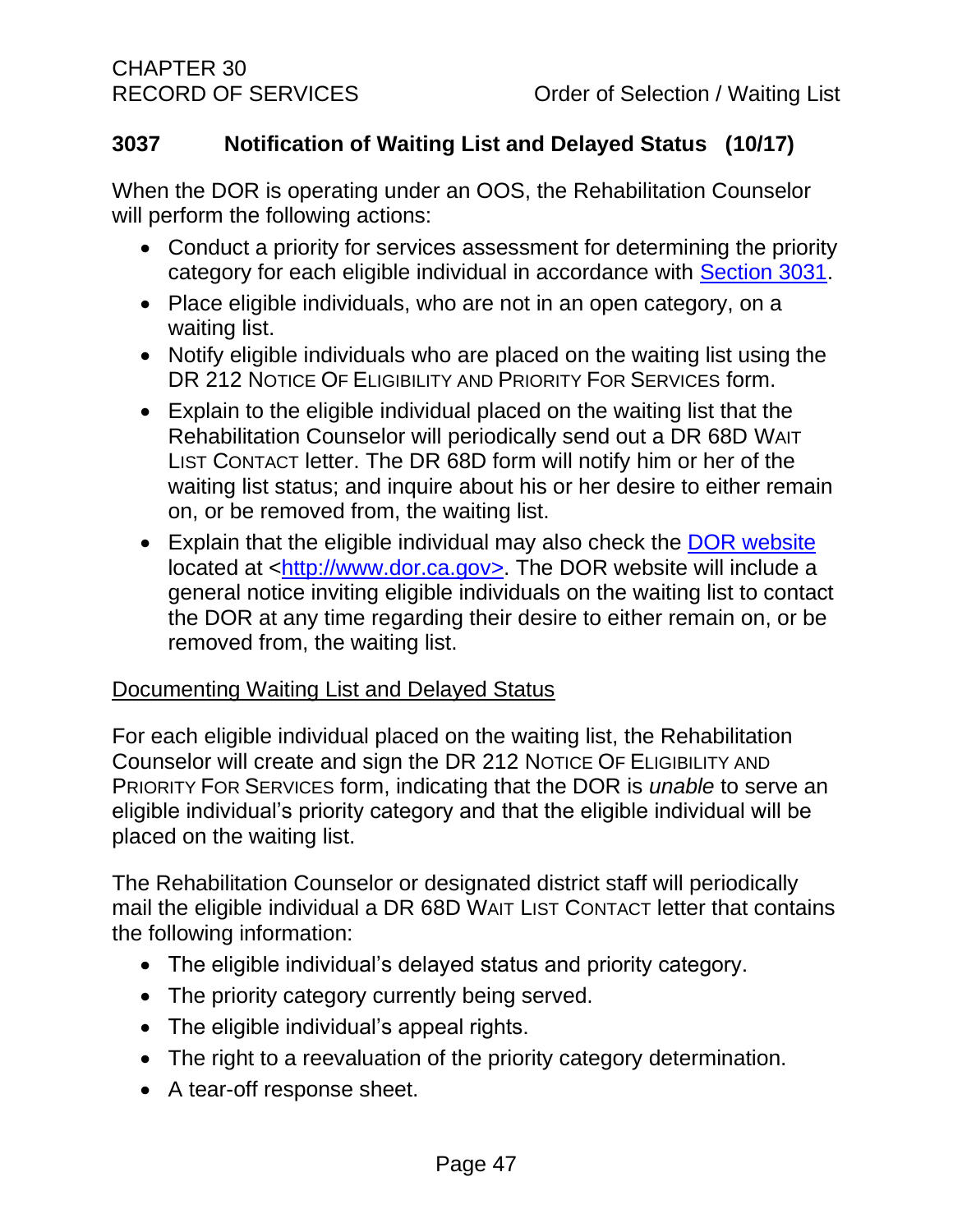• The DR 1000 RIGHTS AND REMEDIES form.

The Rehabilitation Counselor or designated district staff will complete documentation in accordance with [Section 3004.](#page-13-0)

If the eligible individual responds to the DR 68D form within 30 days, the Rehabilitation Counselor or designated district staff will record the eligible individual's response in a case note—typically titled, "Delayed Status 30- Day Contact."

If the eligible individual requests a modification of the priority category determination due to a change in the significance of disability, the Rehabilitation Counselor will complete the priority category reevaluation within 30 days of the request in accordance with [Section 3032.](#page-47-0)

## **3038 Notification of Closure from the Waiting List (09/14)**

The DR 68D letter also states that if the DOR does not receive a response within 30 days, the eligible individual's record of services could be closed.

If the eligible individual does not respond to the DR 68D letter within 30 days, the Rehabilitation Counselor or designated district staff will:

- Create the DR 68H 60-DAY WAIT LIST NOTIFICATION form in AWARE that requests contact from the eligible individual within 60 days regarding his or her interest in remaining on the waiting list.
- Document the lack of response in a case note—typically titled, "Delayed Status 60-Day Contact." For example, the case note may include information regarding the return of the notification letter as undeliverable and efforts to contact the eligible individual by mail, email, or other means.

The Rehabilitation Counselor or designated district staff will complete documentation in accordance with [Section 3004.](#page-13-0)

If the eligible individual does not respond to the DR 68H letter within 60 days from the date of the letter, the Rehabilitation Counselor will assume the eligible individual is not interested in remaining on the waiting list and the record of services will be closed.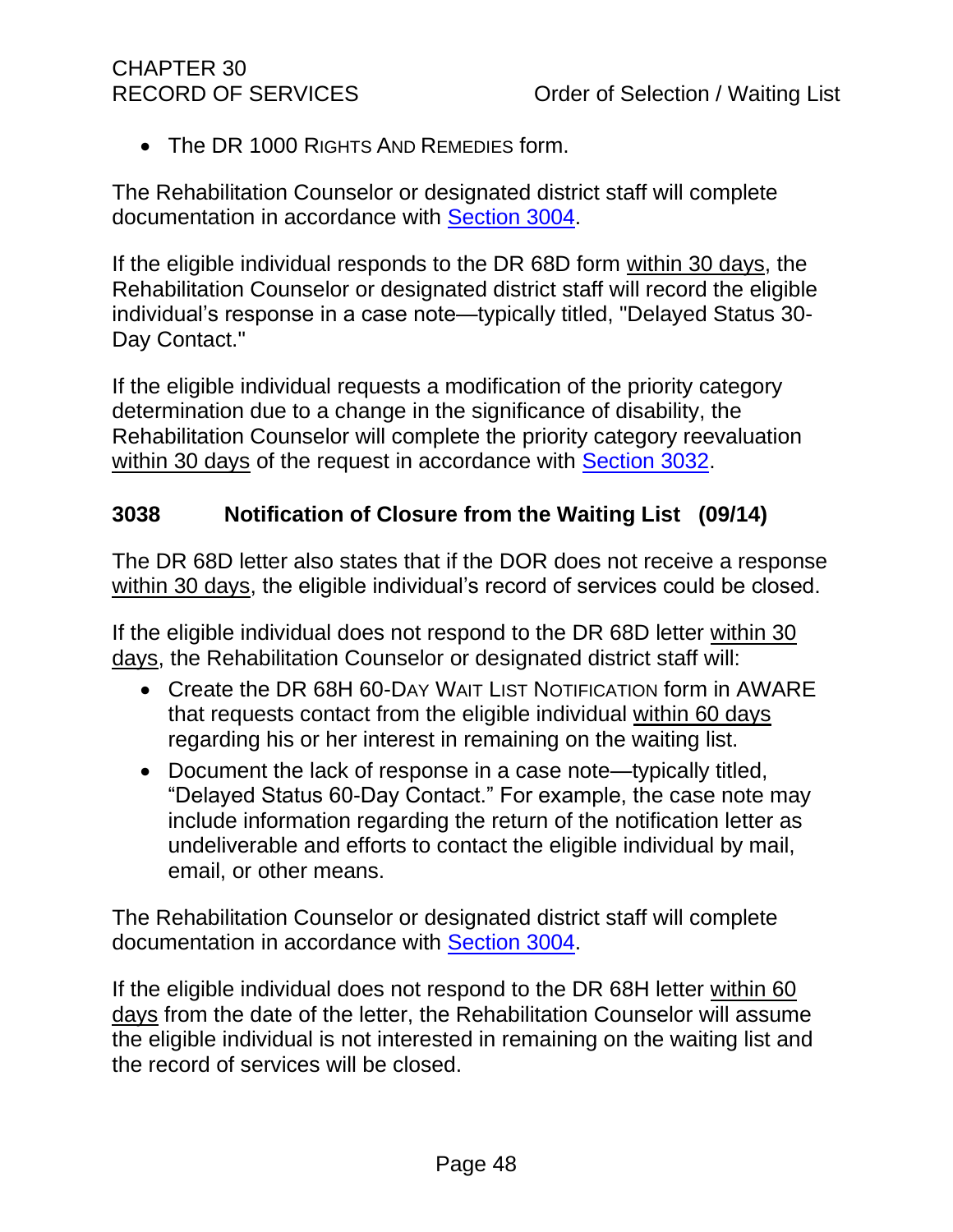Refer to **Section 3076** for instructions on closure from the waiting list.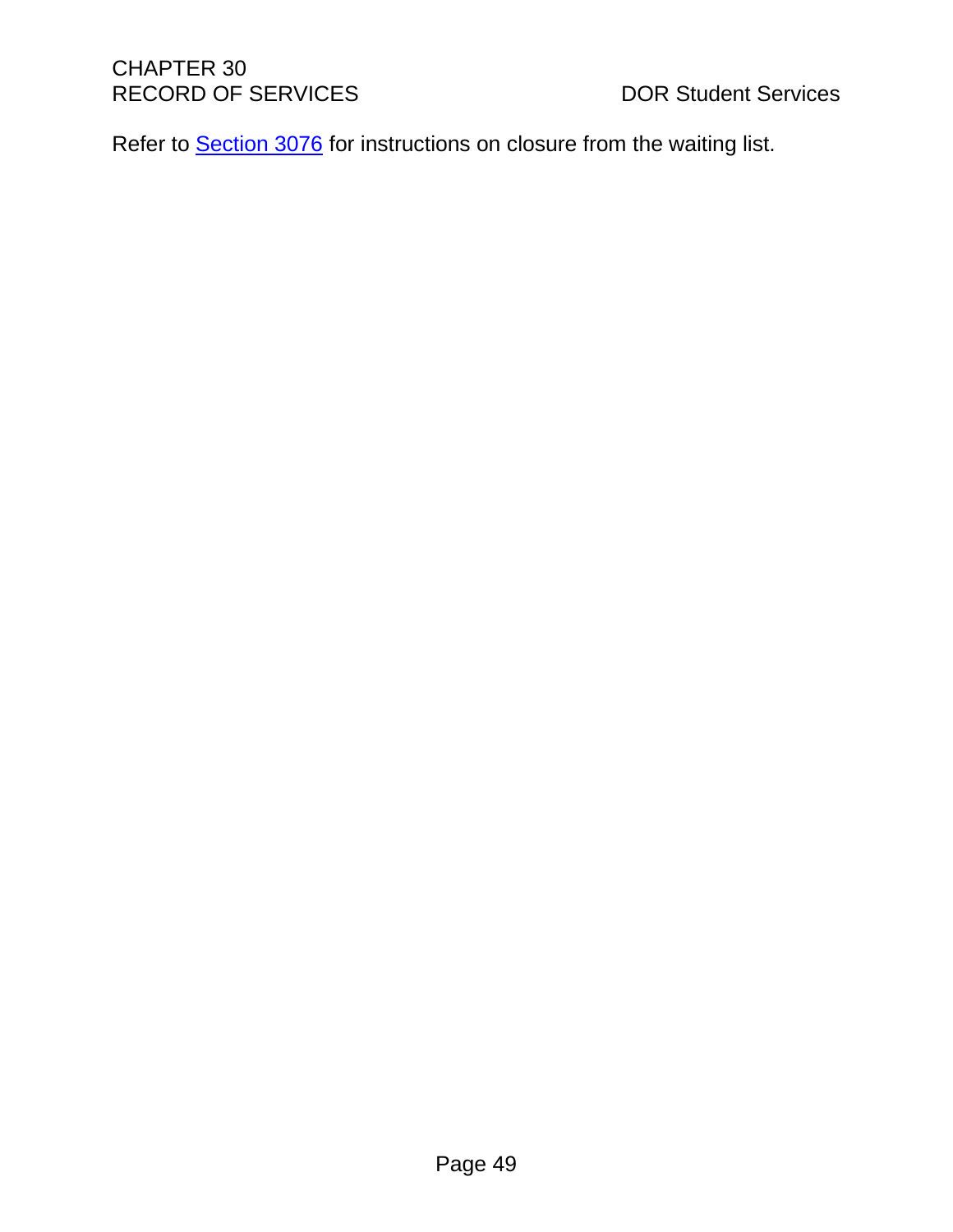# <span id="page-54-0"></span>**3040 DOR STUDENT SERVICES (01/18)**

The Rehabilitation Act, as amended by the Workforce Innovation and Opportunity Act (WIOA), places heightened emphasis on the provision of services to youth with disabilities, including pre-employment transition services to students with disabilities. The goal is to ensure that youth and students with disabilities have meaningful opportunities to receive the services necessary to prepare for and achieve employment outcomes in competitive integrated employment (CIE).

The DOR shall make available a continuum of services to students with disabilities ("students") who are transitioning from school to postsecondary education and employment. For the purposes of this chapter, DOR Student Services means pre-employment transition services, as defined in 34 CFR 361.5(c)(42) and described in 34 CFR 361.48(a). DOR Student Services are designed to help students with disabilities begin to identify career interests and learn skills to maximize their success in the transition from school to postsecondary education, employment, independence, and economic self-sufficiency.

In all cases, the DOR shall ensure that all applicants and recipients of services, including potentially eligible (PE) individuals receiving DOR Student Services are informed of the Client Assistance Program (CAP) and due process options (i.e., Administrative Review, Mediation, and Fair Hearing).

The DOR shall consider comparable services and benefits for DOR Student Services, including those offered through local educational agencies.

Refer to Section 3042 Cooperating & Coordinating with Education Officials and Other Partners.

The WIOA defines a youth with a disability and a student with a disability as follows:

#### Youth with a Disability

A youth with a disability is defined as an individual with a disability who is not younger than 14 or older than 24 years.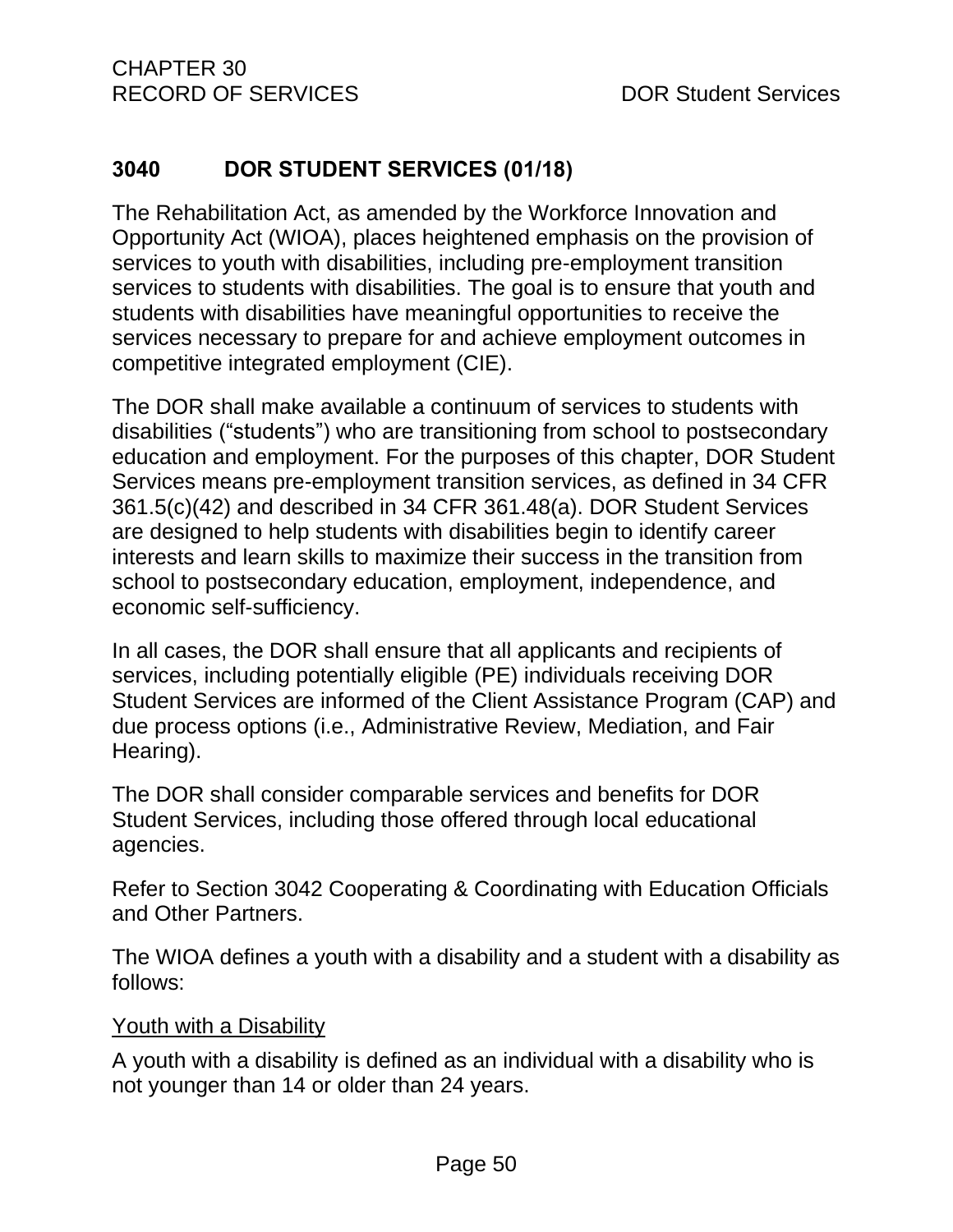A youth with a disability may or may not be enrolled in school and includes those who may have left or "aged out" of high school.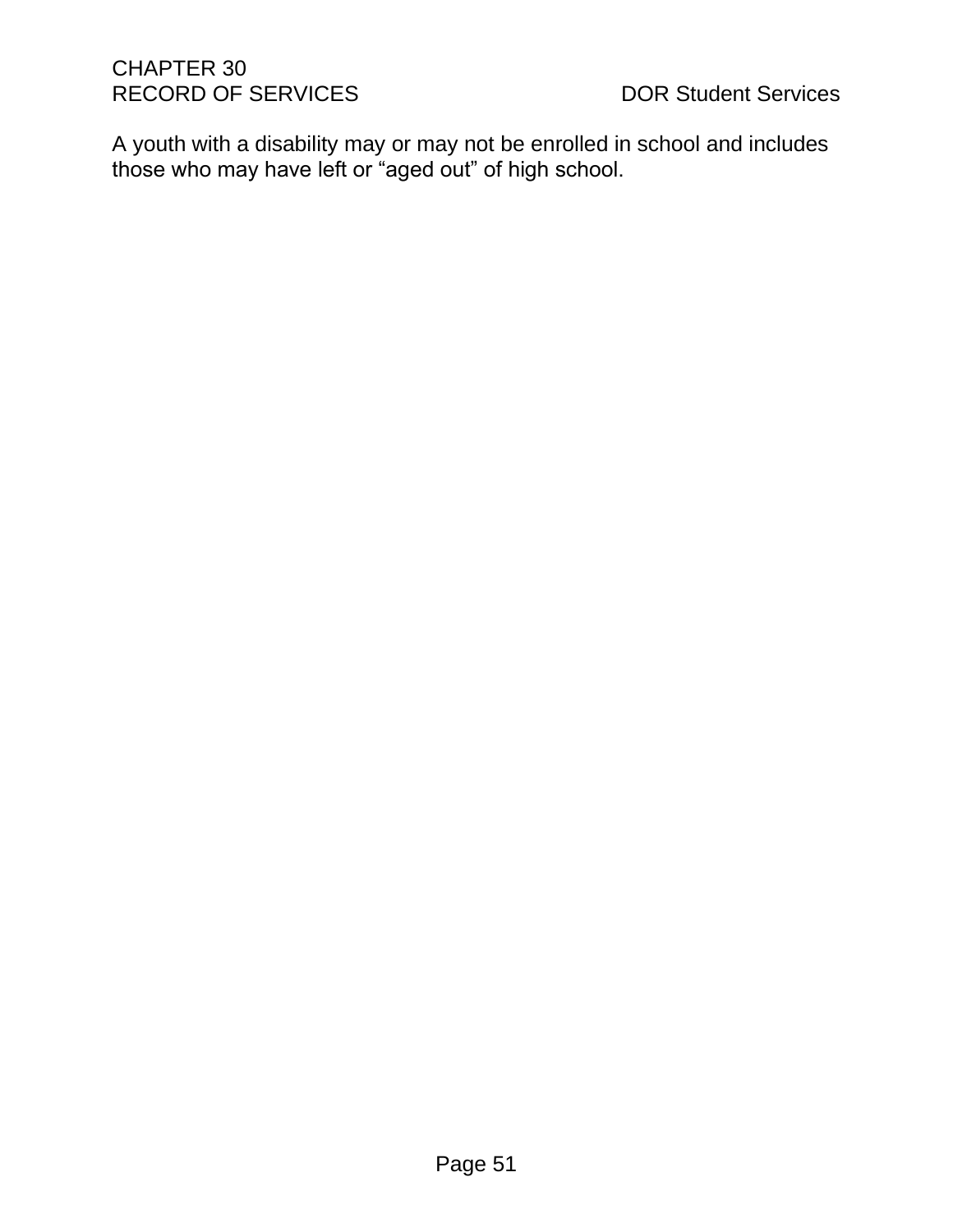#### Student with a Disability

A student with a disability is defined as an individual who meets the following criteria:

- $\bullet$  Is not younger than 16 or older than 21 years (has not reached 22<sup>nd</sup> birthday).<sup>5</sup>
- Is in secondary, postsecondary, or other recognized education program, including home school and alternative school programs.
- Is one or more of the following:
	- o Is eligible for, and receiving, special education or related services under the Individuals with Disabilities Education Act (IDEA).
	- o Is an individual with a disability for purposes of Section 504 of the Rehabilitation Act.

Note: An individual who is deemed to meet the definition of a student with a disability because he or she is eligible for purposes of section 504 of the Act is not required to be receiving services under that section.

#### How to Use this Section

The DOR Student Services section of RAM Chapter 30 is organized into three content areas:

- [Section 3040–](#page-54-0)3046 provides a DOR Student Services overview and general requirements.
- [Section 3047](#page-79-0) provides information on working with potentially eligible students in the PE Case Type.
- [Section 3048](#page-87-0) provides information on providing DOR Student Services through the VR Case Type.

<sup>5</sup> This age range is consistent with guidelines provided in the IDEA (20 U.S.C. 1414(d)(1)(A)(i)(VIII)) and the California Education Code (section 56341.5(e)), which state that transition services are to be included in the IEP by the time the student is 16 years of age.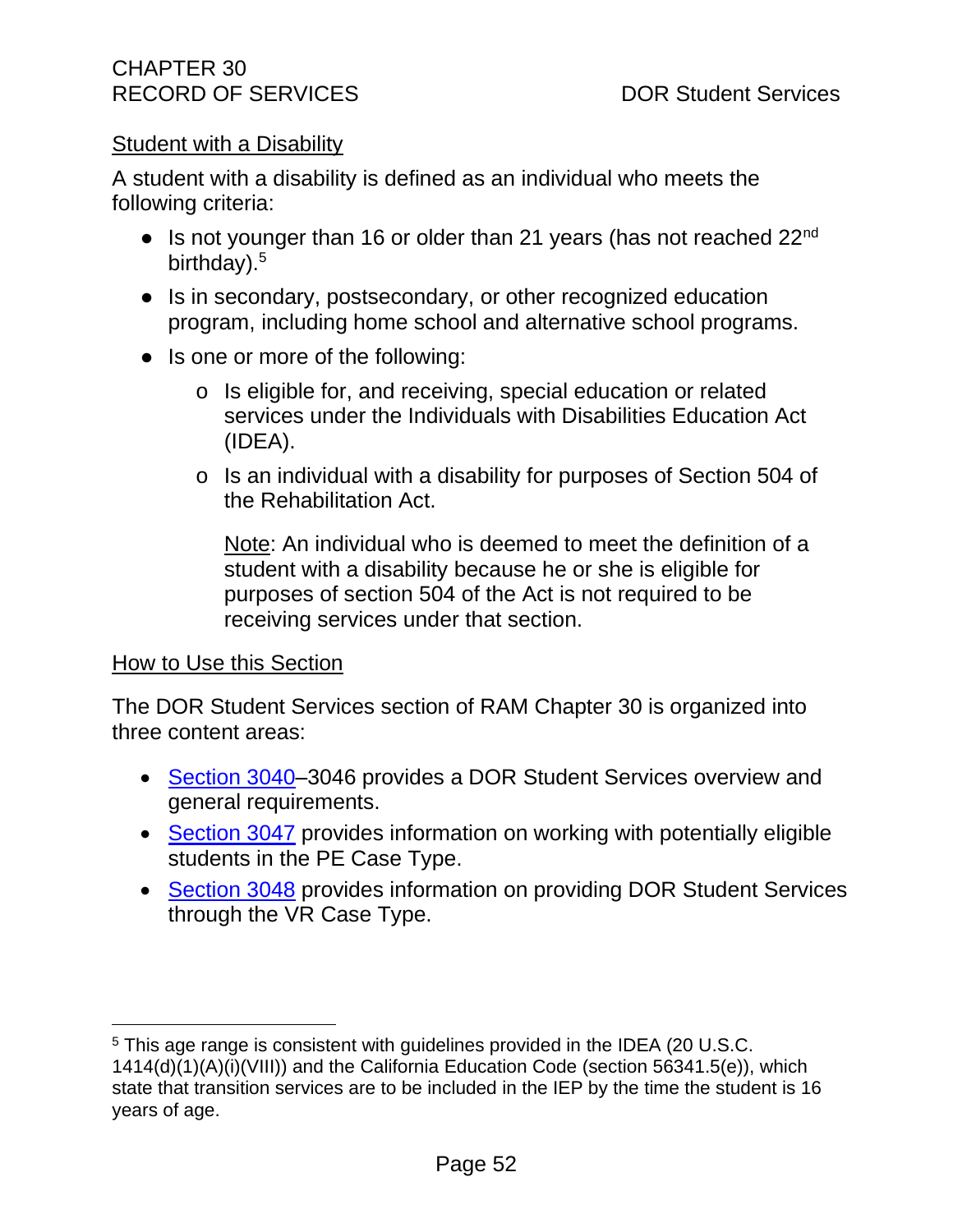# <span id="page-57-0"></span>**3040.1 Internal Controls for DOR Student Funding (10/17)**

The DOR shall reserve student funding of at least 15% of its federal Vocational Rehabilitation Title I grant to provide DOR Student Services to students with disabilities. The DOR shall make DOR Student Services available statewide through a combination of DOR staff time, third-party cooperative arrangements, and purchased case services, contracts, grants, awards, or other means.

The DOR is committed to ensuring that federal VR grant funds for DOR Students Services are fully utilized and liquidated in the appropriate federal fiscal year (FFY). State and federal funds are time-limited. Appropriate and timely authorizing, encumbering, and disencumbering are crucial activities that:

- Ensure goods and services are provided to consumers in an efficient and timely manner.
- Directly impact the DOR's ability to fully utilize its available state and federal funds to provide services to individuals on their path to employment and independence.
- Allow for critical decision making about funding availability.
- Provide for accurate reporting of allowable VR obligations.

Central Office (CO) Accounting and Budgets Fiscal Forecasting and Research (BFFR) provide oversight and maintain a system for tracking and accounting for federal funds that are reserved for DOR Student Services. Fiscal procedures for tracking DOR Student Services include the following internal controls to ensure that only students with disabilities receive DOR Student Services, and only those services are paid for with reserved funds:

- AWARE codes for in-house and purchased DOR Student Services identify and limit services paid for with reserved funds.
- Student with a disability documentation requirements in AWARE identify students with disabilities, for whom DOR Student Services may be purchased with reserved funds.
- Team Manager oversight of DOR Student Services, including but not limited to review of supporting documentation to verify students with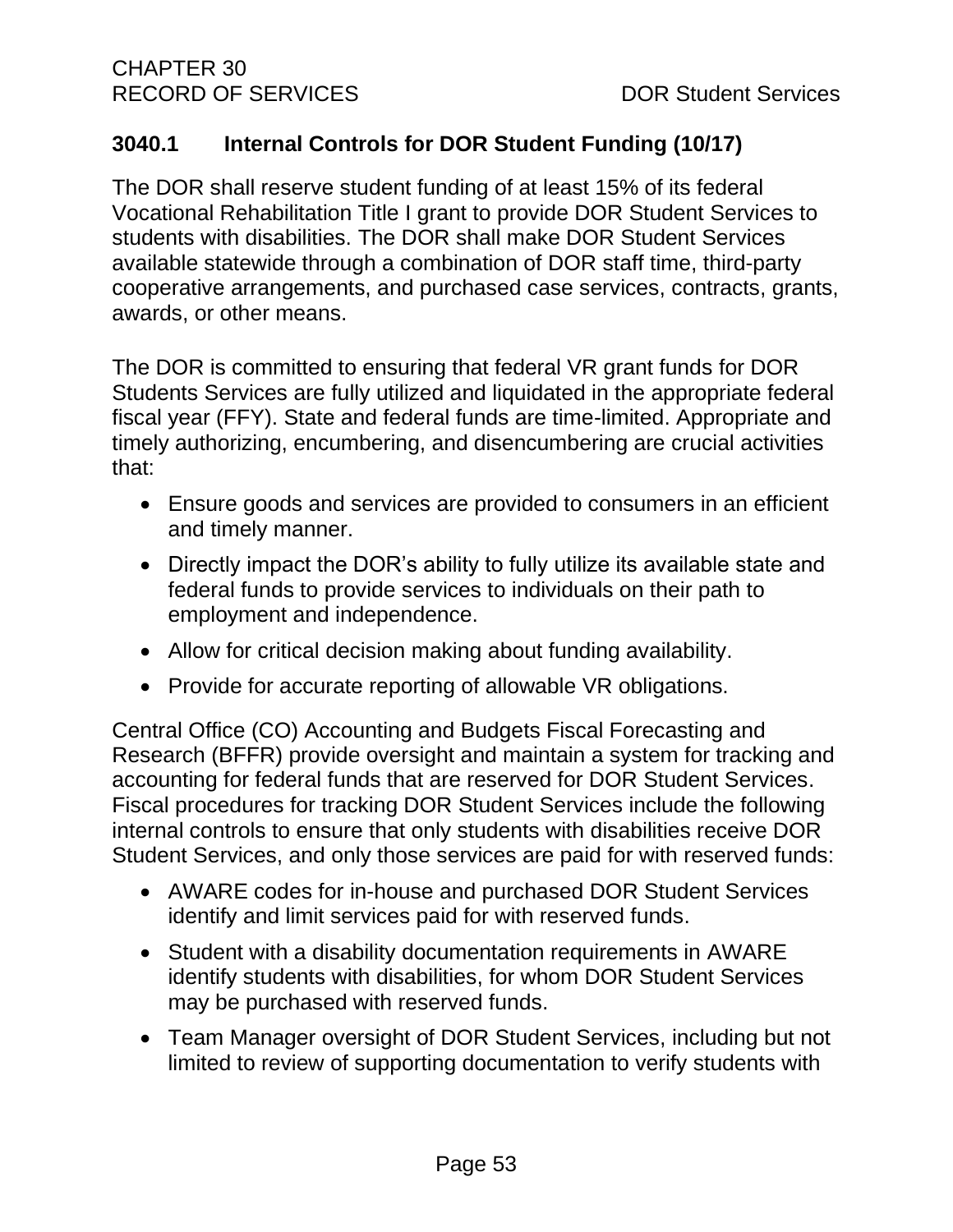disability documentation, ensures that only students receive DOR Student Services.

- DOR Supervisor verification and approval of DR 650 timesheet activities, including travel time, ensures appropriate tracking and accounting of DOR staff time allocated to the provision of DOR Student Services.
- DOR Supervisor or Project Manager verification and authorization of time and expenditures for authorized activities ensures administrative costs are not included.
- Semi-annual Team Manager Record of Services Review, in which Team Managers shall review at least 5% of Qualified Rehabilitation Professional (QRP) caseloads semiannually, totaling at least 10% annually.
- Third-Party Cooperative Arrangement (TPCA) program and site reviews ensures the appropriate use of the reserved funds expended.
- The DOR Administrative Services Section will additionally provide support for monitoring, data collection, and financial accountability for the accuracy of DOR Student Services, including travel claims, timesheets and payroll, purchased case services, and contract expenditures. The SF 425–DOR Student Services Procedures ensures accounting for federal grant expenditures and administrative oversight of invoices and budgets.

Refer to [RAM Chapter 10](http://indor/ram/ram10/ram-10-accounting-fund-sources-codes-and-records) and [RAM Chapter 10, Exhibit A,](file://///dorgroup/group/Public%20Folder/InDOR%20Documents/RAM/RAM10_Exhibit%20A%20Service%20Categories%20Procedure%20Categories%20and%20Procedure%20Codes.pdf) for a listing of AWARE Procedure Codes.

Authority: 34 CFR 361.5(c)(51); 34 CFR 361.5(c)(58); 34 CFR 361.48(a); 34 CFR 361.49(a)(7); 34 CFR 361.57(b)(1)(v)

Go to [CFR.](https://www.ecfr.gov/cgi-bin/text-idx?SID=3ddab82d125c3f9dfd00229383f8bca0&mc=true&node=pt34.2.361&rgn=div5%20-%20_top)

# **3041 DOR Student Services: Guiding Principles (10/17)**

The guiding principles listed below reflect the philosophy of the DOR as it aspires to assist and empower students with disabilities to prepare for future success: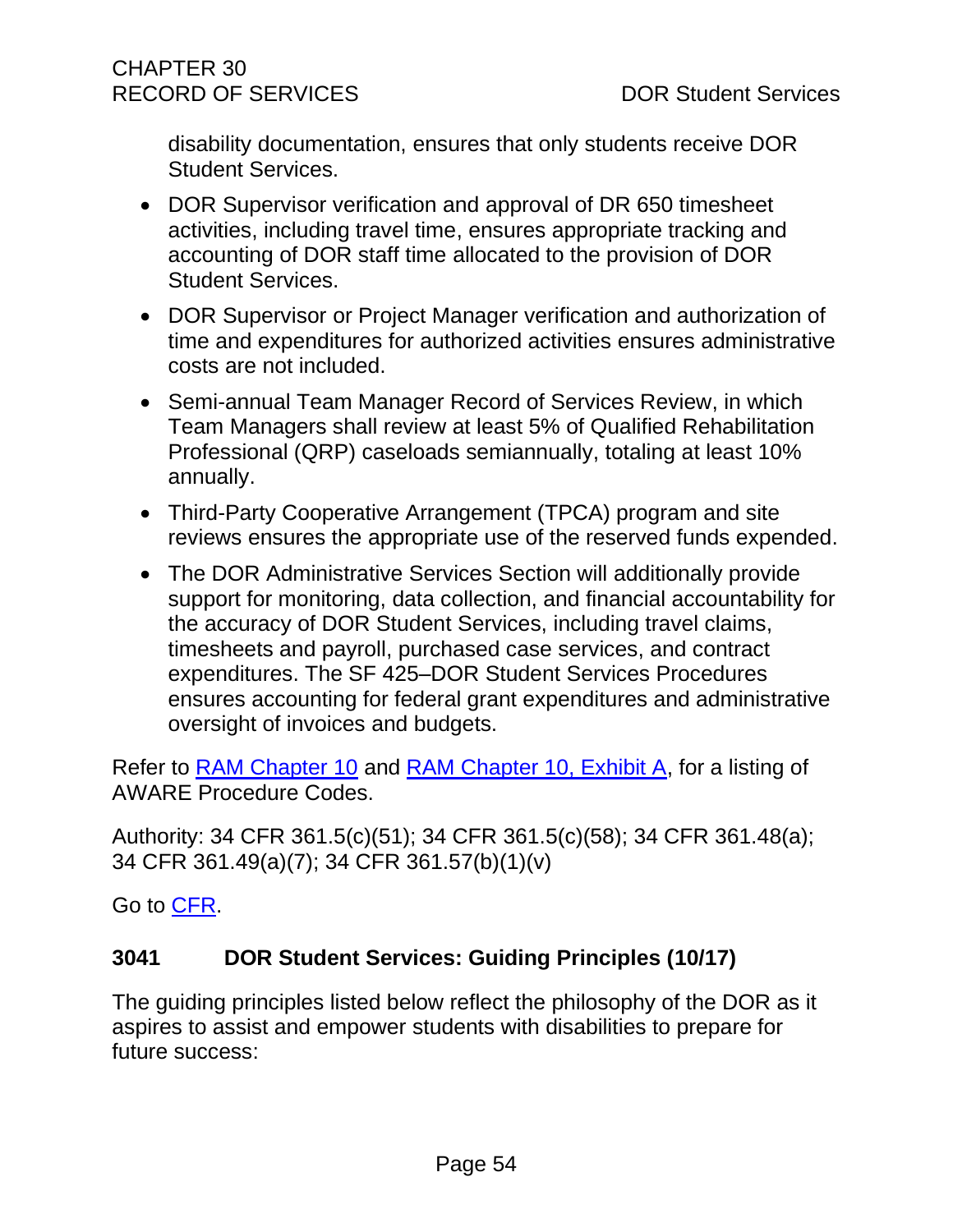# CHAPTER 30 RECORD OF SERVICES DOR Student Services

- State-Wideness: The DOR will make the five required DOR Student Services available statewide to all students with disabilities in need of such services who are eligible or potentially eligible for VR services.
- Early Intervention: The DOR will make every effort to collaborate with schools and other partners to ensure that students with disabilities have opportunities to participate in DOR Student Services as early as possible in the transition planning process.
- Continuum of Services: The DOR will make available a continuum of services to provide students with disabilities an array of opportunities to explore their options, get ready for work, and create their careers.
- Accommodations & Auxiliary Aids and Services: The DOR will support students with disabilities' equal access to information and activities with accommodations or auxiliary aids and services provided as appropriate.
- Informed Choice: The DOR will make every effort to provide information about DOR Student Services to students with disabilities and their families in a user-friendly way to encourage informed choice and full participation.
- Fulfilling Potential: The DOR will make every effort to encourage students with disabilities to develop an expectation of success that includes competitive integrated employment, independence, and equality.
- Cultural Competency: The DOR will make every effort to provide information about DOR Student Services to students with disabilities and their families in ways that are reflective and respectful of their cultures and language preferences.
- Stakeholder Engagement: The DOR will make every effort to maximize the value of DOR Student Services through personcentered planning that includes meaningful dialogue with students, parents, and other stakeholders.
- Building Awareness: The DOR will make every effort to ensure that students with disabilities and their communities are aware of the benefits of the continuum of services available through DOR.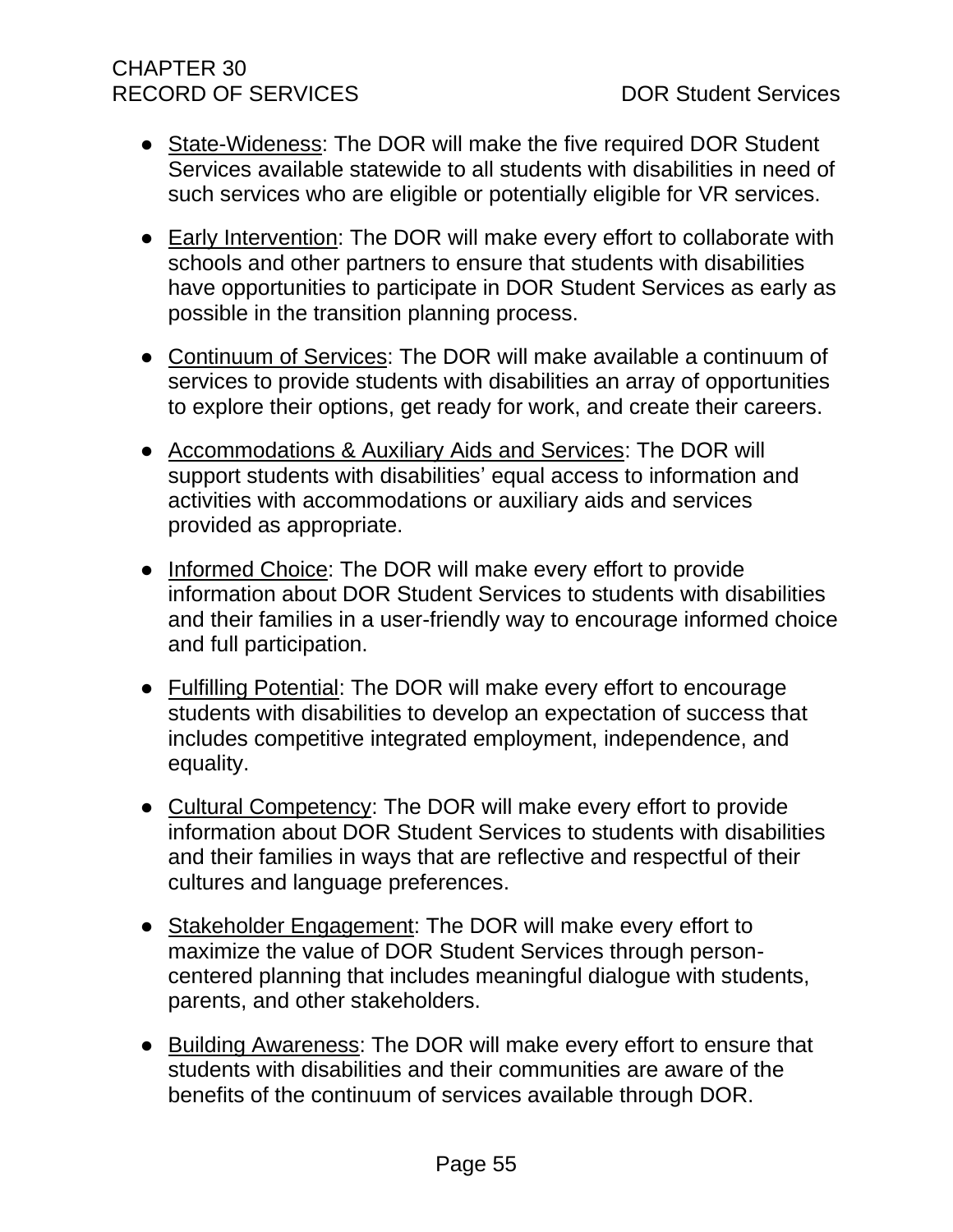## **3042 Cooperating & Coordinating with Education Officials & Other Partners (01/18)**

The DOR develops and maintains cooperative working relationships with local secondary education staff (including alternative school programs), post-secondary education staff, state operated programs, workforce development partners, and employers. The goal is to identify opportunities, facilitate the provision of, and coordinate DOR Student Services for students with disabilities.

The Vocational Rehabilitation Service Delivery (VRSD) teams will differentiate between the referral processes for DOR Student Services and VR Services. The DOR and VRSD teams will make every effort to inform Local Educational Agencies (LEAs) of the distinction between the referral process for DOR Student Services and the application for VR services.

The VRSD teams should be familiar with the comparable services and benefits offered by the LEAs in their area. Nothing under Title I of the Rehabilitation Act shall be construed as reducing an LEA's obligation under the IDEA to provide or pay for transition services that are also considered Special Education or related services and that are necessary for ensuring a free and appropriate public education (FAPE) to children with disabilities.

Refer to [Section 3042.1](#page-60-0) for information on conducting statewide outreach.

Refer to [Section 3047.1](#page-81-0) for referral procedures for DOR Student Services.

Refer to [Section 3010](#page-15-0) for referral and application procedures for VR Services.

Authority: 34 CFR 361.22(a); 34 CFR 361.24(c)

Go to [CFR.](https://www.ecfr.gov/cgi-bin/text-idx?SID=3ddab82d125c3f9dfd00229383f8bca0&mc=true&node=pt34.2.361&rgn=div5%20-%20_top)

# <span id="page-60-0"></span>**3042.1 Statewide Outreach (12/17)**

The VRSD teams will conduct outreach to a variety of populations and organizations to reach unserved and underserved students. Outreach efforts may include information on referral for DOR Student Services as well as VR Services applications.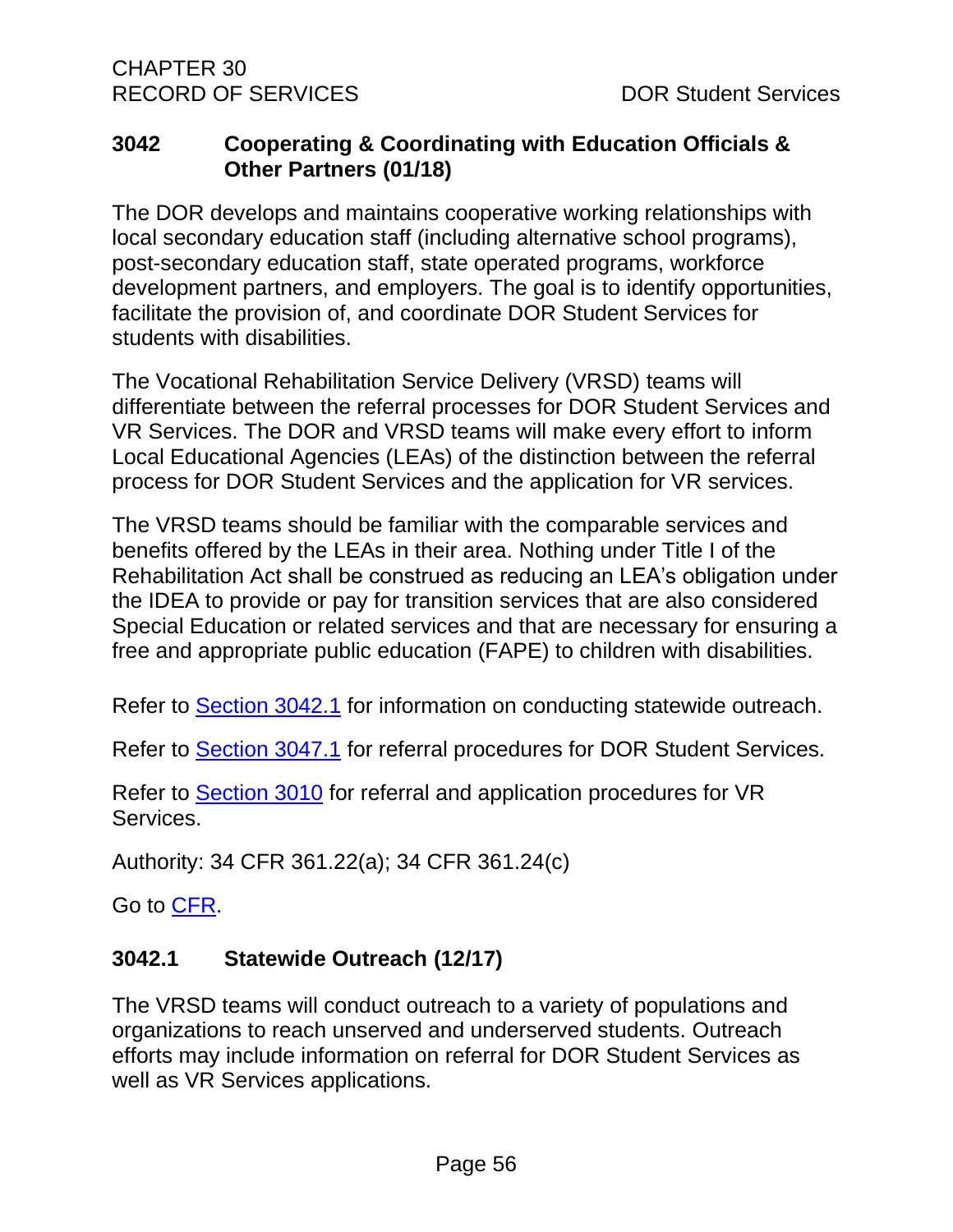# CHAPTER 30 RECORD OF SERVICES DOR Student Services

Outreach efforts may include but are not limited to the following populations and organizations:

- Foster youth, through group homes, and new short-term residential therapeutic programs (STRTP).
- Adjudicated youth, through Juvenile justice facilities.
- Native Youth.
- Homeless youth.
- Students in nontraditional educational programs, through charter schools, continuation schools, and home school programs.
- Parents and communities of students with disabilities.
- Other entities that serve students and youth with disabilities.

## School Contact List

The DOR has developed a school contact list to serve as a mechanism to identify DOR liaisons for each secondary LEA in the state of California. The school contact list consists of over 500 LEAS. It serves a variety of purposes, including but not limited to the coordination of resource information, outreach, and program information dissemination.

The VRSD teams may use the school contact list to build interagency relationships with personnel who serve secondary students with disabilities for the provision of DOR services, including DOR Student Services to eligible and potentially eligible students.

The VRSD teams may additionally utilize the following tools to support outreach efforts:

- Letters to Special Education Directors.
- DR 200 Student Services Fact Sheet.
- DOR Website [www.dor.ca.gov.](http://www.dor.ca.gov/) (Services to Youth web pages are currently in development)

# <span id="page-61-0"></span>**3043 DOR Student Services: Five Required Activities (12/17)**

The VRSD teams will directly provide or arrange for the provision of the five required DOR Student Services activities through purchased case services,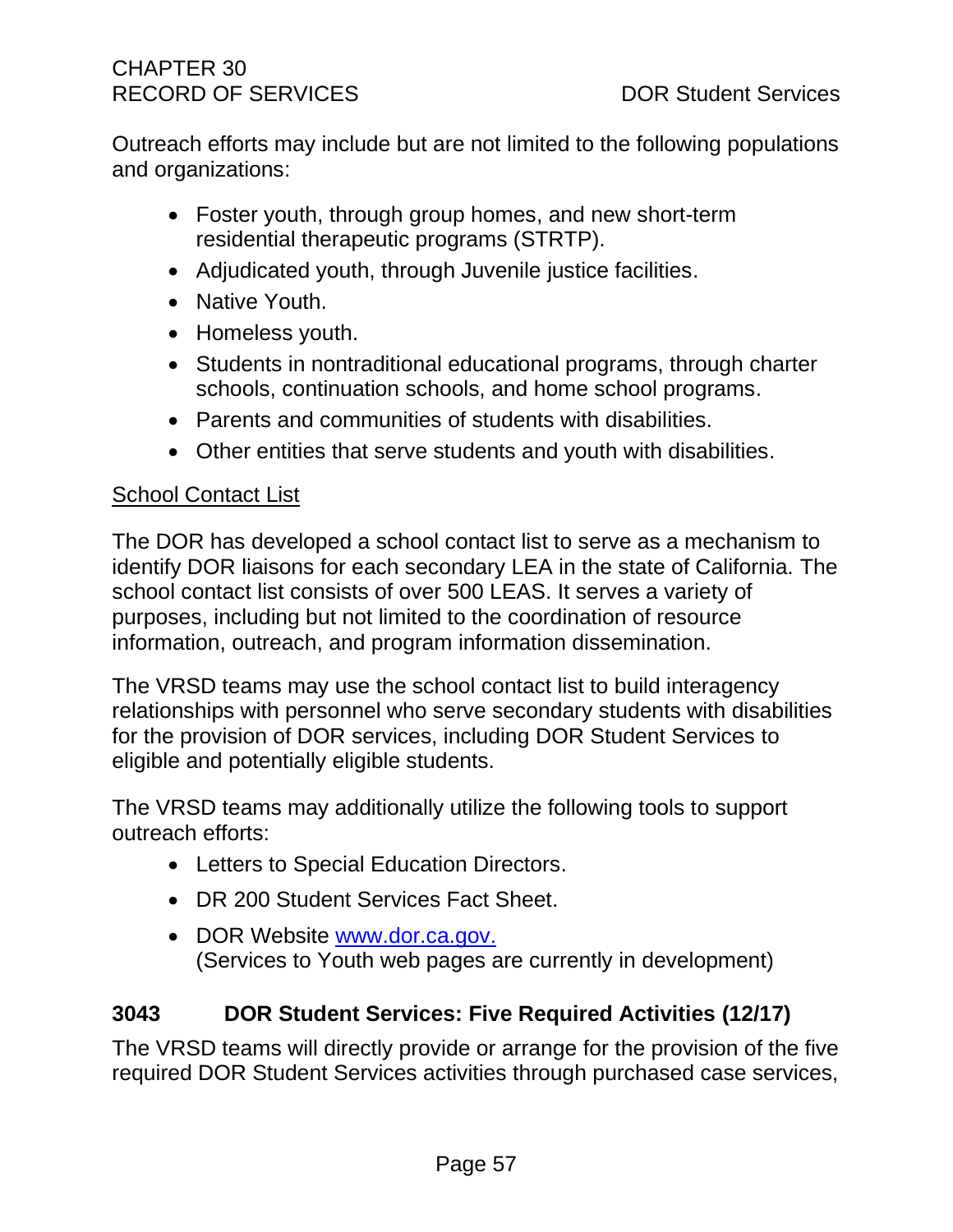third party cooperative arrangements, contracts, grants, awards, or other means. The five required DOR Student Services include the following:

- 1. **Job Exploration Counseling** may include, but is not limited to, the following examples:
	- Review of information regarding in-demand industry sectors and occupations, as well as nontraditional employment.
	- Administration of vocational interest inventories and provision of local labor market information that applies to the student's particular interests.
	- Identification of career pathways of interest to the students.
- 2. **Work-Based Learning Experiences** may include opportunities that are available during or after school hours, or outside the traditional school setting; however, they must be provided in an integrated setting in the community to the maximum extent possible. The DOR and community partners will seek every opportunity to provide workbased learning experiences in integrated settings before providing these services in non-integrated settings. Services may include, but are not limited to, the following examples:
	- Informational interviews to research employers.
	- Work-site tours to learn about necessary job skills.
	- Job shadowing.
	- Mentoring opportunities.
	- On-site work-based experiences (paid or unpaid), e.g., internships, volunteering, practicums, or service learning opportunities.
- 3. **Enrollment Counseling on Postsecondary and Comprehensive Transition Programs at Institutions of Higher Education** may include, but is not limited to, the following examples:
	- Exploring the types of academic and occupational training needed to succeed in the workplace.
	- Postsecondary opportunities associated with career fields or pathways.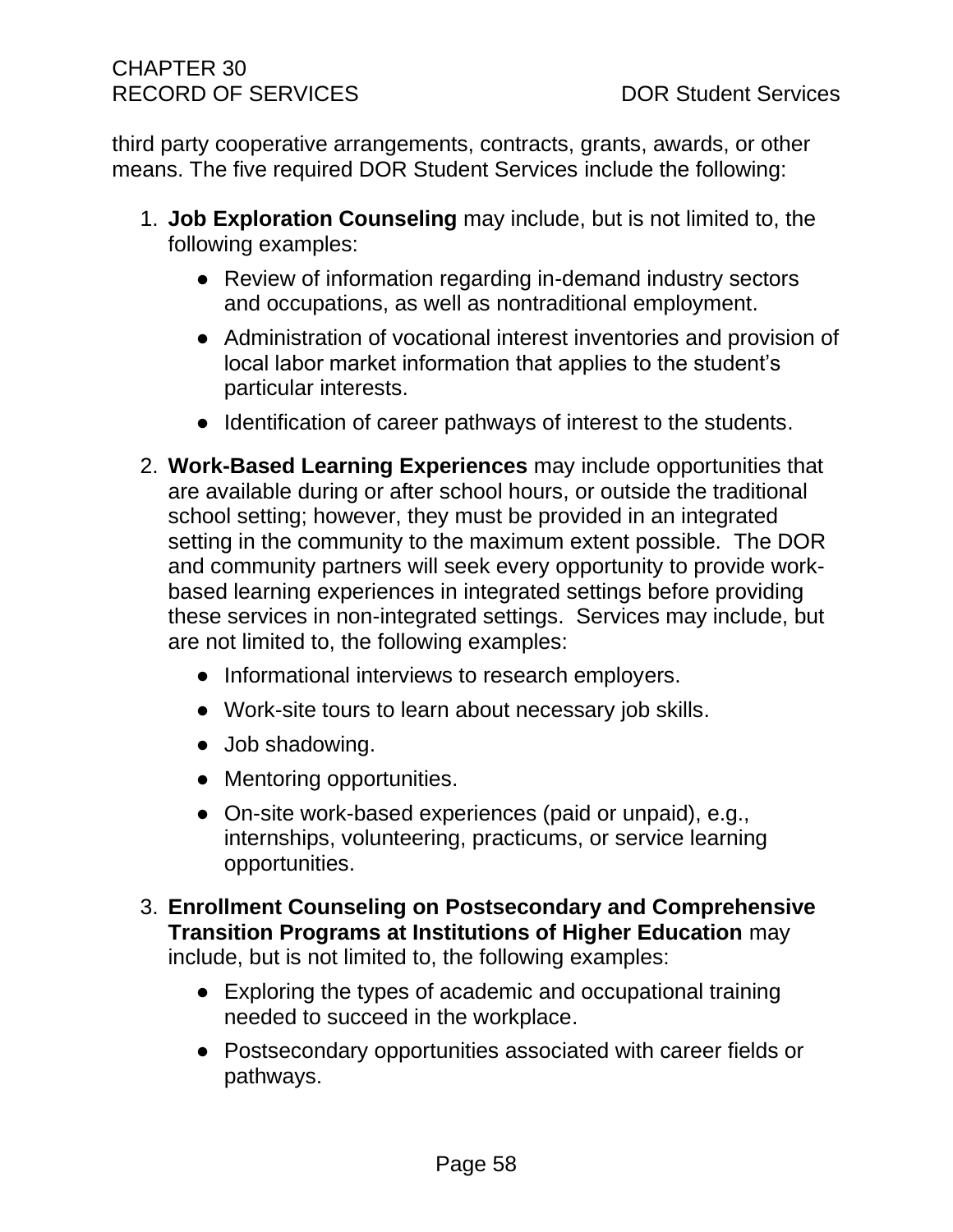# CHAPTER 30 RECORD OF SERVICES DOR Student Services

- Advising students and parents or representatives on academic curricula and course offerings.
- Providing information about college application and admissions processes.
- Providing resources that may be used to support individual student success in education and training (i.e., disability support services).
- Completing an application for student aid (e.g., FAFSA or other student aid).

Note: A comprehensive transition programs (CTP) means a degree, certificate, or non-degree program for students with intellectual disabilities. The CTP will have all of the following characteristics:

- Is offered by a college or career school and approved by the U.S. Department of Education.
- Is designed to support students with intellectual disabilities who want to continue academic, career, and independent living instruction to prepare for gainful employment.
- Offers academic advising and a structured curriculum.
- Requires students with intellectual disabilities to participate, for at least half of the program, in any of the following:
	- o Regular enrollment in credit-bearing courses with students without disabilities.
	- o Auditing or participating (with students without disabilities) in courses for which the student does not receive regular academic credit.
	- o Enrollment in noncredit-bearing, non-degree courses with students without disabilities.
	- o Internships or work-based training with individuals without disabilities.

California Schools with CTP Programs:

- California State University, Fresno
- University of California, Los Angeles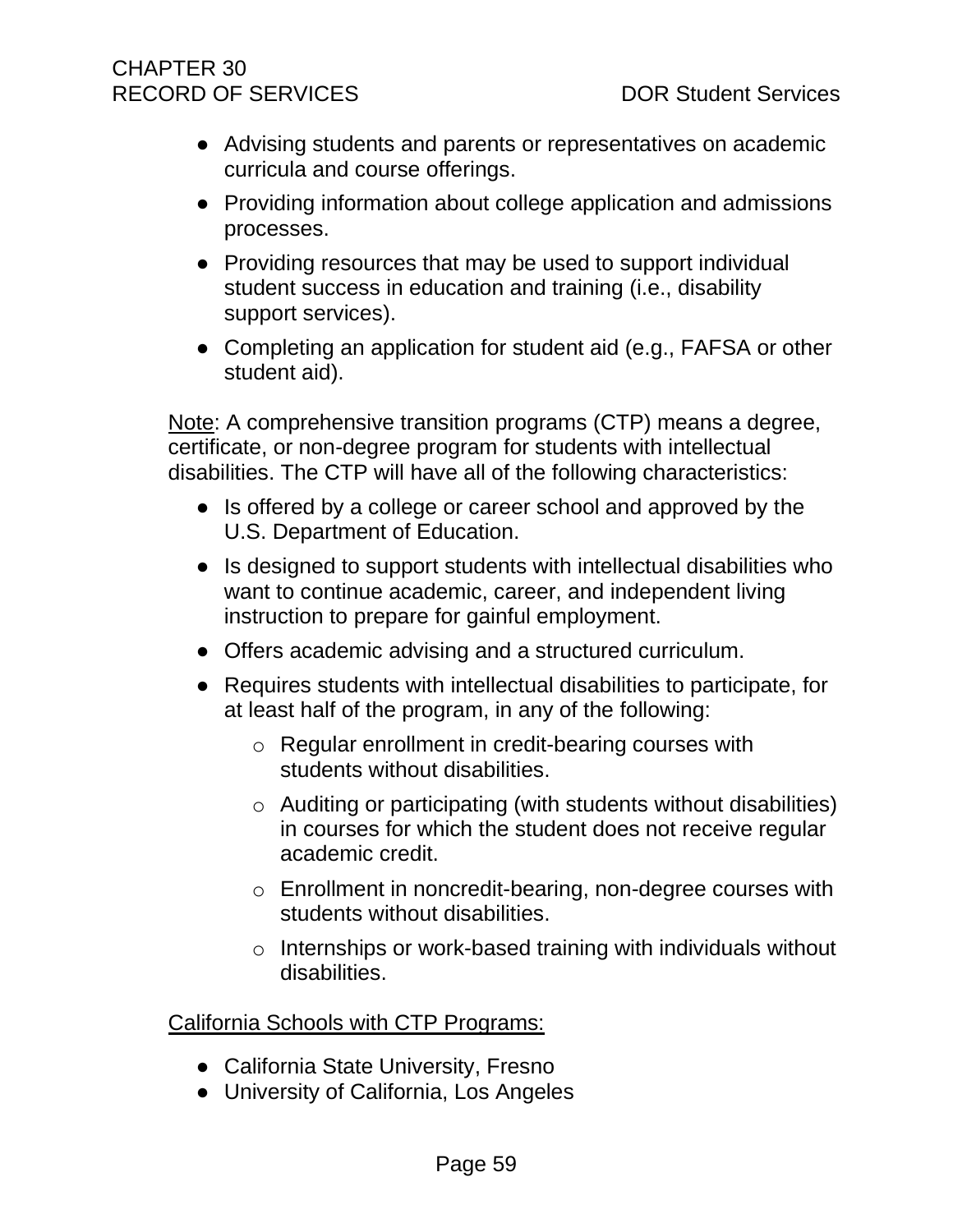- San Diego City College
- San Diego Mesa College
- Santa Rosa Junior College
- Taft College
- 4. **Workplace Readiness Training** to develop social skills and independent living skills necessary for employment may include, but is not limited to, the following examples:
	- Learning communication and interpersonal skills.
	- Financial literacy, including limited benefits planning services specific to work experience.
	- Orientation and mobility skills and travel training to access workplace readiness training or to learn to travel independently.
	- Job-seeking skills.
	- Understanding employer expectations for punctuality and performance, as well as other "soft" skills necessary for employment.
	- On-site workplace readiness training during a work-based learning experience.
- 5. **Self-Advocacy Training** which may include, but is not limited to, the following examples:
	- Learning about rights and responsibilities.
	- Learning how to request accommodations, services or supports.
	- Mentoring with education staff (e.g., principals, nurses, teachers, or office staff).
	- Peer mentoring with individuals employed by or volunteering for employers, boards, associations, or organizations in integrated community settings.
	- Participating in youth leadership activities offered in educational or community settings.
	- Self-advocacy skills for identifying accommodations and services in an educational program.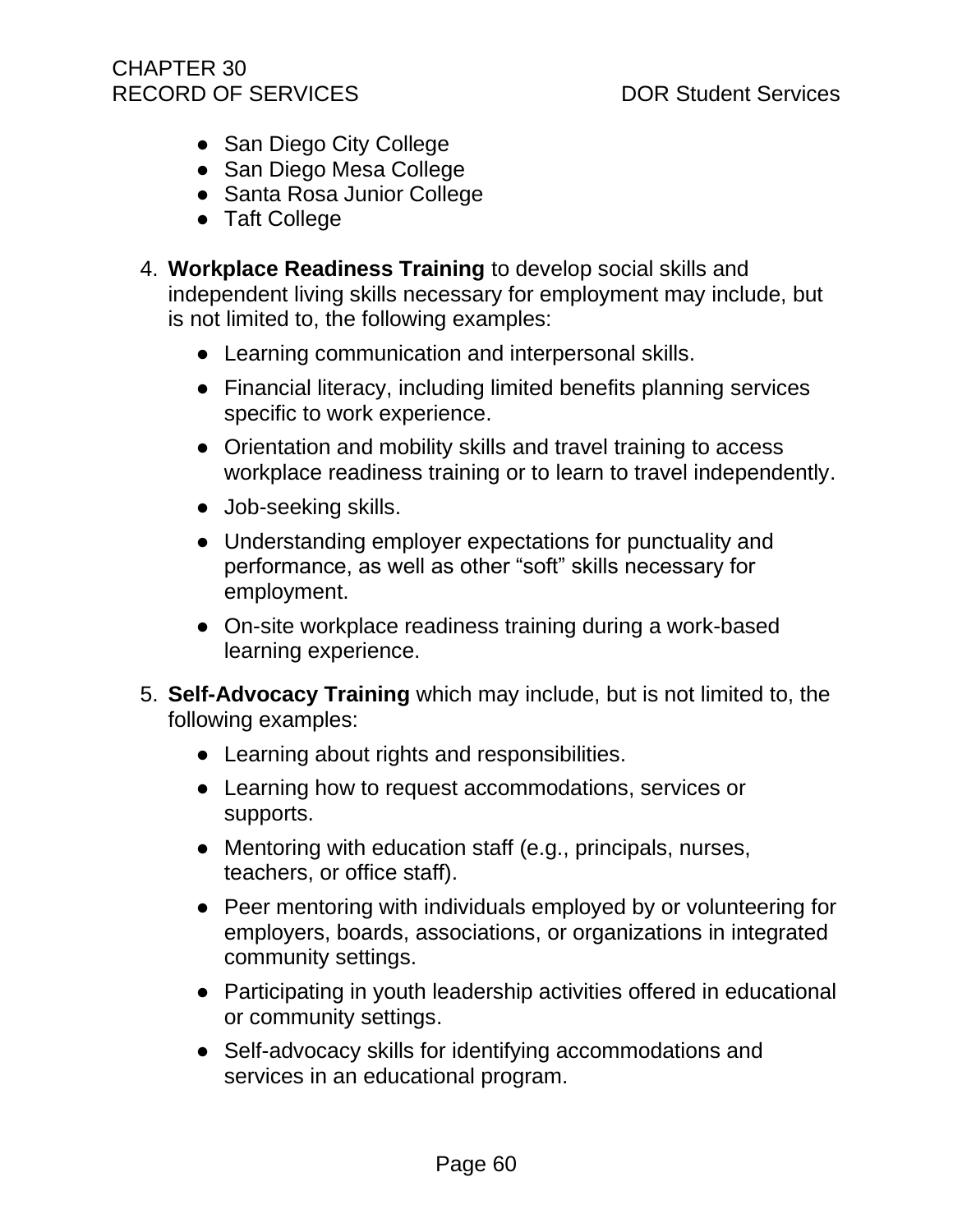DOR Student Services may be provided:

- In a group setting, such as a generalized classroom setting or in an individualized setting.
- In any order and multiple times, in accordance with the needs and interests of the student.
- Through any combination of case services, cooperative programs, or in-house through VR staff.

DOR Student Services may not be used as part of an assessment to determine eligibility.

DOR Student Services consist of the five required pre-employment transition services listed above.

Refer to [Section 3040.1](#page-57-0) for information on internal controls.

Refer to [Section 3046.2](#page-74-0) for information on documentation requirements for verifying that an individual is a student with a disability.

Refer to [Section 3046.3](#page-76-0) for information on documenting DOR Student Services in AWARE.

Authority: 34 CFR 361.48(a)(2)

# **3044 Statewide Provision of DOR Student Services (12/17)**

The VRSD teams will ensure the statewide availability of DOR Student Services through the direct provision of DOR Student Services by VR Staff. The teams will provide or arrange for DOR Student Services to eligible and potentially eligible students with disabilities who request or are recommended for one or more DOR Student Services, once all documentation has been provided.

The provision of DOR Student Services shall be based on parental consent to participate, obtained pursuant to state law, as well as the policies of the educational programs. Additionally, DOR Student Services will be governed by DOR policies and procedures and in accordance with all of the following:

• State and federal law and regulation.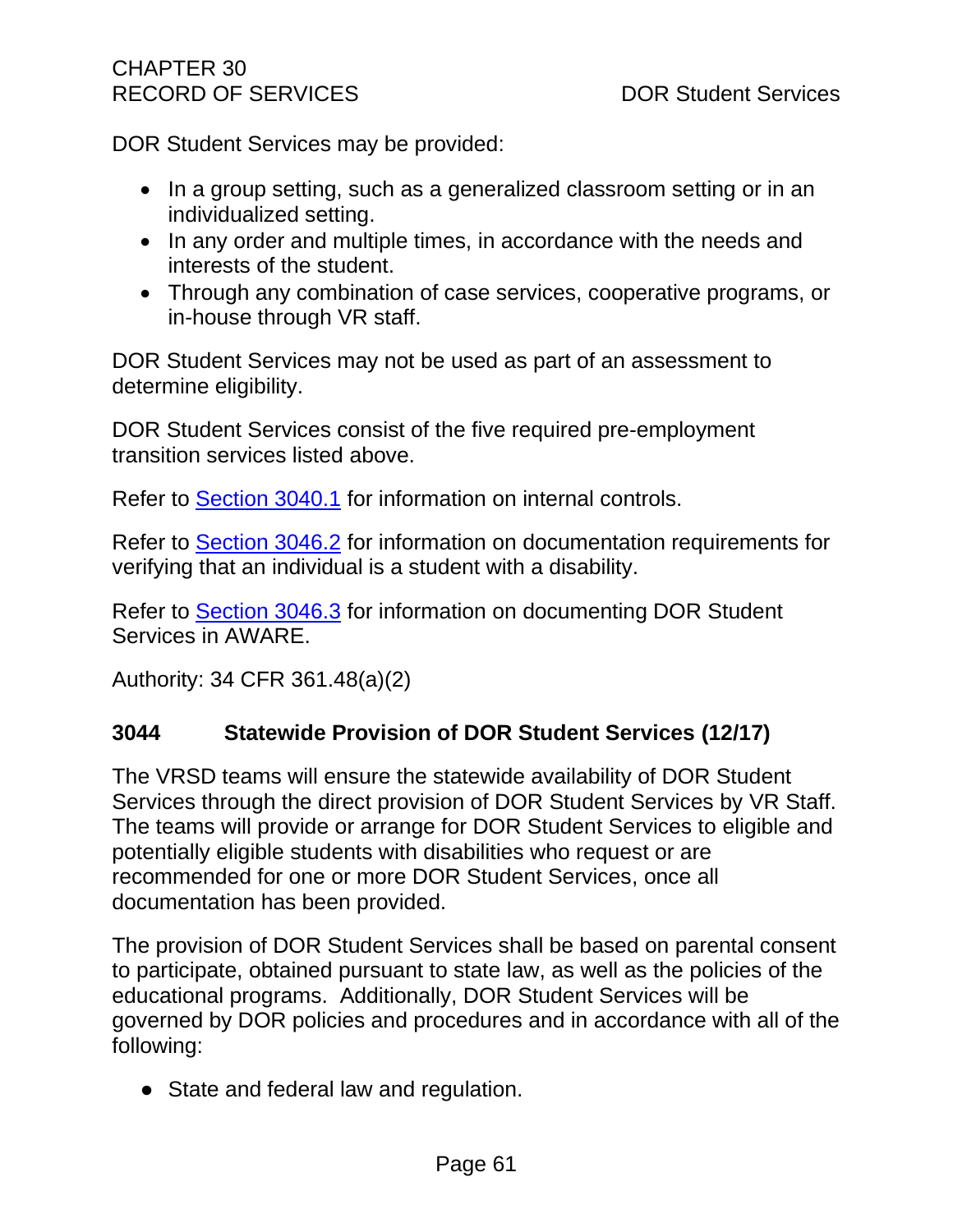● Statewide Interagency Agreement between DOR and CDE.

The primary mechanisms through which DOR districts will make DOR Student Services available include but are not limited to the following:

- In-house provision of services by VR staff.
- Purchased case services.
- Third-Party Cooperative Arrangements.

Refer to [Section 3040.1](#page-57-0) for information on internal controls to ensure that only students with disabilities receive DOR Student Services, and only those services are paid for with reserved funds.

Refer to [Section 3046.2](#page-74-0) for more information on verification of a student with a disability.

# **3044.1 Providing and Arranging DOR Student Services (12/17)**

It is important that VRSD teams distinguish the various allowable actions that may be counted as DOR staff time [\(Section 3046.1\)](#page-73-0).

The VRSD teams will conduct the following actions to develop and maintain DOR Student Services:

- Providing DOR Student Services.
- Arranging DOR Student Services.
- Coordination Activities.

## Providing DOR Student Services

Providing DOR Student Services means to directly deliver any or all of the five required services to a student with a disability by a VRSD team member or other DOR staff. (Refer to **Section 3043.)** 

## Arranging DOR Student Services

Arranging for the provision of DOR Student Services means to identify, plan, or schedule DOR Student Services activities for a specific student. Examples of arranging include the following:

● Conducting a DOR Student Services initial discussion with a potentially eligible student.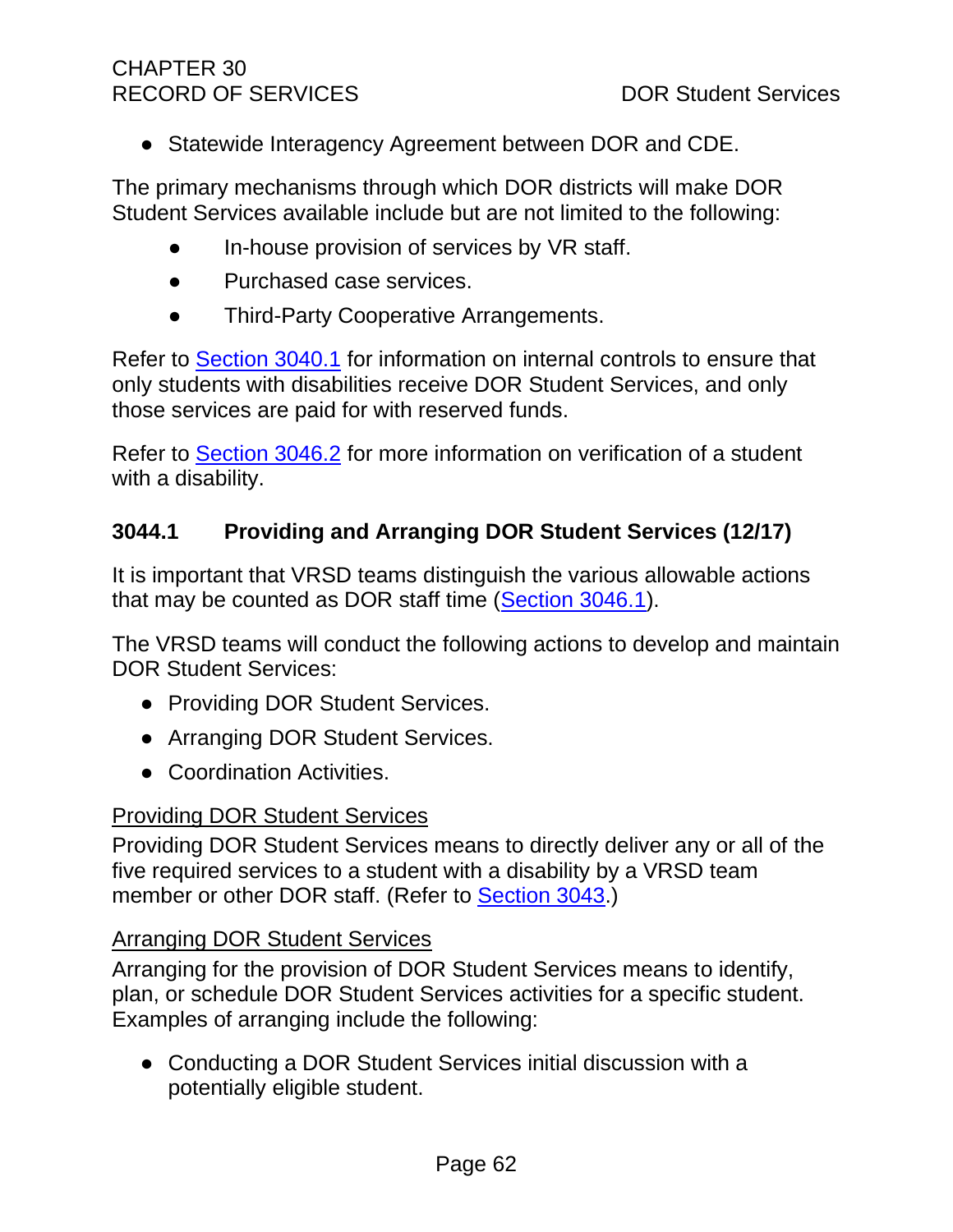# CHAPTER 30 RECORD OF SERVICES DOR Student Services

- Reviewing the DR 205A DOR STUDENT SERVICES OPTIONS form.
- Reviewing comparable services and benefits for DOR Student Services.
- Completing the DR 205 DOR STUDENT SERVICES AGREEMENT form.
- Discussing DOR Student Services and participation with a provider of these services.
- Scheduling and arranging for the student with a disability to meet with VR staff, schools, providers, and other partners.
- Registering/Enrolling the student with a disability for planned DOR Student Services.

## Staff Travel

Staff travel (time and mileage) to and from the site at which one or more of the five required DOR Student Services are being provided or arranged. Travel time allocated to the reserve will correspond to the portion of the time spent providing or arranging DOR Student Services per student per service.

For example, if a VRSD team member traveled to the school and spent one hour providing Student Services (e.g., job exploration counseling) and another hour providing general transition services, staff would pay for 50% of that time and mileage with the Federal funds reserved for DOR Student Services. Alternately, if providing or arranging for the provision of DOR Student Services were the sole reason for the travel, staff would pay 100% of that time and mileage from the reserved Federal funds.

# **3044.2 Coordination Activities (12/17)**

## Coordination Activities

Coordination Activities connects people and establishes processes needed to serve students. These activities additionally help to ensure that services from multiple entities are well-sequenced and coordinated.

The federal regulations require that the four Coordination Activities be carried out by each local DOR office (34 CFR 361.48(a)(4)). Because Coordination Activities are such a critical component of the statewide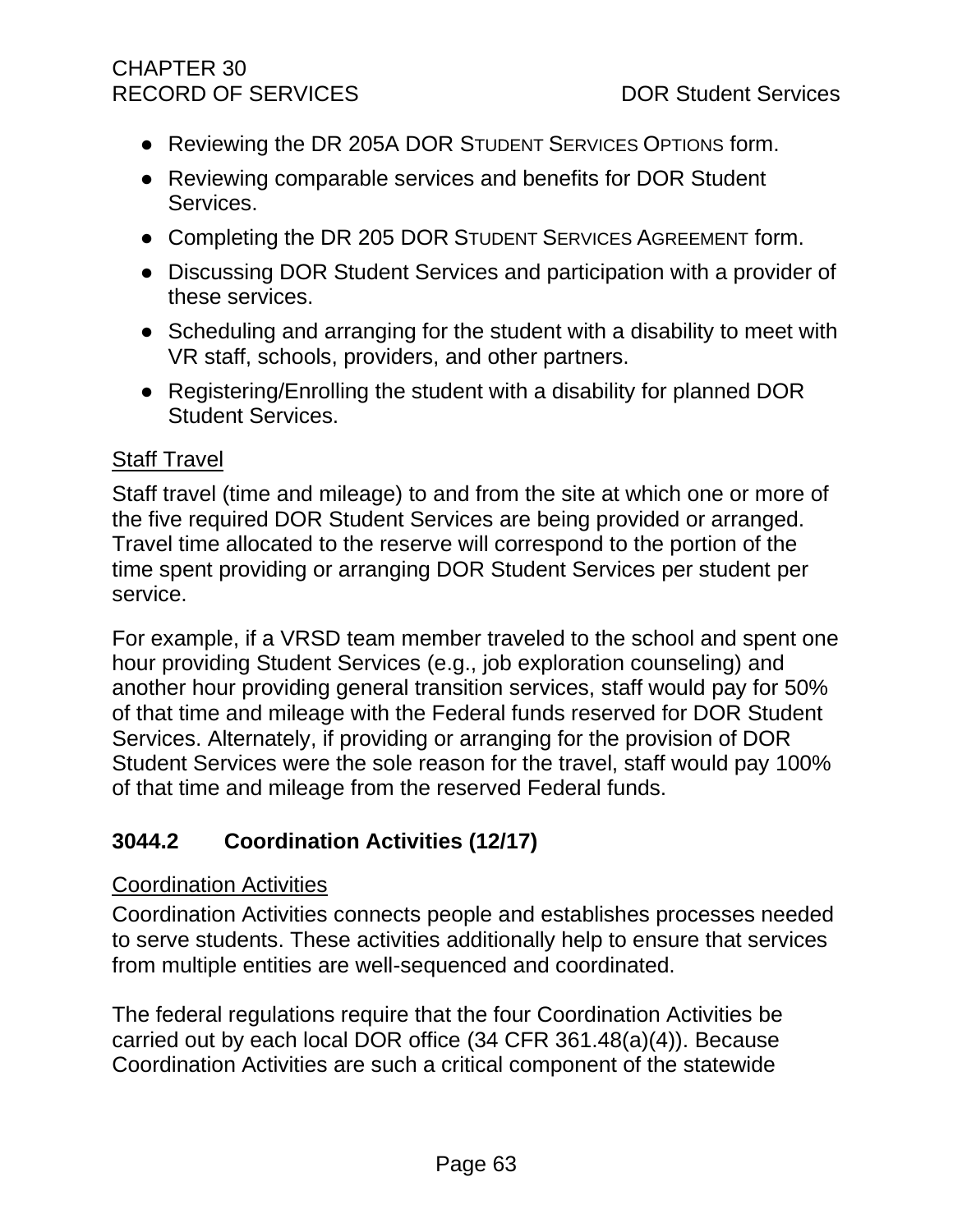delivery system, time spent on these activities is countable toward the 15% reserve.

Two Coordination Activities are conducted on behalf of a specific student. These are:

- Participating in Individualized Education Program (IEP) meetings for both eligible and potentially eligible students, when invited. Participation may be in person, by phone, or by video conference.
- Attending person-centered planning meetings for students with disabilities receiving services under title XIX of the Social Security Act, when invited. In California, these are typically Individual Program Plan (IPP) meetings held at regional centers. Participation may be in person, by phone, or by video conference.

Two Coordination Activities can be conducted on behalf of SWD in general, or for a specific student. These are:

- Working with schools to coordinate and ensure the provision of DOR Student Services.
- Working with the employers, local workforce development boards, and America's Job Center of California<sup>SM</sup> (AJCCs) to develop work opportunities for SWD.

## Working with Schools

The purpose of working with schools is to coordinate and ensure the provision of DOR Student Services. Coordination Activities can include discussions with and presentations to schools to address key areas of coordination. Key areas include the following:

- Distinguish between DOR Student Services and the VR Program.
- Identify which students may receive DOR Student Services.
- Review DOR Student Services options.
- Articulate referral processes.
- Identify how DOR will be invited to participate in IEP meetings.
- Ensure that students and families have knowledge of DOR Student Services.
- Determine logistics for providing DOR Student Services on school grounds, if applicable.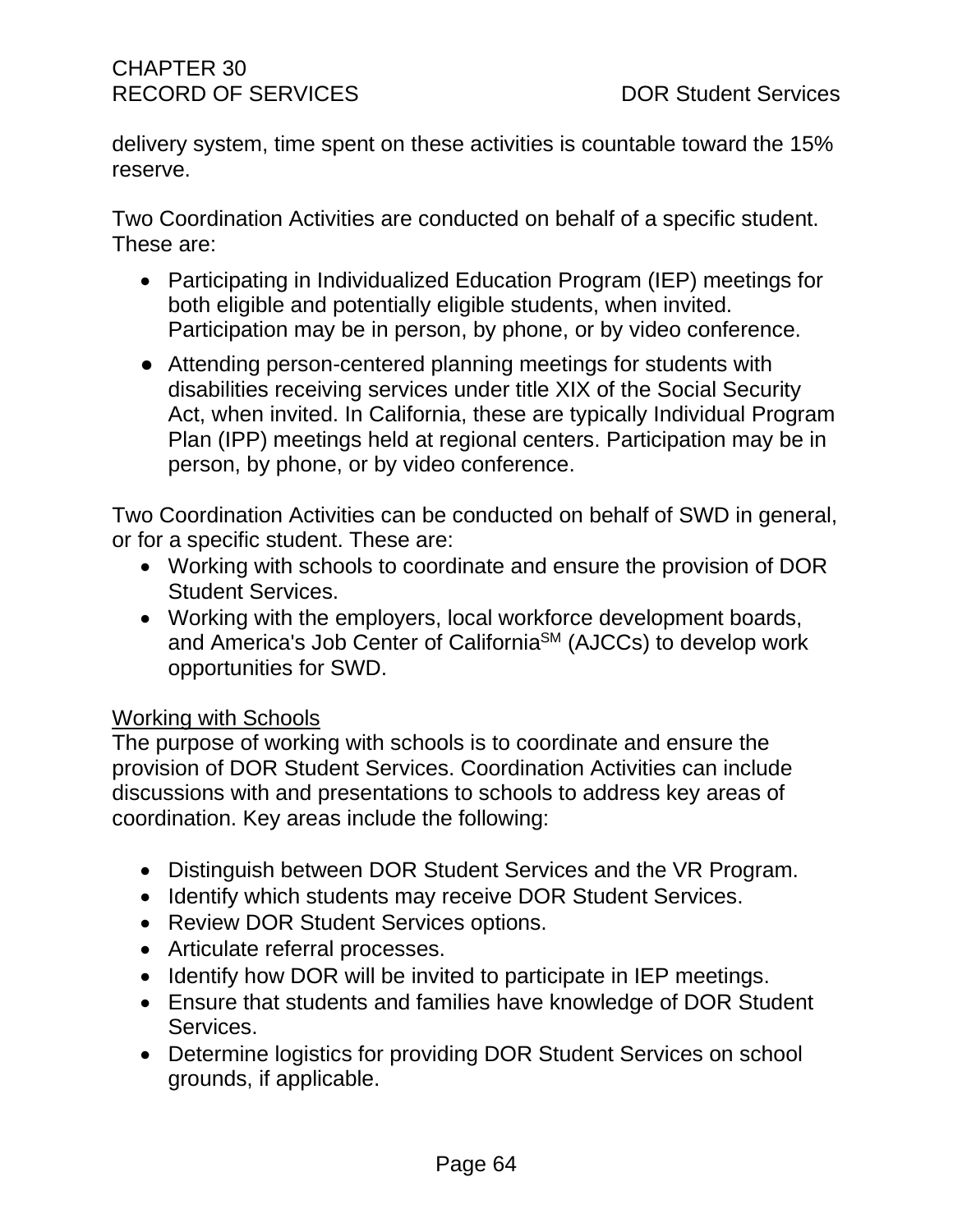# Developing Work Opportunities

Coordination Activities also include coordination with local businesses, America's Job Center of California (AJCC), and Local Workforce Development Boards to develop work opportunities for SWD. Teams will work with these partners to establish a variety of work opportunities, including internships, informal apprenticeships, on-the-job trainings (OJTs), summer employment, and other employment opportunities available throughout the school year.

# Staff Travel

Coordination Activities additionally include staff travel (time and mileage) to and from the site at which Coordination Activities are being performed. Travel time allocated to the reserve will correspond to the portion of the time spent coordinating DOR Student Services.

For example, if a VR counselor traveled to the school and spent one hour on Coordination Activities (e.g., attending an IEP meeting) and another hour providing general transition services, staff would pay for 50% that time and mileage with the Federal funds reserved for pre-employment transition services. Alternately, if Coordination Activities are the sole reason for the travel, staff would pay 100% of that time and mileage from the reserved Federal funds.

Authority: 34 CFR 361.48(a)(4); 34 CFR 361.24(c)

Go to [CFR.](https://www.ecfr.gov/cgi-bin/text-idx?SID=3ddab82d125c3f9dfd00229383f8bca0&mc=true&node=pt34.2.361&rgn=div5%20-%20_top)

# **3044.3 Third-Party Cooperative Arrangements (12/17)**

Third-party cooperative arrangements (TCPAs) may provide the five DOR Student Services to potentially eligible or eligible students with disabilities. (Refer to [Section 3043.](#page-61-0)) These include the following programs:

- Transition Partnership Programs with Local Educational Agencies.
- Workability II with Adult Education Programs.
- Workability III with California Community Colleges.
- Workability IV with California State University / University of California (CSU/UC).
- Mental Health with County Mental Health Agencies.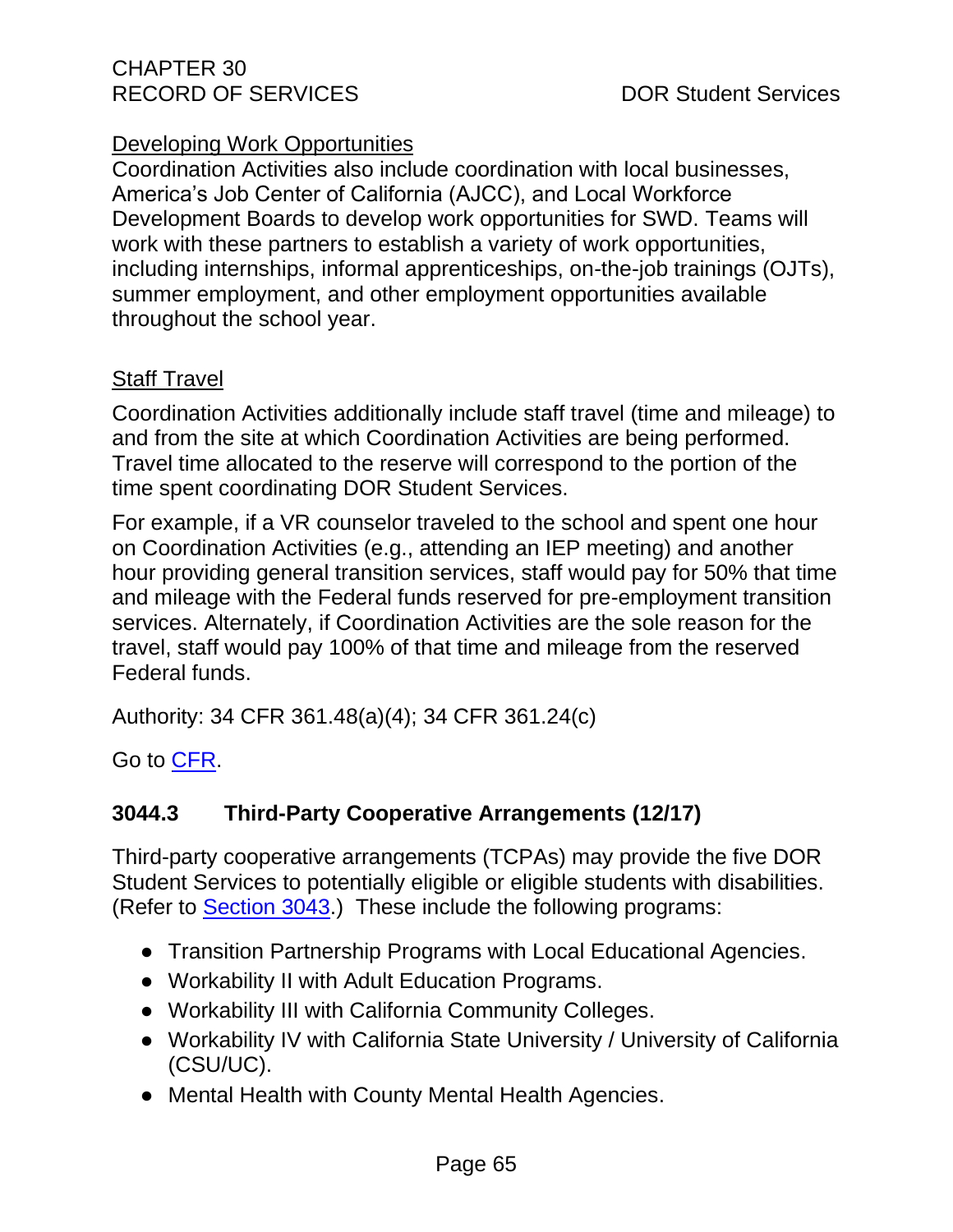The DOR may utilize or develop additional TPCA programs for the delivery of DOR Student Services.

Internal controls to account for time and expenditures in TPCAs include the following:

- TPCA contracts identify the DOR Student Services that may be provided.
- Quality assurance includes monitoring invoices on a monthly basis to ensure that the only costs reported are for DOR Student Services for students ages 16-21. Monitoring is conducted by the DOR Cooperative Program Section, in cooperation with the DOR Budgets, Fiscal Forecasting & Research Section.
- Supporting documentation includes the monthly Service Invoice, the client list of students served that month, and monthly progress reports that identify the specific DOR Student Services provided for each student. Supporting documentation is received by the Rehabilitation Counselor and the Contract Administrator, who will communicate sufficiency or issues regarding documentation, as appropriate.
- TPCA allowable activities are limited to those identified in the scope of services in the TPCA contracts. These do not include Coordination Activities conducted by TCPA staff.
- TPCA program reviews and technical assistance performed by DOR Cooperative Program staff.

In accordance with 34 CFR 361.28(c), the "Certified Match Budget" for the non-Federal share consists entirely of certified personnel expenditures for the time cooperating agency staff spent directly providing services.

The TPCA "Service Budget" itemizes the total costs of providing contracted services. The DOR reimburses the cooperating agency for these contract costs. In accordance with the RSA 2017 Monitoring and Technical Assistance Guide (p.33), DOR does not extract administrative costs from total contract costs when reporting contract costs as pre-employment transition services.

Authority: 34 CFR 361.28; 34 CFR 361.48(a)(4)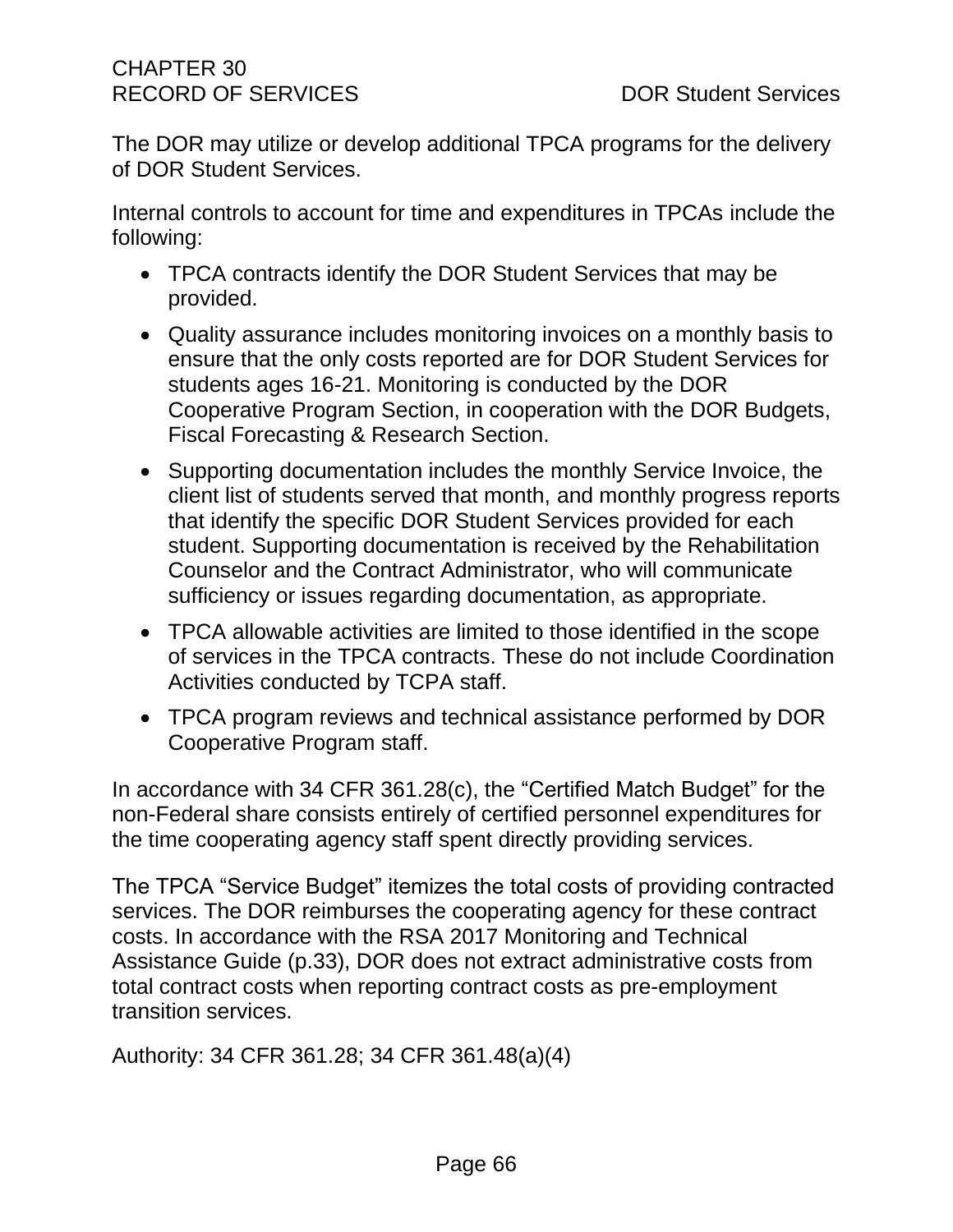# **3044.4 Purchased Case Services (12/17)**

DOR Student Services will be provided through purchased case services in accordance with the needs of the student and the available options in the local area. Only students with disabilities may receive purchased DOR Student Services, and only those services may be paid for with reserved funds.

Purchased case services include various types, including but not limited to fee-for-service, contracts, grants, awards, and other means. Costs of purchased case services associated with DOR Student Services include but are not limited to the following:

- WE Can Work contracts, where the LEA is the employer of record.
- Self-Advocacy training, in which the curriculum includes instruction in self-advocacy skills in an educational, community and home setting, self-knowledge and planning for future employment, personal selfadvocacy planning, and identifying resources and needs.
- Work Experience fee-for-service, where the community rehabilitation provider (CRP) is the employer of record.
- Work Experience fee-for-service, where the Community College Foundation is the employer of record.
- Other grants, contracts, and awards to be developed.

The DOR may utilize or develop additional purchased case services for the delivery of DOR Student Services.

Team Managers will be responsible to ensure that only students with disabilities receive DOR Student Services and only those services are paid for with reserved funds.

Refer to [Section 3040.1](#page-57-0) for information on internal controls, including but not limited to Team Manager oversight and semi-annual records of services reviews.

# **3045 Authorized Activities (10/17)**

The DOR will engage in authorized activities for the purpose of building and strengthening the infrastructure for DOR Student Services in the State of California. Authorized activities are limited to those listed below and will not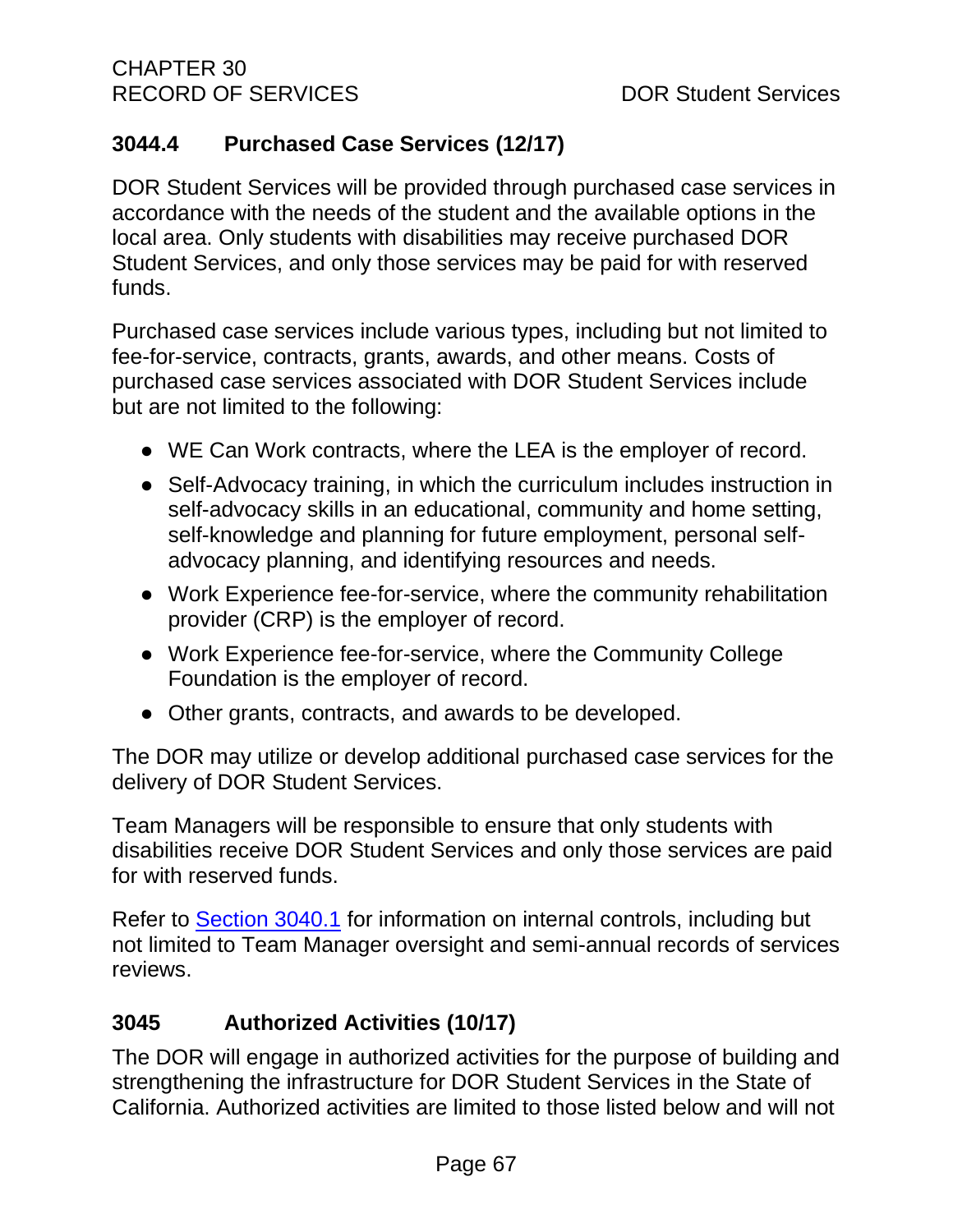include the provision of the five required activities to students with disabilities. This is consistent with the intention of Authorized Activities, which are designed to promote innovation and build capacity for the provision of DOR Student Services.

The DOR will only engage in authorized activities after (1) making the five required activities available to all students with disabilities who need them statewide, and (2) conducting fiscal forecasting for authorized activities in the Statewide Assessment.

Authorized activities are not documented in the record of services for a specific student; rather they are intended to increase and improve service delivery for students with disabilities in general.

The VRSD teams or designated DOR staff may conduct certain authorized activities and will account for their time appropriately [\(Section 3046.1\)](#page-73-0).

Authorized activities consist of the following:

- 1. Implementing strategies to increase independent living and inclusion in communities and competitive integrated workplaces.
- 2. Developing and improving strategies for individuals with intellectual disabilities and individuals with significant disabilities to live independently, participate in postsecondary education, and obtain, advance in, and retain competitive integrated employment.
- 3. Providing instruction to vocational rehabilitation counselors, school transition personnel, and other persons supporting students with disabilities.
- 4. Disseminating information about innovative, effective, and efficient approaches to achieve the goals of DOR Student Services.
- 5. Coordinating activities with transition services provided by local educational agencies under the IDEA.
- 6. Applying evidence-based findings to improve policy, procedure, practice, and the preparation of personnel to achieve the goals of DOR Student Services.
- 7. Developing model transition demonstration projects.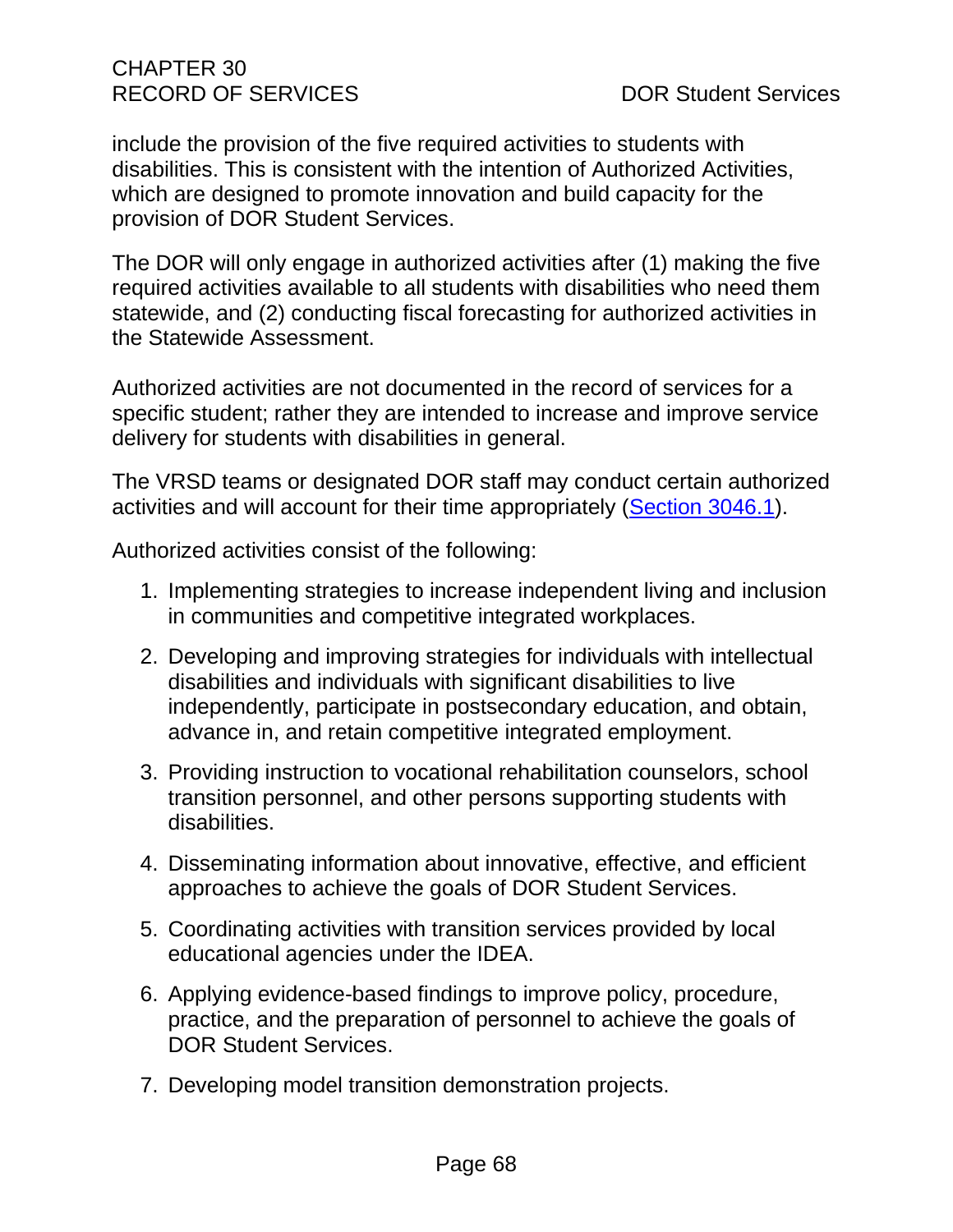- 8. Establishing or supporting multistate or regional partnerships involving states, local educational agencies, designated state units, Department of Developmental Services, regional centers, private businesses, or other participants to achieve the goals of DOR Student Services.
- 9. Disseminating information and strategies to improve the transition to postsecondary activities of individuals who are members of traditionally unserved and underserved populations.

Note: Authorized activities shall not include administrative costs. Refer to [Section 3040.1](#page-57-0) for information on internal controls.

Authority: 34 CFR 361.48(a)(3)

# <span id="page-73-1"></span>**3046 Documenting DOR Student Services (10/17)**

Documentation requirements for DOR Student Services include the following:

- DOR Staff Time.
- Verification of Student with a Disability.
- Receipt of DOR Student Services.

# <span id="page-73-0"></span>**3046.1 Documenting DOR Staff Time (10/17)**

Designated DOR staff will document their time spent on activities to develop or deliver DOR Student Services activities using the DR 650 TIMESHEET form. This includes all time spent on providing or arranging for the provision of DOR Student Services, Coordination Activities, and Authorized Activities.

The DR 650 form provides documentation of staff time dedicated to DOR Student Services. Internal controls for the accuracy of this documentation include the supervisor's review and approval of the DR 650 form. Supervisor review of supporting documentation will include, but is not limited to, verification through direct observation, Outlook calendars, and case notes.

Refer to [Section 3044.3.](#page-71-0)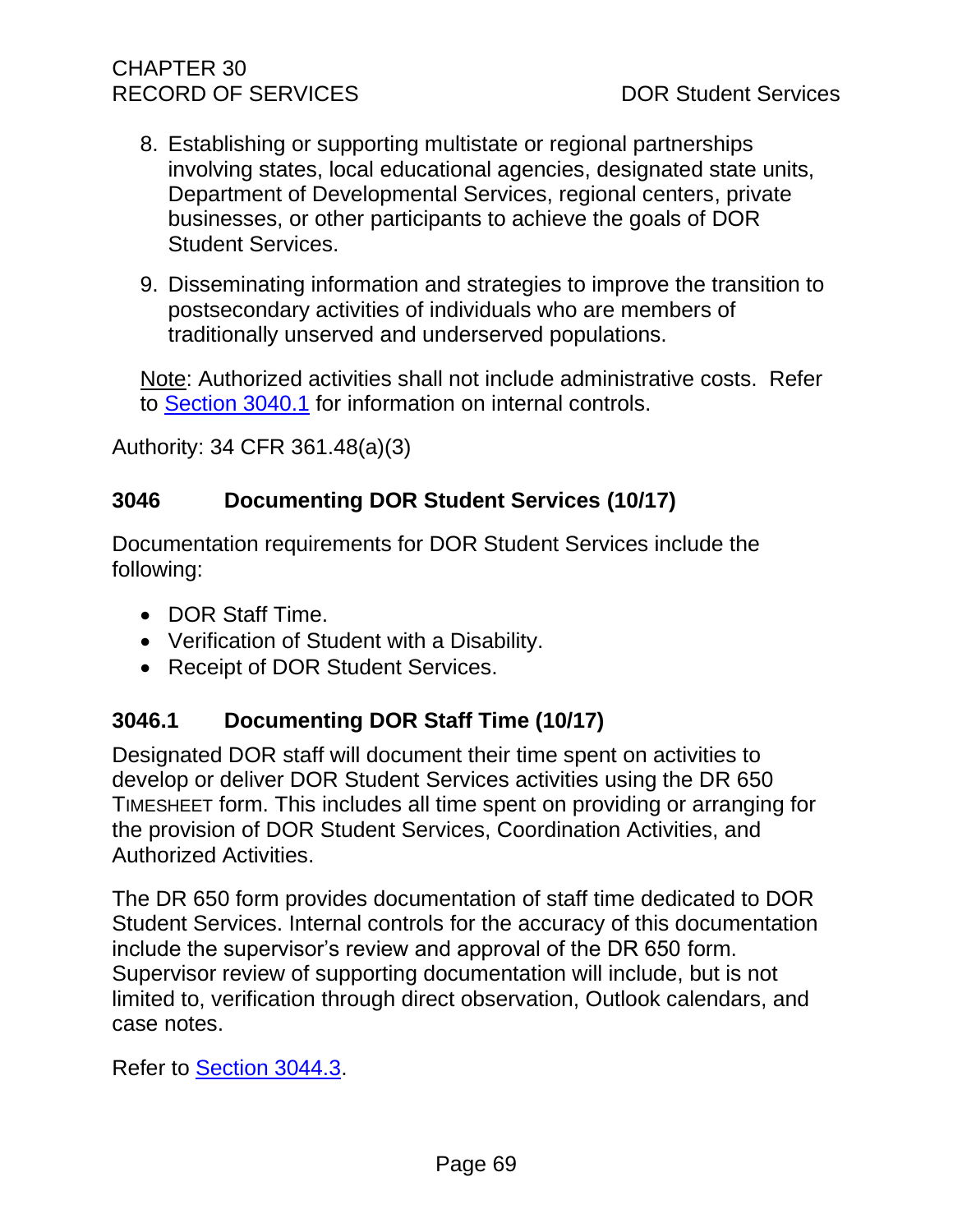Refer to [Exhibit F—DR 650 Timesheet Form Instructions](#page-148-0) for additional information.

# <span id="page-74-0"></span>**3046.2 Verification of Student with a Disability (01/18)**

The definition of a student with a disability has three components: age, educational program enrollment, and the requirement that the individual is eligible for and receiving special education or related services under IDEA, or is in an individual with a disability for the purposes of section 504 of the Act.

The VRSD teams will use the "Potentially Eligible" or "PE" case type in AWARE to document the record of services for students who are potentially eligible for VR services [\(Section 3047\)](#page-79-0). The VRSD teams will use the VR Case Type to document the record of services for students who are eligible for VR services in accordance with federal and state regulations related to the VR program [\(Section 3048\)](#page-87-0).

For students served in either the PE or the VR case type, the VRSD teams will document the following in AWARE:

- Unique identifier.
- Student's social security number, if available.
- Date of birth.
- Race (required if the student is in elementary or secondary education).
- Ethnicity (required if the student is in elementary or secondary education).

In order to identify an individual as a student with a disability, VRSD teams will document all three components of a student with a disability in AWARE, as follows:

- 1. Age AWARE calculates age automatically from the date of birth.
- 2. Current School Enrollment Complete the Educational Goal grid on the Education page in AWARE. The individual is identified as currently enrolled when the current Educational Goal does not have an end date.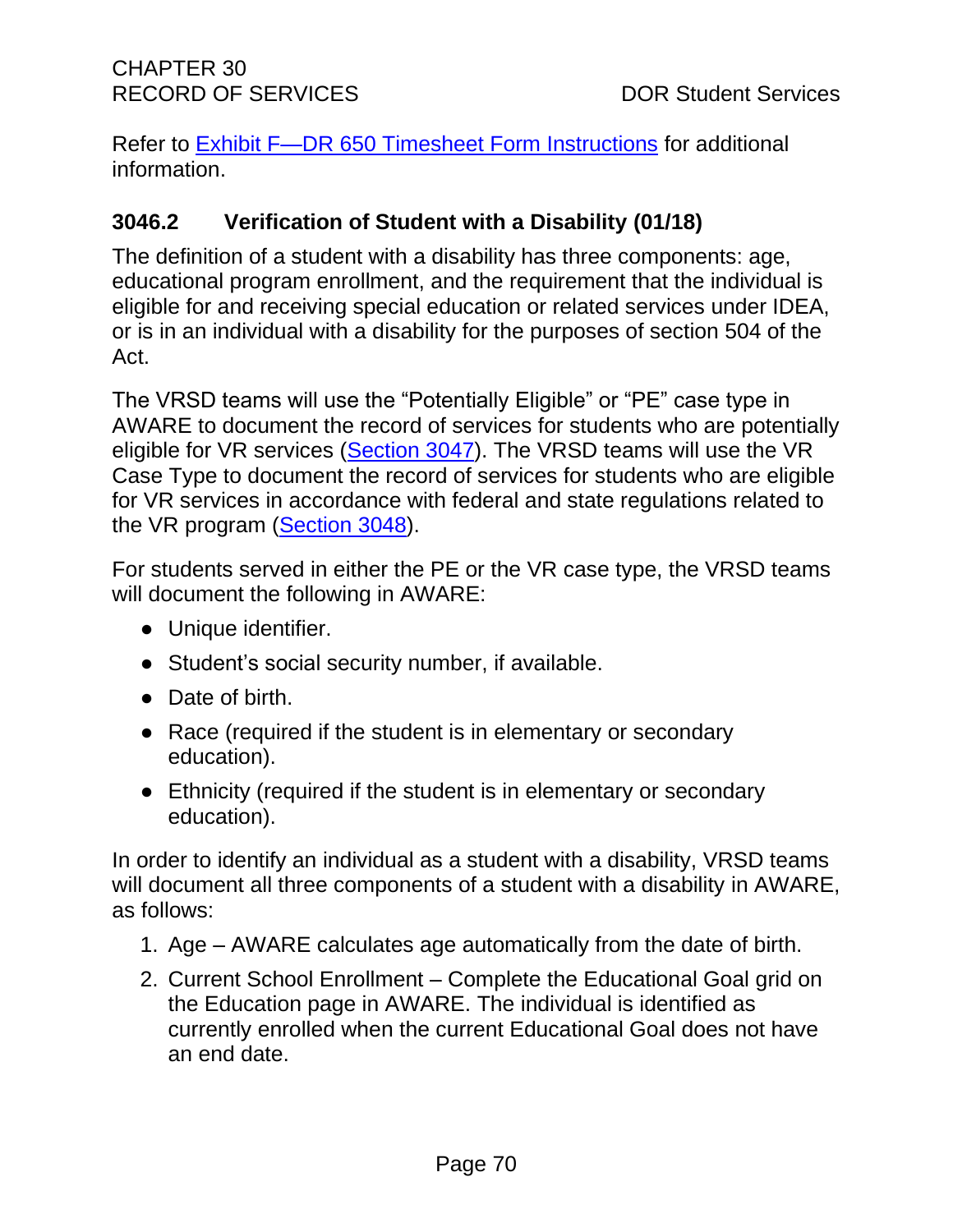- o Note: The "Student with a Disability" field in AWARE will display "Yes" for an individual aged 16–21 with a current Educational Goal. However, the RSA-911 will not identify that individual as a student with a disability unless the Schools grid on the Educational Goal page is also completed.
- 3. Disability Complete the Schools grid in the current Educational Goal page: enter the School Name and indicate Yes or No in the "IEP" and "504" fields. This documents that the student meets one of the following criteria at the time DOR Student Services are provided, and for the duration of the services:
	- o Is a student with a disability eligible to receive special education services under the IDEA, or
	- o Is considered an individual with a disability under Section 504.

In addition to identifying the individual as a student with a disability in AWARE, VRSD teams will obtain and maintain supporting documentation for the student's disability and current school enrollment. The student must be enrolled in a recognized education program at the time DOR Student Services are provided Educational programs include:

- Secondary education programs.
- Non-traditional or alternative secondary education programs, including home schooling.
- Postsecondary education programs.
- Other recognized educational programs, such as those offered through the juvenile justice system.

Acceptable forms of supporting documentation for a student's disability include any of the following:

- Case note in AWARE documenting any of the following:
	- o Rehabilitation Counselor observation
	- o Review of school records\*
	- o Statements of education staff\*
- Referral form, e.g., DR 203 DOR STUDENT SERVICES REQUEST, with the identification of the student's disability, signed by school staff and parent/guardian if the student is underage of majority. \*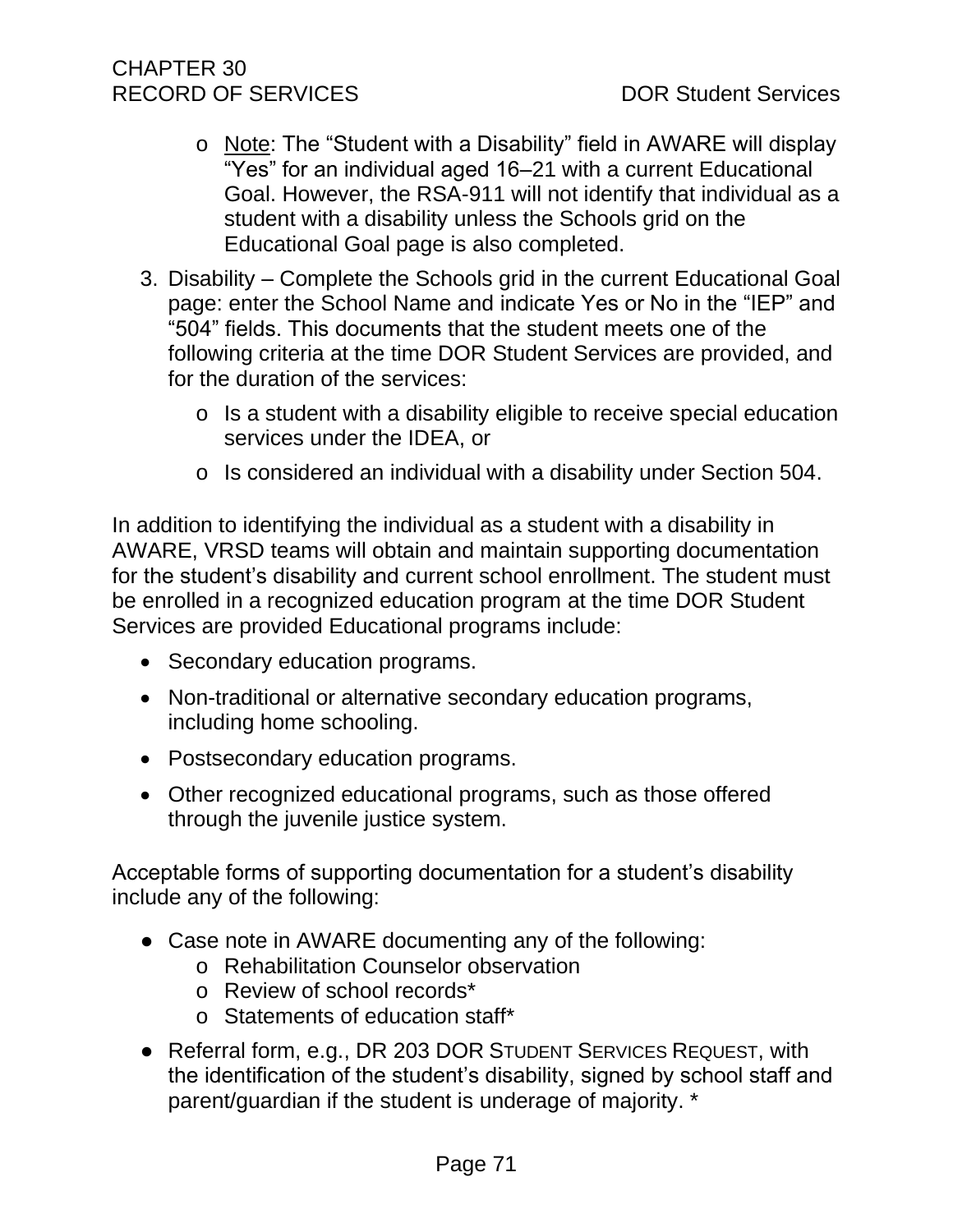- Copy of any of the following:
	- o Individualized Education Program (IEP)\*
	- o SSA beneficiary award letter
	- o School psychological assessment\*
	- o Documentation of a diagnosis or disability determination
	- o Documentation related to 504 accommodations\*

Items marked with an asterisk (\*) in the list above also provide sufficient documentation of enrollment in a recognized education program, as long as they reflect the current school year. Other options for supporting documentation of school enrollment include any of the following:

- Report card
- Class schedule
- College registration receipt
- Other documentation from the educational program

Team Managers will ensure the accuracy of supporting documentation to verify the student's disability and enrollment in a recognized education program.

<span id="page-76-0"></span>Refer to [Section 3040.1](#page-57-0) for more information on internal controls.

# **3046.3 Documenting DOR Student Services in AWARE (10/17)**

To ensure that DOR Student Services are documented in the RSA-911 Report, the VRSD teams will document, for each student who receives DOR Student Services, all of the following:

- The service provided.
- The type of provider.
- The start date of the service.
- The amount expended for the service (only required for purchased case services).

AWARE allows the DOR to identify each student who received an in-house service or a purchased case service. These services are documented using individual Actual Services entries or purchase authorizations.

The VRSD teams will take the following actions to document DOR Student Services for students in AWARE: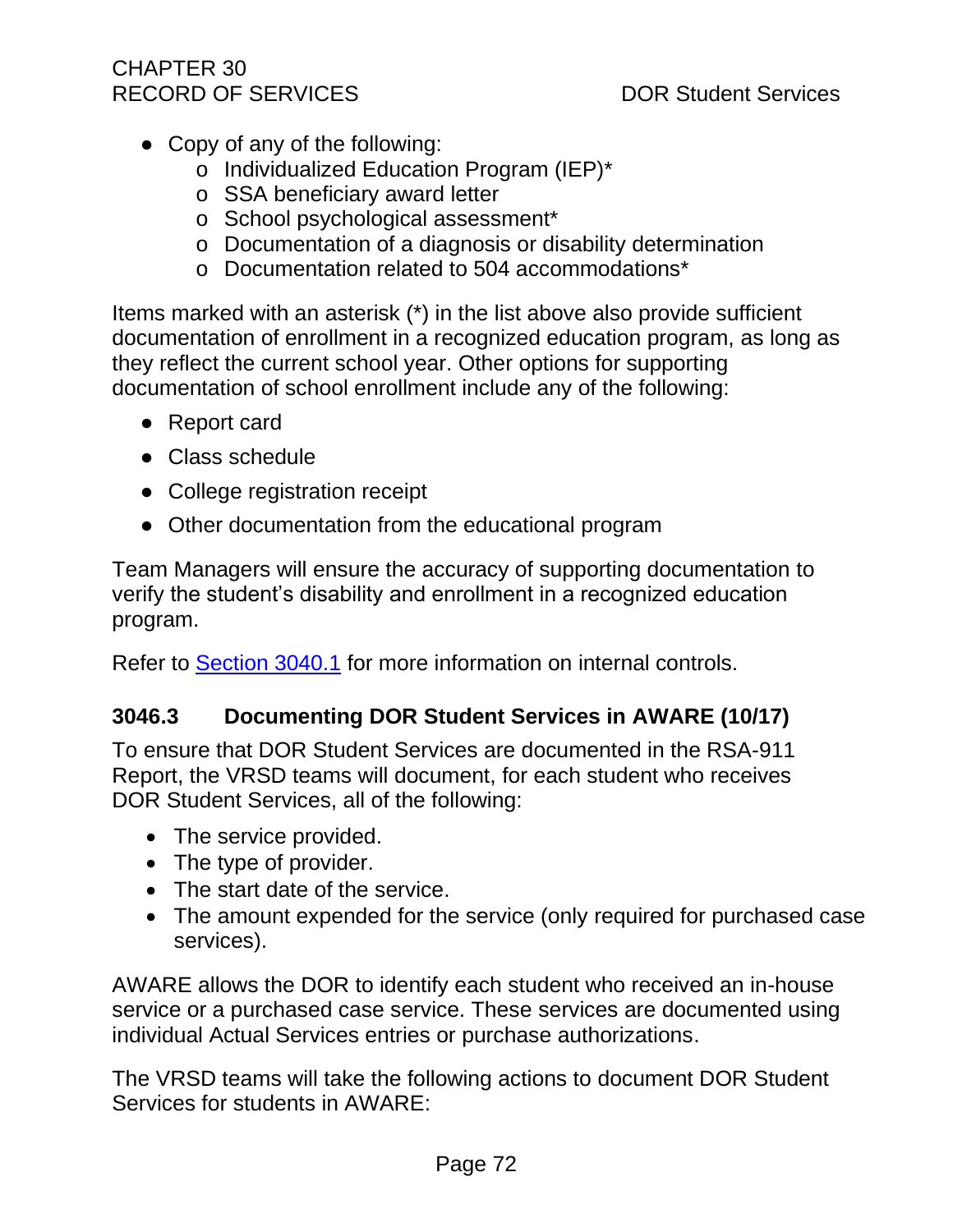- For the five required DOR Student Services provided directly by DOR staff, the VRSD teams will document on the Actual Services page in AWARE.
	- o The VRSD teams will use the Actual Services Page in AWARE for both the VR and PE Case Types.
	- o An Actual Services Page entry will be made for each student receiving services, regardless of whether services are provided in an individual or group setting.
	- o Refer to [Section 3043](#page-61-0) for information on the five required activities.
	- o Refer to the **AWARE Reference Guide** for additional information.
- For purchased case services provided on an individual basis, document using the appropriate authorization form. The earliest begin date on authorization is the start date of the DOR Student Services activity.
- For TPCAs, the following protocol will be observed:
	- o The Rehabilitation Counselor will create an authorizing case note with the specific services provided and their begin dates for each student receiving DOR Student Services.
	- o Each TPCA will submit a monthly progress report for each student, which includes the specific services provided; progress reports are reviewed by the Rehabilitation Counselor.
	- o The TPCA will additionally provide a listing of consumers who were provided with services in that invoice month. Lists are reviewed by the Contract Administrator.
	- o The DOR Cooperative Program staff will apply the invoice to the group authorization.
- Refer to [RAM Chapter 11—Encumbering and Disencumbering.](http://indor/ram/ram11/ram-11-authorizing-encumbering-and-disencumbering)

The VRSD team may use case note types to document the identification and provision of DOR Student Services. Case note types include but are not limited to the following:

• Records (Medical/School).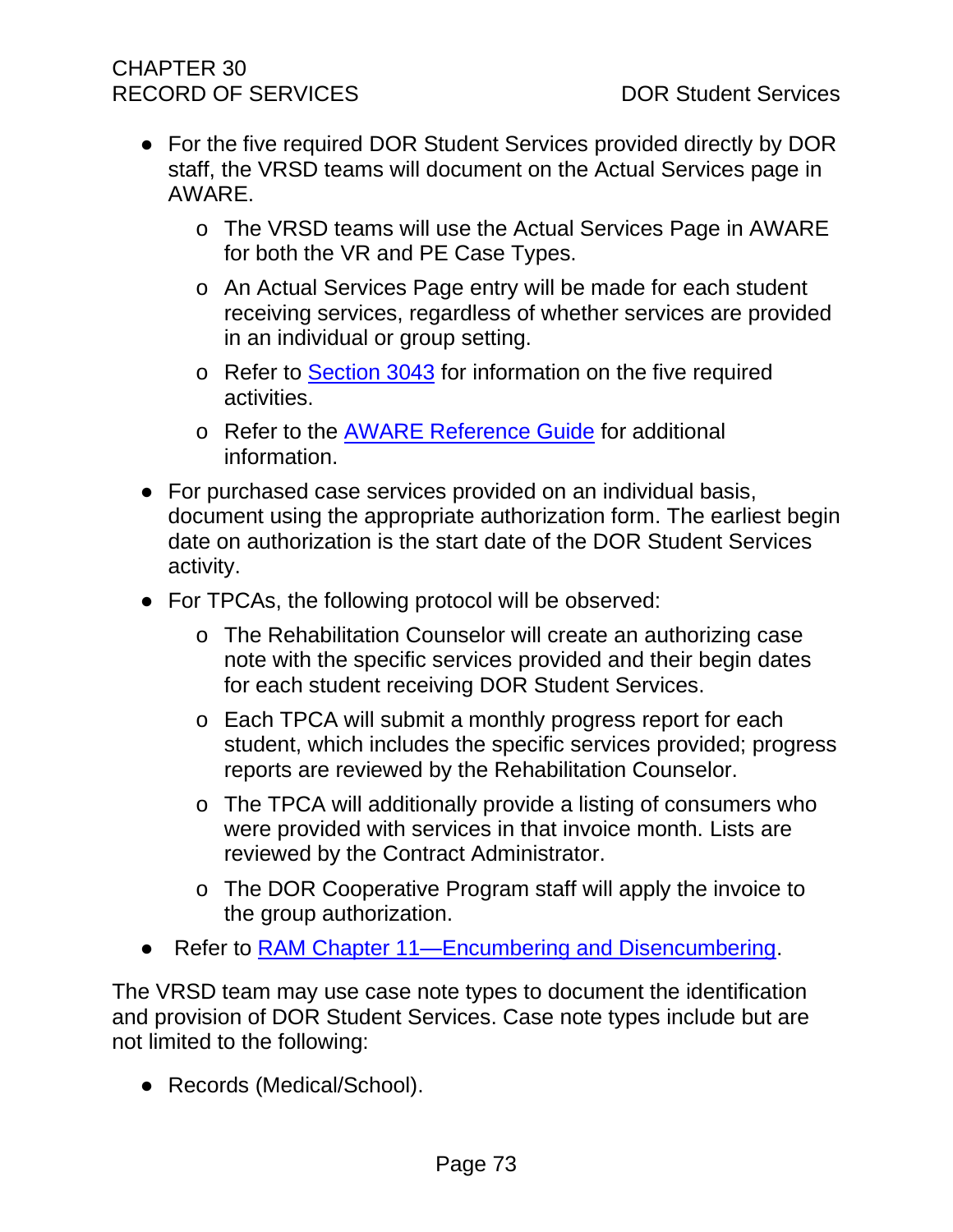- Progress Update.
- Appointment Notes.
- IEP/IPP Meeting.
- Completion of Services.
- Other.

The VRSD teams will utilize the AWARE Service Categories, Procedure Categories, and Procedure Codes to identify the provision of purchased and in-house DOR Student Services. Accurate coding is important to ensure DOR is able to track and monitor allowable expenditures for the DOR Student Funding Reserve.

Team Managers will review and verify the accuracy of coding in AWARE for DOR Student Services.

The following table provides the current codes available in AWARE for both the VR and PE Case Types.

#### **Service Categories, Procedure Categories and Procedure Codes for DOR Student Services**

| <b>Service</b><br>Category | <b>Procedure Category</b>                              | <b>Procedure</b><br>Code         |
|----------------------------|--------------------------------------------------------|----------------------------------|
| Pre-ETS 1: Job             | Pre-ETS 1: Job Exploration Counseling - DOR            | P <sub>1</sub> -DOR              |
| Exploration<br>Counseling  | Pre-ETS 1: Job Explor Counseling - Aux Aids & Svcs     | P <sub>1</sub> -AAS              |
| Pre-ETS 2:                 | Pre-ETS 2: Work-Based Learning Experiences-DOR         | P <sub>2</sub> -DOR              |
| Work-Based                 | Pre-ETS 2: Work Experience - FFS                       | P <sub>2</sub> -CRP              |
| Learning                   |                                                        | P <sub>2</sub> -CRP <sub>w</sub> |
| <b>Experiences</b>         | Pre-ETS 2: Work Experience - Non CRP                   | $P2-$                            |
|                            |                                                        | <b>NonCRPw</b>                   |
|                            | <b>Pre-ETS Work Experience Aux Aids &amp; Services</b> | P <sub>2</sub> -AAS              |
| Pre-ETS 3:                 | Pre-ETS 3: Postsecondary Counseling - DOR              | P3-DOR                           |
| Postsecondary              | Pre-ETS 3: Postsecondary Counseling - Aux Aids &       | P <sub>3</sub> -AAS              |
| Counseling                 | Srv                                                    |                                  |
| Pre-ETS 4:                 | Pre-ETS 4:                                             | P <sub>4</sub> -DOR              |
| Workplace                  | Workplace Readiness Training - DOR                     |                                  |
| <b>Readiness</b>           | Pre-ETS 4:                                             | P <sub>4</sub> -AAS              |
| Training                   | Workplace Readiness Trng Aux Aid & Svcs                |                                  |
|                            | Pre-ETS 5:                                             | P <sub>5</sub> -DOR              |
|                            | Self-Advocacy Training - DOR                           |                                  |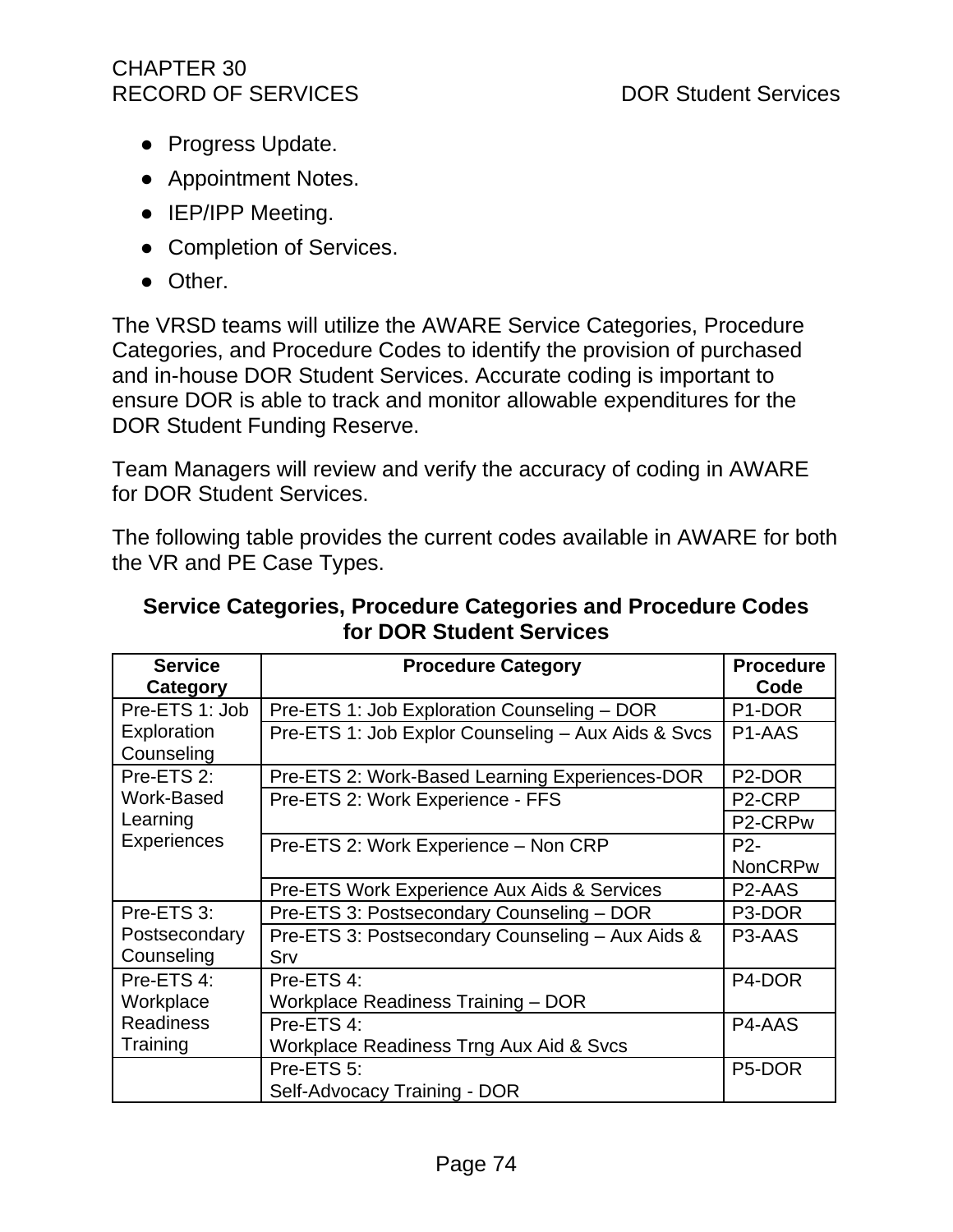| <b>Service</b><br>Category | <b>Procedure Category</b>                                  | <b>Procedure</b><br>Code |
|----------------------------|------------------------------------------------------------|--------------------------|
|                            | Pre-ETS 5: Self   Pre-ETS 5: Self-Advocacy Summer Training | P5-                      |
| Advocacy                   |                                                            | <b>CSCsum</b>            |
| Training                   | Pre-ETS 5: Self-Advocacy Auxiliary Aids & Services         | P5-AAS                   |

The DOR may add, revise, or delete codes in accordance with available DOR Student Services activities.

Refer to [Section 3040.1](#page-57-0) for more information on internal controls.

Refer to [RAM Chapter 10, Exhibit A.](file://///dorgroup/group/Public%20Folder/InDOR%20Documents/RAM/RAM10_Exhibit%20A%20Service%20Categories%20Procedure%20Categories%20and%20Procedure%20Codes.pdf)

Go to [CFR.](https://www.ecfr.gov/cgi-bin/text-idx?SID=3ddab82d125c3f9dfd00229383f8bca0&mc=true&node=pt34.2.361&rgn=div5%20-%20_top)

## <span id="page-79-0"></span>**3047 PE Case Type: Serving Potentially Eligible Students (10/17)**

A potentially eligible (PE) student with a disability is not required to apply for VR services before receiving DOR Student Services. The DOR serves potentially eligible students through the PE Case Type.

The purpose of offering services to potentially eligible students is to offer an early intervention to students with disabilities to support their participation in activities to maximize opportunities for future success.

Nothing in the section precludes an individual from applying for VR services; to the contrary, the DOR encourages students to access every service necessary based on their individual needs and person-centered planning.

A potentially eligible student refers to a student with a disability who has one of the following:

- Not applied for VR services.
- Applied for VR services, but an eligibility determination has not yet been made.

A potentially eligible student may continue to receive DOR Student Services under the PE Case Type as long as they continue to meet the definition of a student with a disability. They may also receive auxiliary aids and services needed to participate in DOR Student Services, in accordance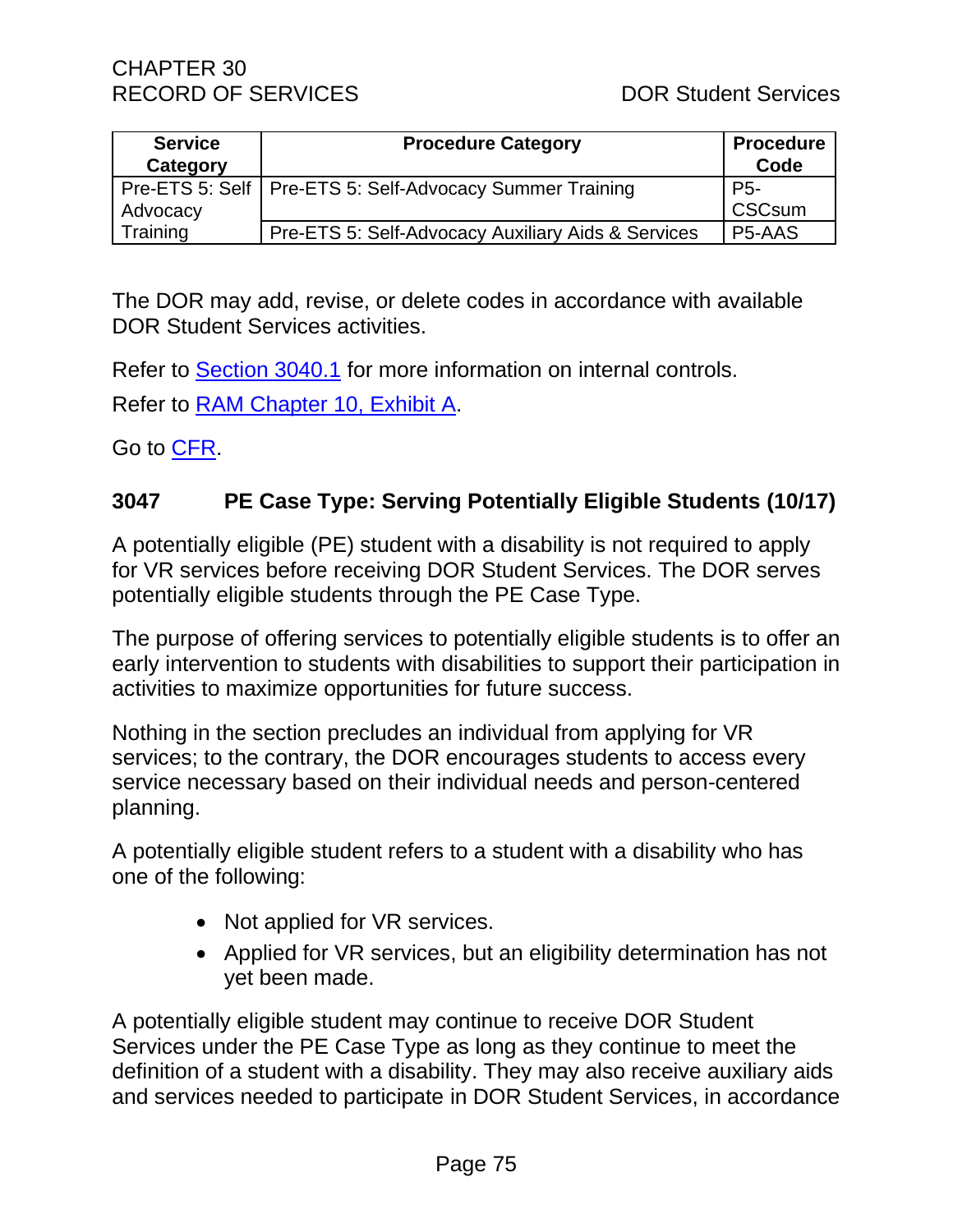with the implementing regulations of the Americans with Disabilities Act (ADA) and the Rehabilitation Act [\(Section 3047.3\)](#page-84-0).

A student with a disability who needs individualized VR services, in addition to DOR Student Services, must apply and be determined eligible for the VR program and have an approved IPE. Students in need of more extensive services, including the full range of accommodations and supports are encouraged to apply for VR services.

Once a student applies for VR services and an eligibility determination has been made, the student is no longer "potentially eligible." Instead, the student is either "eligible" or "ineligible."

Refer to [Section 3046.2](#page-74-0) and [Section 3046.3](#page-76-0) for more information on tracking and accounting for the expenditures of DOR Student Services to students with disabilities.

#### Forms for the PE Case Type

The VRSD teams may use the following forms to assist in providing or arranging for the provision of DOR Student Services for potentially eligible students with disabilities:

- DR 200 DOR STUDENT SERVICES FACT SHEET to provide general information about DOR Student Services to students, parents, LEAs, and other partners.
- DR 203 DOR STUDENT SERVICES REQUEST form to facilitate the coordination of referrals of potentially eligible students from LEAs and other partners and to confirm that an individual meets the definition of a student with a disability.
- DR 205 DOR STUDENT SERVICES AGREEMENT form to facilitate the informed choice of potentially eligible students and to identify expected DOR Student Services, chosen providers, and estimated start dates.
- DR 205A DOR STUDENT SERVICES OPTIONS to facilitate understanding of the five required DOR Student Services through examples of activities.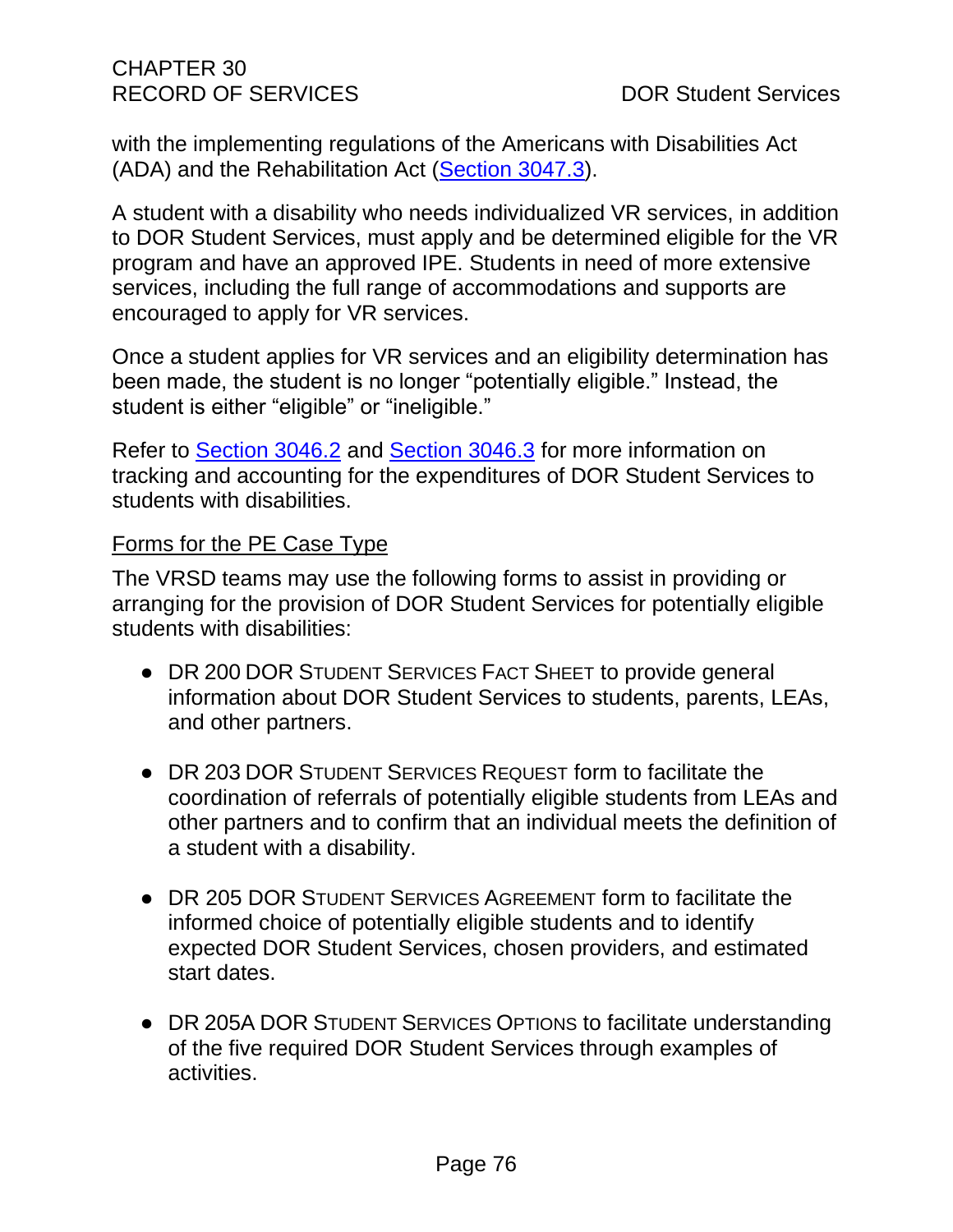Authority: 34 CFR 361.48(a)(1); 34 CFR 361.50(a)

# **3047.1 PE Referrals for DOR Student Services (12/17)**

A referral for DOR Student Services for a potentially eligible student may be submitted by school personnel, family members, guardians, students with disabilities, or other interested persons via a referral form, phone call, email, or other method. The VRSD teams may use the DR 203 DOR STUDENT SERVICES REQUEST form to facilitate the collection of required information and coordination with LEAs.

The DOR referral process assures the following:

- Parent/Guardian consent is obtained for collaboration between DOR and the school.
- Individuals referred for DOR Student Services meet the definition of a student with a disability.
- Referrals for DOR Student Services include appropriate supporting documentation from the school.
- The DOR is invited to IEP meetings, when appropriate.

The DOR will work closely with school districts to ensure the statewide availability of DOR Student Services. The DOR local offices may address referrals by taking the following actions:

- Adopt the DR 203 DOR STUDENT SERVICES REQUEST form for referrals to DOR Student Services.
- Identify the designated school official(s) at each district who will be responsible for coordinating referrals for to the DOR.
- Encourage LEAs to engage students with disabilities and their families in the transition planning, including the provision of DOR Student Services, in coordination with DOR transition coordinators.
- Communicate with individual teachers / LEA staff to coordinate student referrals after obtaining the necessary parental consent, when necessary, utilizing accepted forms, to request DOR Student Services for identified students.
- Obtain the required documentation for each student prior to providing any DOR Student Services.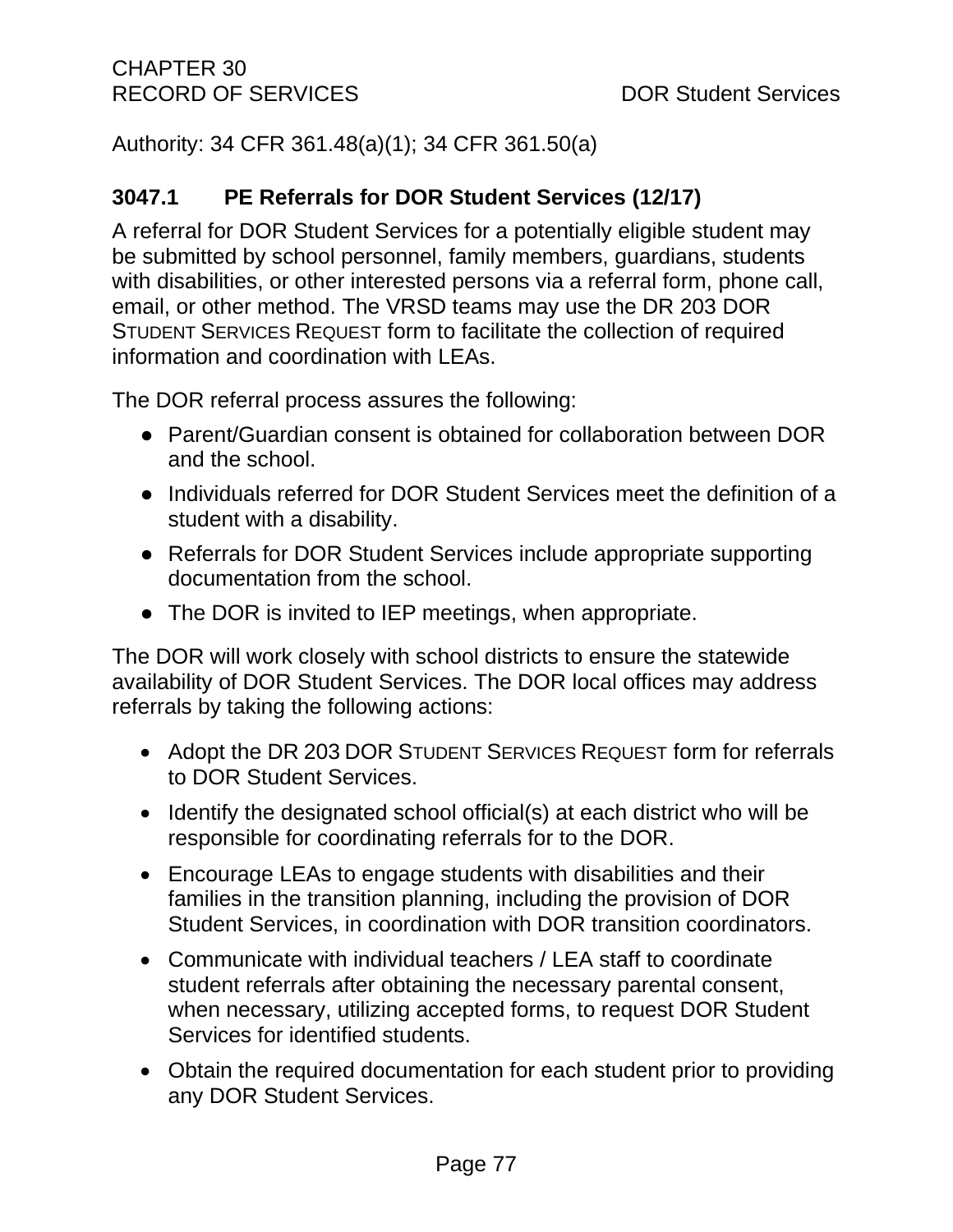Referral information must include the following minimum information:

- Student's social security number, if available.
- Date of birth.
- Race.
- Ethnicity.
- Disability description and documentation.
- Written consent for the student to participate in DOR Student Services activities, typically provided on the DR 203 form.

All required documentation must be provided, and the student or parent/legal guardian must respond to contact by the DOR or the LEA within a reasonable period of time, in order for the DOR Student Services request to be submitted.

Team Managers will ensure the following:

- DOR Student Services requests are accepted, assigned, and registered in AWARE promptly.
- Referrals include documentation verifying that the student meets the definition of a student with a disability, in accordance with Section [3046.](#page-73-1)

Authority: 34 CFR 361.50

Go to [CFR.](https://www.ecfr.gov/cgi-bin/text-idx?SID=3ddab82d125c3f9dfd00229383f8bca0&mc=true&node=pt34.2.361&rgn=div5%20-%20_top)

# **3047.2 Initial Discussion & Agreement for PE Students (12/17)**

The VRSD team member will meet with the student for an initial discussion of DOR Student Services and ensure that all required documentation and consents are received [\(Section 3046.2\)](#page-74-0).

The purpose of the initial discussion is to provide the student with information on DOR Student Services activities, engage the student in identifying needed services and exercising informed choice, and document the DOR Student Services activities in which the student expects to participate.

These conversations may occur individually with the student, with the student and his or her parents, guardians, and/or representatives, or with a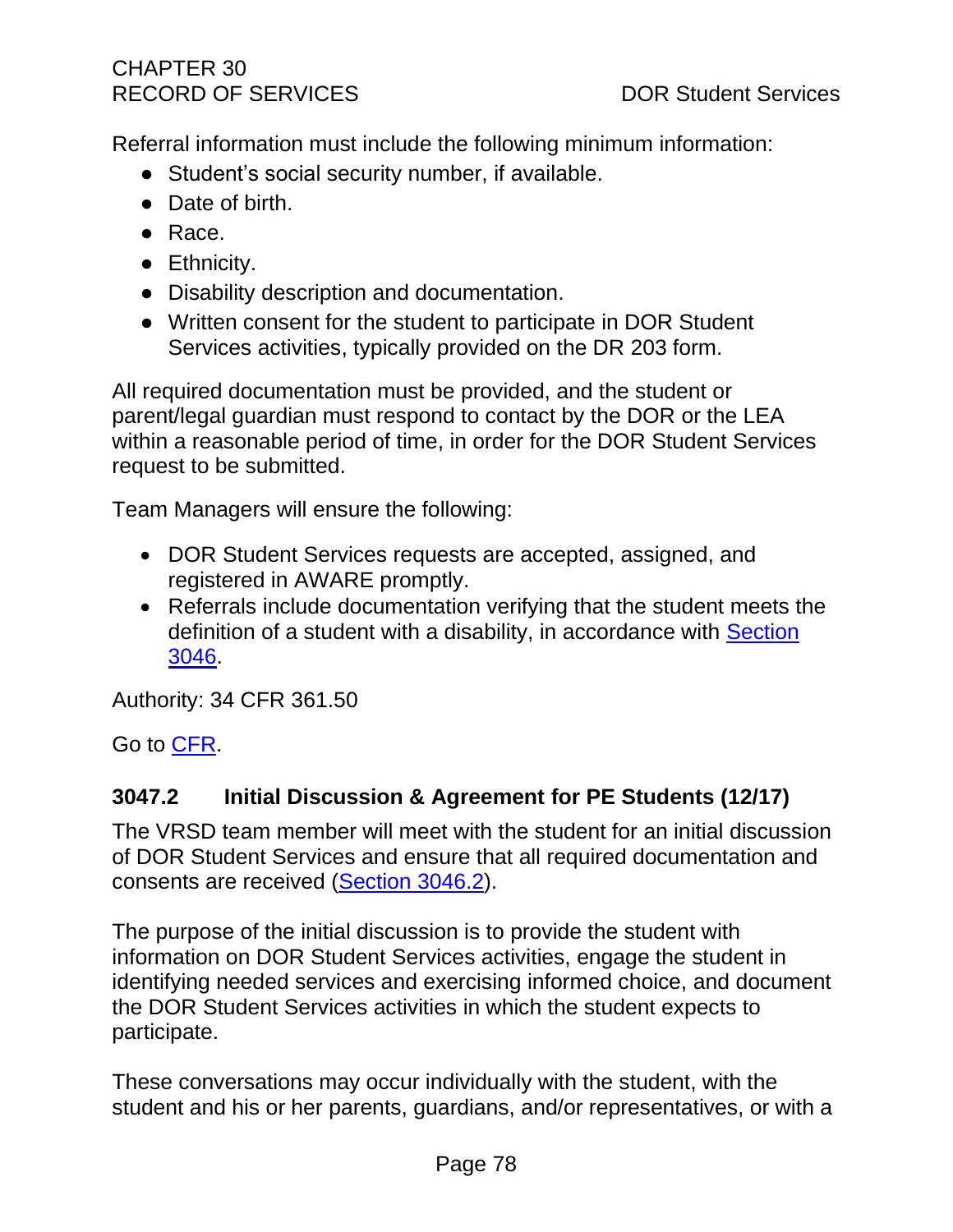group of students; the conversation may be held at the school, the DOR office, in a location in the community, or via phone conversation, as appropriate.

During the initial discussion, the VRSD team member may perform the following actions, as appropriate:

- Provide pertinent information about DOR Student Services and processes.
- Review the DR 205A DOR STUDENT SERVICES OPTIONS form. This includes discussions about:
	- o The needs and interests of the student, as these pertain to DOR Student Services.
	- o The options for DOR Student Services activities in the student's area.
- Engage the student in exercising informed choice in identifying needed DOR Student Services and activities.
- Prepare a DR 205 DOR STUDENT SERVICES AGREEMENT form. This includes documentation of the following:
	- o Verification that the student meets the definition of a student with a disability and can receive DOR Student Services.
	- o Identification of the specific DOR Student Services activities in which the student is expecting to participate, consistent with the student's informed choice, and which may be completed before the student no longer meets the definition of a student with a disability.
	- o For each DOR Student Services activity listed, the providers of the service and the estimated begin dates.
- Identify whether auxiliary aids or services are needed for the student to participate in the DOR Student Services activities.
- Provide the student with a copy of the DR 1000 RIGHTS AND REMEDIES form.
- Discuss next steps.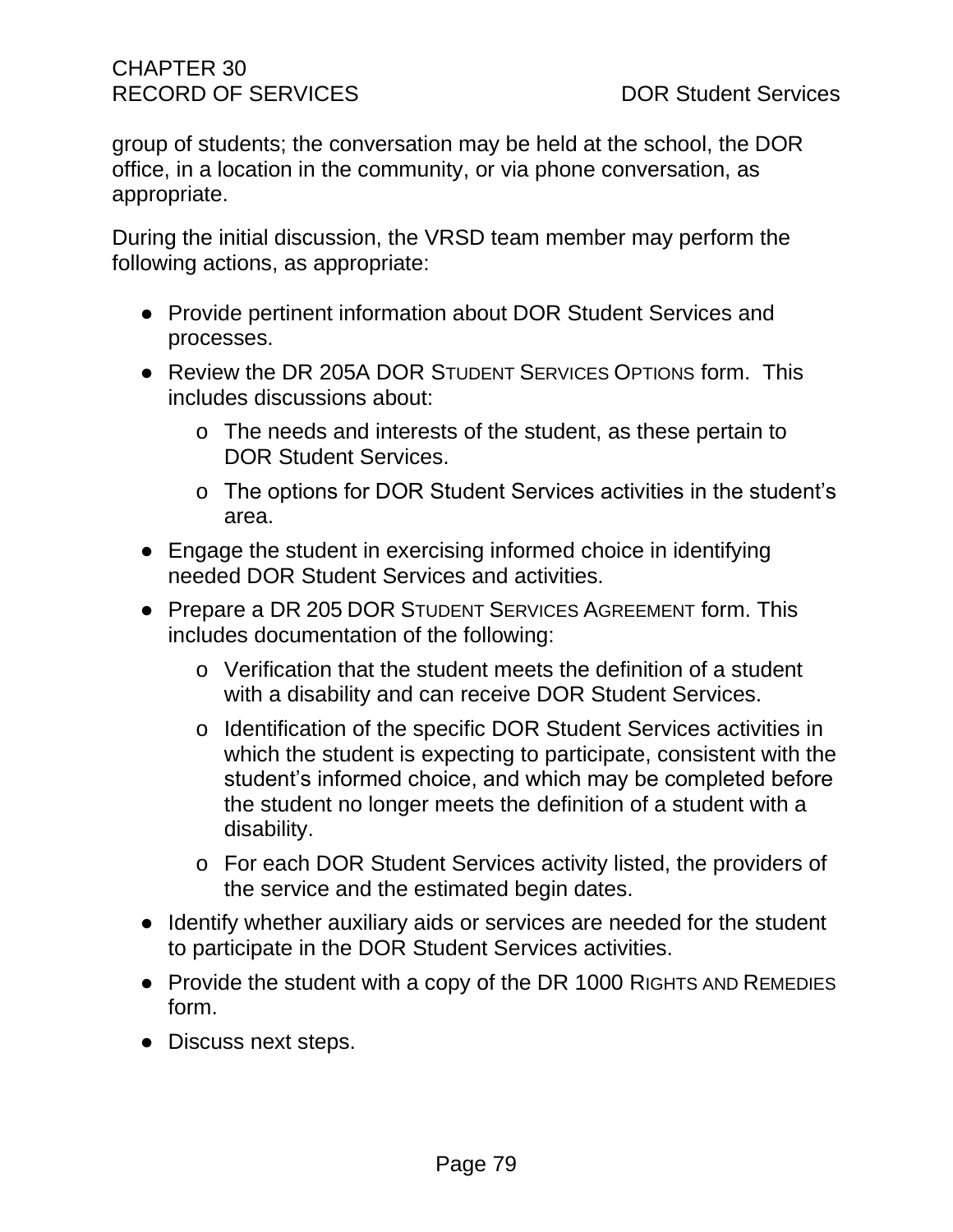Once the DR 205 DOR STUDENT SERVICES AGREEMENT form is complete, the VRSD team member will perform the following actions:

- Provide a copy of the DR 205 form to the student.
- Provide or arrange DOR Student Services.

Authority: 34 CFR 361.50

Go to [CFR.](https://www.ecfr.gov/cgi-bin/text-idx?SID=3ddab82d125c3f9dfd00229383f8bca0&mc=true&node=pt34.2.361&rgn=div5%20-%20_top)

# <span id="page-84-0"></span>**3047.3 Auxiliary Aids and Services for PE Students (12/17)**

The DOR will ensure that no qualified student with a disability is denied the benefit of DOR Student Services on the basis of the individual's disability. If a potentially eligible student with a disability requires auxiliary aids or services to access information for, or participate in, any of the required DOR Student Services, the DOR may pay for such costs when no other public entity is required to provide such aid or service.

Auxiliary aids and services are described in the Americans with Disabilities Act and in section 504(a) of the Rehabilitation Act. They are products and services that allow students with visual, hearing, or manual impairments to have equal access to information, materials, services, and activities.

Auxiliary aids and services purchased for DOR Student Services participation must only be used for the duration of the DOR Student Services activity. When an auxiliary aid is equipment or a device, the DOR will retain ownership and require its return at the conclusion of the service for which it was provided, so that it may be available for use by other students receiving DOR Student Services. Where prior approval is required, the DOR will follow DOR procurement process for prior approval. 6

Funds for DOR Student Services may not be used to modify a student's personal equipment or devices, or to provide personal equipment or devices of which students would retain ownership. If a student requires a personal device to participate in services, the DOR may loan the device, contingent on availability. The student will be required to return the device when it is no longer required for DOR Student Services participation.

<sup>6</sup> Refer to [RAM Chapter 9.](http://indor/ram/ram09/ram-9-procurement) (currently in revision)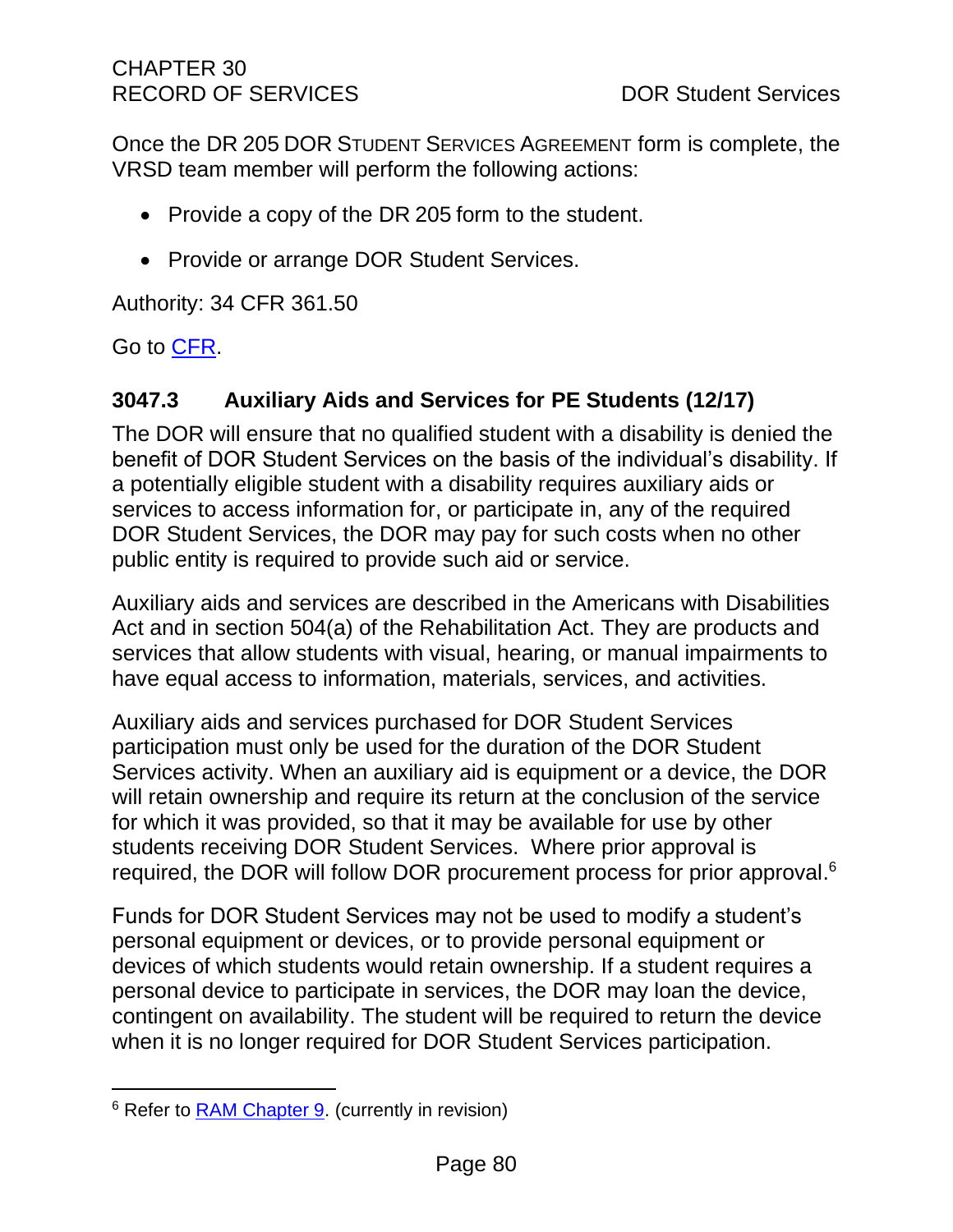Refer to RAM [Chapter 15—Case Service Property](http://indor/ram/ram15/ram-15-case-service-property) for information about loaned equipment and devices.

# **Auxiliary Aids and Services may include**:

- Interpreters.
- Note takers.
- Real-time transcription services (computer-aided).
- Open and closed captioning.
- Closed caption decoders.
- Readers.
- Written materials.
- Taped texts.
- Braille materials and displays.
- Audio recordings.
- Large print materials.
- Assistive listening devices or systems.
- Secondary auditory programs (SAP).
- Telephone handset amplifiers.
- Telephones compatible with hearing aids.
- Videotext displays.
- Voice, text, and video-based telecommunications products and systems, including text telephones (TTYs), videophones, and captioned telephones.
- Real time captioning.
- Screen reader software.
- Magnification software.
- Optical readers.
- Equipment adapted for use by students with manual impairments.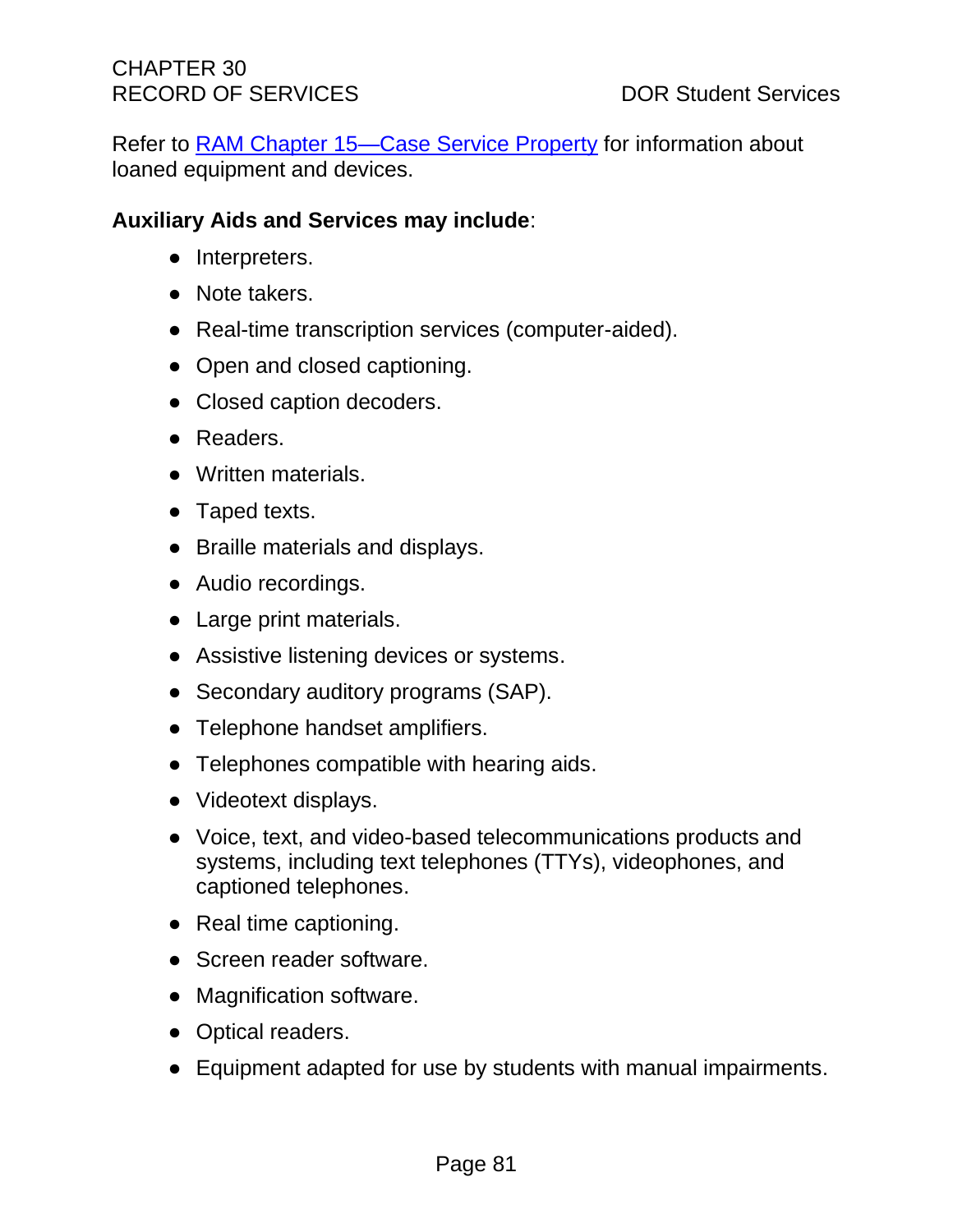● Other effective methods of making materials available to students with hearing, visual, or manual impairments, including the acquisition or modification of equipment or devices.

## **Auxiliary aids and services do not include:**

- Personal devices (e.g., computers, laptops, tablets, etc.).
- Prescribed devices (e.g., eyeglasses, hearing aids, wheelchairs).
- Readers for personal use or study.
- Attendant Care or other services of a personal nature.
- Home or vehicle modifications.

# **Additional Accommodations and Supports**

When a potentially eligible student needs accommodations or supports beyond the scope of auxiliary aids and services (e.g., uniform, bus pass, job coach, personal device) to participate in any DOR Student Services activity, the student must first apply and be found eligible for the VR program.

Additional accommodations and supports may then be purchased using traditional VR funding, consistent with the Individualized Plan for Employment (IPE) and the DOR financial need policy. The DOR may also loan the device to the individual, if available.

Refer to [RAM Chapter 15 Case Service Property.](http://indor/ram/ram15/ram-15-case-service-property)

Authority: 28 CFR 35.104; 28 CFR 35.135; 34 CFR 104.44; 34 CFR 361.50(a)

# **3047.4 Financial Participation in the PE Case Type (12/17)**

The DOR financial need policy and the possibility of a student/family financial contribution will not apply when a potentially eligible student participates in DOR Student Services or when such student requires auxiliary aids and services to participate in DOR Student Services.

Authority: 34 CFR 361.50(a); 34 CFR 361.54(b)

Go to [CFR.](https://www.ecfr.gov/cgi-bin/text-idx?SID=3ddab82d125c3f9dfd00229383f8bca0&mc=true&node=pt34.2.361&rgn=div5%20-%20_top)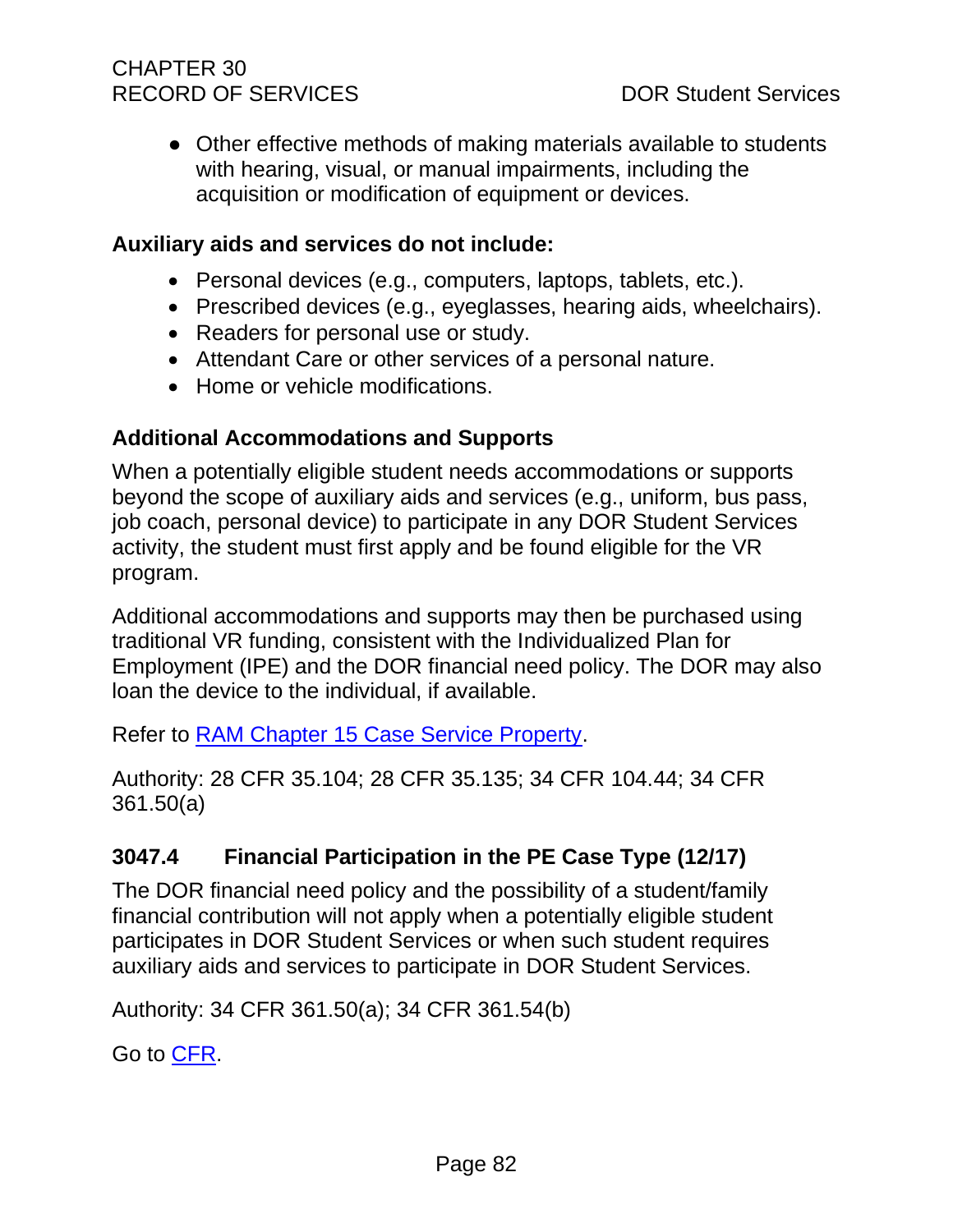# **3047.5 End of the PE Service Record (12/17)**

The VRSD team will distinguish the criteria described in the section for ending of the PE Service Record for a potentially eligible student in the PE Case Type. The criteria below are different from the requirements for closure of a record of services for an applicant or eligible individual in the VR Case Type in accordance with Federal and state regulations [\(Section](#page-116-0)  [3070\)](#page-116-0).

The Rehabilitation Counselor or designated district staff member may "end" the PE service record for a student receiving DOR Student Services when the individual:

- No longer meets the definition of a student with a disability.
- Has completed or stops participating the DOR Student Services.
- Does not respond verbal or written communication from the DOR or a provider of DOR Student Services within a reasonable period of time.
- Indicates, verbally or in writing, that he or she will not continue to participate in DOR Student Services activities at this time.
- Has applied for VR services.

The VRSD team member will close the PE service record when DOR Student Services are discontinued or when the student applies for VR services. If the closure is due to the student applying for VR services, the VRSD team will move the service record to the VR case type.

Authority: 34 CFR 361.5(c)(51); 34 CFR 361.48(a); 34 CFR 361.50(a); 34 CFR

Go to [CFR.](https://www.ecfr.gov/cgi-bin/text-idx?SID=3ddab82d125c3f9dfd00229383f8bca0&mc=true&node=pt34.2.361&rgn=div5%20-%20_top)

# <span id="page-87-0"></span>**3048 VR Case Type: Serving Eligible Students in the VR Program (10/17)**

A student with a disability is not required to apply for VR services before receiving DOR Student Services or auxiliary aids and services needed to participate in DOR Student Services [\(Section 3047\)](#page-79-0).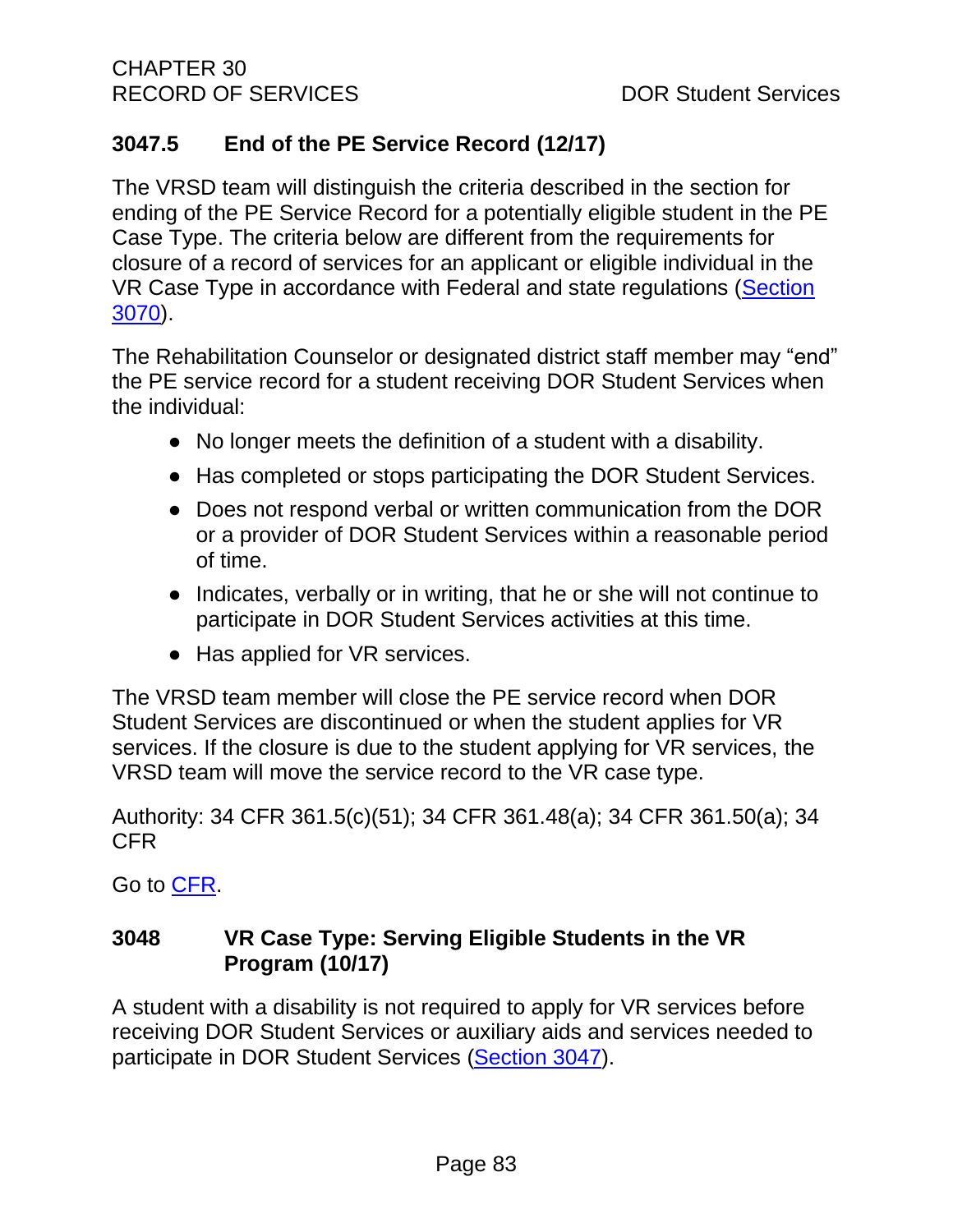A student with a disability who needs individualized transition services, individualized VR services, or accommodations or supports beyond the scope of auxiliary aids and services, must apply and be determined eligible for the VR program and have an approved IPE, and will be encouraged to do so.

If a student with a disability is receiving DOR Student Services through the PE Case Type prior to applying for VR services, the VRSD team member will transfer the student's PE service record to the VR Case Type upon the student's application for VR services.

A student who applies and is determined eligible for VR services will be assigned to an Order of Selection category. Students with disabilities are not exempt from any of the order of selection requirements for VR services.

A student who applies and is determined ineligible for VR services is no longer considered potentially eligible and may not receive VR services or DOR Student Services.

Authority: 34 CFR 361.48(a)

Go to [CFR.](https://www.ecfr.gov/cgi-bin/text-idx?SID=3ddab82d125c3f9dfd00229383f8bca0&mc=true&node=pt34.2.361&rgn=div5%20-%20_top)

# **3048.1 Assignment to an Open Order of Selection Category (12/17)**

A student who is found eligible for VR services and assigned to an open order of selection category may have DOR Student Services included on the IPE and provided for as long as the individual continues to meet the definition of a student with a disability.

A student who is receiving DOR Student Services prior to applying and being found eligible for VR services may continue to receive needed DOR Student Services until the IPE is developed. Additional DOR Student Services will then be provided as identified in the IPE. All DOR Student Services provided after application but prior to the development of the IPE will be documented in the student's record of services in the VR case type.

Authority: 34 CFR 361.36(e)(3)(A)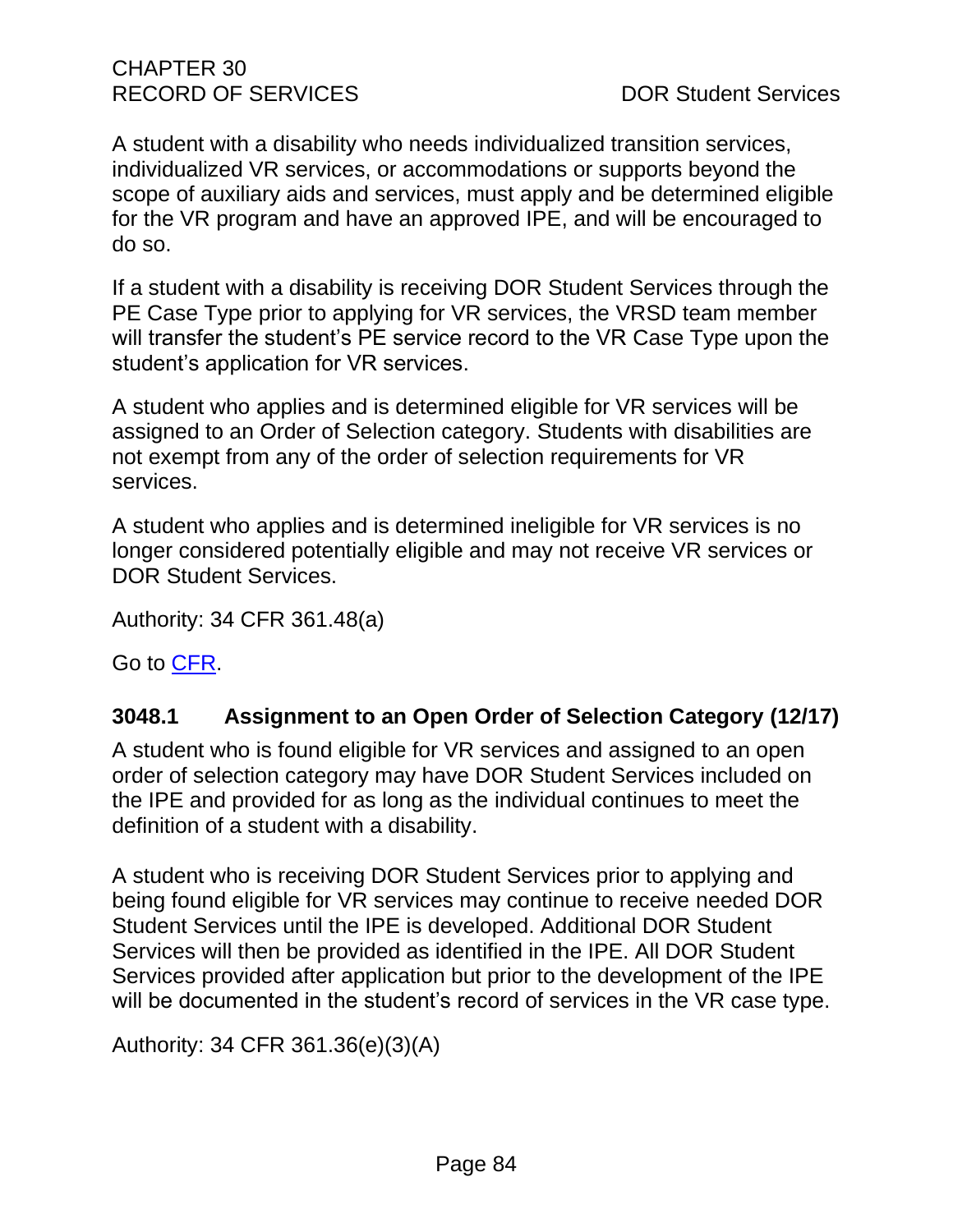## **3048.2 Assignment to a Closed Order of Selection Category (12/17)**

A potentially eligible student who received DOR Student Services prior to applying for the VR program may continue to receive such services until an IPE is developed, even if the student is assigned to a closed order of selection. In this case, the VRSD team will document DOR Student Services using the VR case type.

A student with a disability who did not receive DOR Student Services prior to applying for the VR program may not receive any DOR Student Services until the IPE is developed. This means that an eligible student who is assigned to a closed order of selection category and placed on a waiting list for VR services before receiving DOR Student Services may not receive DOR Student Services until they are removed from the waiting list and an IPE is developed.

# **3048.3 Development of the IPE for Students and Youth with Disabilities (12/17)**

When a student with a disability has an IPE, the provision of DOR Student Services will be included on the IPE.

## Documenting the Individualized Plan for Employment

The Rehabilitation Counselor will refer to 34 CFR 361.46(a) when developing the IPE. The IPE must include a specific employment goal consistent with the general goal of competitive integrated employment, except in the case of an eligible individual who is a student or a youth with a disability.

For a student or a youth with a disability, the employment goal may be a description of the individual's "projected post-school employment outcome" instead of a specific employment goal.

The Rehabilitation Counselor must revise the IPE to indicate a specific vocational goal once the career development process is complete. Additionally, the Rehabilitation Counselor must document in the IPE the DOR Student Services, specific transition services, and supports needed for the eligible student or youth with a disability to achieve an employment outcome or projected post-school employment outcome, as appropriate to the individual.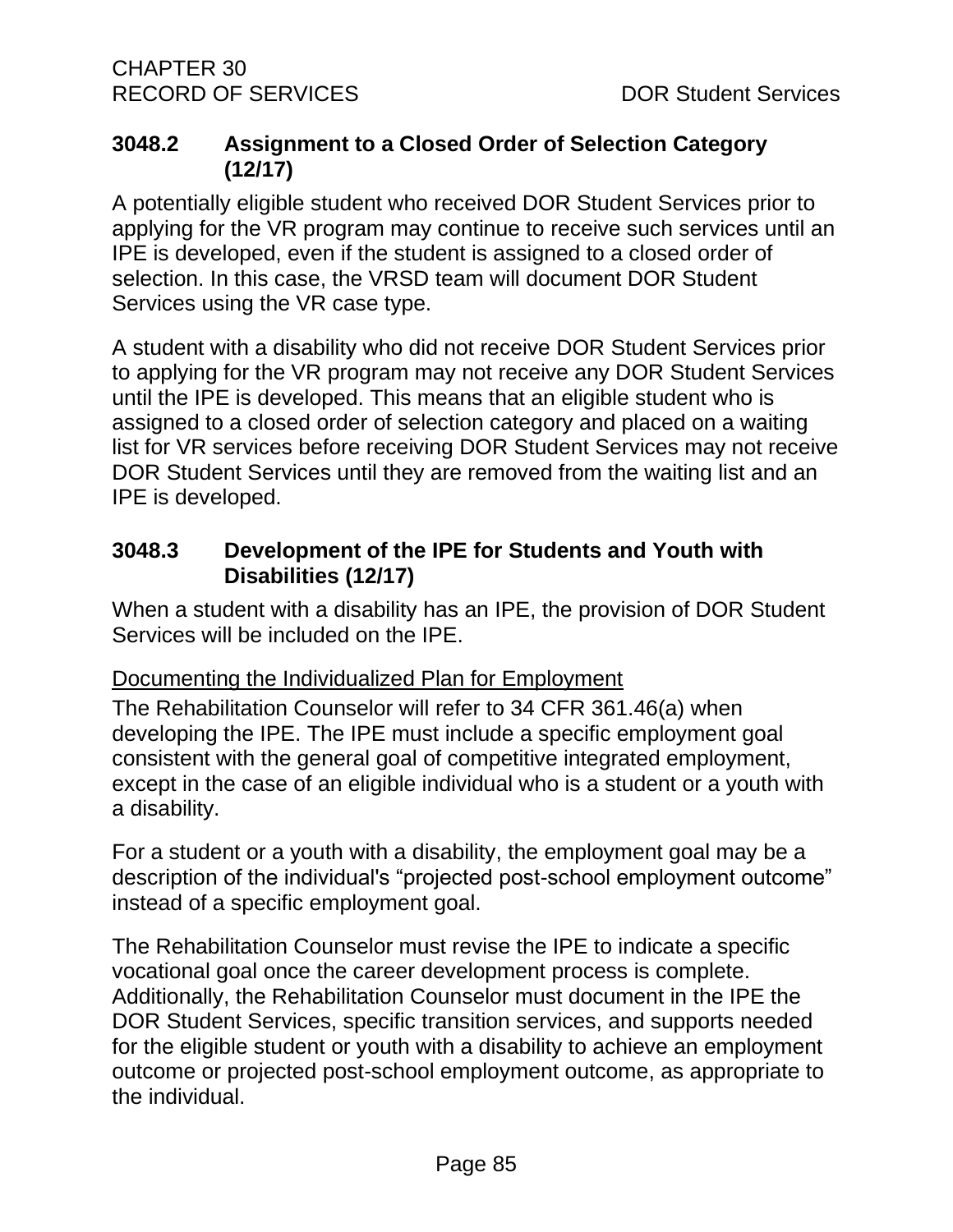The IPE for an individual who is 14 to 24 years old at the time of plan development will include the following additional language:

- "For a youth a disability (ages 14-24) or a student with a disability (ages 16-21), identify the steps, stages, or phases toward employment, including collaboration with secondary schools and/or other community partners, planning, coordination, and/or delivery of specific transition services, such as supports needed to achieve the employment outcome or projected post school employment outcome and DOR Student Services for students with disabilities."
- "For students with disabilities (ages 16-21), services will include one or more of the following DOR Student Services: job exploration counseling, work-based learning experiences, counseling related to post-secondary opportunities, workplace readiness training, and selfadvocacy training." Notably, students receive these services only if they need them.

The Rehabilitation Counselor may use the DR 205A DOR STUDENT SERVICES OPTIONS form to facilitate understanding of the five required DOR Student Services and identify appropriate activities to include in the IPE.

Note: If the consumer is not in the 14 to 24 age range at the time the plan is being developed by the Rehabilitation Counselor, the additional language will not appear on the IPE.

Refer to [Section 3053](#page-101-0) for more information on developing plans for a student or a youth with a disability.

Authority: 34 CFR 361.46(a)(1)

# **3048.4 Financial Participation in the VR Case Type (12/17)**

When DOR Student Services and associated reasonable accommodation or auxiliary aids and services are included in the IPE, the DOR financial need policy and the possibility of a consumer contribution does not apply to the provision of those services.

However, the DOR financial need policy and the possibility of a family contribution does apply to all other services included in the IPE [\(Section](#page-145-0)  [3095\)](#page-145-0).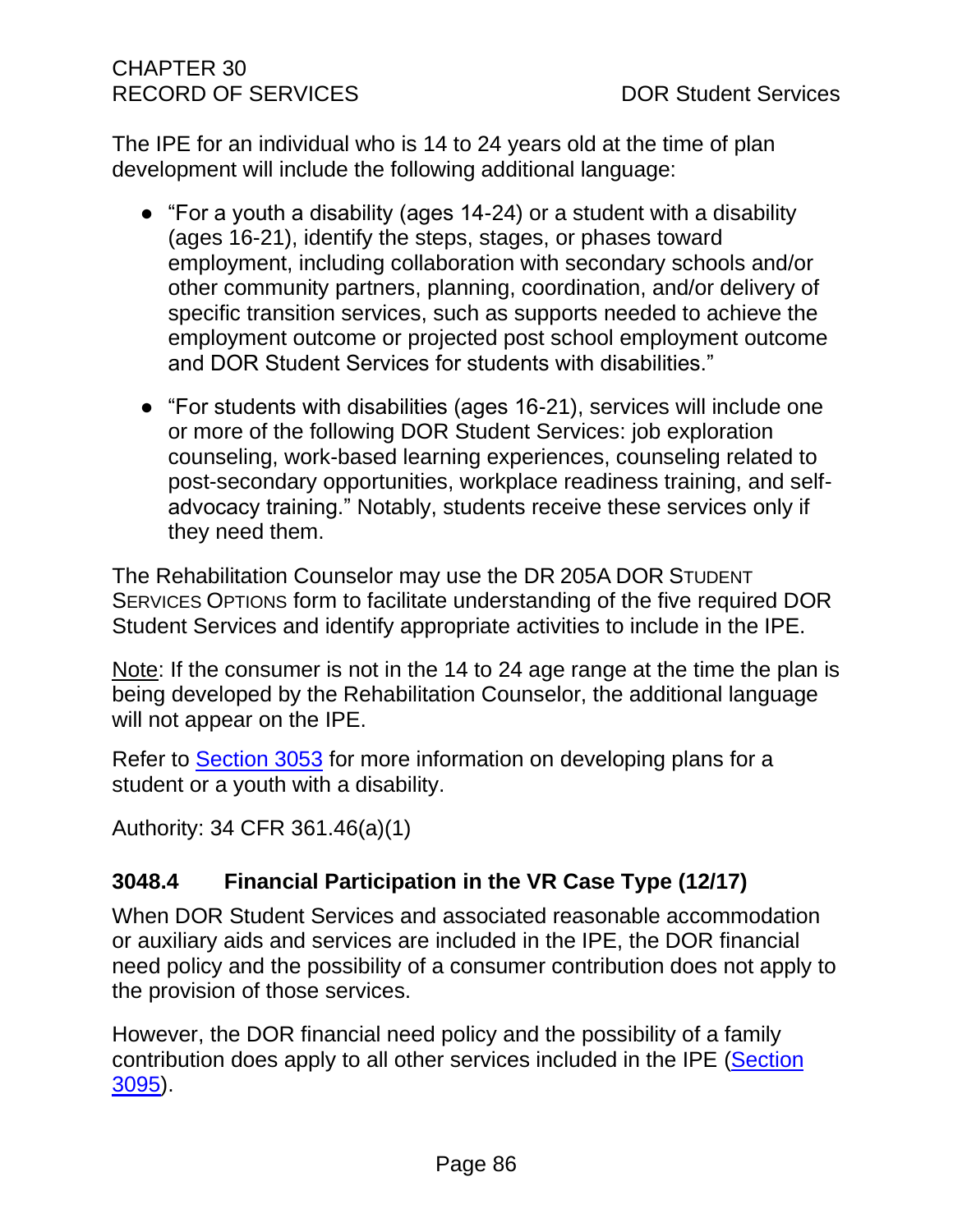Authority: 34 CFR 361.50(a); 34 CFR 361.54(b)

Go to [CFR.](https://www.ecfr.gov/cgi-bin/text-idx?SID=3ddab82d125c3f9dfd00229383f8bca0&mc=true&node=pt34.2.361&rgn=div5%20-%20_top)

# **3048.5 Discontinuation of DOR Student Services (12/17)**

DOR Student Services shall cease to be provided under an IPE once the individual no longer meets the definition of a student with a disability. All other VR services may continue as planned. DOR Student Services shall not be provided to any student age 22 or older.

The Rehabilitation Counselor will only close the record of services in a VR case type in accordance with federal and state regulations. Refer to [Section 3070](#page-116-0) for more information on record of services closure.

Authority: 34 CFR 361.5(c)(51); 34 CFR 361.48(a); 34 CFR 361.50(a)

Go to [CFR.](https://www.ecfr.gov/cgi-bin/text-idx?SID=3ddab82d125c3f9dfd00229383f8bca0&mc=true&node=pt34.2.361&rgn=div5%20-%20_top)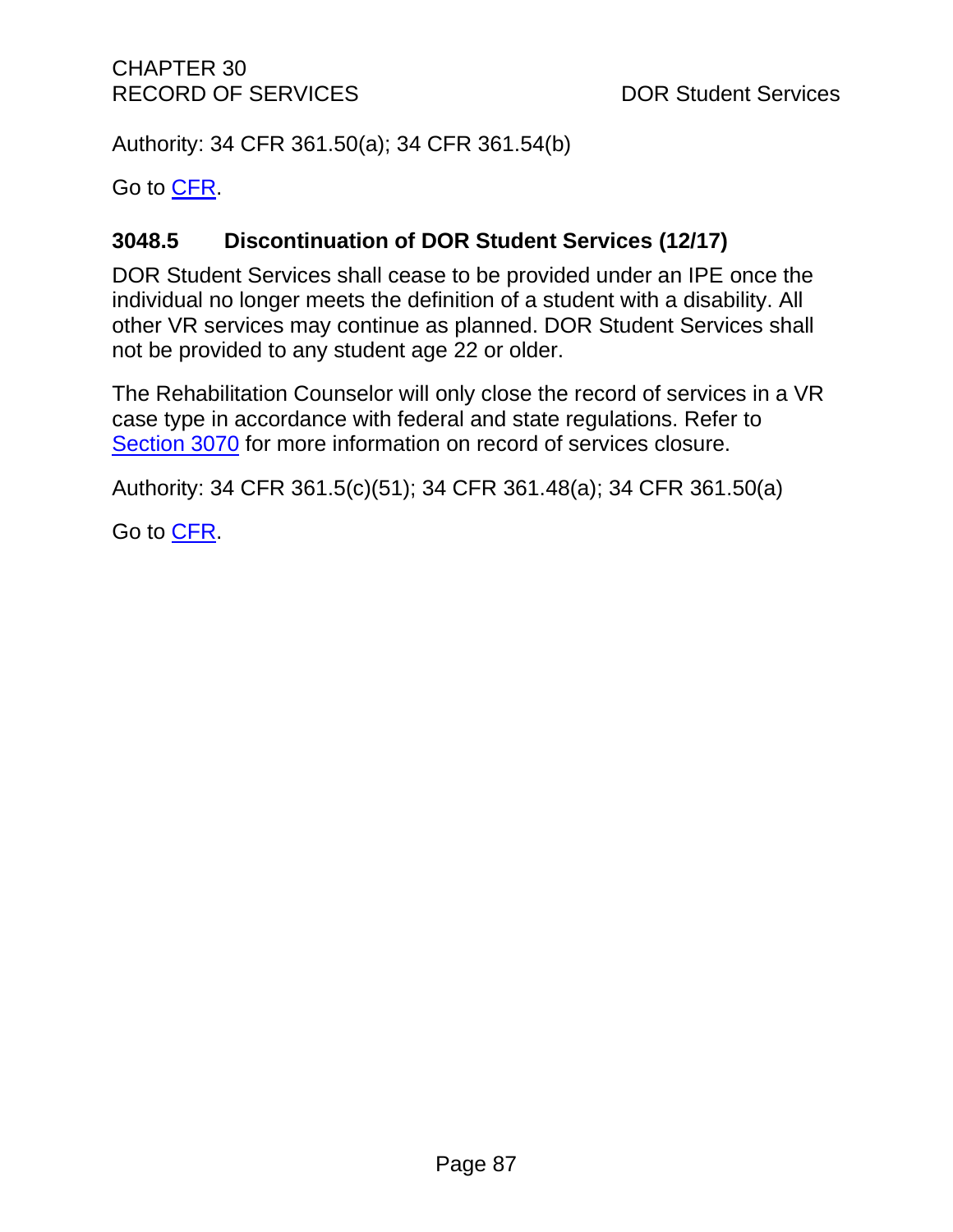# **3050 INDIVIDUALIZED PLAN FOR EMPLOYMENT (01/16)**

The DOR shall ensure an Individualized Plan for Employment (IPE) is developed, documented, implemented, amended, and reviewed in a timely manner. The IPE is a written plan of services that assists a consumer to achieve a specific, agreed-upon employment outcome. The plan is written after an individual has been determined eligible for DOR services and has met the priority for services during an Order of Selection (OOS).

The DOR shall develop an IPE according to the following dates:

- For a consumer with an application date of October 1, 2006, or later, the IPE will be developed within 90 days of eligibility determination.
- For an eligible individual who is removed from the OOS waiting list, regardless of the date of application, the IPE will be developed within 90 days from the date of removal from the waiting list.
- For a consumer who is a (secondary school) student with a disability, the IPE will be developed and approved as early as possible in the transition planning process, but at the latest, by the time the consumer leaves the school setting.

The DOR shall provide information on available options for developing the IPE to each consumer in writing and, if appropriate, in the consumer's native language or preferred mode of communication. The consumer may develop all or part of the IPE with no assistance from the DOR, with assistance from a DOR Rehabilitation Counselor, with assistance from a qualified VR counselor who is not employed by the DOR, or with assistance from other resources. While the IPE may be "developed" by others, a Rehabilitation Counselor employed by the DOR must approve the IPE.

The DOR shall use the DR 214A PLAN DEVELOPMENT EXTENSION form if exceptional, unforeseen circumstances arise that are beyond the control of the DOR and preclude the IPE from being completed within 90 days. Both the Rehabilitation Counselor and the consumer must agree to, sign, and date the DR 214A form.

The DOR shall use the DR 215 INDIVIDUALIZED PLAN FOR EMPLOYMENT form in AWARE to document the IPE, including agreed-upon IPE services, service start dates, and "planned services." The consumer must agree to, sign, and date the IPE. A Rehabilitation Counselor employed by the DOR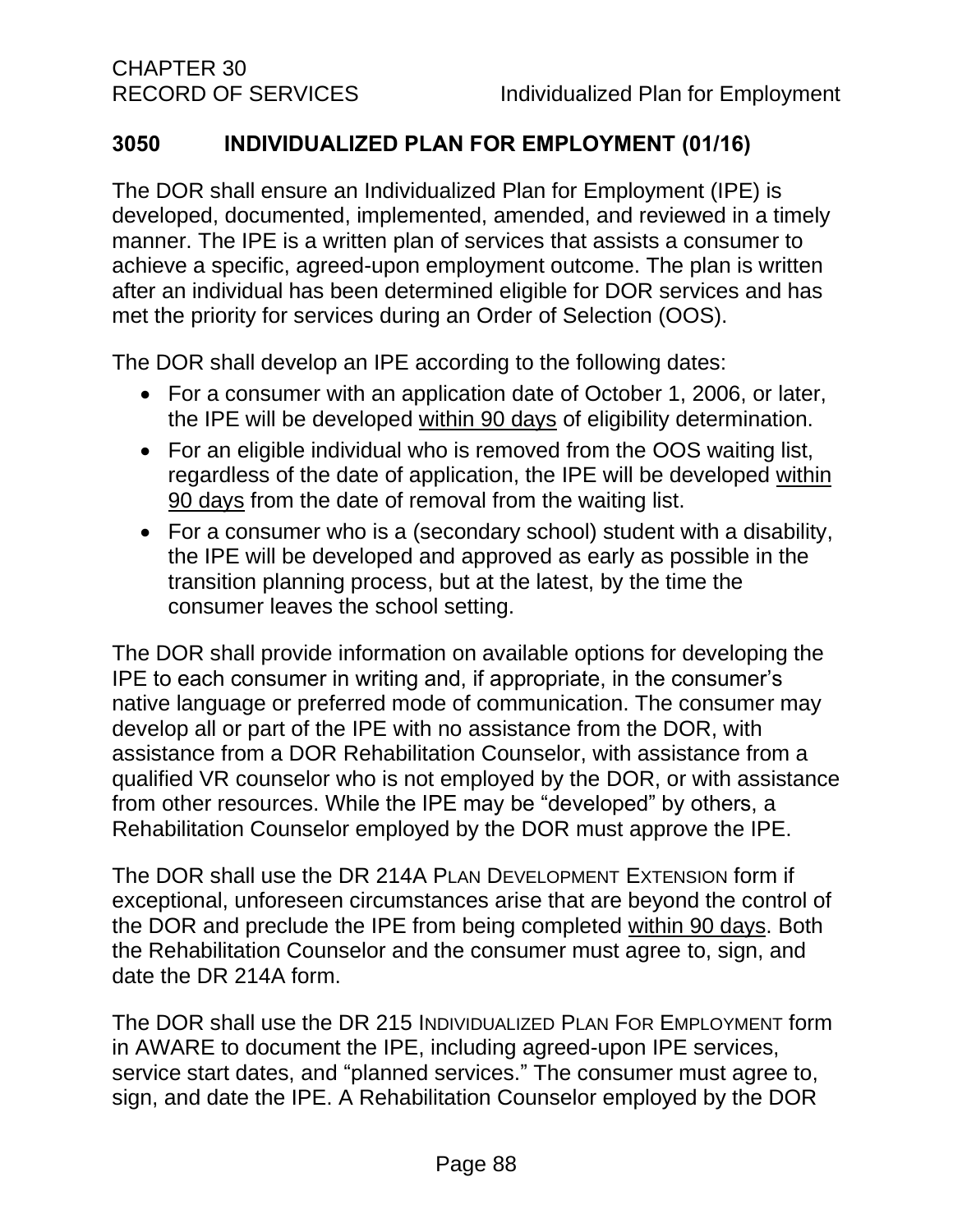CHAPTER 30

must approve, sign, and date the IPE. The IPE is effective on the date on which both the Rehabilitation Counselor and the consumer reach agreement. If the two signatures bear two different dates, the later date will govern. The signature date in AWARE must match the date of the original signature on the DR 215 hardcopy form.

The DOR shall develop a new DR 215 INDIVIDUALIZED PLAN FOR EMPLOYMENT in AWARE to document substantive changes to a consumer's employment goal (also known as a "Major Plan Revision"). A Rehabilitation Counselor employed by the DOR must approve, sign, and date the new IPE.

The DOR shall use the DR 215A PLAN AMENDMENT form in AWARE when the Rehabilitation Counselor and the consumer agree to substantive changes that include changes in VR services, or providers. Both the Rehabilitation Counselor and the consumer must agree to, sign, and date the Plan Amendment document. The DR 215A form is effective on the date on which both the Rehabilitation Counselor and the consumer reach agreement. If the two signatures bear two different dates, the later date will govern. The signature date in AWARE must match the date of the original signature on the DR 215A hardcopy form.

The DOR shall use the DR 216 PLAN REVIEW form to document the consumer's progress in achieving the identified employment outcome and to ensure that the consumer has the opportunity to participate in, and knows options for, the review. The Rehabilitation Counselor employed by the DOR must approve, sign, and date the DR 216 form; the consumer's signature on the DR 216 form is not required.

The DOR shall use the DR 217 PLAN SERVICES INTERRUPTED form to document the date of interruption, reason for the interruption, and the anticipated date for the continuation of services.

The DOR shall use AWARE descriptions to refer to the following service categories:

- When IPE development is extended, the category is "Eligible E."
- When a plan is developed and approved, the category is "Service."
- When a consumer is job ready, the category is "Service J."
- When plan services are interrupted, the category is "Service I."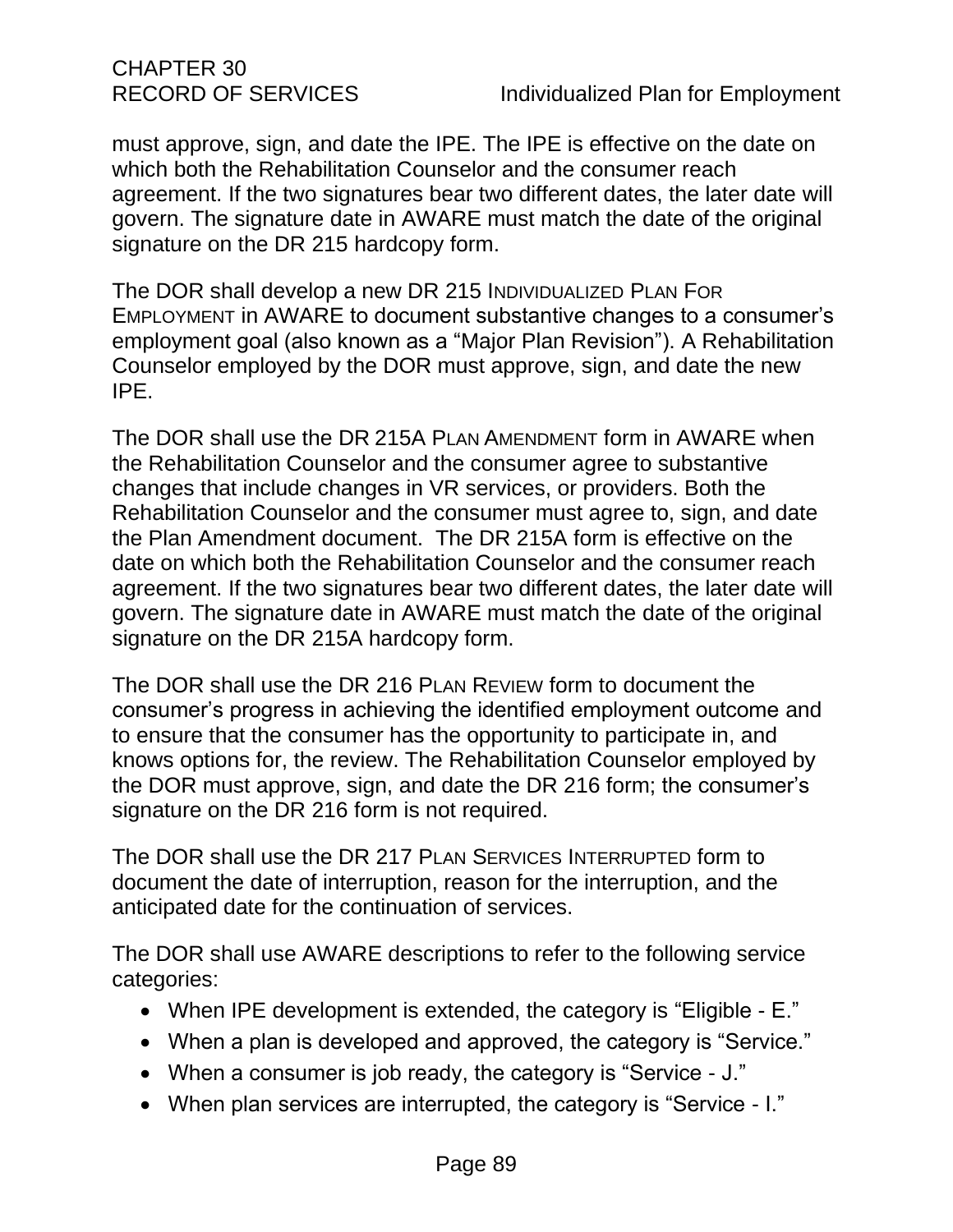• When a consumer is employed, the category is "Employed."

Authority: Section 102(d) of the Rehabilitation Act; 34 CFR 361.5(b)(16), 361.5(b)(53), 361.5(b)(54), 361.22, 361.42(a)(4), 361.45, 361.46, 361.48, 361.50, 361.52, and 361.54, 361.81, and 363.6; CCR, title 9, sections 7001.5(c), 7006, 7011, 7018, 7018.4, 7024.9, 7028, 7029.6, 7029.7, 7029.9, 7122, 7128-7138, 7160, 7191-7193, 7196, 7270-7272, and 7321.

# [Go to CCR.](file:///G:/Public%20Folder/InDOR%20Documents/VRPRD/PPI/CCR%20DOR%20-%20Effective%201-16-18.docx)

# <span id="page-94-0"></span>**3051 Developing the Individualized Plan for Employment (12/16)**

The Rehabilitation Counselor will refer to CCR 7130, CCR 7130.5, and CCR 7131 when developing the IPE.

The IPE may be documented in any of the following AWARE plan categories: counseling and guidance, physical and mental restoration (PR), or training.

While PR is one of the three plan categories, PR services may be included in any plan category within the scope of VR services provided to an individual with a disability, as appropriate to the individual case. Physical and mental restoration services may be provided only to the extent that financial support is not readily available from a source other than the DOR, such as through health insurance or another comparable service and benefit.

The Rehabilitation Counselor will use existing information obtained for the purposes of determining eligibility and priority for services whenever possible to develop the IPE. If additional information is needed, the Rehabilitation Counselor will conduct a comprehensive assessment to determine the employment outcome and the nature and scope of services to be included in the IPE (CCR 7130.5(b)(c)).

The Rehabilitation Counselor will notify the consumer of the options for developing the IPE (CCR 7129).

The Rehabilitation Counselor, in collaboration with the consumer, will perform the following actions: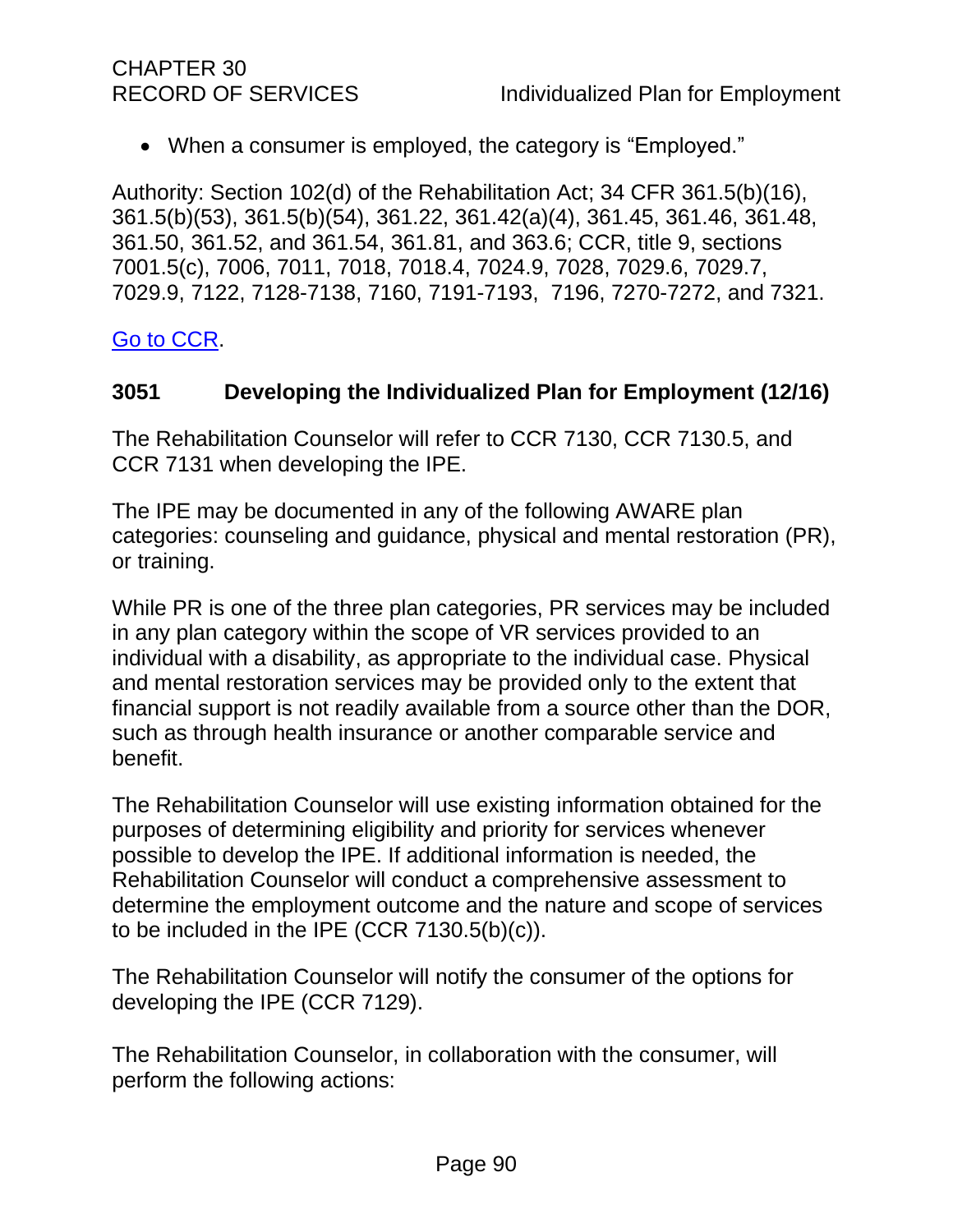# CHAPTER 30

- Promptly develop the IPE.
- Determine the employment outcome, employment setting, VR services, and providers.
- Discuss information relating to the cost, accessibility, and duration of services, in accordance with CCR 7029.6(d).
- Amend the IPE (see [Section 3054\)](#page-105-0), or create a new IPE (known as a "Major Plan Revision") if needed, (see [Section 3055\)](#page-105-1).
- Provide the full range of services in a timely manner, as appropriate to the individual case (CCR 7149).
- Review, when the IPE is signed, the consumer's responsibilities to appropriately use DOR funds, goods, and services.
- Discuss the requirement for Plan Reviews at least annually, and frequency of periodic progress updates, if any (see [Section 3057\)](#page-107-0).

The consumer will have the responsibility to fully participate and cooperate in obtaining and providing the information needed by the Rehabilitation Counselor to develop the IPE promptly and to complete the IPE as agreed.

The consumer's responsibilities regarding financial participation (see [Section 3095\)](#page-145-0) and comparable services and benefits for VR goods and services are stated in the IPE (see [Section 3096\)](#page-146-0). The consumer's signature serves as acknowledgment of his or her responsibilities.

Services provided in the IPE will not start until the IPE is approved and signed by the Rehabilitation Counselor, consumer, and the Team Manager, if applicable. For the Rehabilitation Counselor with approval authority, the Team Manager's signature is not required to validate the IPE.

The Team Manager will independently ensure IPEs are developed within 90 days of eligibility (CCR 7128(b)), are appropriately documented, and comply with federal and state regulations.

Refer to [RAM Chapter 12](http://drdomino/ram/index.html) and [RAM Chapter 15](http://drdomino/ram/index.html) for more information on authorizing case service expenditures and case service property.

# [Go to CCR.](file:///G:/Public%20Folder/InDOR%20Documents/VRPRD/PPI/CCR%20DOR%20-%20Effective%201-16-18.docx)

## Primary Employment Factors and Labor Market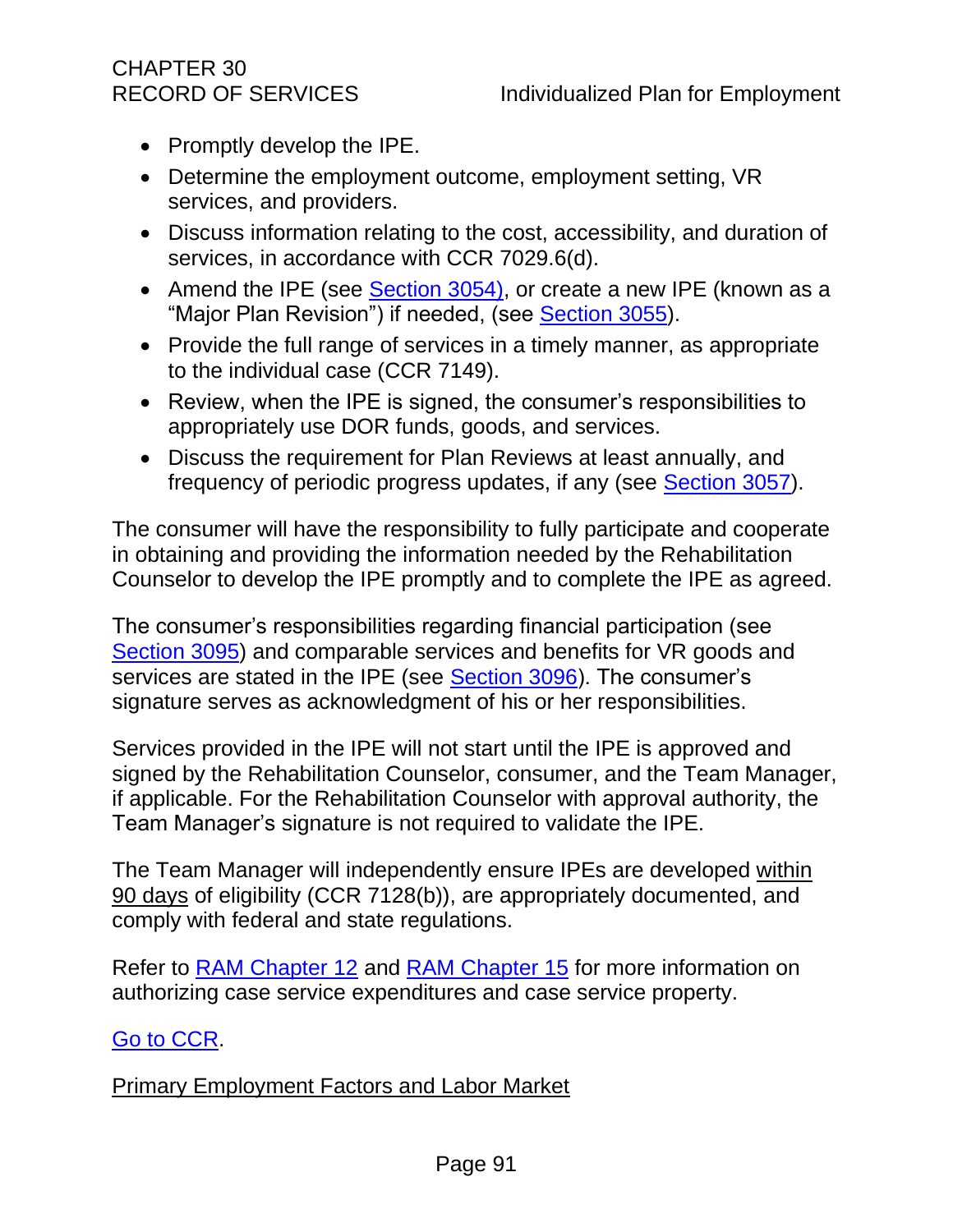"Primary employment factors" refer to the consumer's unique strengths, resources, priorities, concerns, abilities, and capabilities. The Rehabilitation Counselor will consider a consumer's primary employment factors, informed choice, interests, and the labor market in assessment of the employment outcome, employment setting, VR services, and providers.

A consumer's informed choice to select a particular employment goal must be consistent with his or her primary employment factors. The Rehabilitation Counselor may disagree and not approve an IPE when a consumer desires a vocational goal that is not consistent with his or her primary employment factors.

While labor market conditions alone cannot be determinative of whether an employment goal is appropriate, the Rehabilitation Counselor will also consider labor market factors in evaluating an appropriate employment goal for an individual with a disability. <sup>7</sup>

# Documenting the Individualized Plan for Employment

The Rehabilitation Counselor will thoroughly document each consumer's IPE in the record of services.

The Rehabilitation Counselor will perform the following actions:

- Document the plan data pages in AWARE according to the AWARE Reference Guide.
- Create the DR 215 INDIVIDUALIZED PLAN FOR EMPLOYMENT form in AWARE in all cases.
- Ensure that the signature date in AWARE matches the date of the original signature on the DR 215 hardcopy form.

The Rehabilitation Counselor or designated district staff will complete documentation in accordance with [Section 3004.](#page-13-0)

The consumer's status will change to "Service" in AWARE.

<sup>7</sup> RSA-PD-97-04 Employment Goal For An Individual With A Disability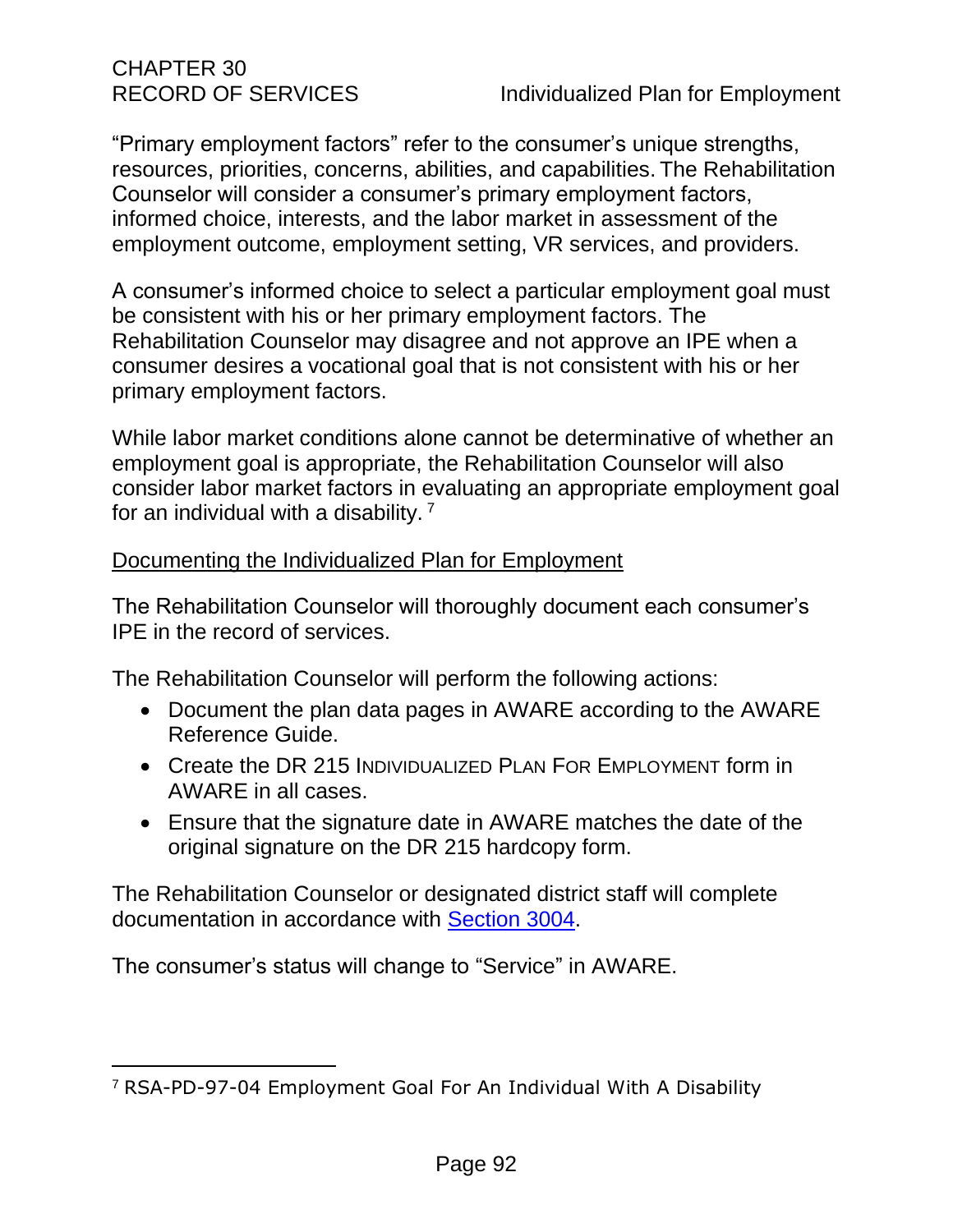Refer to Sections [3054,](#page-105-0) [3056,](#page-107-0) and [3057](#page-109-0) for more information on documenting Plan Amendments, Plan Reviews, and periodic progress updates, respectively.

#### Documenting Job Readiness and Employment

The Rehabilitation Counselor and the VRSD team will document Job Readiness by completing the Job Ready layout page in AWARE according to the AWARE Reference Guide. Updating this field when a consumer has completed plan services and is ready for employment allows the VRSD team to begin employment services. The consumer's status will change to "Service-J" in AWARE.

The Rehabilitation Counselor and the VRSD team will complete the employment page in AWARE according to the AWARE Reference Guide. The information must match the data in the Employment Information case note or corroborating documentation. Updating the consumer's employment status in AWARE will trigger the timeframe for employment monitoring and generate an Activity Due notifying the Rehabilitation Counselor when the record of services may be closed.

The Rehabilitation Counselor and the VRSD team will record the employment start date in the record of services based on corroborating written documentation or verbal reports.

Corroborating written documentation may include an employer wage statement, paycheck stub, service provider report, or consumer or representative correspondence. The corroborating documentation must either be filed in the hard copy file or be attached in AWARE.

Verbal corroboration may be received from the consumer, representative, employer, or service provider. The Rehabilitation Counselor and the VRSD team will document verbal reports that confirm employment in a detailed case note in AWARE under the category Employment Information. The following data will be included in the case note:

- **Employer.**
- Occupation.
- Start date of employment. This is the first day that the source indicated that the consumer began employment.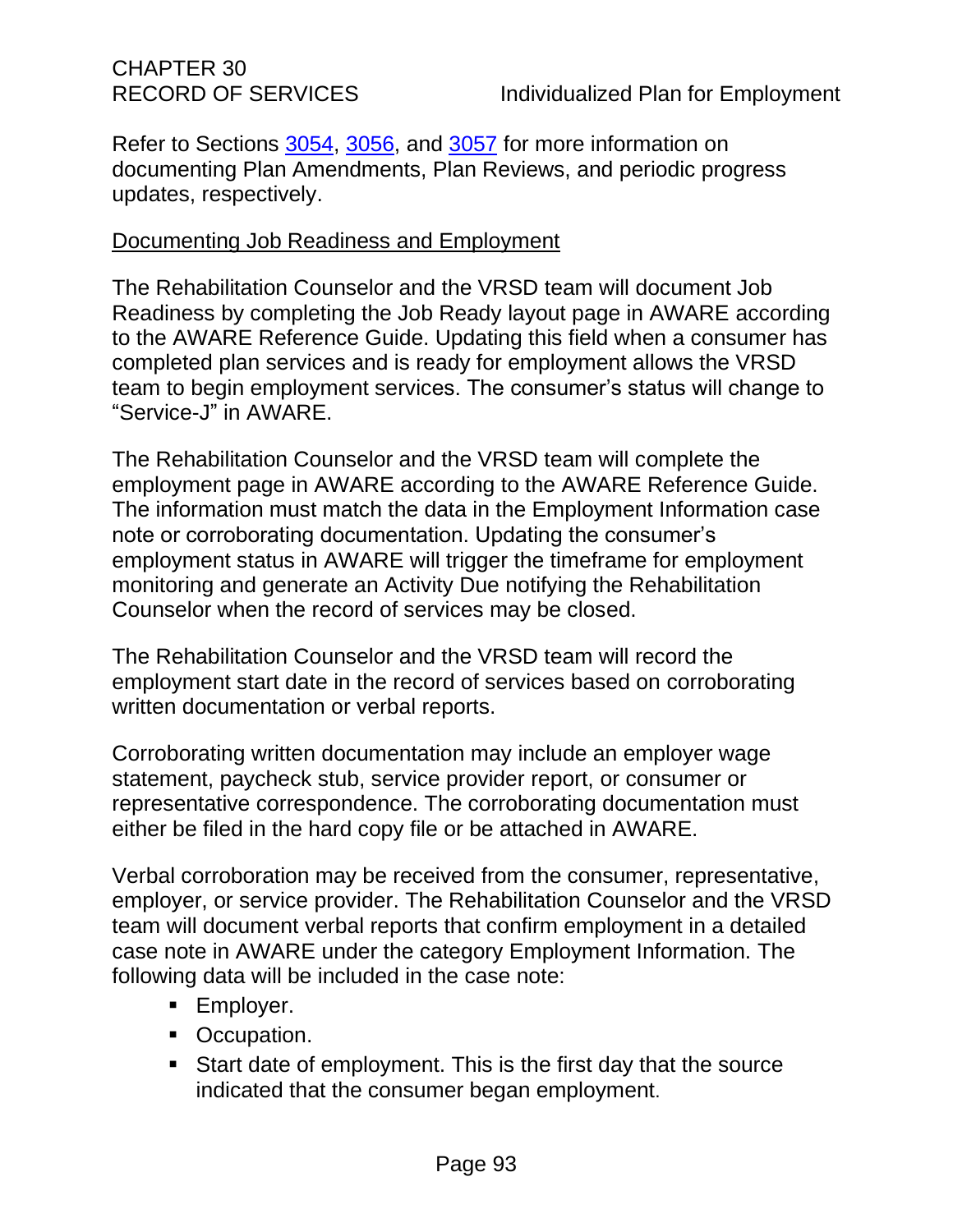# CHAPTER 30

- **E** Hours worked per week.
- **E** Hourly wage.
- Source of employment information.

The consumer's status will change to "Employed" in AWARE.

The Rehabilitation Counselor and the VRSD team will document employment services provided by designated district staff (e.g., a DOR Employment Coordinator) in AWARE, as appropriate to the individual case.

The Team Manager will monitor records of services in "Service" and "Service-J" to ensure documentation reflects appropriate and timely movement into "Service-J" and "Employed," respectively, as appropriate to the individual case.

#### Documenting the IPE in Other Languages

While the DOR provides a MS Word version of the DR 215 form in required languages in accordance with the Dymally-Alatorre Bilingual Services Act,<sup>8</sup> the English version must be maintained in the record of services.

The Rehabilitation Counselor or designated district staff may create the preferred language IPE outside of AWARE using MS Word. If so, then the Rehabilitation Counselor or designated district staff will perform the following actions:

- Scan and attach the preferred native language IPE to the record of services in AWARE.
- Complete the English version of the DR 215 form in AWARE in accordance with [Section 3004.](#page-13-0)

As an alternative, the Rehabilitation Counselor or designated district staff may also arrange for oral interpretation of the DR 215 form into the consumer's native language using the DOR [Telephonic Interpretation](file://///dorgroup/group/Public%20Folder/Telephonic%20Interpretation) contract (see G drive / Public Folder / Telephonic Interpretation).

Refer to the DOR **Office of Civil Rights** for more information on bilingual services.

<sup>8</sup> California [Government Code Section 7290 –](http://www.leginfo.ca.gov/cgi-bin/displaycode?section=gov&group=07001-08000&file=7290-7299.8) 7299.8.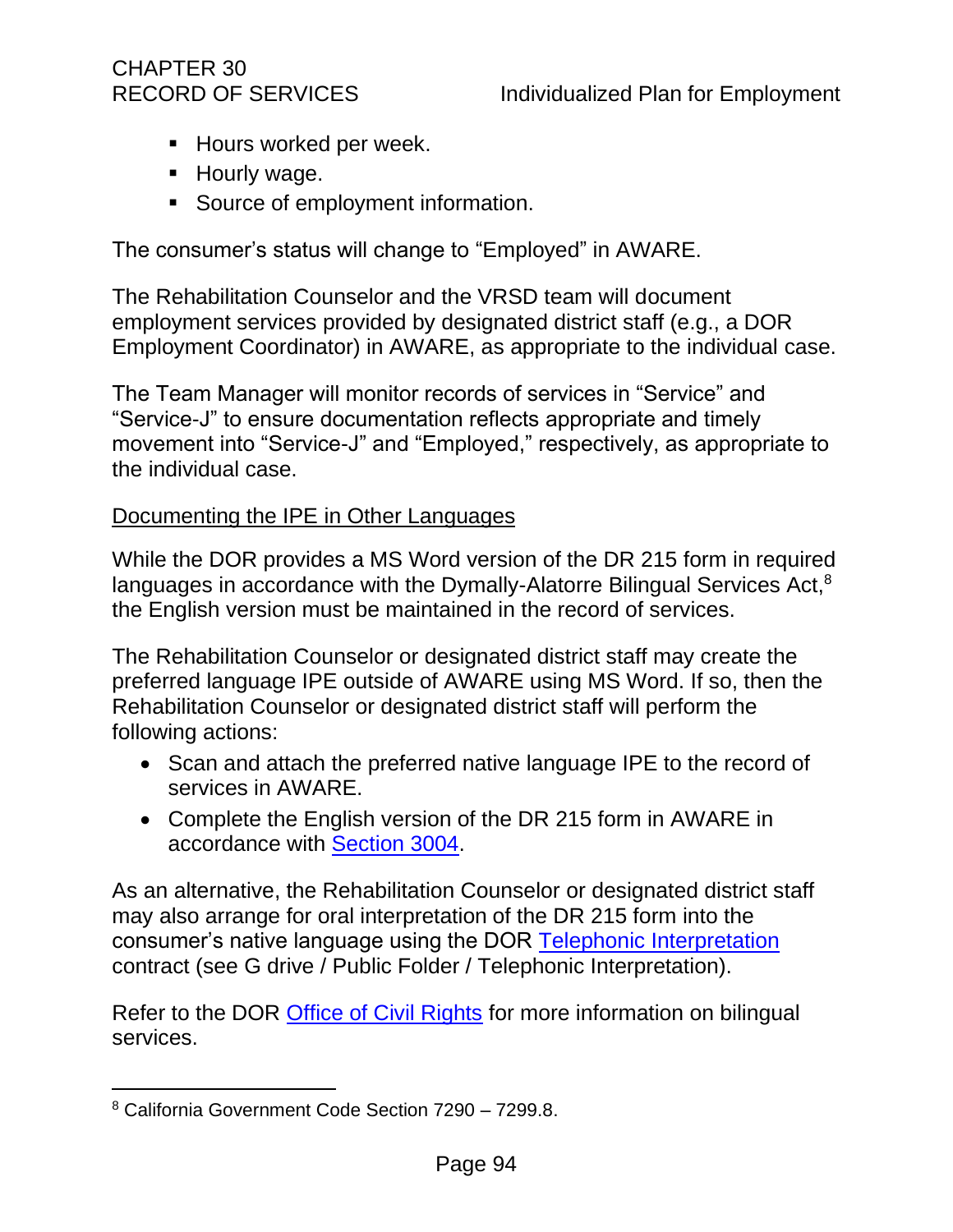# Documenting Estimated Costs

Documenting service costs is necessary for budgeting, case management, and statistical purposes. Estimated costs describe how IPE goods and services will be funded.

The Rehabilitation Counselor will document the Planned Service data page in AWARE according to the AWARE Reference Guide as follows:

- Document the value of comparable services and benefits.
- Document estimated costs paid by the DOR, less any comparable services and benefits. For example, estimated costs paid by DOR for training may include the training costs after the consumer's actual or anticipated financial aid is applied.
- Document estimated costs paid by a source not yet determined.

Estimated costs paid by the consumer will be documented in the IPE data page in AWARE according to the AWARE Reference Guide.

The AWARE Help Desk module contains medical and non-medical rates, including procedure codes subject to maximum rates.

Refer to the [Community Rehabilitation Program \(CRP\) Guide to](http://drdomino/vrp-rd/Program-Policy-Implementation/district-management-portal/community-partnerships-index.html)  [Certification and Vendorization](http://drdomino/vrp-rd/Program-Policy-Implementation/district-management-portal/community-partnerships-index.html) (located on the District Management Portal / Community Partnerships tab on the intranet) for CRP uniform rates and service specifications.

## **3052 Plan Development Extension (09/14)**

The Rehabilitation Counselor may only extend development of an IPE when the both of the following conditions exist:

- There is the need for an extension due to exceptional, unforeseen circumstances that arise, which are beyond the control of the DOR.
- The Rehabilitation Counselor and consumer agree to a specific extension of time.

The Rehabilitation Counselor and the consumer will agree to only one IPE development extension without prior approval. This extension will not exceed 90 days.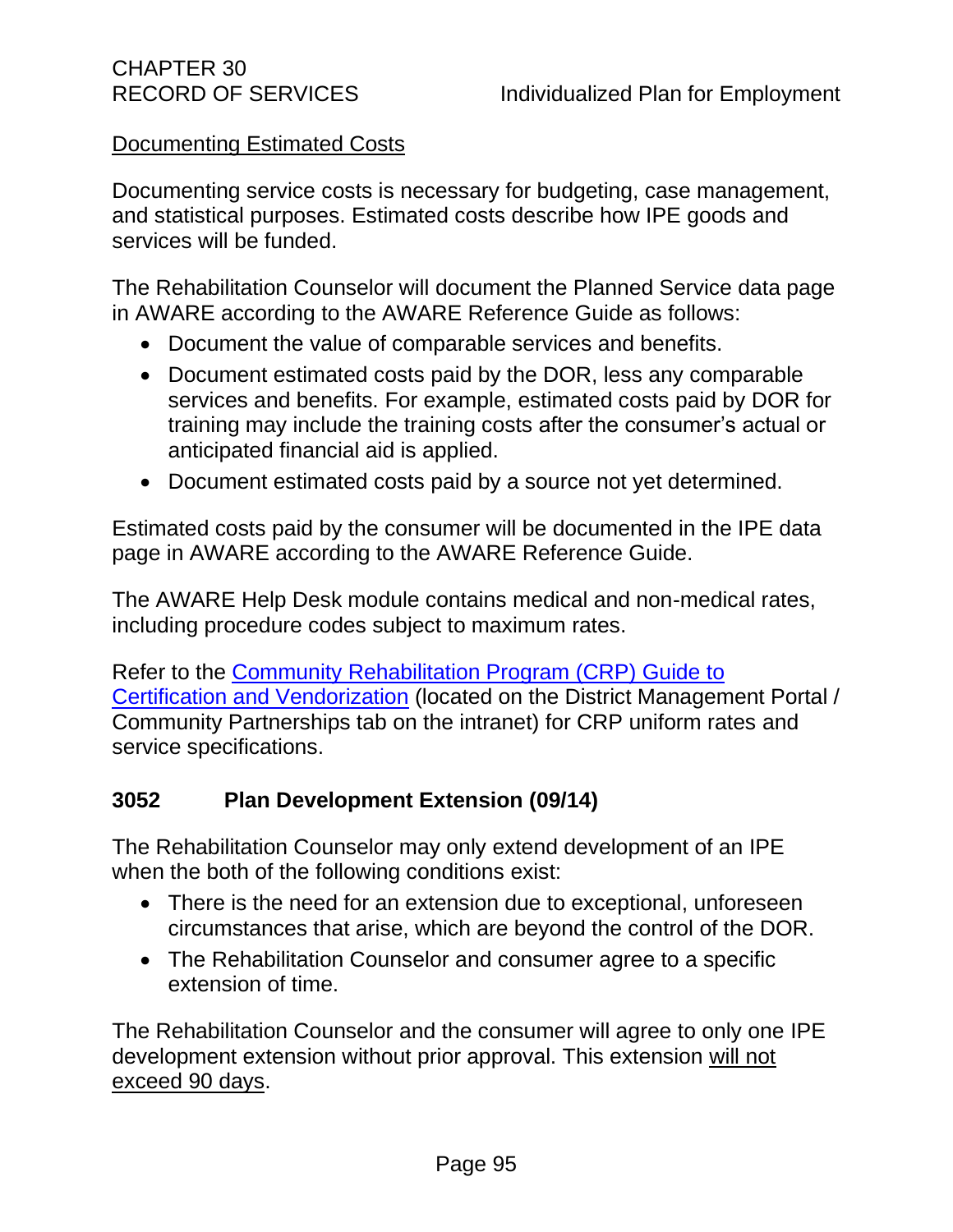In the event that a second extension of IPE development is requested, only the District Administrator, or their designee, may again extend IPE development-typically, not to exceed an additional 90 days.

The Rehabilitation Counselor will perform the following actions:

- Ensure no undue delay in IPE development.
- Discuss the need for an IPE extension with the consumer, come to an agreement on the actions required, and collaboratively decide on an IPE development date.
- Document the IPE development extension in AWARE.
- Provide counseling and guidance to encourage consumer cooperation and participation.
- Consult with a Team Manager periodically until the IPE is developed, as appropriate to the individual case.
- Refer the consumer to plan development activities that will facilitate his or her informed choice about a vocational goal and appropriate services.
- Consider closure of the record of services if unable to develop an IPE after good faith efforts are made, as appropriate to the individual case.

The VRSD team will perform the following actions:

- Schedule plan development appointments promptly.
- Assist the Rehabilitation Counselor in guiding the consumer toward plan development activities to facilitate the individual's informed choice. For example, the VRSD team may help the consumer conduct additional school research that is required in order to determine the most appropriate training facility.
- Track plan development extensions in AWARE.

The Team Manager will ensure plan development extensions are properly determined, are not expired, and the AWARE data page and the printed DR 214A form accurately reflect the same plan development extension date.

## Documenting Plan Development Extension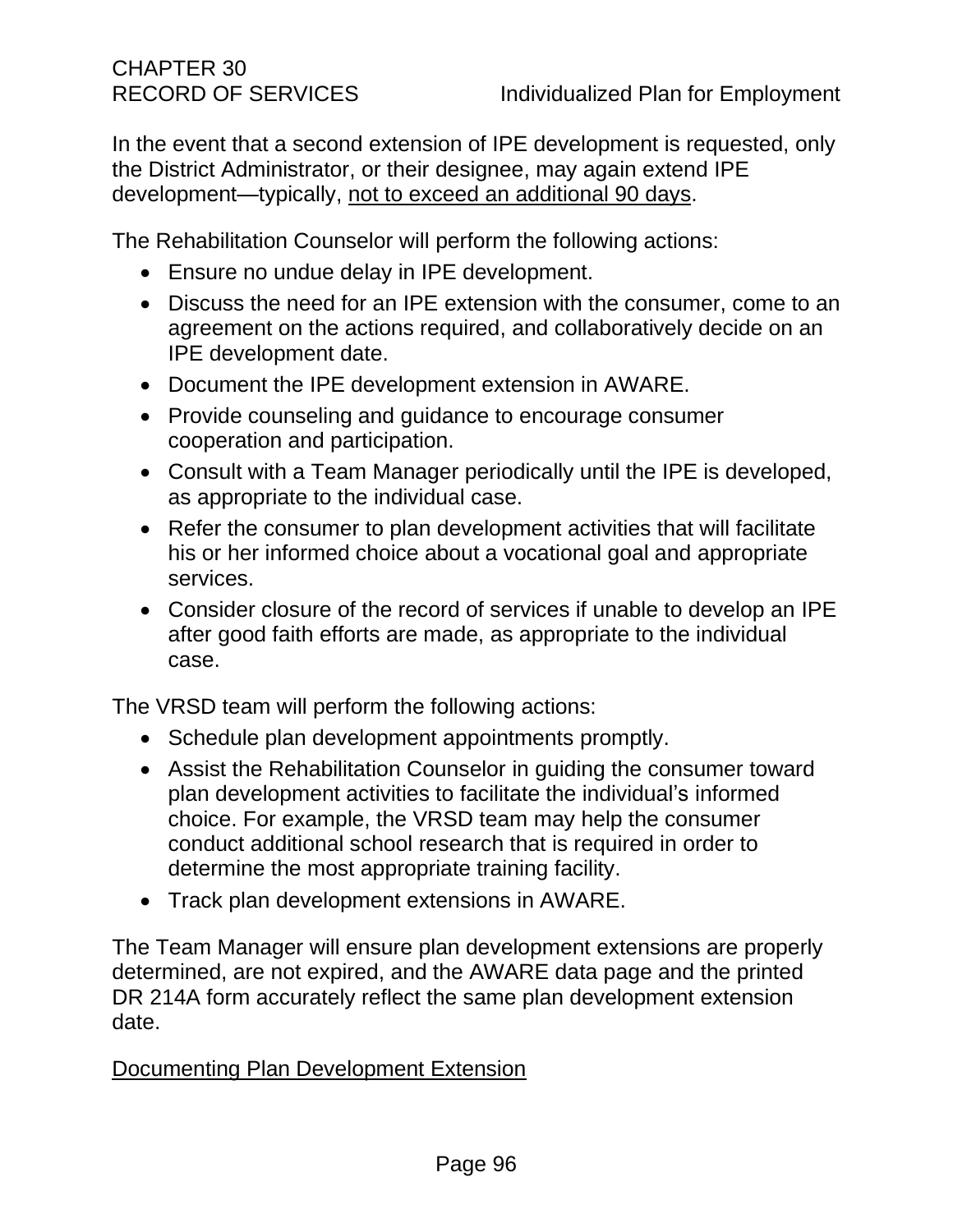The Rehabilitation Counselor will perform the following actions:

- Document the Plan Development Extension data pages in AWARE according to the AWARE Reference Guide.
- Create a DR 214A PLAN DEVELOPMENT EXTENSION form. The form describes the reason for the extension, the actions required, and the agreed upon IPE development date.
- Document in a case note, or series of case notes, efforts made to encourage the consumer to cooperate and participate fully and to exercise informed choice in the development of the IPE, as appropriate.
- Request Team Manager review and District Administrator approval on an additional extension using an Activity Due in AWARE.

The Rehabilitation Counselor or designated district staff will complete documentation in accordance with [Section 3004.](#page-13-0)

The applicant's status will change to Eligible-E in AWARE.

## <span id="page-101-0"></span>**3053 Plans for Supported Employment; Plans for Students with Disabilities; Plans in a Self-Employment Setting (09/14)**

## Plans for Supported Employment

The Rehabilitation Counselor will refer to CCR 7131.1 when developing a plan for supported employment.

To develop a plan for supported employment, the Rehabilitation Counselor will confirm the following information:

- The consumer's priority for services rating is Category One, "most significantly disabled."
- Competitive employment has not traditionally occurred or has been interrupted or intermittent due to the significance of disability.
- The consumer is expected to need ongoing support services, including supported employment services from the DOR and extended services after transition.
- Ongoing support services provided by the DOR must not exceed the timeframe mandated in federal regulations unless special circumstances apply.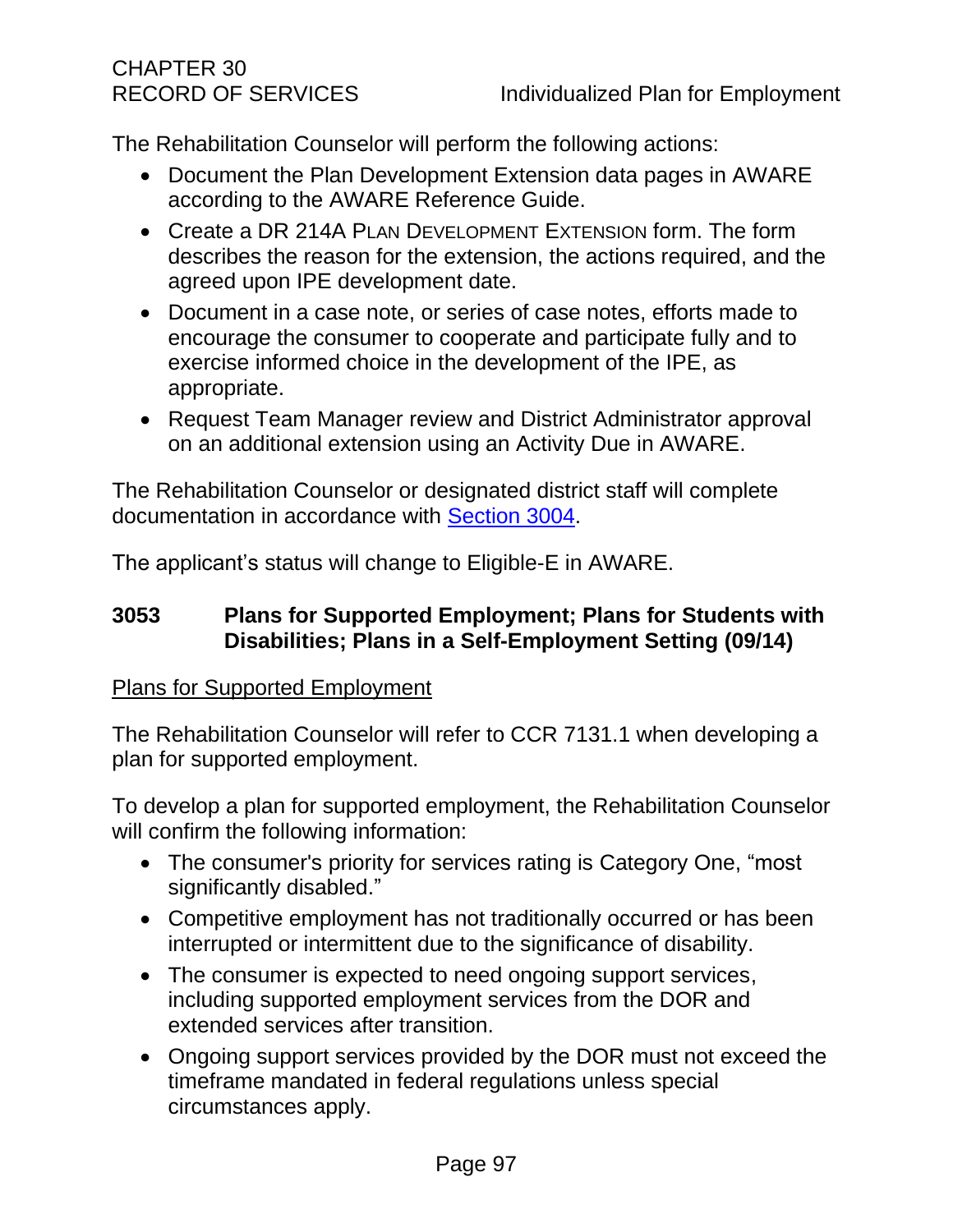• There is a reasonable expectation that a source of extended services will become available.

Refer to [Section 3073](#page-119-0) for more information on closing a record of services for a plan with supported employment; the CRP Guide to Certification and Vendorization for supported employment services and rates; and, [RAM](http://drdomino/ram/index.html)  [Chapter 31](http://drdomino/ram/index.html) for policies on supported employment.

## [Go to CCR.](file:///G:/Public%20Folder/InDOR%20Documents/VRPRD/PPI/CCR%20DOR%20-%20Effective%201-16-18.docx)

#### Plans for a Student with a Disability

The Rehabilitation Counselor will refer to CCR 7131.2 when developing a plan for a (secondary school) student with a disability.

The Rehabilitation Counselor will develop the IPE for a consumer who is a student with a disability as early as possible during the transition planning process, but at the latest, by the time the student *leaves* the school setting.

The Rehabilitation Counselor, in collaboration with the consumer and with the assistance of the VRSD team, will consider and coordinate the goals, objectives, and services identified in the Individualized Education Program (IEP) or 504 Plan, as appropriate, with the IPE.

Note: The federal term "leaves" is not synonymous with "graduates;" it may denote a student who exits secondary school without a diploma.

Refer to [Section 3072](#page-119-1) for more information on successfully closing a record of services.

## [Go to CCR.](file:///G:/Public%20Folder/InDOR%20Documents/VRPRD/PPI/CCR%20DOR%20-%20Effective%201-16-18.docx)

#### Plans in a Self-Employment Setting

The Rehabilitation Counselor will refer to CCR 7136.4–7136.9 and 7137– 7138, when developing a plan in a self-employment setting.

Self-employment is an employment outcome in which the consumer works for profit or fee in his or her own business. Self-employment is an employment setting in which a consumer has control and responsibility for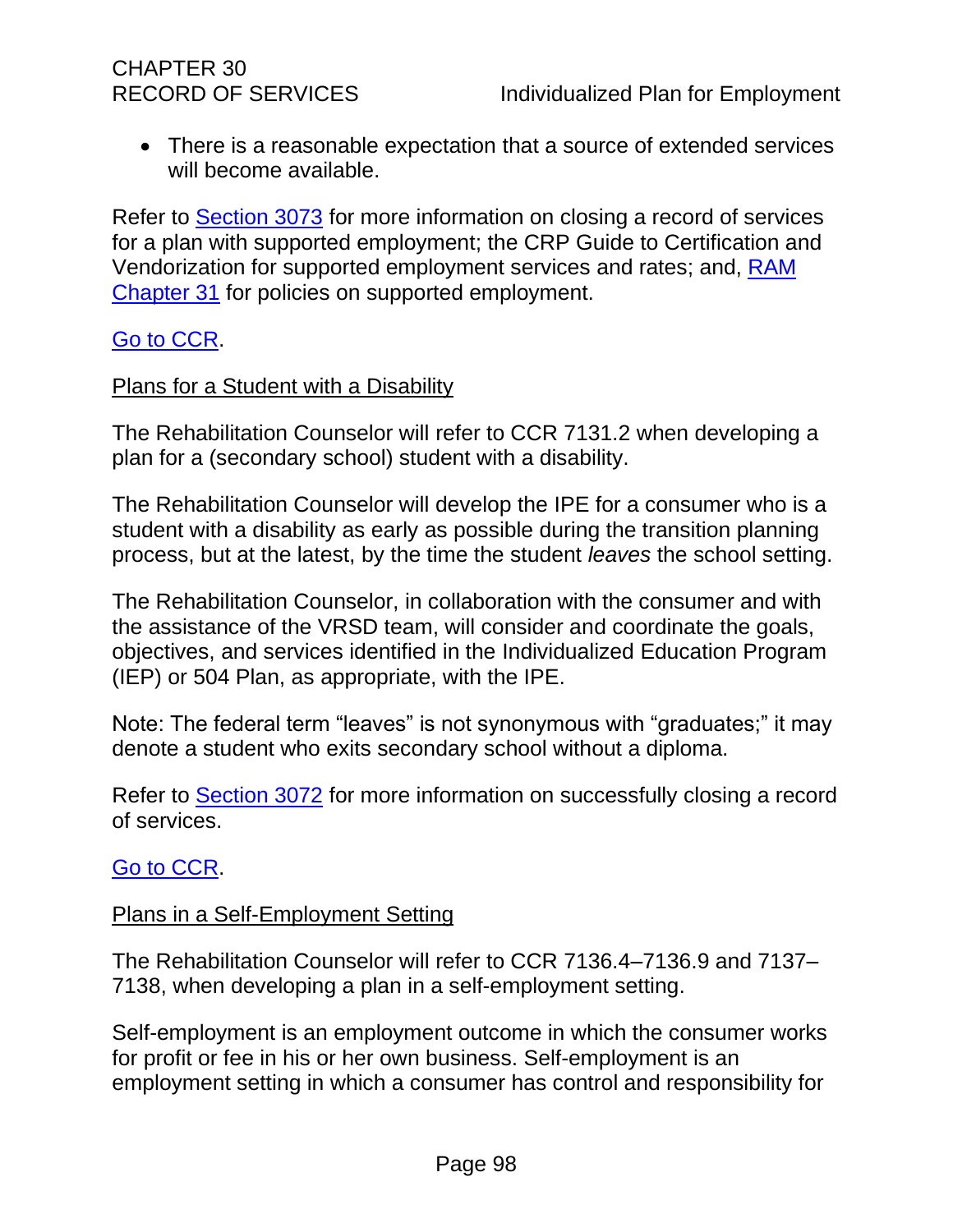decisions affecting the conduct of the business. In the process of identifying an employment outcome, the Rehabilitation Counselor and a consumer may determine that a self-employment setting best meets the consumer's needs.

The proposed self-employment setting is appropriate only under the following conditions:

- The small business is likely to produce sufficient income within a reasonable time (not to exceed 12 months).
- The small business will provide income for the consumer, at or above the minimum wage, but not less than the customary wage received by individuals engaged in the same or similar business.
- The consumer is able to obtain all resources necessary to establish and operate the proposed small business, including resources necessary to fund the ongoing operating expenses and to support the consumer's basic living expenses.

The Rehabilitation Counselor will use the system of Standard Occupational Classification (SOC) to describe the employment goal. The employment goal, by itself, will not be listed as "self-employment."

Prior to development of an IPE in a self-employment setting, the Rehabilitation Counselor will discuss the following with the consumer:

- The criteria and process for assessing whether the proposed selfemployment setting is appropriate (CCR 7136.6).
- The criteria and process for assessing whether working in the proposed self-employment setting is consistent with the consumer's personal attributes (CCR 7136.7).
- The summary of the proposed small business prepared by the consumer, as part of the IPE development. If more detailed information is required, the consumer may be required to prepare a Small Business Plan (CCR 7136.8).
- The consumer's ability to obtain all resources necessary to establish and operate the proposed small business (CCR 7136.9).
- The scope of VR services that may be provided by the DOR to assist the consumer to achieve employment in a self-employment setting (CCR 7137).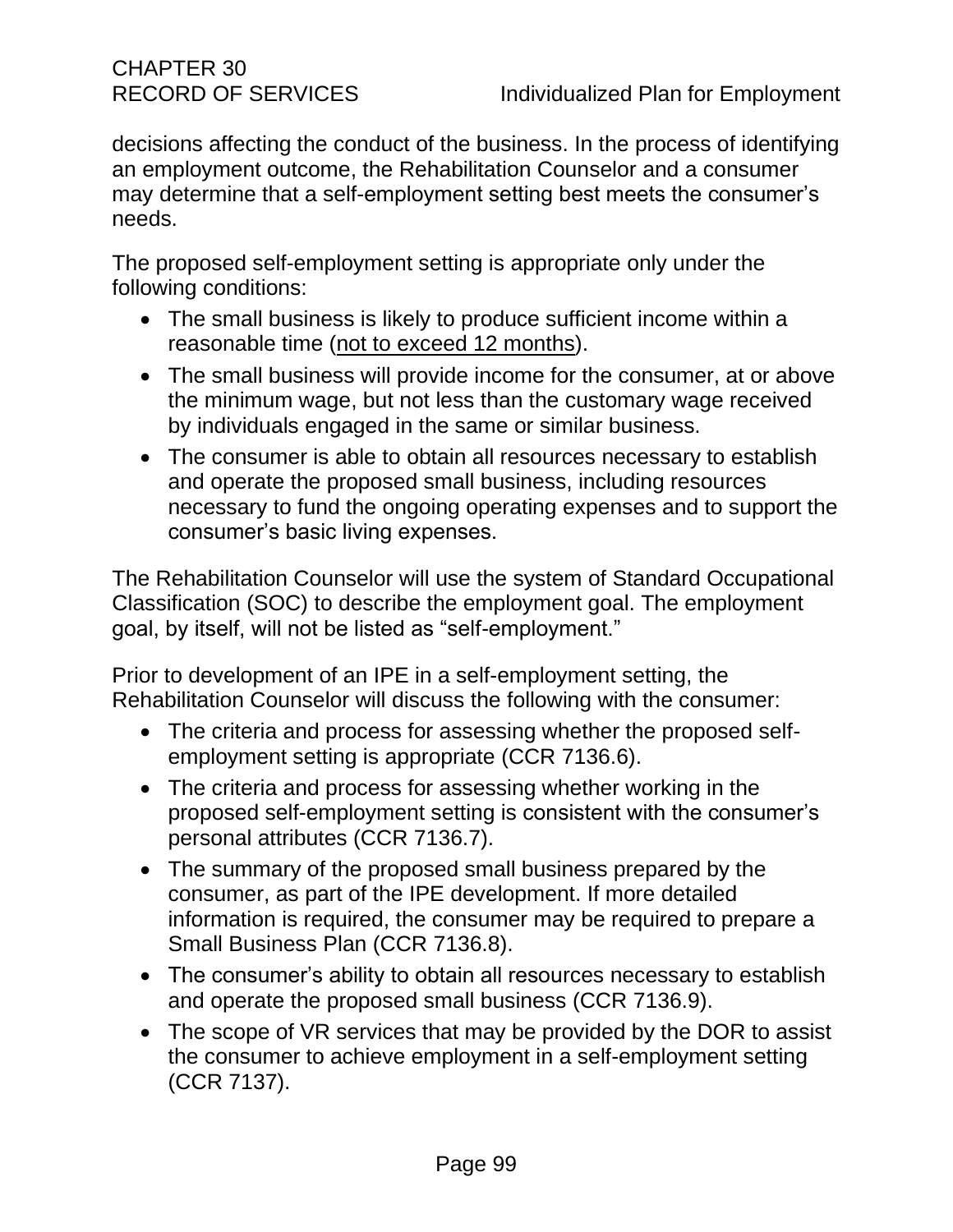CHAPTER 30

The services provided by the DOR to assist the consumer to achieve employment in a self-employment setting may include assessment, technical assistance, training, and certain initial, one-time costs to establish the proposed small business.

Refer to [Section 3073](#page-119-0) for more information on closing a record of services for a plan in a self-employment setting.

# [Go to CCR.](file:///G:/Public%20Folder/InDOR%20Documents/VRPRD/PPI/CCR%20DOR%20-%20Effective%201-16-18.docx)

## Individualized Plan for Employment with a Homemaker Goal

The Rehabilitation Counselor will refer to CCR 7136 when developing a VR plan with a homemaker goal.

Services that prepare an individual for activities directed toward personal care for others in the home, or toward the maintenance of the home itself, may be provided through a homemaker goal. Homemaking activities include cleaning, sewing, food preparation, meal service, laundry, childcare, and home management. Homemaking activities do not include activities of daily living or self-care, such as self-feeding, dressing, grooming, toileting, or self-medication.

Homemaker services may also be provided to achieve homemaking skills in a VR plan with *other than* a homemaker goal, as appropriate to the individual case. For example, a consumer may require homemaker services to improve food preparation skills while participating in a VR plan to achieve employment in a wage-earning occupation listed in the SOC.

## [Go to CCR.](file:///G:/Public%20Folder/InDOR%20Documents/VRPRD/PPI/CCR%20DOR%20-%20Effective%201-16-18.docx)

# Personal Goal / Non-vocational Services for Individuals who are Blind

The Rehabilitation Counselor will refer to CCR 7271 and 7272 when developing a plan for a personal goal (PG) case.

A plan for a PG case includes non-vocational services for consumers who are blind. These services do not expend VR funds, as these services are coded under administrative account code 081. A PG case does not require the usual status changes necessary in VR cases.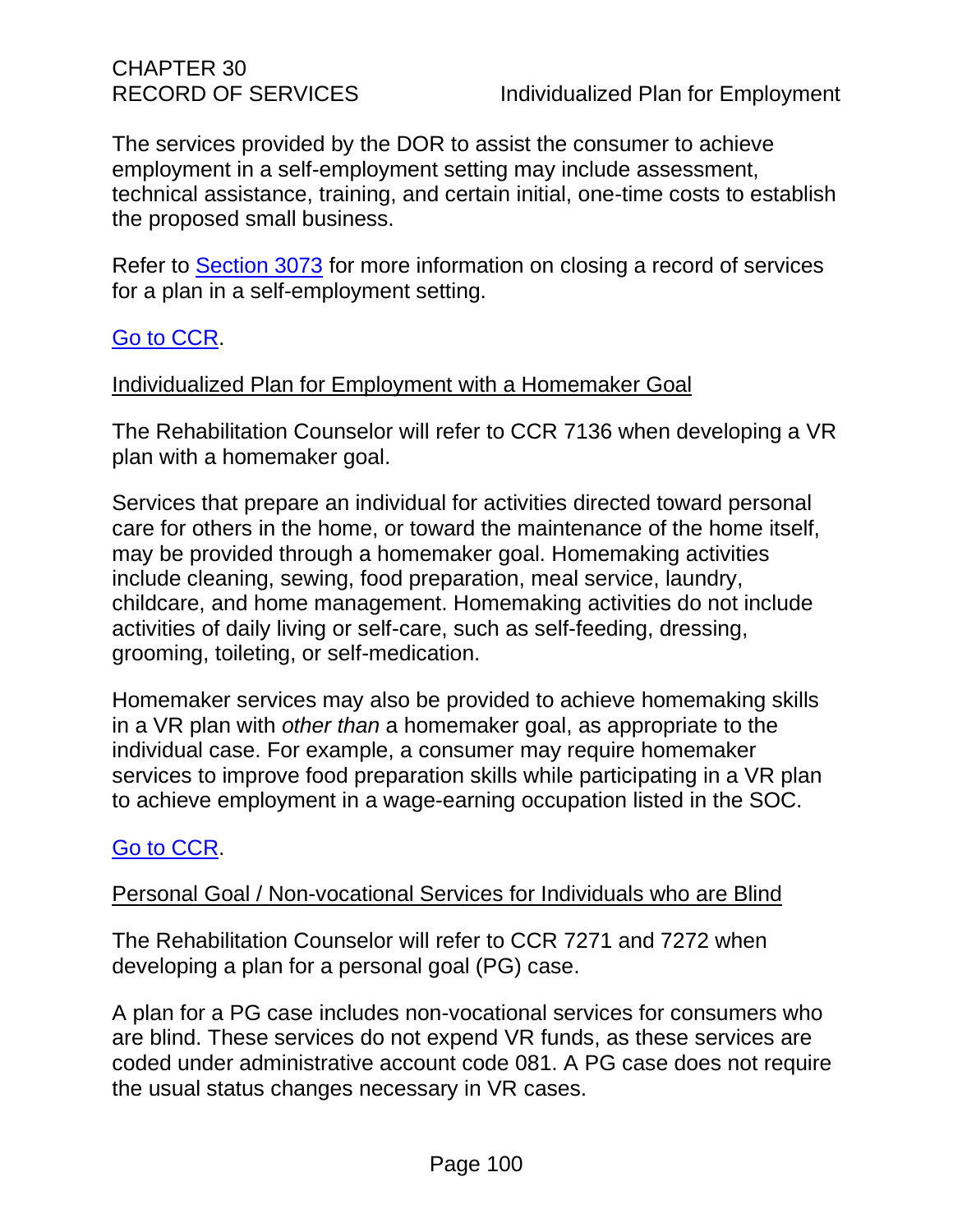Refer to **RAM Chapter 10** for more information on account codes for personal goal plans.

## [Go to CCR.](file:///G:/Public%20Folder/InDOR%20Documents/VRPRD/PPI/CCR%20DOR%20-%20Effective%201-16-18.docx)

# <span id="page-105-0"></span>**3054 Plan Amendments (01/16)**

The Rehabilitation Counselor will amend the IPE using the DR 215A PLAN AMENDMENT form due to substantive changes in the VR services or service providers. The Rehabilitation Counselor, in collaboration with the consumer, may determine what substantive means.

The DR 215A form will not include changes to the employment goal (i.e., a "Major Plan Revision"), or service end date. A new or cloned plan is needed to perform these actions, using the DR 215 form.

The Rehabilitation Counselor, in collaboration with the consumer, will develop a Plan Amendment that:

- Represents mutual agreement.
- Reflects new timelines and reasons for the changes.
- Takes effect after being signed by both parties.

## Documenting Plan Amendments

The Rehabilitation Counselor will perform the following actions:

- Document a Plan Amendment in AWARE according to the AWARE Reference Guide.
- Create the DR 215A form when there is a substantive change in the VR services or service providers.
- Ensure that the signature date in AWARE matches the date of the original signature on the DR 215A hardcopy form.

The Rehabilitation Counselor or designated district staff will complete documentation in accordance with [Section 3004.](#page-13-0)

## <span id="page-105-1"></span>**3055 Major Plan Revisions (01/16)**

A substantive change in the employment goal is considered a "Major Plan Revision." The Rehabilitation Counselor will create a new or cloned IPE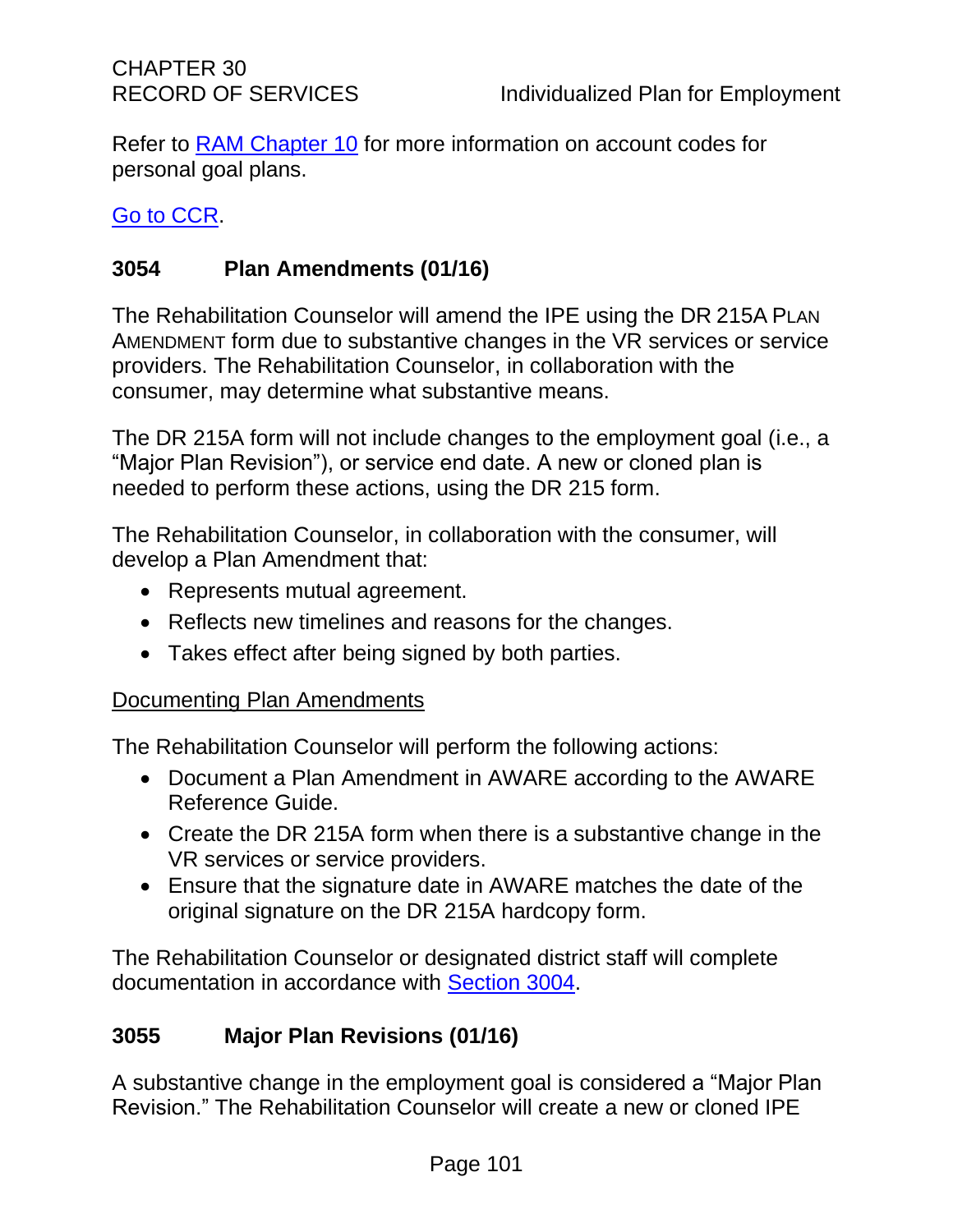CHAPTER 30

using the DR 215 INDIVIDUALIZED PLAN FOR EMPLOYMENT form, in lieu of a DR 215A PLAN AMENDMENT form, because of a substantive change in the employment goal or service end date. Service End date is the date that the IPE expires, as noted in the "Expected Plan End Date (Numeric Month/Year)\*\*" field in AWARE. Service End date means Plan End date.

The Rehabilitation Counselor will refer to [Section 3051](#page-94-0) for IPE development, including documentation requirements using the DR 215 INDIVIDUALIZED PLAN FOR EMPLOYMENT form in AWARE.

Refer to [Section 3054](#page-105-0) for more information on Plan Amendments.

# **3056 Service Interrupted (09/14)**

The DOR is prohibited from delaying services to a consumer. However, when circumstances arise that prevent a consumer from participating in his or her IPE, these circumstances may require a temporary interruption of services. Prior to agreeing to an interruption in services, the Rehabilitation Counselor will have a realistic expectation that the consumer will be able to restart the IPE within a reasonable time.

The Rehabilitation Counselor will perform the following actions, as appropriate to the individual case:

- Contact the consumer at least every 90 days—to review his or her ability and availability to participate in IPE services.
- Review the consumer's circumstances periodically with the Team Manager to determine whether the record of services should remain open or be closed, as appropriate to the individual case.

The VRSD team will track records of services in interrupted status.

The Team Manager will review records of services in interrupted status and take appropriate action to ensure sufficient consumer contact and case movement.

#### Documenting Service Interrupted

The Rehabilitation Counselor, with assistance from the VRSD team, will perform the following actions, as appropriate to the individual case: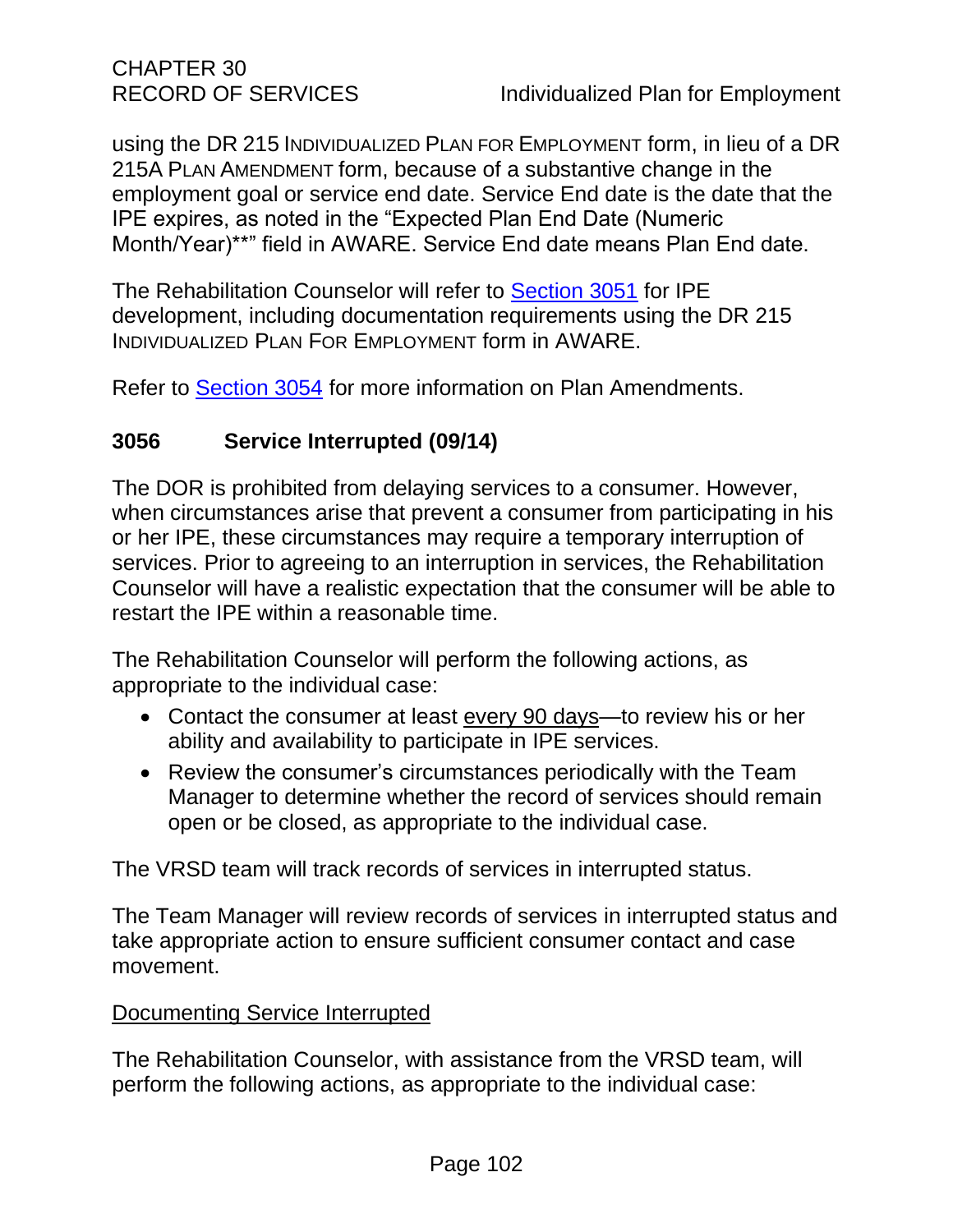# CHAPTER 30

- Document the Service Interrupted data page in AWARE according to the AWARE Reference Guide.
- Create the DR 217 PLAN SERVICES INTERRUPTED form to note the date of interruption, reason for the interruption, and the anticipated date for the continuation of services.
- Document the individual's status at least every 90 days—including the anticipated date for the continuation of services in a case note typically titled—"Services Interrupted Update."

The Rehabilitation Counselor or designated district staff will complete documentation in accordance with [Section 3004.](#page-13-0)

The consumer's status will change to Service-I in AWARE.

## <span id="page-107-0"></span>**3057 Plan Reviews at Least Annually (09/14)**

Plan Reviews at least annually are a federal requirement and must be promptly completed for each consumer.

The Rehabilitation Counselor and the consumer will review the IPE at least annually using the DR 216 PLAN REVIEW form in AWARE, to assess the consumer's progress in achieving the identified employment outcome (CCR 7130(a)(5). The plan review period typically begins from the signature start date of the consumer's first plan.

In accordance with CCR 7133, the Plan Review will include all of the following mandatory components:

- A summary of VR services provided by the DOR.
- Results or outcome of the provision of VR services.
- Evaluation of progress made by the consumer toward achievement of the employment outcome identified in the IPE.
- A summary of any changes in the consumer's circumstances that may affect his or her participation in VR services or progress toward achievement of the identified employment goal.
- Statements that demonstrate the consumer was informed about options for preparing the Plan Review and was given the opportunity to participate in the Plan Review.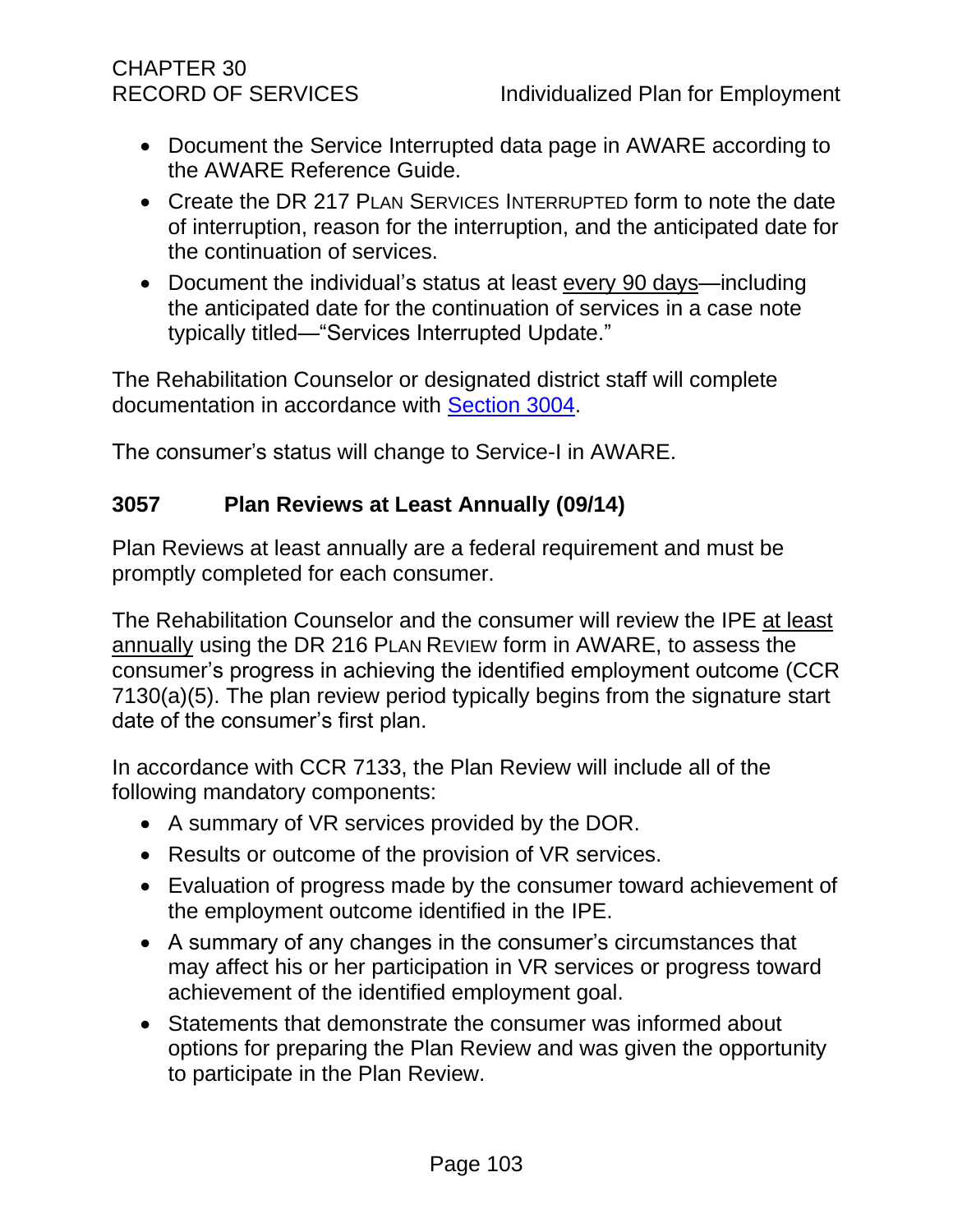The Rehabilitation Counselor, with assistance from the VRSD team, as appropriate to the individual case, will perform the following actions:

- Consider data originally used to develop the IPE and information accumulated after development of the IPE, including the cooperation and participation of the consumer.
- Ensure the current vocational goal and expected plan completion dates are correct.
- Verify the progress toward the employment outcome.
- Review progress reports or other pertinent information in the record of services.
- Ensure VR services are being provided as outlined in the IPE.
- Document the results and outcome of VR services.
- Review the plan for future services, if required.
- Obtain the consumer's views regarding participation in services and progress toward the vocational goal.
- Document the reasons the consumer did not participate in the Plan Review, if applicable.
- Review criteria for progress reviews for the following year.
- Discuss changes that may affect the IPE outcome.
- Review medical aspects with a DOR Consulting Psychologist or Medical Consultant, or other health care providers, as appropriate to the individual case.
- Determine any necessary changes in services and/or service providers, or if a reevaluation of the employment outcome is necessary.

Refer to [Section 3054](#page-105-0) for information on Plan Amendments. Refer to [Section 3055](#page-105-1) for information on developing a new IPE when there is a substantive change to the employment goal ("Major Plan Revision"). Refer to [Section 3058](#page-109-0) for more information on periodic progress updates.

During the plan review process, the Rehabilitation Counselor may determine it is appropriate to discontinue services or close the record of services because the consumer fails to cooperate, make reasonable effort, lacks regular attendance, or fails to maintain regular communication, in accordance with CCR 7029.9.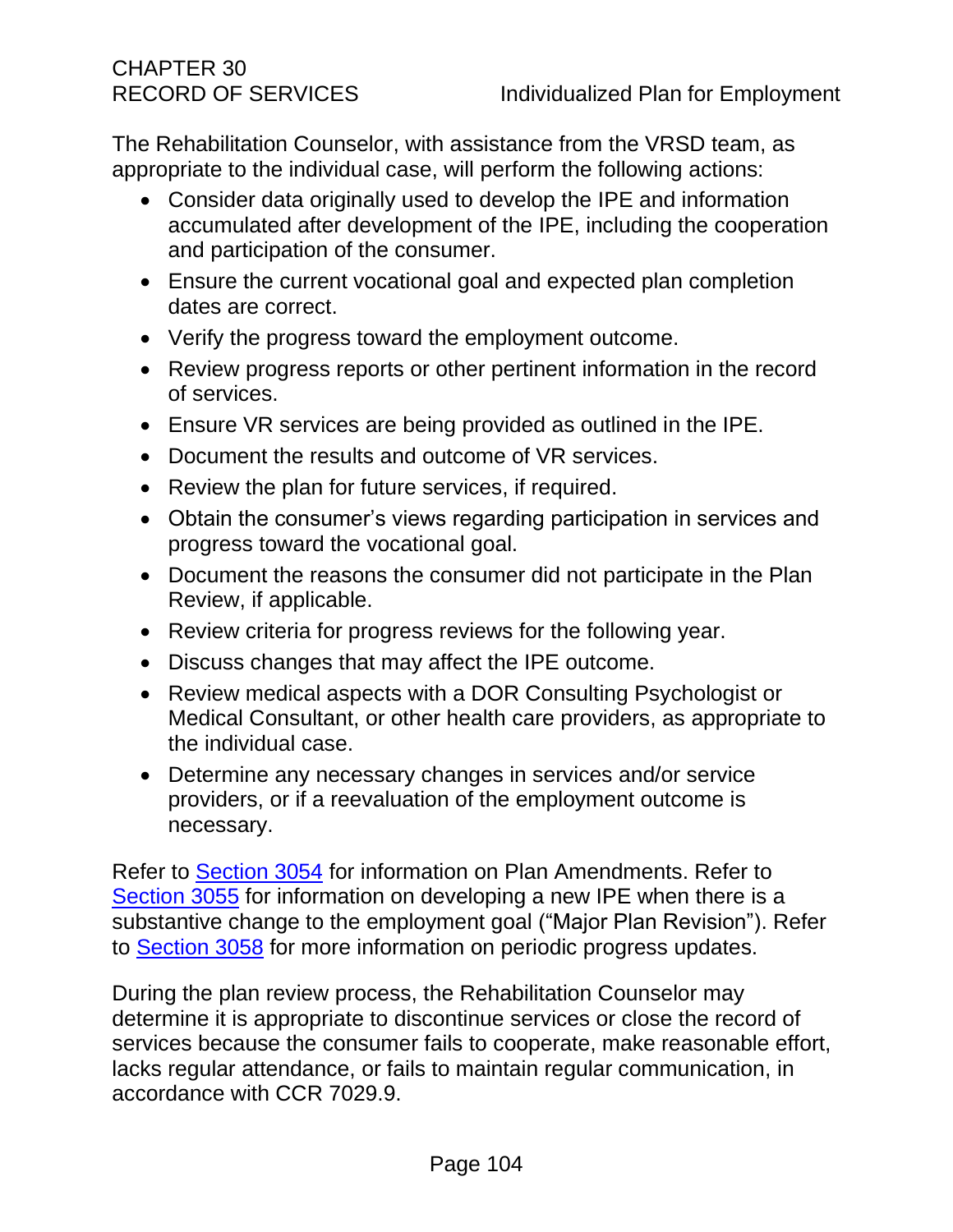The Team Manager will ensure that Plan Reviews are completed at least annually with sufficient information to meet the required components.

#### [Go to CCR.](file:///G:/Public%20Folder/InDOR%20Documents/VRPRD/PPI/CCR%20DOR%20-%20Effective%201-16-18.docx)

#### Documenting Plan Reviews

The Plan Review is a non-delegable function. While the VRSD team may assist in preparing the Plan Review, only the Rehabilitation Counselor may approve and sign the DR 216 PLAN REVIEW form.

The Rehabilitation Counselor with assistance from the VRSD team will perform the following actions:

- Document the Plan Review data pages in AWARE according to the AWARE Reference Guide.
- Create the DR 216 PLAN REVIEW form.

The Rehabilitation Counselor or designated district staff will complete documentation in accordance with [Section 3004.](#page-13-0)

#### <span id="page-109-0"></span>**3058 Periodic Progress Updates (09/14)**

A periodic progress update is different from a federally-required (annual) Plan Review. Periodic progress updates may be completed as frequently as needed using a record of services case note—typically titled, "Progress Update."

The Rehabilitation Counselor or designated district staff will:

- Document an individual's participation in pre-plan activities. The case note may include a summary of his or her participation in assessments to determine eligibility and priority for services, and plan development efforts.
- Document a consumer's participation in plan activities. The case note may include an interim summary of training or school reports, grade reports, attendance records, mileage logs, job search logs, placement reports, and other pertinent information.
- Document a consumer's progress toward completion of his or her Post-Employment Services (PES) Plan.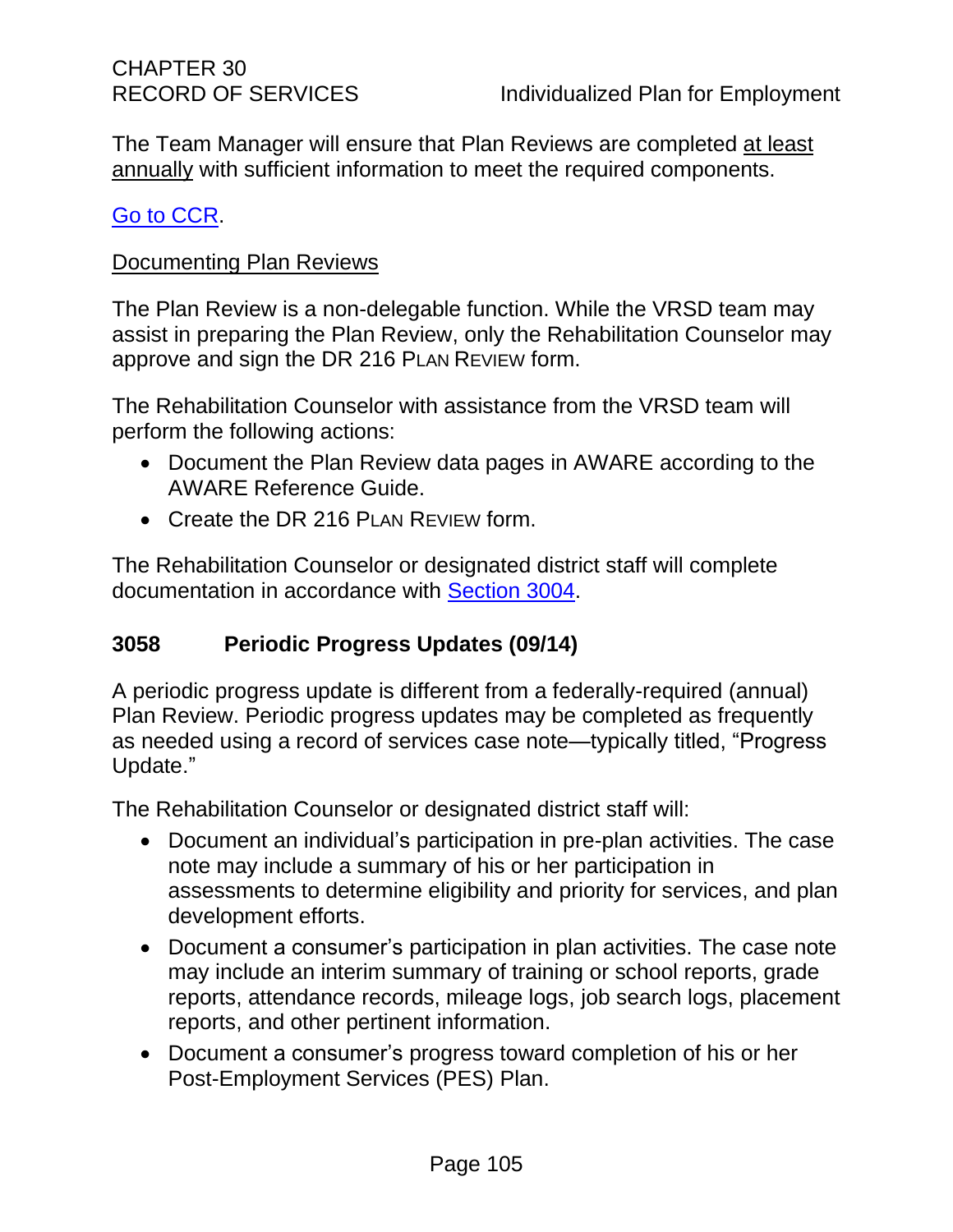# **3058.1 Documenting Academic Progress (01/16)**

This section gives the progress reporting requirements for IPEs containing academic training.

The Rehabilitation Counselor or designated district staff will request that, for each consumer in an academic training plan, the consumer meets with an academic advisor during the first year of school to create an academic plan. The academic plan will list the courses and timeframe required for completion of the certificate, degree, or transfer requirements, and the "good standing" requirements, related to the training needs of the IPE goal. A copy of the academic plan shall be included in the consumer's record of services.

The Rehabilitation Counselor or designated district staff will complete the following actions:

- Document in a progress review case note that the consumer developed an academic plan.
- Review the academic plan, transcripts, and grades with the consumer prior to next authorizing period.
- Assess the academic plan and IPE progress expectations and responsibilities with the consumer at the end of each training term and at the time of the Plan Review.
- Advise the consumer that the DOR may fund required training as described in the academic plan if financial aid is insufficient to meet this training cost.
- Note that additional coursework beyond the courses outlined in the academic plan may be funded by the DOR if the consumer and the Rehabilitation Counselor determine the additional coursework is necessary to achieve the IPE and financial aid is not available.
- Document of the necessity of all goods and services related to training in the IPE and/or case note, as appropriate.

## <span id="page-110-0"></span>**3059 Ticket to Work Assignment at Plan Development (01/16)**

The VRSD team will take the following actions to verify the consumer's ticket to work (TTW) is available to place "In-Use" with DOR at plan development: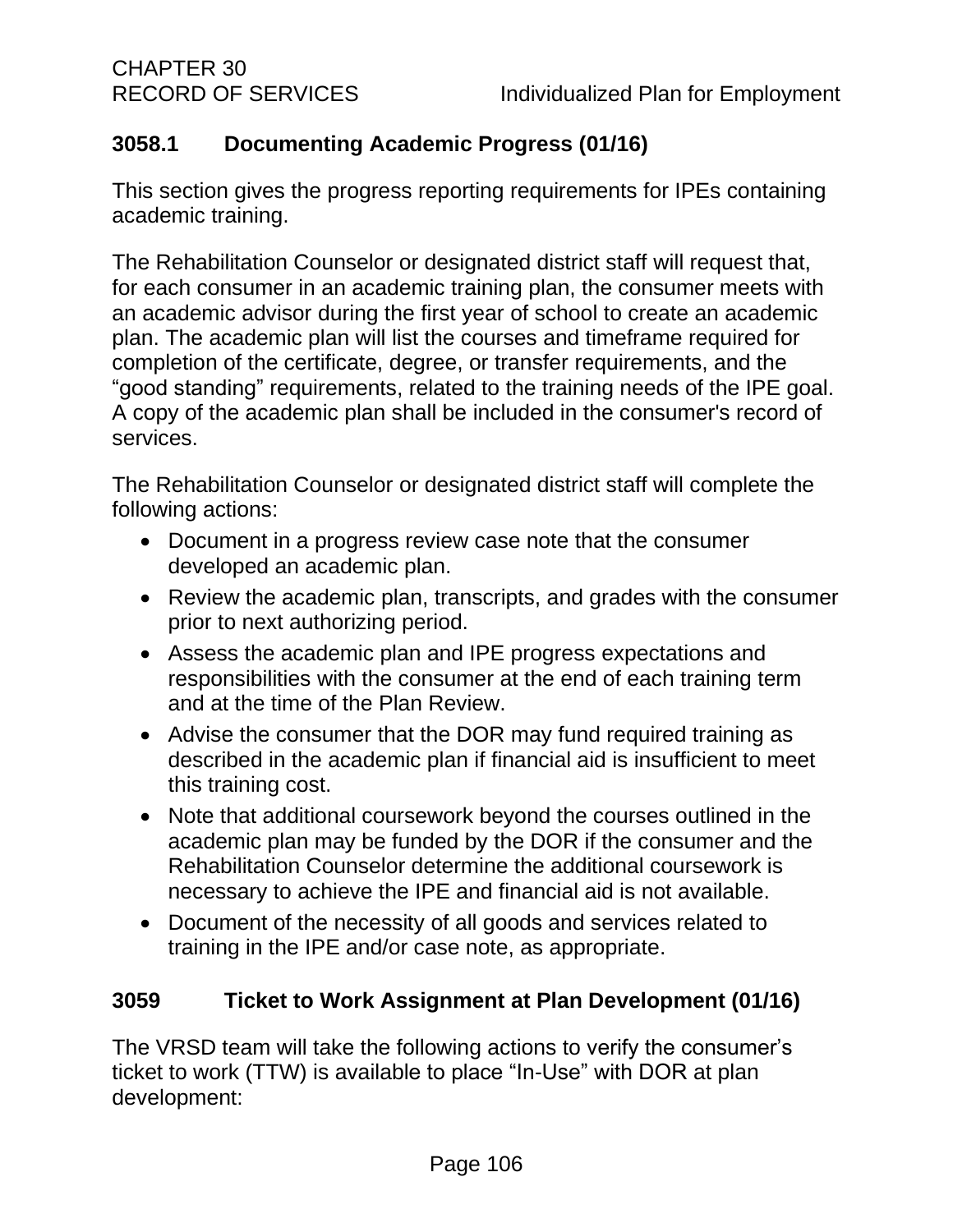# CHAPTER 30

- Call Beneficiary Assistance and Support Services (BASS) at 1-866- 968-7842. The consumer will need to be present during the call to verify ticket status.
- Inform the consumer that his or her TTW will be placed "In-Use," with the DOR. While In-Use with the DOR, the TTW is not available for assignment to an EN. The TTW can be assigned to an EN after the record of services is closed.
- If the consumer's TTW is currently assigned to an EN, contact staff in the DOR Social Security Programs unit, or locate them on the DOR intranet, to help facilitate "unassigning" the TTW from the EN so that it is available to place "In-Use" for the duration of the DOR case.
- Use the ["Beneficiary Fact Sheet on the Ticket to Work Program"](http://www.dor.ca.gov/VRED/TTW-Docs/TTW-Beneficiary-Fact-Sheet-03-2013.rtf) as talking points to discuss pertinent information about the TTW program and provide a copy to the consumer. The fact sheet is available on the DOR web site at [www.dor.ca.gov.](http://www.dor.ca.gov/)

Prior to obtaining the individual's signature on the IPE, the Rehabilitation Counselor or designated district staff will explain the following TTW statement to the consumer:

"Ticket to Work (TTW) (Applies only to SSI/SSDI recipients): I am an SSI/SSDI beneficiary. My DOR counselor has provided me with the Beneficiary Fact Sheet on the TTW Program. I understand that so long as my Ticket is in-use and that I meet Social Security Administration's (SSA) Timely Progress benchmarks, SSA will suspend my medical Continuing Disability Reviews (CDRs). If I was initially referred by an Employment Network (EN) to DOR, I understand that my counselor will refer me back to this EN at the end of DOR services. I understand that I have the option to assign my ticket to an approved EN of my choice for follow-up, retention, and additional support services when my DOR case is closed."

Refer to [Section 3013](#page-22-0) and [Section 3071](#page-116-0) for more information TTW.

#### **Benefits Planning**

Benefits planning services may be necessary to enable the consumer to obtain information about benefits and work incentives in order to make an informed decision about the vocational goal and VR services.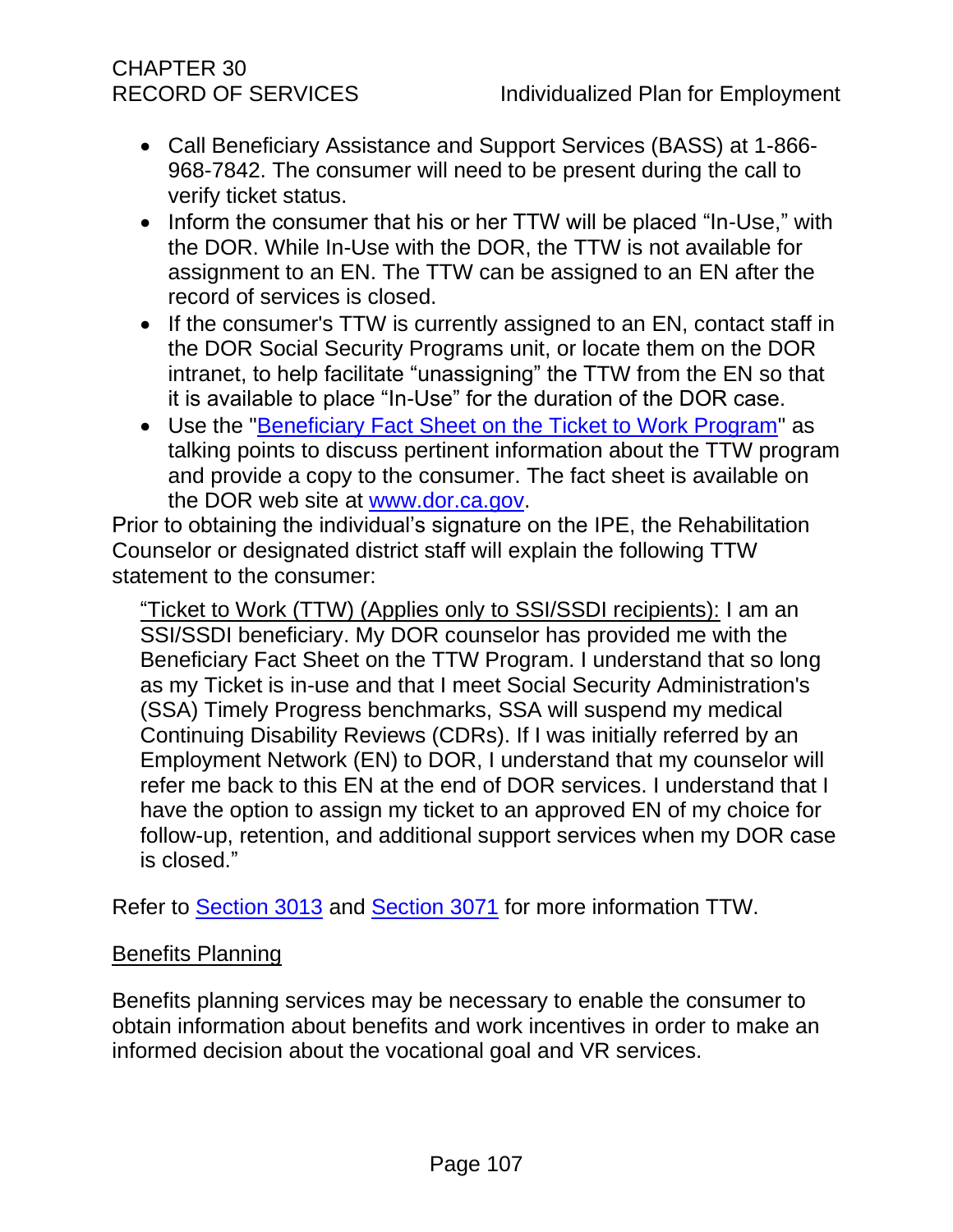CHAPTER 30

Benefits Planning is available to DOR consumers receiving SSI/SSDI who meet certain eligibility criteria through DOR's Work Incentives Planners (WIPs). Refer to **Social Security Programs** on the DOR intranet for current information about WIP Services, including the WIP roster.

DOR consumers who do not meet the current eligibility criteria for WIP Services can access benefits planning services from Work Incentives Planning and Assistance (WIPA) projects throughout California, without cost. Refer to [Social Security Programs](http://drdomino/vrp-rd/collaborative-services-section/social-security-programs/index.html) on the DOR intranet for the current WIPA directory. Benefits planning services are also available from many local ILCs.

A consumer can access work incentives information and resources without cost through the California [Disability Benefits 101](http://www.db101.org/) website (available at [http://www.db101.org\)](http://www.db101.org/).

The VRSD team will be responsible for the following:

- Remain current on DOR projects that include benefits planning to improve efficiencies and increase employment outcomes.
- Document in AWARE benefits planning provided by designated district staff (e.g., a DOR WIP), as appropriate to the individual case.

Refer to Vocational Rehabilitation Policy & Resources Division (VRPRD), [Social Security Programs](http://drdomino/vrp-rd/collaborative-services-section/social-security-programs/index.html) on the DOR intranet for more information.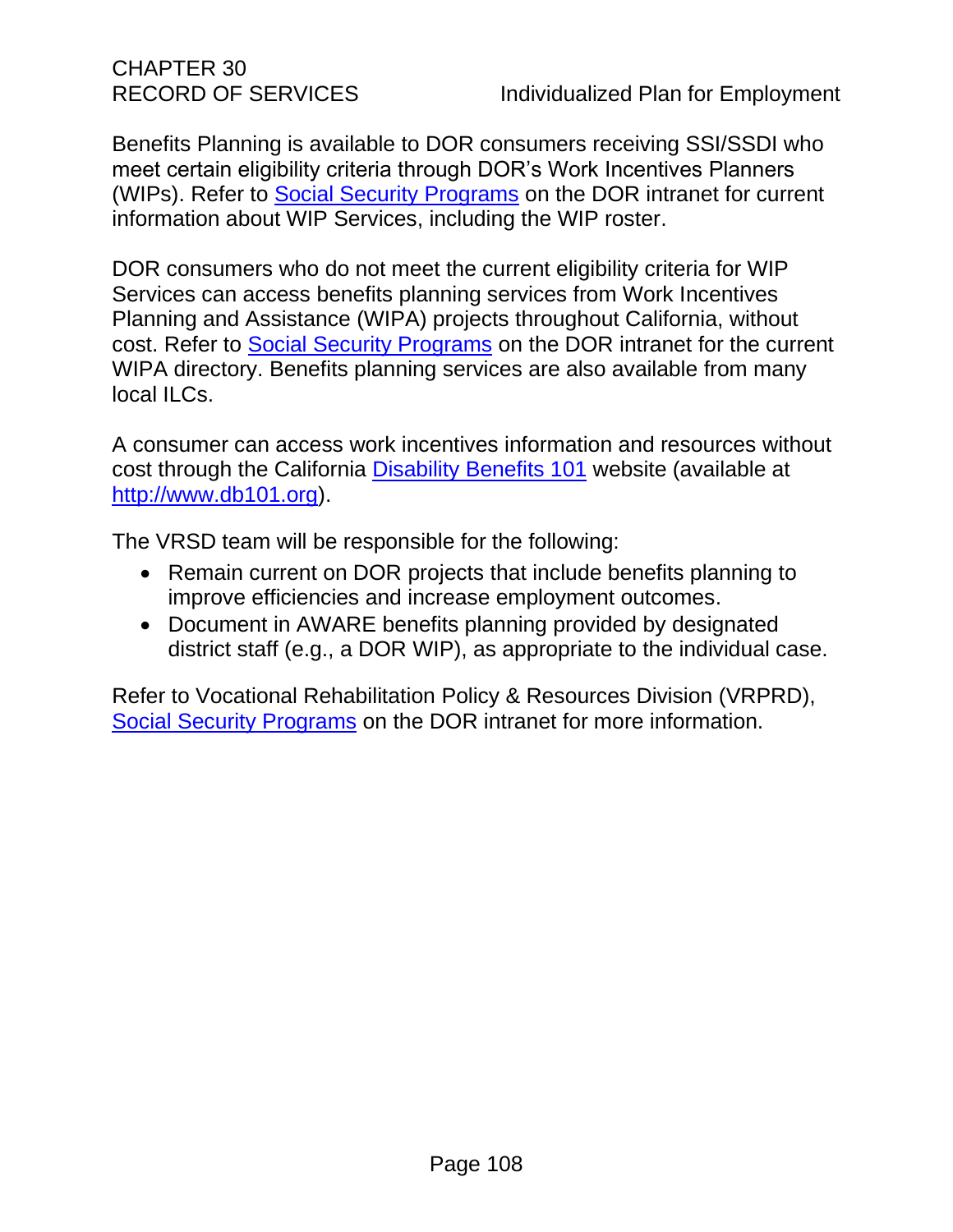#### **3060 RECORD OF SERVICES TRANSFER (09/14)**

The DOR shall ensure applicants and consumers receive appropriate and continuous services, without undue delay, when transferring an individual's record of services to another district. The receiving Team Manager will not deny a transfer due to relocation unless District Administrator approval is given and documented in the record of services.

The DOR shall ensure a timely transfer process for individual and multiple record(s) of services transfers.

Authority: CCR, title 9, sections 7029.7(b)(6) and 7122.

#### **3061 Individual Record of Services Transfer (09/14)**

The Rehabilitation Counselor or designated district staff will promptly complete a record of services transfer—typically within 10 working days of the individual's transfer request—to prevent any impact on the provision of services. Records of services will be transferred to an active Rehabilitation Counselor caseload.

For the purpose of record of services transfer, the following applies:

- The current Rehabilitation Counselor / Team Manager will be the sending Rehabilitation Counselor / Team Manager.
- The new Rehabilitation Counselor / Team Manager will be the receiving Rehabilitation Counselor / Team Manager.
- Team Managers, as well as District Administrators, can transfer and accept transferred cases, as appropriate.

The sending Rehabilitation Counselor may discuss the record of services with the receiving Rehabilitation Counselor to ensure continuity of services.

Designated district support staff in the sending office will use a mailing service with tracking capability. The individual's identification information will not be visible from the outside of the mailing package.

The sending Team Manager will ensure timely completion of case activities, documentation, and communication of transfer requests. The sending Team Manager and the receiving Team Manager will ensure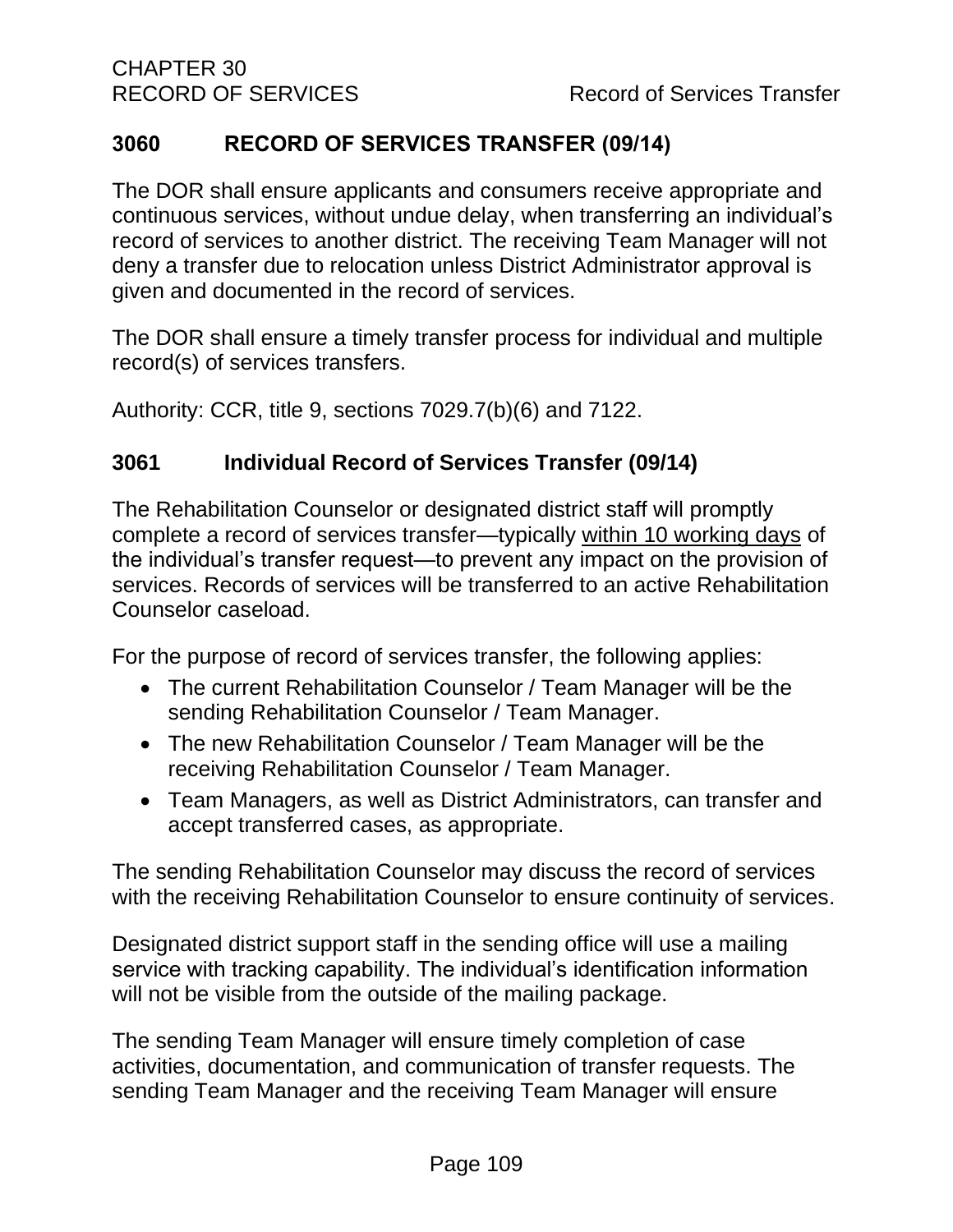transfer of electronic and hardcopy records without undue delay as well as appropriate tracking of hardcopy records.

#### Documenting Record of Services Transfer

The sending Rehabilitation Counselor or designated district staff will perform the following actions to document a record of services transfer and ensure continuity of services:

- Enter transfer information in AWARE according to the AWARE Reference Guide.
- Update the Personal Information in AWARE and the hardcopy case label with the individual's new contact information, if available.
- Communicate the transfer request. An email may be attached to a case note, and/or an Activity Due may be assigned to the receiving office—typically titled, "Transfer Request from <sending> office."

The Rehabilitation Counselor in the sending office will make reasonable efforts to complete time sensitive case activities prior to case transfer, as appropriate to the individual case. These include, but are not limited to, eligibility determination within 60 days, completion of a written TWE Plan, IPE development within 90 days, and Plan Review at least annually.

Prior to the record of services transfer, the Rehabilitation Counselor or designated district staff from the sending office will enter a case note typically titled, "Transfer Summary."

The transfer summary case note will typically include, but not be limited to, the following headings:

- New Contact Information.
- Reason for the Transfer and Effective Date.
- A Summary of Important Facts.
- Cooperation and Participation.
- Incomplete Case or Financial Activities.
- Disposition of Equipment.
- Next Steps.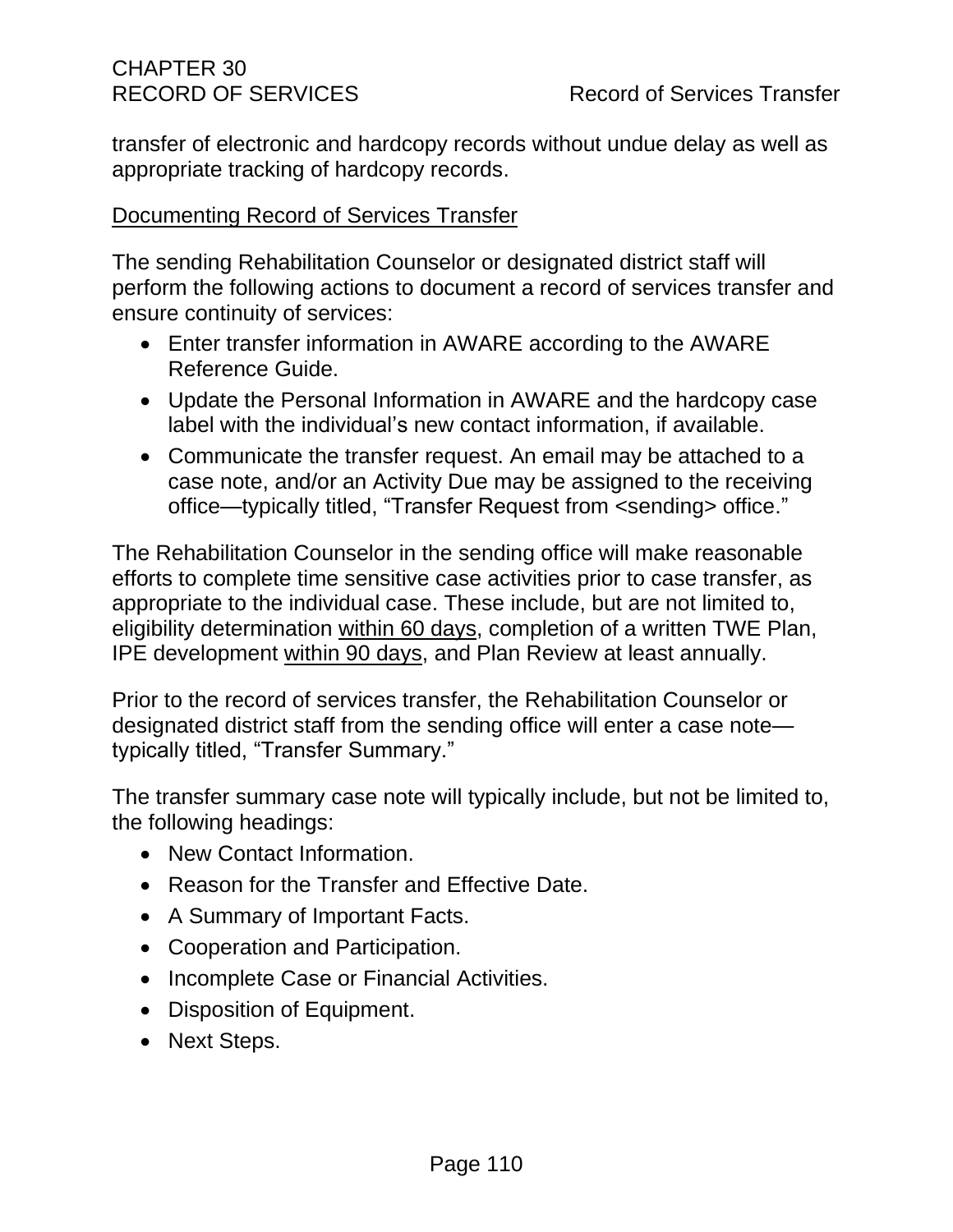Refer to **RAM Chapter 11** for information on transfer encumbrance adjustments, and [RAM Chapter 15](http://drdomino/ram/index.html) for issuance and disposition of case service property.

#### **3062 Multiple Records of Services Transfer (09/14)**

The DOR district may transfer multiple records of services for administrative reasons. Multiple records of services transfers shall not cause undue delay or disruption in VR services for consumers. For example, multiple records of services may be transferred when there is a change in Rehabilitation Counselor assignment.

The sending Team Manager will initiate the process of multiple records of services transfer. If the multiple transfer is between districts, the sending and receiving Team Managers will agree to, and complete, the multiple transfer in AWARE in a timely manner.

The Rehabilitation Counselor or designated district staff will complete the multiple records of services transfer process in AWARE according to the AWARE Reference Guide. Transfer summary case notes are not required for multiple records of services transfer, such as entire caseload transfers.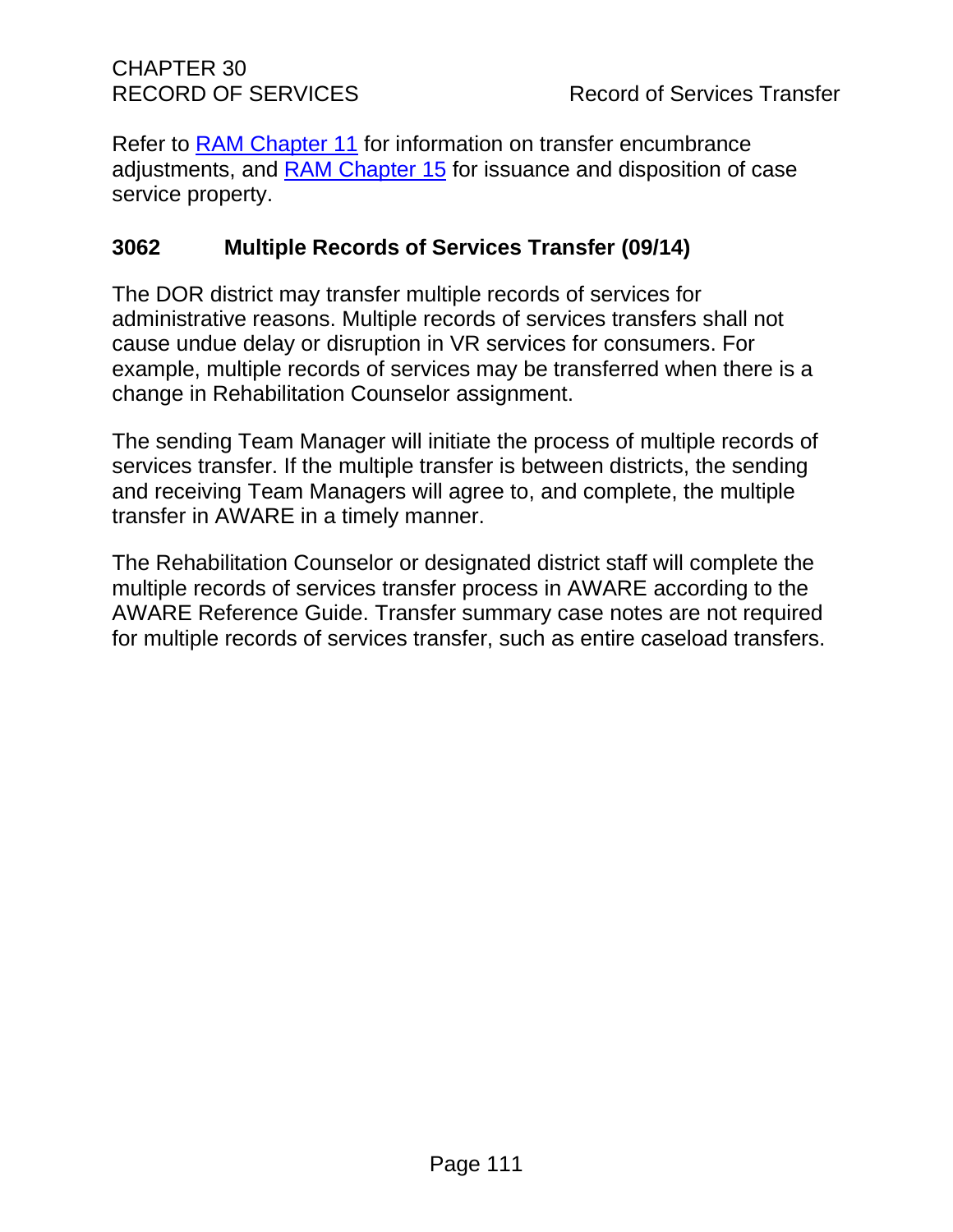#### <span id="page-116-1"></span>**3070 RECORD OF SERVICES CLOSURE (12/16)**

<span id="page-116-0"></span>The DOR shall close an individual's record of services for a variety of reasons in accordance with the following regulations:

- Closing the record of services without an eligibility determination (CCR 7179).
- Closing the record of services with a determination of ineligibility (CCR 7179.1).
- Closing the record of services with an employment outcome (CCR 7179.2).
- Closing the record of services for other reasons (CCR 7179.3).
- Self employment; Closure with an employment outcome (CCR 7179.4).
- Self-employment; Closure without an employment outcome (CCR 7179.5).
- Supported employment program; Closing the record of services with an employment outcome (CCR 7179.7).
- Closing from the waiting list (CCR 7055(d) and (e)).

The DOR shall ensure that an individual's record of services is only closed based on regulatory authority as outlined in this section. For example, consumer behavior may constitute closure based on failure to participate or cooperate, or disability too severe to benefit from services with clear and convincing evidence.

The DOR shall follow federal and state regulations regarding mandatory reviews after the record of services has been closed.

The DOR shall require a Team Manager to independently review and approve an individual's record of services at closure, regardless of Rehabilitation Counselor approval authority.

The DOR shall not allow a record of services to be re-opened after closure. If an exception is needed due to an error or an unusual event, such as the closure is not upheld on appeal, only the District Administrator and one District Administrator designee are allowed to re-open the record. If the record of services is re-opened, the District Administrator must review the record and document a justification for re-opening the record in a case note. The District Administrator must notify the DOR Program Policy and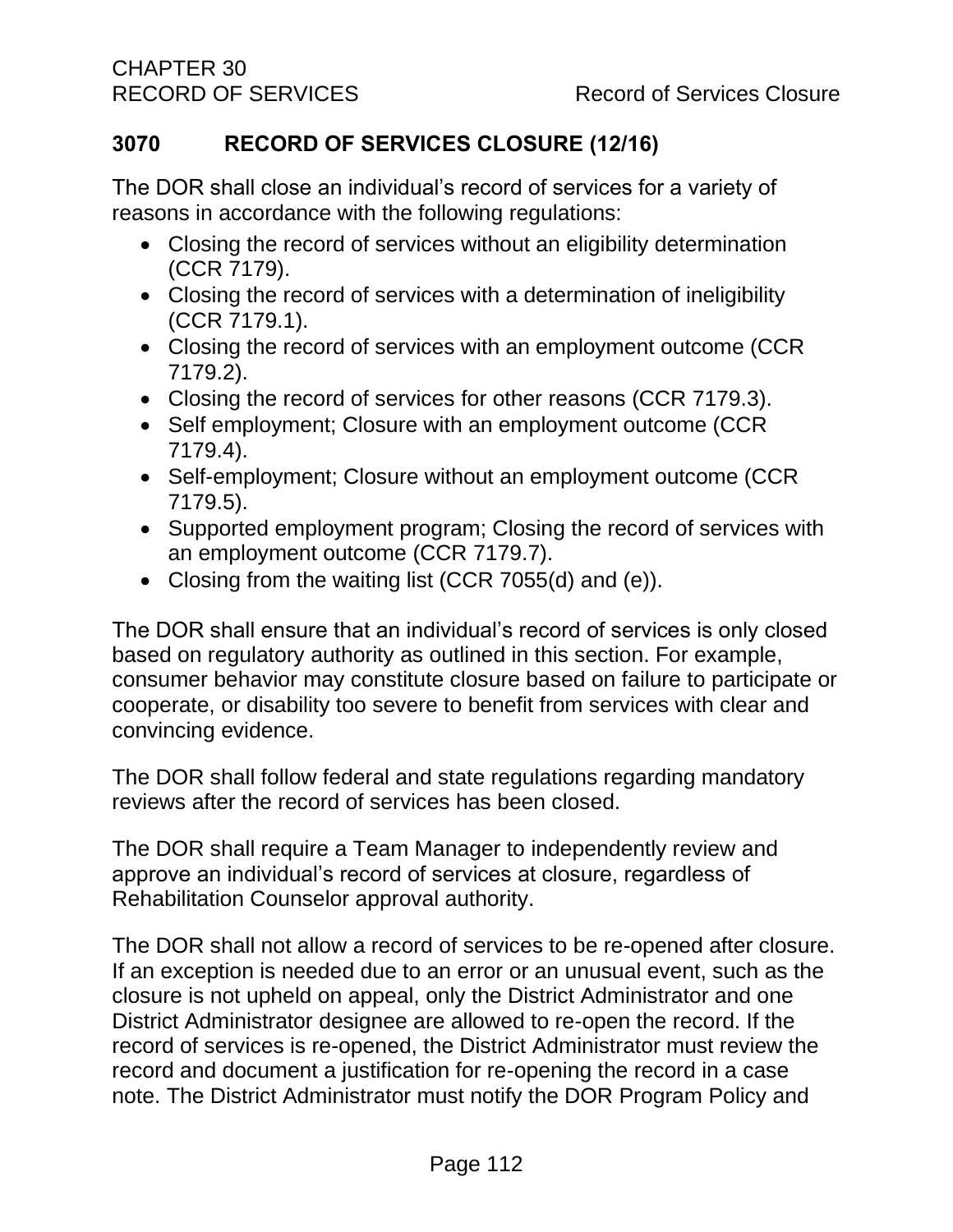Implementation Unit by email anytime that a record of services is reopened. The email must contain the participant ID number with the original closure date.

The DOR shall use the following forms:

- When a record of services is closed after an employment outcome is achieved, the Rehabilitation Counselor will complete and sign the DR 229A CLOSURE REPORT – REHABILITATED form.
- When a record of services is closed without an eligibility determination, with a determination of ineligibility, or for other reasons (other than employment outcome achieved), the Rehabilitation Counselor will complete and sign the DR 229B CLOSURE REPORT – OTHER THAN REHABILITATED form.

The Team Manager's electronic approval in AWARE shall serve as verification of review and approval.

The DOR shall use AWARE descriptions to describe record of services closure statuses as follows:

- "Closed-Rehab"
- "Closed-Other"

Authority: 34 CFR 361.5(b)(11), 361.43, 361.44, 361.47(a)(9), 361.55, and 361.56; CCR, title 9, sections 7006.3, 7011, 7013.6, 7055(d) and (e), 7098, 7122, 7179, 7179.1, 7179.2, 7179.3, 7179.4, 7179.5, 7179.7, 7181, and 7181.1.

#### [Go to CCR.](file:///G:/Public%20Folder/InDOR%20Documents/VRPRD/PPI/CCR%20DOR%20-%20Effective%201-16-18.docx)

#### Process for Record of Services Closure

When the record of services is closed, the Rehabilitation Counselor will provide written notice to the individual, supplemented as necessary with other appropriate modes of communication, consistent with the informed choice of the individual. The DR 229A or DR 229B form is sufficient to serve as the written notice.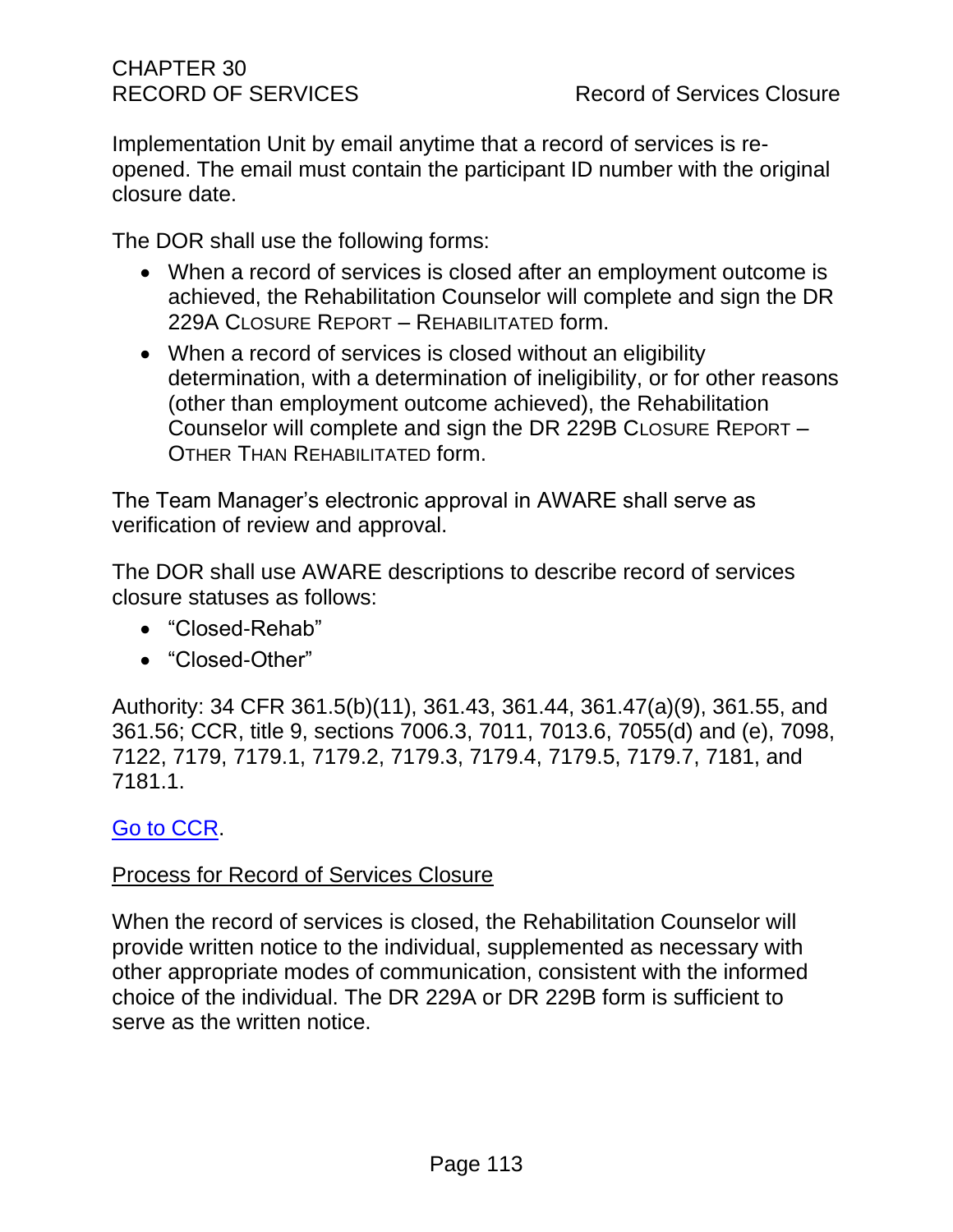When the reason for closure is "inability to locate or contact the individual," the Rehabilitation Counselor or designated district staff will send the notice to the last known address of the individual.

A written notice issued shall include all of the following information:

- The reason the record of services was closed and reference to the federal or state statute or regulation or federal policy directive issued by the RSA that supports the closure.
- A description of the means by which the individual may appeal the DOR decision to close the record of services, including administrative review, mediation, and fair hearing processes.
- A description of services available from CAP and information on how to contact the program.

To close the record of services in AWARE, the Rehabilitation Counselor will perform the following actions:

- Determine the suitability of an employment outcome as a nondelegable function.
- Document the closure page in AWARE according to the AWARE Reference Guide.
- Complete the DR 229A or DR 229B form in accordance with the regulations described, as appropriate to the individual case.
- The VRSD team will perform the following actions:
- Complete documentation in accordance with [Section 3004.](#page-13-0)
- Follow the guidelines in **RAM Chapter 15** for the documentation and disposition of case service property.
- Mail the Authorization Register to the consumer. The Authorization Register is a report in AWARE.
- The designated district support staff will file the record of services in accordance with DOR record retention policies.

The Team Manager will independently review and approve record of services closures. Monitoring of closed cases will include a review of the Authorization Register to ensure appropriate disposition of equipment in accordance with [RAM Chapter 15.](http://drdomino/ram/index.html)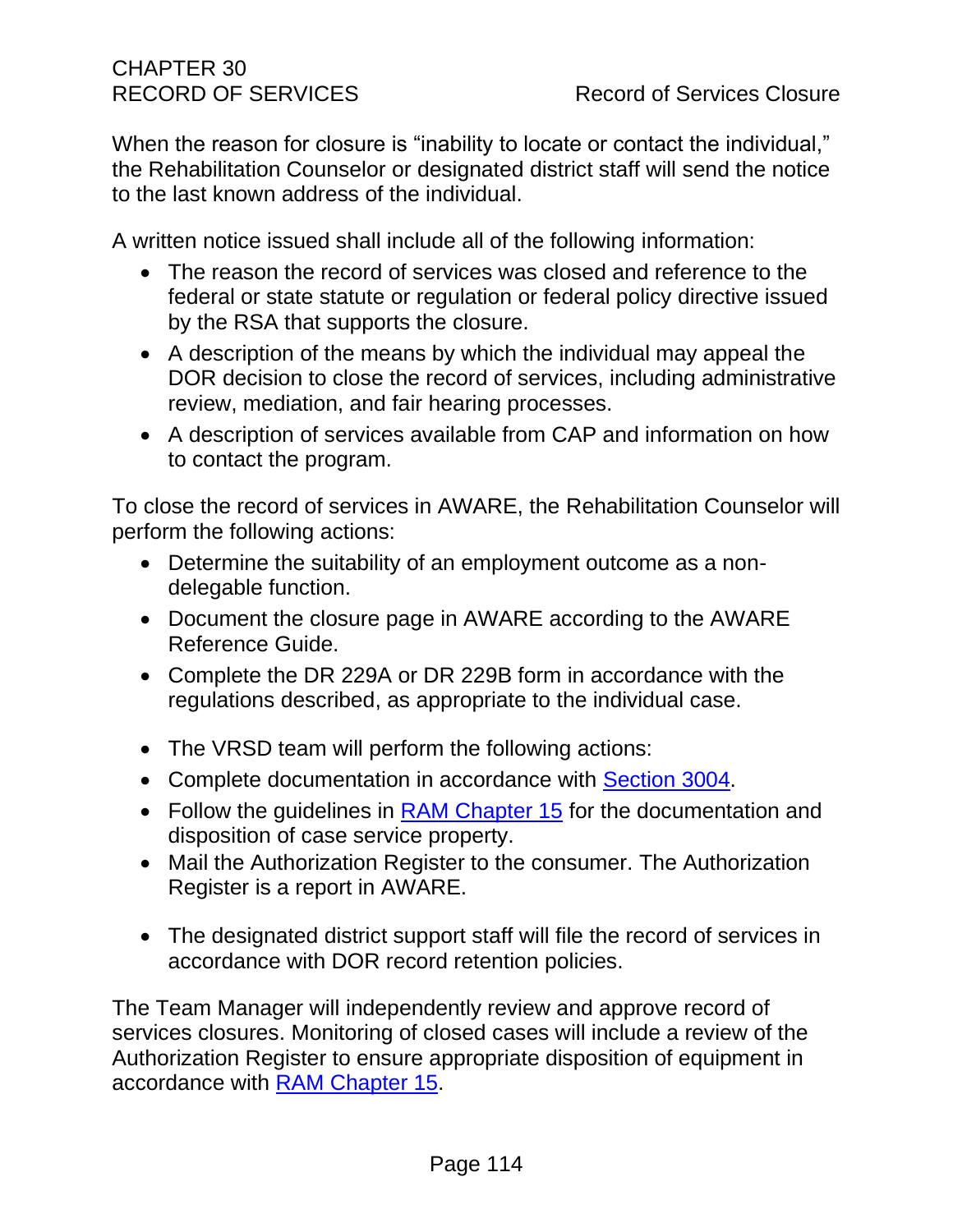Refer to the DOR Business Services Section for more information on procedures for sending records of services to the State Records Center.

## **3071 Ticket to Work Assignment at Closure (09/14)**

Under the TTW program, a consumer may receive services from the DOR to meet his or her intensive, upfront service needs. After the record of services is closed, the individual may assign his or her ticket to an EN for retention and other support services. The Rehabilitation Counselor may assist the individual in assigning his or her ticket to an EN. Assignment to an entity other than the DOR may offer TTW holders the support they may need to retain employment, reach or exceed "substantial gainful activity" (SGA) level earnings, and decrease reliance on public assistance.

For consumers with a TTW "In-use Status" with the DOR at the time of closure, the Rehabilitation Counselor will perform the following actions:

- Inform the consumer that protection from medical CDR will extend for 90 days after record of services closure, if he or she has met the SSA Timely Progress Review.
- Inform the consumer that a TTW can be assigned within the next 90 days to an EN in order to receive follow-up, retention, or other support services to maintain employment and the assignment is voluntary.
- Refer the consumer back to the EN that made the original referral to the DOR for ongoing supports to maintain the employment outcome.
- Explain the assignment of the TTW to the EN is voluntary and that the consumer may decide at any time to reassign the TTW back to the DOR.

Refer to [Section 3013](#page-22-0) and [Section 3059](#page-110-0) for more information on TTW.

## **3072 Closure With an Employment Outcome (12/16)**

<span id="page-119-0"></span>The Rehabilitation Counselor will refer to CCR 7179.2 when closing the record of services with an employment outcome. If the Rehabilitation Counselor is successfully closing the record of services for a plan in a selfemployment setting or a plan for supported employment, the Rehabilitation Counselor will do so in accordance with CCR 7179.4 and 7179.7, respectively, *instead of* CCR 7179.2.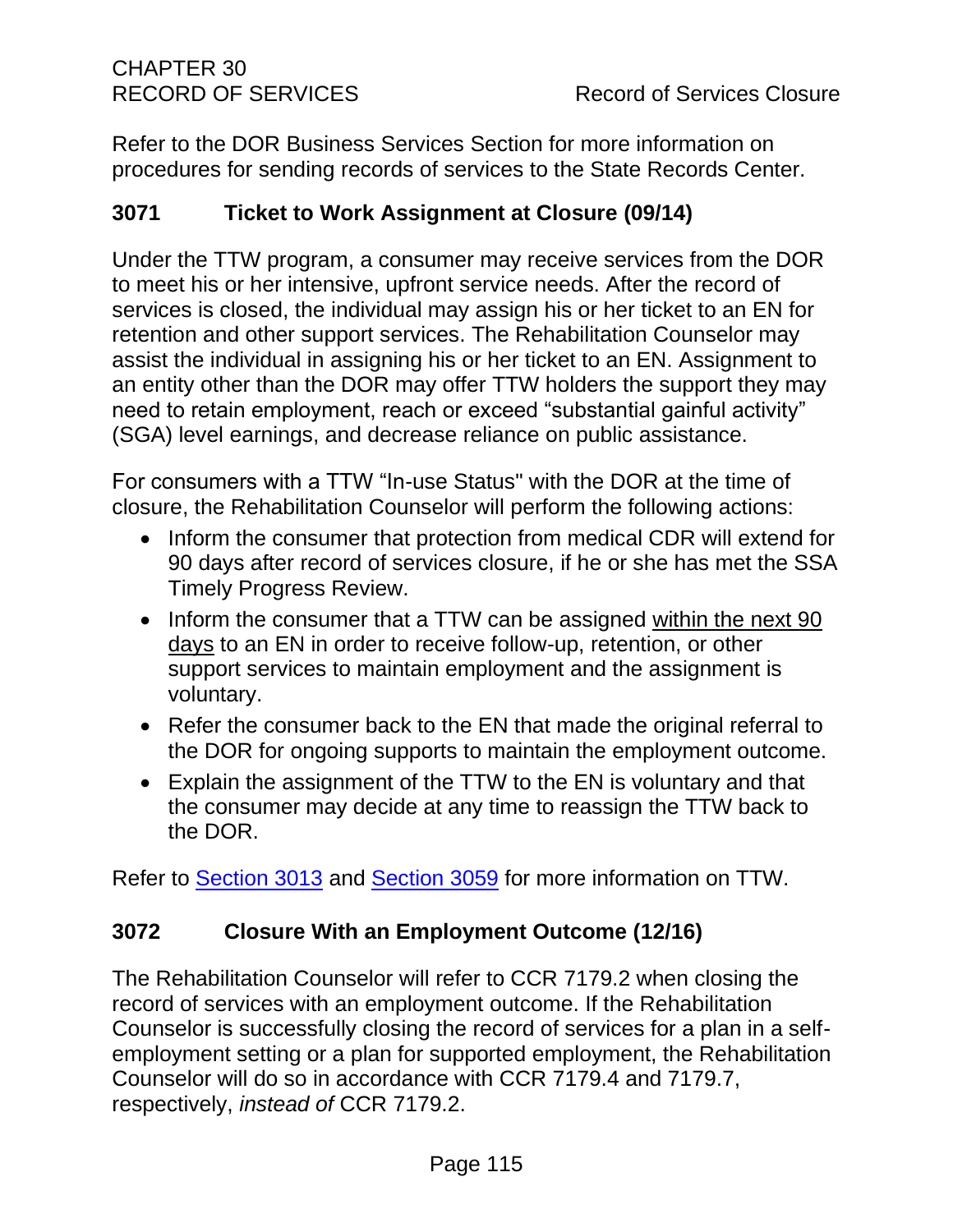The Rehabilitation Counselor will close the record of services (for plans other than those in a self-employment setting or for supported employment) only when all of the following requirements have been met:

- The consumer has achieved the employment outcome described in the IPE or the major plan revision.
- The employment outcome is consistent with the consumer's strengths, resources, priority, concerns, abilities, capabilities,
- The employment outcome has been maintained for an appropriate amount of time, but not less than 90 days, to ensure stability and that no further VR services are needed.
- At the end of the appropriate amount of time, but not less that 90 days, the consumer and the Rehabilitation Counselor consider the employment outcome to be satisfactory and agree that the consumer is performing well in the employment.

Prior to closing the record of services with a successful employment outcome, and in consideration of whether the employment outcome is satisfactory, the Rehabilitation Counselor will perform the following actions:

- Verify and document that consumers who achieve competitive employment are receiving a wage and a level of benefits not less than that customarily paid by the employer for the same, or similar, work performed by non-disabled individuals, and that the consumer is earning at least minimum wage.
- Verify that the employment data on the Employment page and Closure page is consistent with the corroborating documentation or verbal report as documented on the Employment Information case note (refer to [Section 3051\)](#page-94-0).
- Ensure that the consumer is informed of the availability of PES (refer to CCR, sections 7021.5; 7149(o); and 7176, except 7176(c)).
- Review the IPE or amended IPE service(s) and document the substantiality of services (i.e., how the service provided contributed to the successful employment outcome).

Refer to [Section 3073](#page-119-0) for more information on record of services closure for plans for supported employment and plans in a self-employment setting.

## [Go to CCR.](file:///G:/Public%20Folder/InDOR%20Documents/VRPRD/PPI/CCR%20DOR%20-%20Effective%201-16-18.docx)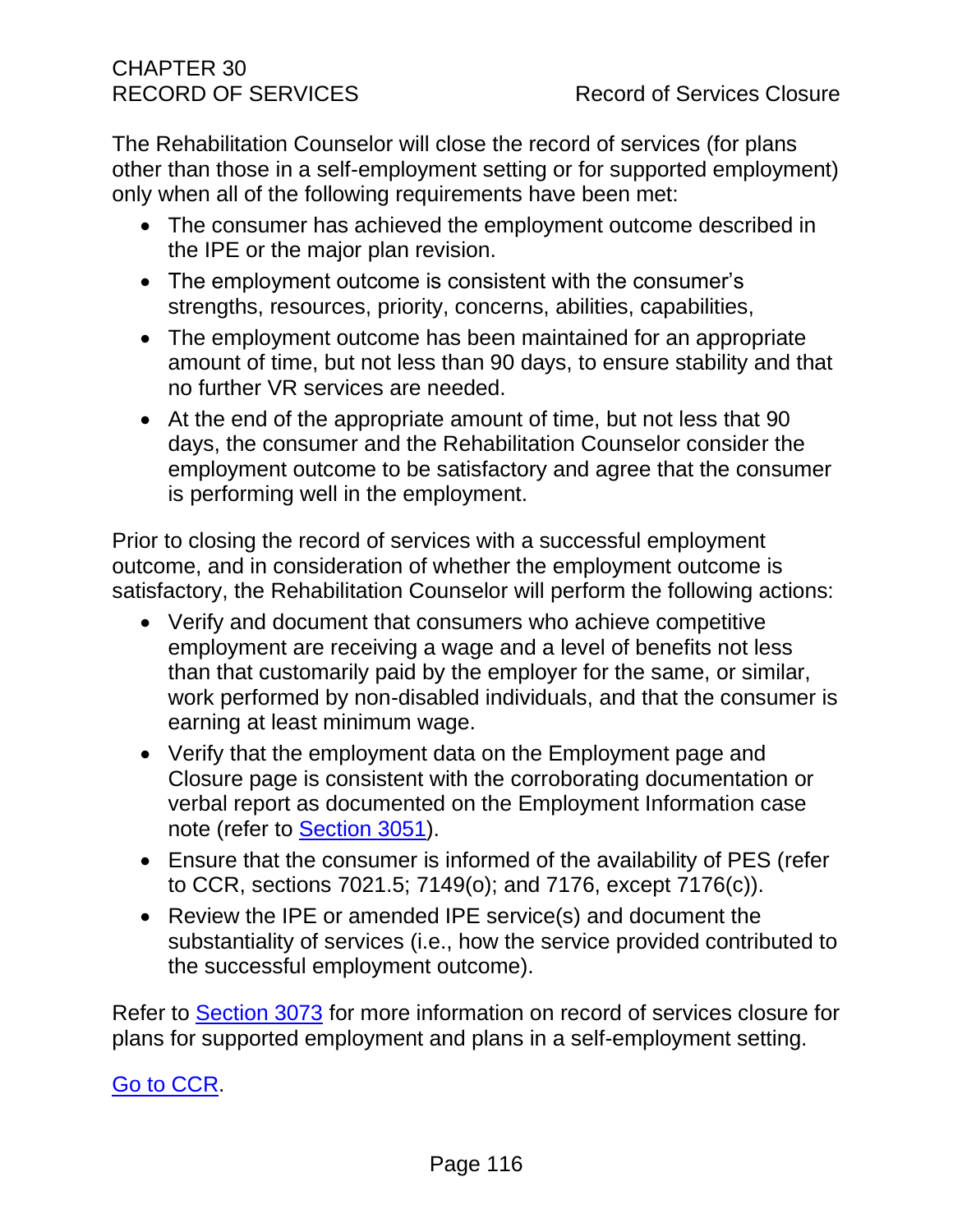#### Documenting Closure with an Employment Outcome

The Rehabilitation Counselor will perform the following actions:

- Document how all services provided under the IPE substantially contributed to the achievement of the employment outcome, including how the services provided were required by the individual to achieve the employment outcome.
- Document reasons for any service(s) that was not provided or is no longer required.
- Document the closure page in AWARE according to the AWARE Reference Guide.
- Create the DR 229A CLOSURE REPORT REHABILITATED form.

The Rehabilitation Counselor or designated district staff will complete documentation in accordance with [Section 3004.](#page-13-0)

The consumer's status will change to Closed-Rehab in AWARE.

#### **3073 Closure: Plans for Supported Employment; Plans in a Self-Employment Setting (09/14)**

#### Plans for Supported Employment

The Rehabilitation Counselor will refer to CCR 7179.7 in lieu of CCR 7179.2 when closing a record of services for a plan for supported employment.

Plans for supported employment with individual placement and plans for supported employment with group placement as defined in CCR 7016.1 have specific closure requirements. In part, the criteria include *a minimum of* 60 days for stabilization and an additional 60 days of monitoring after transition.

Refer to [Section 3053](#page-101-0) for information on developing plans for supported employment and [RAM Chapter 31](http://drdomino/ram/index.html) for supported employment.

#### [Go to CCR.](file:///G:/Public%20Folder/InDOR%20Documents/VRPRD/PPI/CCR%20DOR%20-%20Effective%201-16-18.docx)

#### Plans in a Self-Employment Setting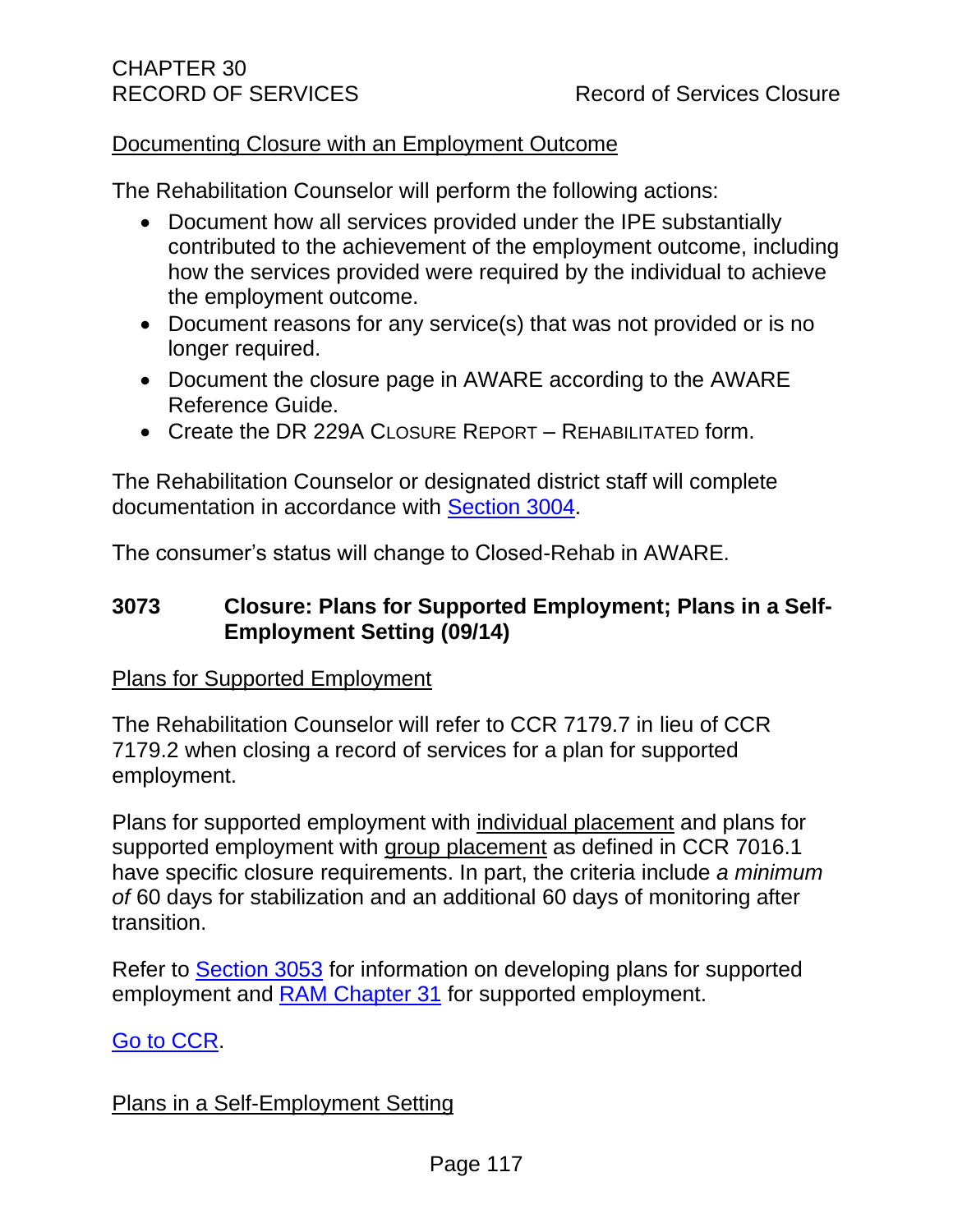The Rehabilitation Counselor will refer to CCR 7179.4 in lieu of CCR 7179.2 when successfully closing a record of services with a plan that includes employment in a self-employment setting.

Plans in a self-employment setting have specific closure requirements. In part, the criteria require that the consumer has maintained employment in the self-employment setting specified in the IPE for a sufficient period of three months to one year.

The Rehabilitation Counselor will refer to CCR 7179.5 when closing a record of services with a plan in a self-employment setting without an employment outcome.

Refer to [Section 3053](#page-101-0) for more information on plans in a self-employment setting.

# [Go to CCR.](file:///G:/Public%20Folder/InDOR%20Documents/VRPRD/PPI/CCR%20DOR%20-%20Effective%201-16-18.docx)

# **3074 Closure Without an Eligibility Determination (09/14)**

The Rehabilitation Counselor will refer to CCR 7179 when closing the record of services without an eligibility determination.

In accordance with CCR 7179(a), the Rehabilitation Counselor will close an applicant's record of services without (prior to) an eligibility determination when the following two conditions exist:

- The applicant declines to participate in, or is unavailable to complete, the assessment for determining eligibility and priority for services, including a TWE necessary to determine eligibility (CCR 7179(a)(1)).
- The Rehabilitation Counselor or designated district staff has made at least three attempts over a 30-day period to contact the applicant or, if appropriate, the applicant's representative, to encourage the applicant's participation. The first attempt shall be made in writing to the last known address of the applicant or his or her representative; the Rehabilitation Counselor or designated district staff may use the DR 905 CLOSURE CONTACT form (CCR 7179(a)(2)).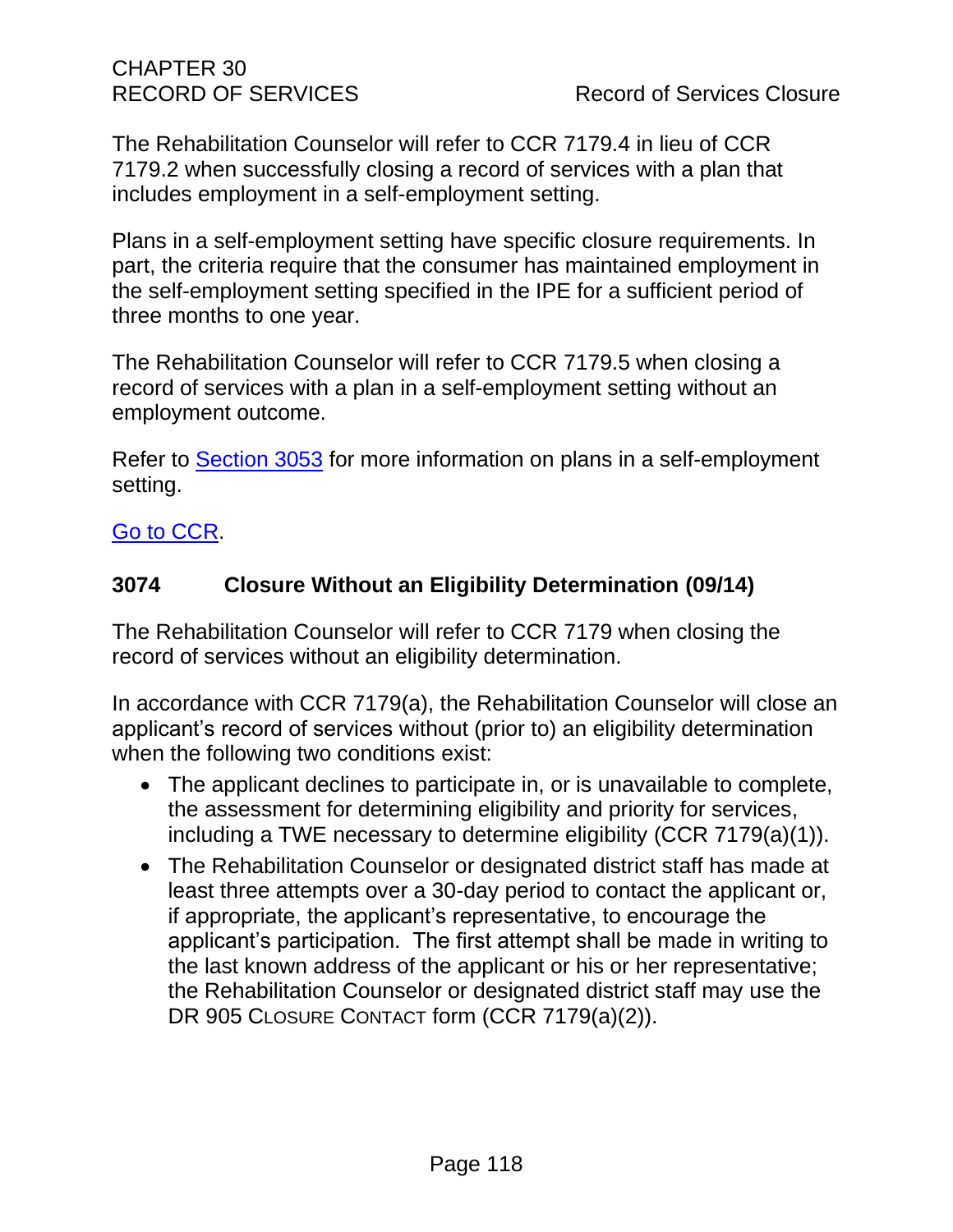In accordance with CCR 7179(b)(1), an applicant is considered to have declined to participate in the assessment to determine eligibility and priority for services when one of the following conditions applies:

- The individual chooses not to participate in VR services.
- The individual prevents the completion of the assessment by failing to cooperate in such assessment or any part thereof, including:
	- o Repeatedly failing to keep appointments, maintain contact, or carry out the individual's responsibilities with respect to the assessment.
	- o Making threats or engaging in violent conduct, or engaging in abusive language or behavior directed at a DOR employee, vendor, or other applicant or eligible individual, when such language or behavior continues *after notice is given* that the language or behavior is inappropriate.

An individual is considered unavailable to complete the assessment to determine eligibility and priority for services when one of the following conditions applies:

- The applicant cannot be located or contacted.
- The applicant is unavailable to participate for an extended or indefinite period because of health problems or prolonged confinement in a hospital, nursing home, prison, jail, treatment center, or similar facility.
- The applicant is deceased.

## [Go to CCR.](file:///G:/Public%20Folder/InDOR%20Documents/VRPRD/PPI/CCR%20DOR%20-%20Effective%201-16-18.docx)

#### Documenting Closure Without an Eligibility Determination

Prior to closure of the record of services without an eligibility determination, the Rehabilitation Counselor or designated district staff will perform the following actions:

• Document in a case note(s) required attempts to contact the applicant or, if appropriate, applicant's representative over a 30-day period, including a description of efforts to encourage cooperation and participation.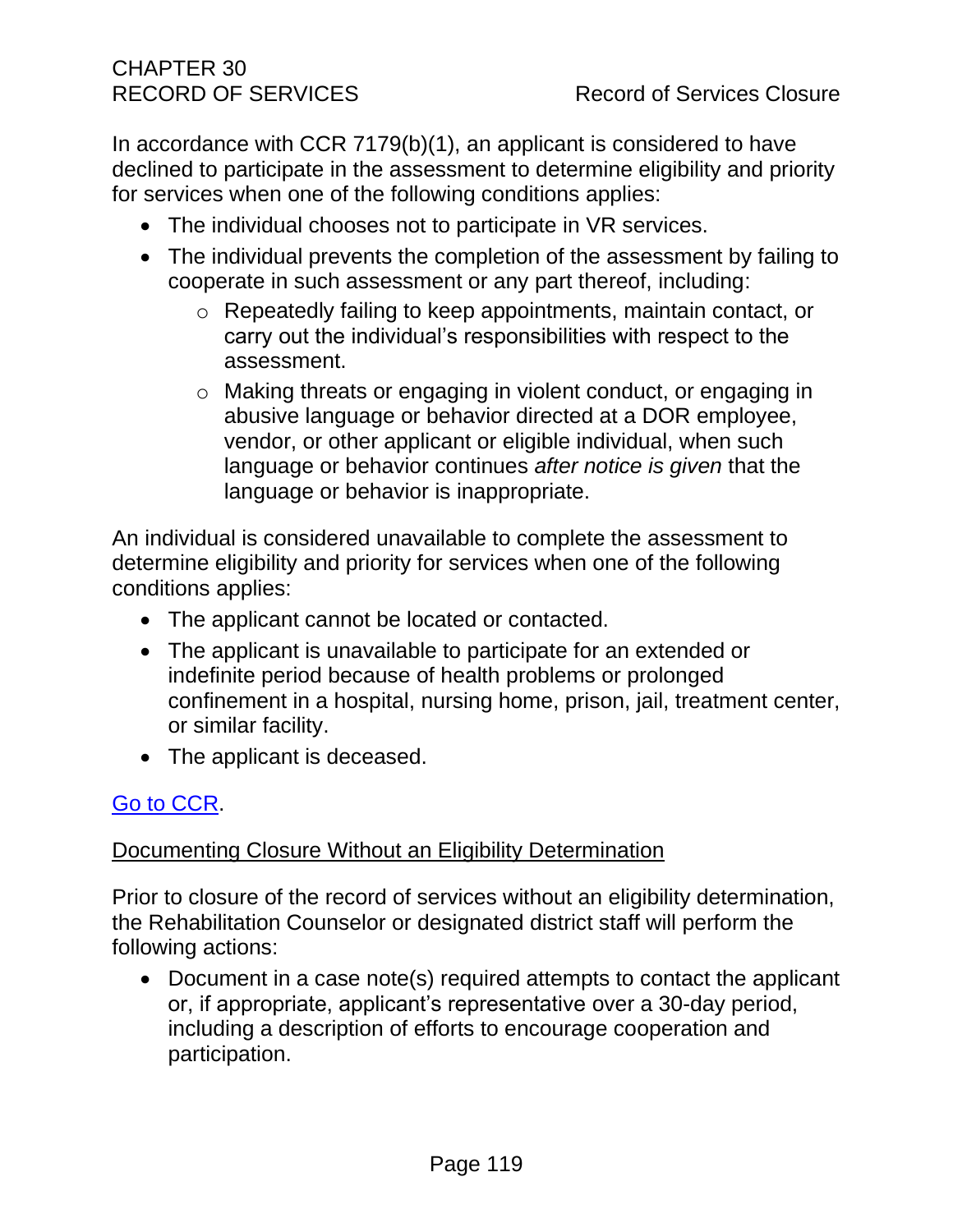• Complete the DR 905 CLOSURE CONTACT form, or other written notification, and provide a copy to the individual.

The Rehabilitation Counselor will perform the following actions:

- Document the closure page in AWARE according to the AWARE Reference Guide.
- Create the DR 229B CLOSURE REPORT OTHER THAN REHABILITATED form.

The Rehabilitation Counselor or designated district staff will complete the closure documentation in accordance with [Section 3004.](#page-13-0)

The individual's status will change to Closed-Other in AWARE.

#### **3075 Closure With a Determination of Ineligibility (09/14)**

The Rehabilitation Counselor will refer to CCR 7179.1 when closing the record of services with a determination of ineligibility.

The Rehabilitation Counselor will perform the following actions:

- Close the record of services as ineligible when he or she determines an applicant is ineligible for VR services or determines a consumer is no longer eligible for services.
- Provide the individual with an opportunity for a full consultation about the ineligibility determination. If, after consultation, the ineligibility determination remains appropriate, then the Rehabilitation Counselor will proceed with the record of services closure.

An individual is not eligible for services when any of the following conditions exist:

- There is clear and convincing evidence as defined in CCR 7004.6 that the individual cannot benefit from VR services in terms of an employment outcome due to the severity of the individual's disability.
- The individual does not have a physical or mental impairment, as defined in CCR 7021.
- The individual's impairment does not constitute a substantial impediment to employment, as defined in CCR 7027.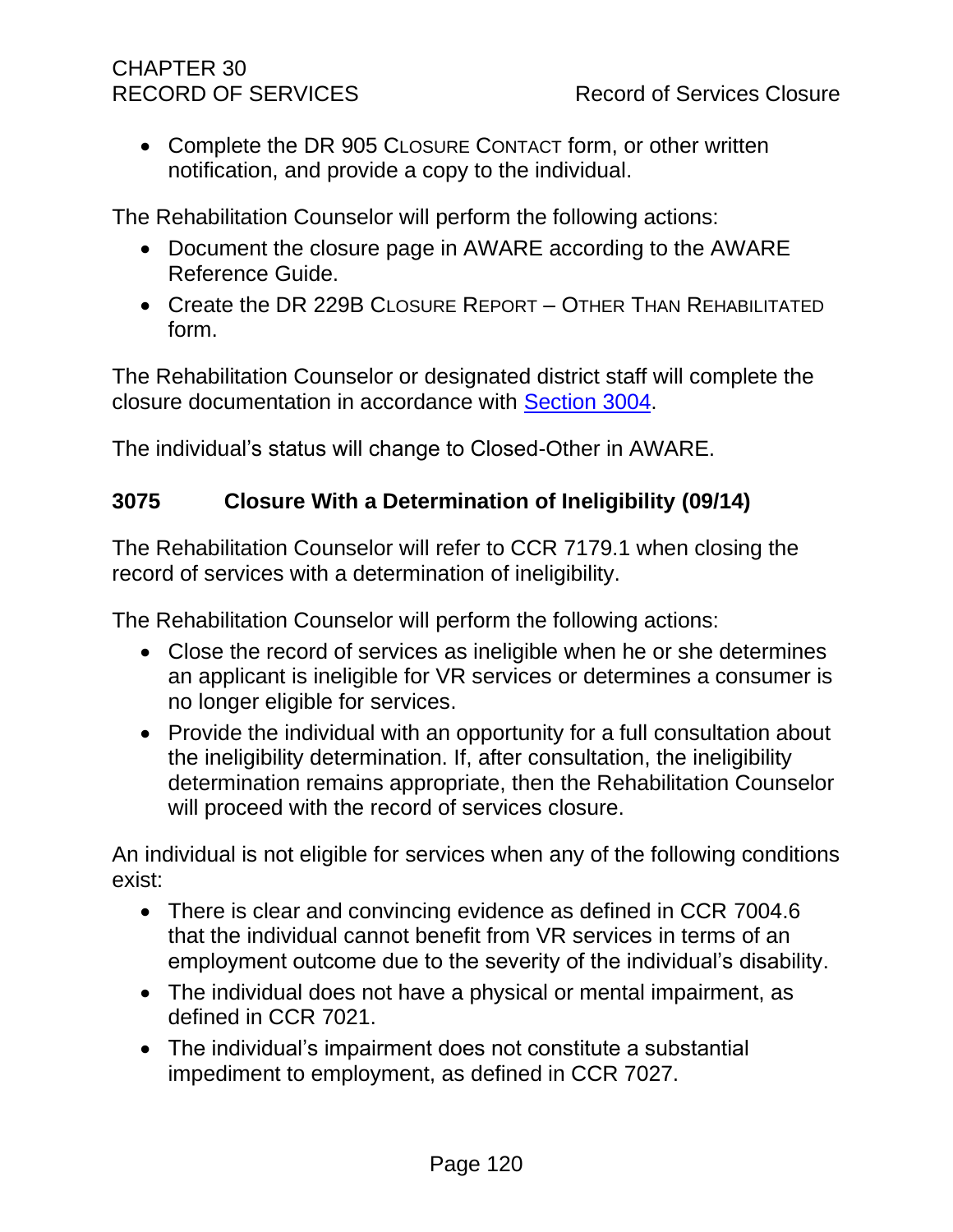# CHAPTER 30

• The individual does not require VR services provided by the DOR to prepare for, secure, retain, or regain an employment outcome consistent with the individual's strengths, resources, priorities, concerns, abilities, capabilities, interests, and informed choice, including circumstances in which the individual has obtained an employment outcome without benefit from DOR services.

The Rehabilitation Counselor or designated district staff will provide the following information to the individual:

- Other employment assistance programs whenever possible, if the ineligibility determination is based on the inability to achieve competitive, integrated employment (e.g. an extended employment provider).
- How to request a review of the ineligibility determination (e.g., administrative review, mediation, and/or a fair hearing).
- The Client Assistance Program (CAP).

The Team Manager will independently review cases, monitor ineligibility determinations, and take appropriate action to ensure compliance.

Refer to [Section 3025](#page-36-0) for more information on ineligibility determination.

#### [Go to CCR.](file:///G:/Public%20Folder/InDOR%20Documents/VRPRD/PPI/CCR%20DOR%20-%20Effective%201-16-18.docx)

#### Documenting Closure With a Determination of Ineligibility

Prior to record of services closure, the Rehabilitation Counselor or designated district staff will provide the consumer with an opportunity for consultation. Notification of this opportunity may be accomplished using the DR 905 CLOSURE CONTACT form.

The Rehabilitation Counselor will perform the following actions:

- Document reason(s) for the ineligibility determination in a case note typically titled, "Ineligibility Determination."
- Summarize the basis for the ineligibility determination, as appropriate to the individual case.
- Document the closure page in AWARE according to the AWARE Reference Guide.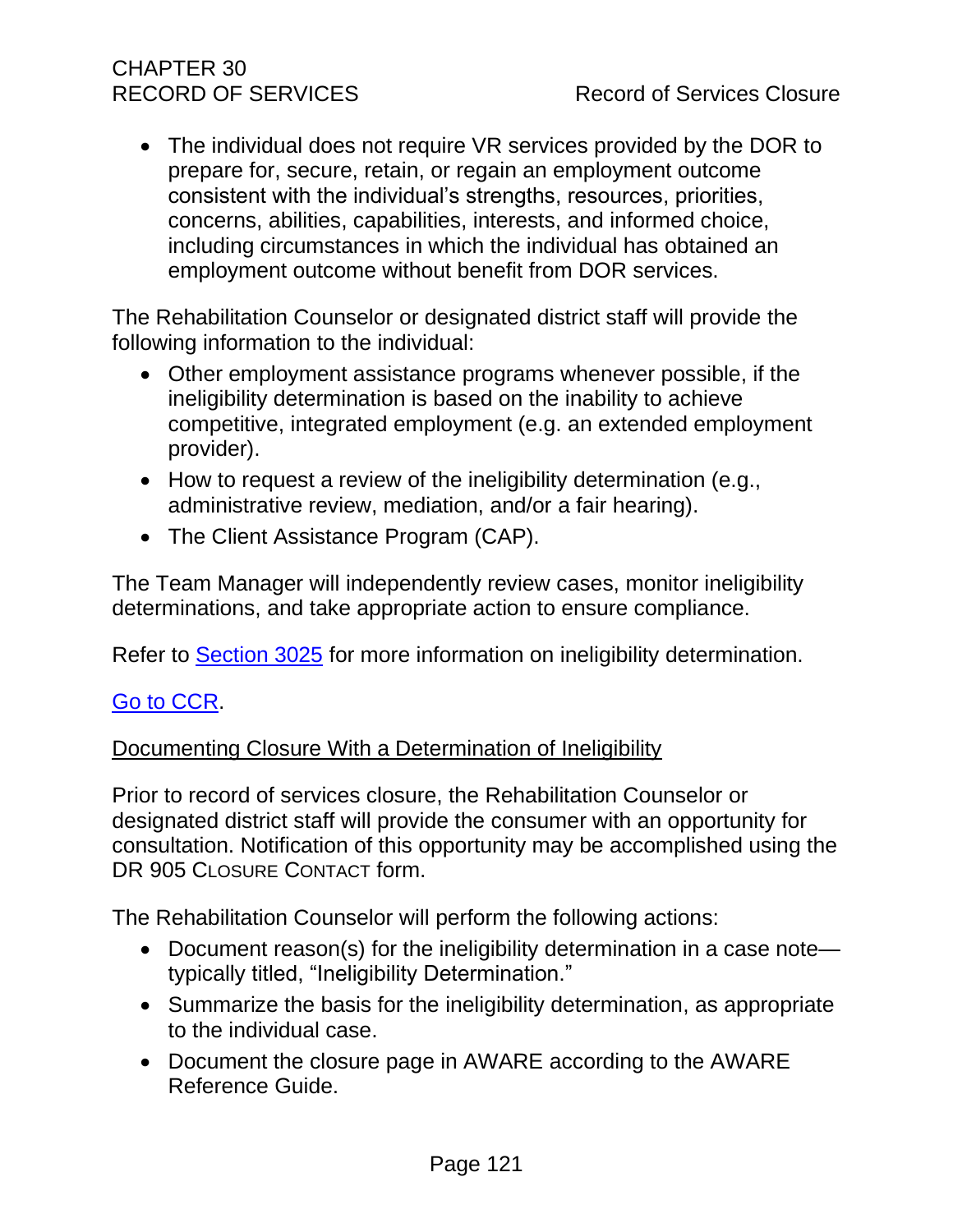• Create the DR 229B CLOSURE REPORT - OTHER THAN REHABILITATED form.

The Rehabilitation Counselor or designated district staff will complete the closure documentation in accordance with [Section 3004.](#page-13-0)

The individual's status will change to Closed-Other in AWARE.

#### **3076 Closure From the Waiting List (09/14)**

The Rehabilitation Counselor will refer to CCR 7055(d) and (e) when closing the record of services of an eligible individual on a wait list, who does not respond to a DR 68H 60-DAY WAIT LIST NOTIFICATION form.

The Rehabilitation Counselor will place an eligible individual on a waiting list when his or her priority category for VR services is not being served in accordance with [Section 3035.](#page-49-0) If an eligible individual who is on the waiting list does not respond to the DR 68H form within 60 days, or if he or she declines to remain on the waiting list, the record of services will be closed in accordance with [Section 3038.](#page-52-0)

## [Go to CCR.](file:///G:/Public%20Folder/InDOR%20Documents/VRPRD/PPI/CCR%20DOR%20-%20Effective%201-16-18.docx)

#### Documenting Closure From the Waiting List

The Rehabilitation Counselor will close the record of services in AWARE and create the DR 229B CLOSURE REPORT – OTHER THAN REHABILITATED form. The final notice of case closure will include the following required information (CCR 7055(d)):

- The date of record of services closure.
- The information regarding reevaluation as stated in CCR 7055(f).
- The individual's appeal rights as stated in CCR 7350 through 7361.

The Rehabilitation Counselor or designated district staff will perform the following actions:

- Document closure from the waiting list in a record of services case note—typically titled, "Closure from the Waiting List."
- Summarize the reason that the record of services is being closed from the waiting list. For example, the case note may indicate the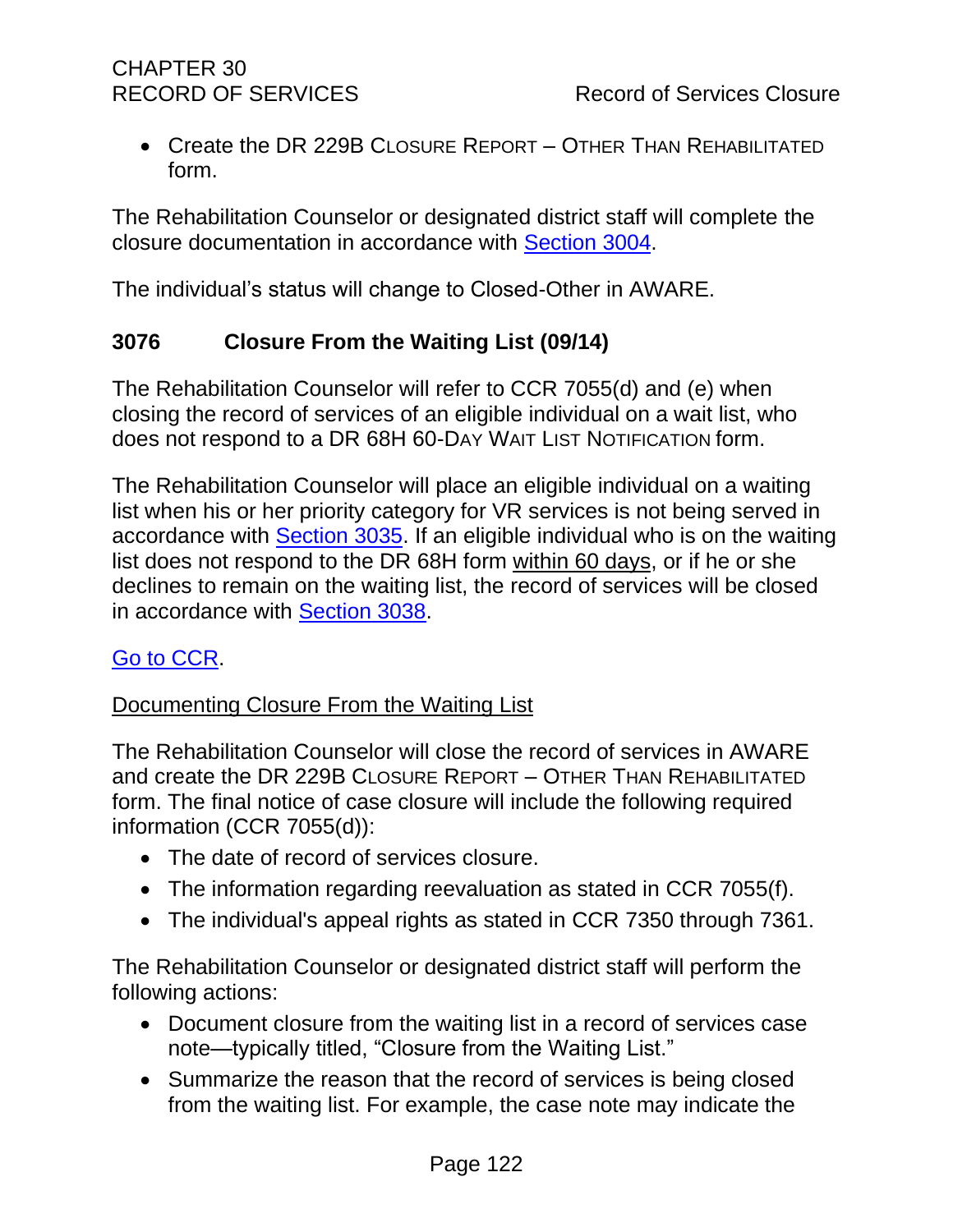consumer requested removal from the wait list, or the consumer did not respond to 60-day letter, or another reason, as appropriate to the individual case.

• Complete closure documentation in accordance with [Section 3004.](#page-13-0)

The individual's status will change to Closed-Other in AWARE.

# [Go to CCR.](file:///G:/Public%20Folder/InDOR%20Documents/VRPRD/PPI/CCR%20DOR%20-%20Effective%201-16-18.docx)

#### **3077 Closure for Other Reasons (09/14)**

The Rehabilitation Counselor will refer to CCR 7179.3 when closing the record of services of an eligible individual for other reasons.

The Rehabilitation Counselor will close the record of services, either before or after an IPE is developed, when the eligible individual:

- Chooses to not participate or continue to participate in the VR program (7179.3(a)(1)).
- Cannot be located or contacted and, as a result, fails to participate (CCR 7179.3(a)(2)).
- Is unavailable to participate for an extended or indefinite period due to health problems or a prolonged confinement in a hospital, nursing home, prison, jail, treatment center, or similar facility, or for another reason (CCR 7179.3(a)(3)).
- Is deceased  $(CCR 7179.3(a)(4))$ .
- Requires services more appropriately obtained from sources other than the DOR, including another State's VR program (CCR 7179.3(a)(5)).
- Fails to cooperate at any point in the VR program, including repeated failure to keep appointments, maintain regular contact with the Rehabilitation Counselor, or carry out other responsibilities associated with participation in the program specified in CCR 7029.9 (CCR 7179.3(a)(6)).
- Is unable to participate in VR services, or accept or maintain employment, because suitable transportation required for participation is not feasible or available (7179.3(a)(7)).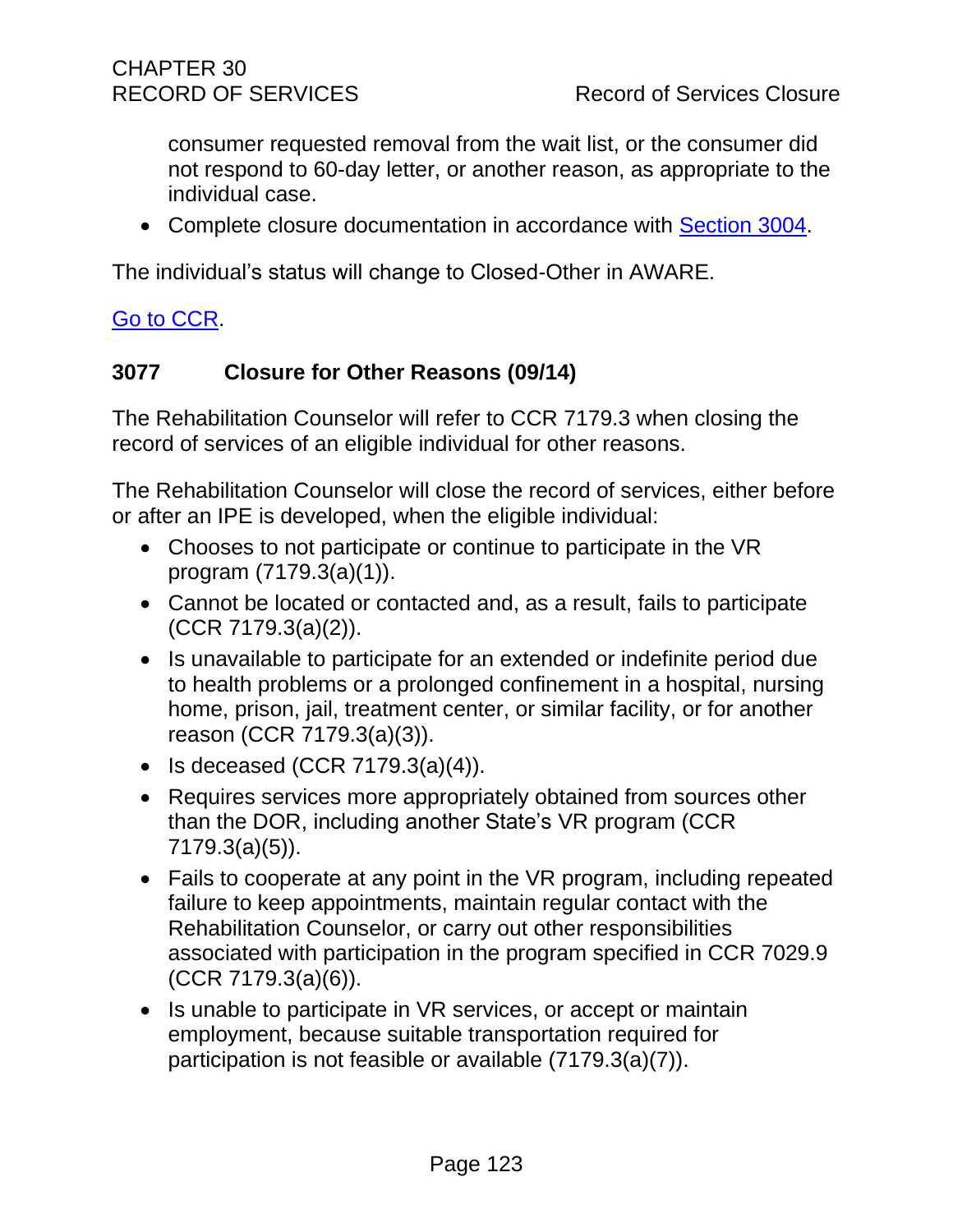# CHAPTER 30

- Requires extended services for supported employment and the extended services needed are not available (7179.3(a)(8)).
- Has engaged in criminal activity when applying for or receiving VR services, including fraud or misrepresentation used to obtain services, collusion, or theft (7179.3(a)(9)).

Prior to record of services closure, the Rehabilitation Counselor or designated district staff will provide the eligible individual with an opportunity for consultation. Notification of this opportunity may be accomplished using the DR 905 CLOSURE CONTACT form in AWARE.

The Rehabilitation Counselor will proceed with closing the record of services, if any of the following applies:

- The applicant or consumer does not respond to the opportunity for consultation.
- After consultation, the Rehabilitation Counselor and the eligible individual agree to closure.
- After consultation, the Rehabilitation Counselor determines the closure remains appropriate.

# [Go to CCR.](file:///G:/Public%20Folder/InDOR%20Documents/VRPRD/PPI/CCR%20DOR%20-%20Effective%201-16-18.docx)

#### Documenting Closure – Other Reasons

The Rehabilitation Counselor will close the record of services in AWARE and create the DR 229B CLOSURE REPORT – OTHER THAN REHABILITATED form.

The Rehabilitation Counselor or designated district staff will complete the closure documentation in accordance with [Section 3004.](#page-13-0)

The individual's status will change to Closed-Other in AWARE.

## **3078 Case Closure and Personal Safety (01/16)**

The Rehabilitation Counselor will close an applicant's or consumer's record of services based on existing federal and state regulations that apply to applicants and consumers. The Rehabilitation Counselor will cite one of the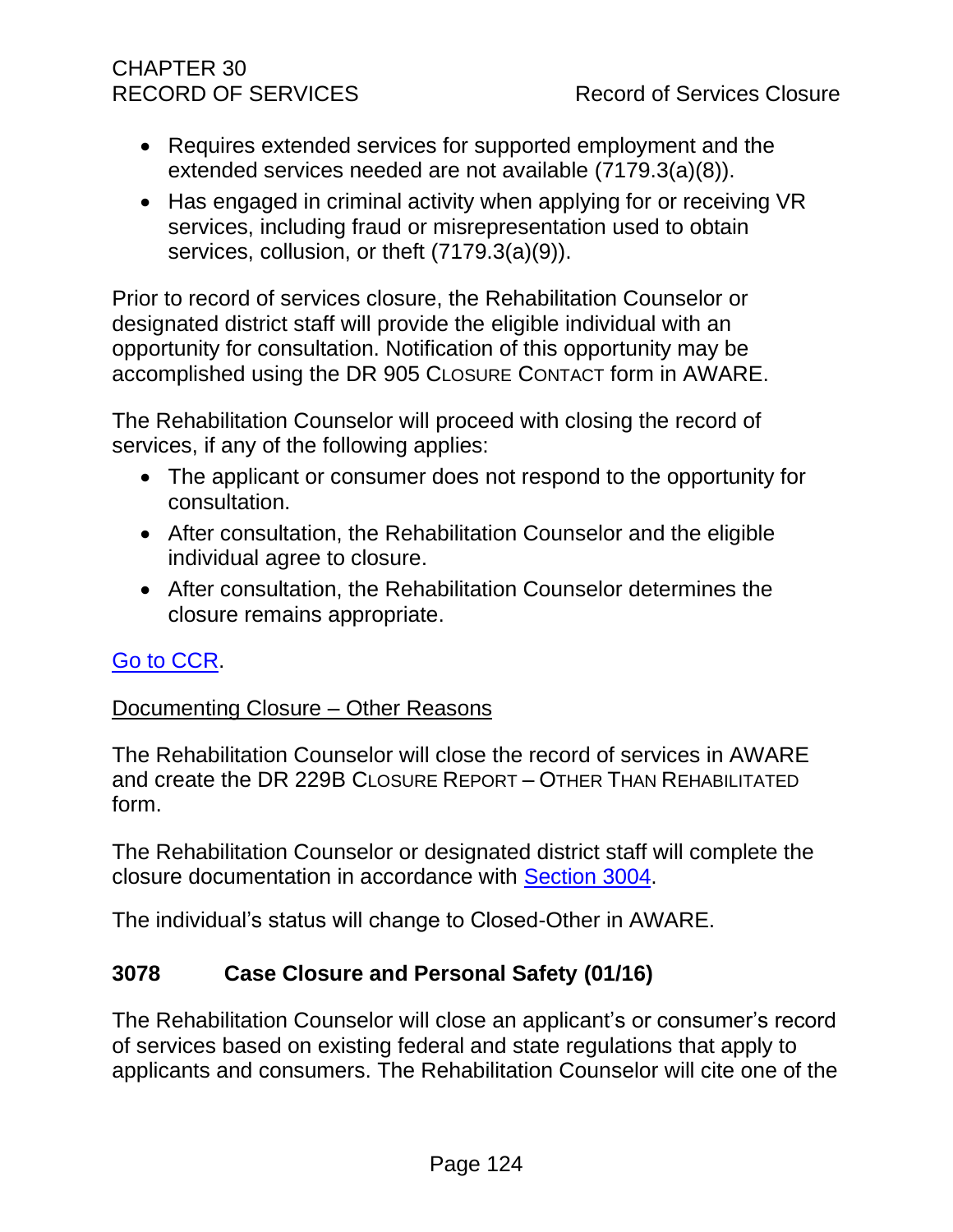regulations in [Section 3070](#page-116-1) as the basis for record of services closure, as appropriate to the individual case.

The Rehabilitation Counselor will not close an applicant or consumer's record of services based on DOR administrative policy. For example, while the DOR [Workplace Violence and Bullying Prevention Program](file://///dorgroup/group/User%20Resources/Health%20and%20Safety/HEALTH%20AND%20SAFETY%20HANDBOOK/Workplace-Violence-Prevention-Program/) governs DOR employee actions, it does not provide the necessary regulatory authority to close an applicant or consumer's record of services.

The Rehabilitation Counselor will address threatening or harassing consumer conduct on a case-by-case basis using DOR guidelines.

3078.1 Guidelines for Addressing Threatening or Harassing Behavior by Applicants or Consumers (01/16)

The DOR employees, vendors, partners, applicants, consumers, and members of the public are entitled to interact in a secure and safe environment, free from threatening or harassing behavior, and to be treated with dignity and respect in the provision of VR services. These guidelines describe threatening or harassing behavior by applicants or consumers and provide the DOR staff with a consistent procedure for documenting and reporting threats and potential threats.

The DOR staff must take into consideration the disability of the applicant or consumer when assessing a behavior to determine whether it is threatening or harassing. A disabling condition or medication problem could result in a behavior appearing to be, but that is not, threatening or harassing.

#### Examples of Threatening or Harassing Behavior

Examples of threatening or harassing behavior directed at a DOR employee, vendor, partner, applicant, consumer, or other related individual, which may cause a reasonable person to be fearful or have the intention or effect of alarming or intimidating, include, but are not limited to, the following:

- Hitting, throwing, or shoving an individual or an object.
- Raising one's voice in a loud disruptive manner, this may include profanity, obscenities, or discriminatory language.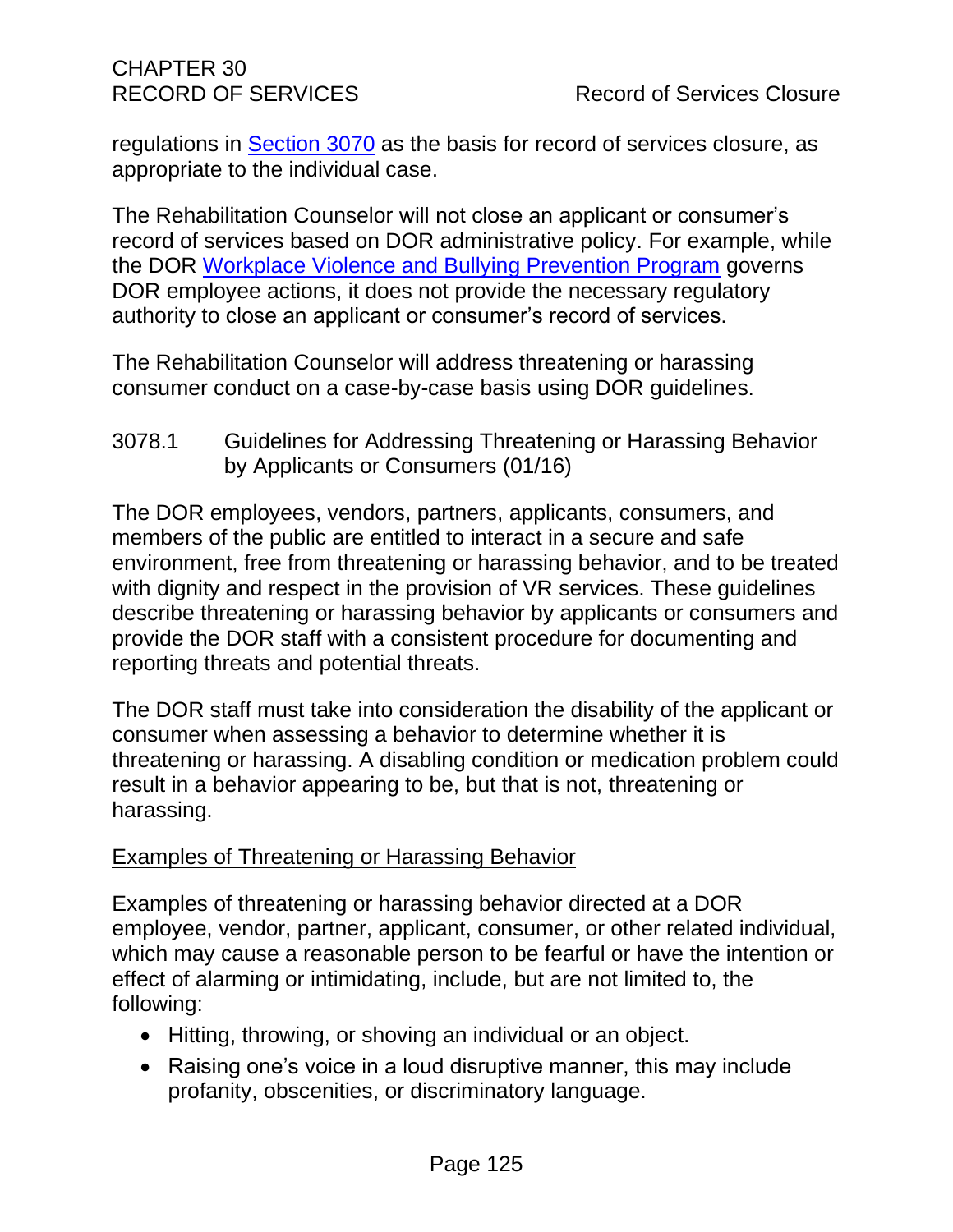# CHAPTER 30

- Telling an individual that she or he may be harmed.
- Following or stalking an individual.
- Suggesting that violence against an individual or damage to property is appropriate.
- Touching an individual in a sexual manner or engaging in lewd, indecent, or obscene conduct.
- Carrying firearms or weapons during the provision of VR services.

Threats and/or harassment may be direct or indirect, in person, by telephone, by mail, email, via an electronic device, or an alternate form of communication.

#### Responding to Reports of Threatening or Harassing Behavior

Any emergency situation that involves a credible threat of imminent serious violence or physical harm that would cause a reasonable person to fear for his or her safety should be reported to local law enforcement by dialing the 9-911 emergency number or 911 from an outside phone. Any employee who feels that he or she is at risk of harm may dial 911 with or without a supervisor's approval. If an employee does not consider himself or herself to be in immediate danger, he or she should notify his or her supervisor for the supervisor to determine the appropriate action.

The DOR should seek assistance from law enforcement (e.g., police, sheriff, or California Highway Patrol) when an applicant or consumer commits or threatens to commit a crime on the premises of the DOR or against DOR personnel. When an applicant or consumer threatens to commit a crime of violence against a person other than a DOR employee, the DOR should also contact law enforcement and report. If law enforcement conducts an investigation, or an applicant or consumer is prosecuted for a threat on DOR premises or against a DOR employee, the DOR is authorized to share information in an applicant or consumer's record of services (CCR 7143(a)(7) and 7143.5(a)). If there is no investigation or prosecution, however, the DOR may not share information from an applicant or consumer's record of services with law enforcement.

If there is reasonable concern that an applicant or consumer is a danger to himself or herself, DOR professional staff (e.g., Rehabilitation Counselor,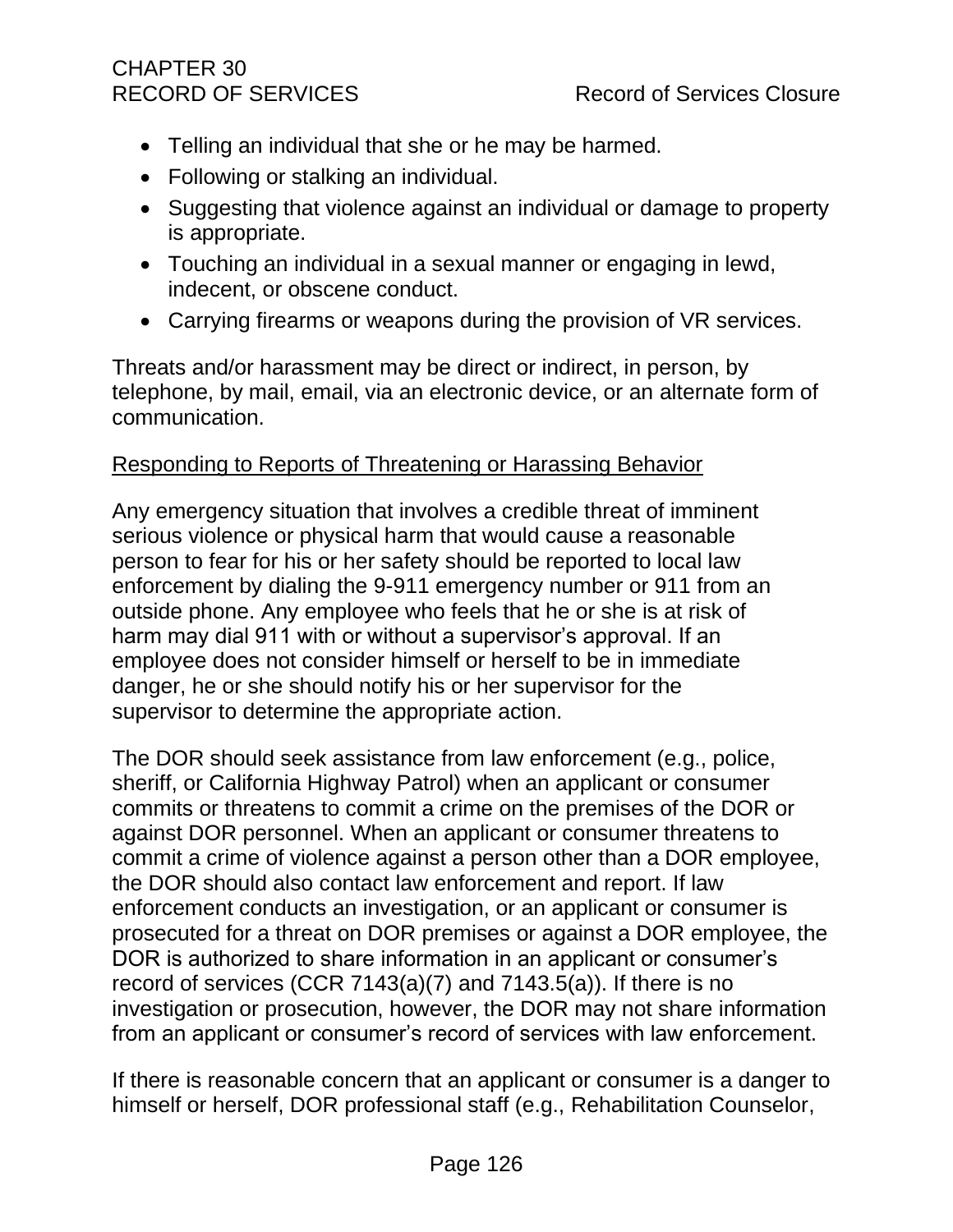Team Manager, Rehabilitation Supervisor, District Administrator, Medical Consultant, and Consulting Psychologist) should immediately contact law enforcement and report the behavior. In accordance with federal regulations, the DOR may release confidential information from an applicant or consumer's record of services in order to protect the individual or others, if the individual poses a threat to his or her safety or the safety of others (34 CFR 361.38(e)(5)).

If the incident does not involve an imminent threat of serious violence or physical harm, the supervisor will inform the next supervisory level of the occurrence. The California Highway Patrol, rather than local law enforcement, should be contacted to investigate.

Whether there is an imminent threat or a less serious but repeated threat or harassment, an applicant or a consumer's conduct may be the basis for closing the record of services (CCR 7179(b)(1), 7179.1(c)(1), or 7179.3(a)(6)), or for obtaining a temporary or permanent restraining order. The next supervisory level may seek advice from the Health and Safety Officer (HSO) in the DOR Business Services or the DOR Office of Legal Affairs and Regulations. The HSO may have some additional information that is helpful to reduce the risk, and the Legal Affairs Office will assess the facts to determine if the state and federal regulations support closing the case and if the DOR should contact the Attorney General's Office for assistance in obtaining a restraining order.

# [Go to CCR.](file:///G:/Public%20Folder/InDOR%20Documents/VRPRD/PPI/CCR%20DOR%20-%20Effective%201-16-18.docx)

#### Reporting Threatening or Harassing Behavior

All DOR employees who observe or experience threatening or harassing behavior in the workplace are responsible to report it immediately to their direct supervisor or the person acting in that capacity. The immediate supervisor will document the incident on a DR 160 INCIDENT REPORT form, located on the DOR intranet.

Department of Rehabilitation employees who observe indicators that an applicant or consumer may be having difficulties that could result in threatening or harassing behavior will notify their supervisor and the Rehabilitation Counselor of record of these observations. The District Administrator, Team Manager, or Rehabilitation Counselor of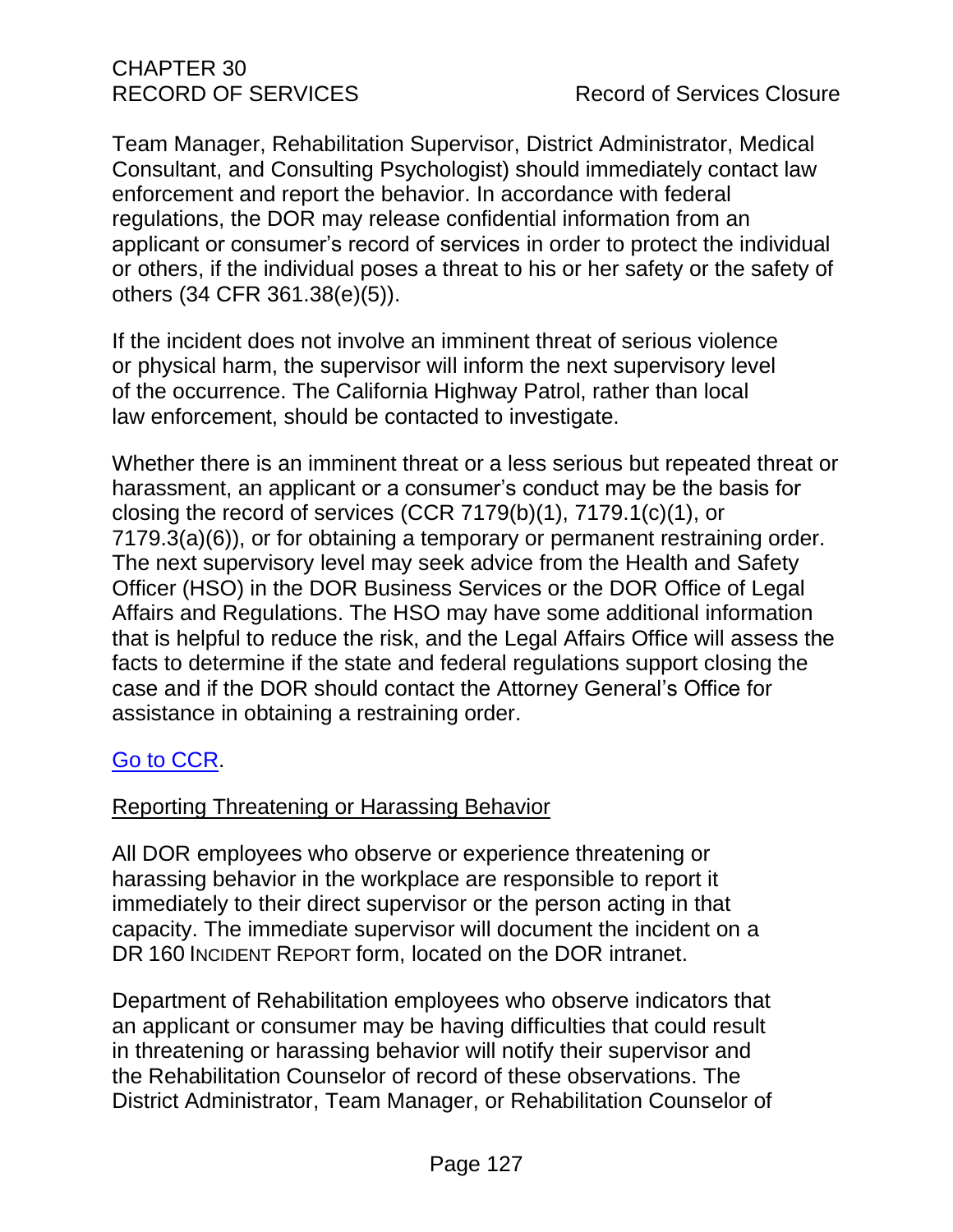record may consult with a DOR Medical Consultant or Consulting Psychologist, as appropriate. The applicant or consumer's psychiatrist, psychologist, medical doctor, family member, or case manager may also be consulted if proper release forms have been obtained. Indicators of potential for threatening or harassing behavior include, but are not limited to, mood swings, changes in appearance (disheveled), aggressive speech or behavior, or indicators that the individual may be under the influence of alcohol or illegal drugs.

#### Documenting Threatening or Harassing Behavior in the Record of Services

All reports of threatening or harassing behavior by applicants or consumers must be documented in a case note in AWARE and reported to the immediate supervisor to determine the course of action, including record of services closure and possibly obtaining a restraining order. In addition, a DR 160 form must be completed, reviewed, signed by the supervisor, and sent to the HSO in the DOR Business Services Section, with a copy to the District Administrator within three days.

The DOR must, as soon as practical, report all crimes on state property to the California Highway Patrol, State Police Division (Government Code section14613.7). If a crime is committed on state property and a law enforcement entity other than the California Highway Patrol responds, the supervisor must complete an STD 99 REPORT OF CRIME ON STATE PROPERTY form located on the Internet at [http://www.dgs.ca.gov/dgs/Home.aspx.](http://www.dgs.ca.gov/dgs/Home.aspx) This report is provided to the local California Highway Patrol office, with copies forwarded to the HSO in Business Services and the District Administrator.

A Rehabilitation Counselor, with the Team Manager, in consultation with a District Administrator, will determine the need for subsequent action. For applicants and consumers, depending on the severity of the violation, this may include closure of the record of services. This determination will be made by a Rehabilitation Counselor in accordance with the facts of the incident(s), the consumer's record of services, current case status and the applicable regulations, most likely either CCR 7179(b)(1), 7179.1(c)(1), or 7179.3(a)(6). The DOR district staff may wish to seek advice from the DOR Legal Affairs and Regulations Office, as the office can, as noted above, assess the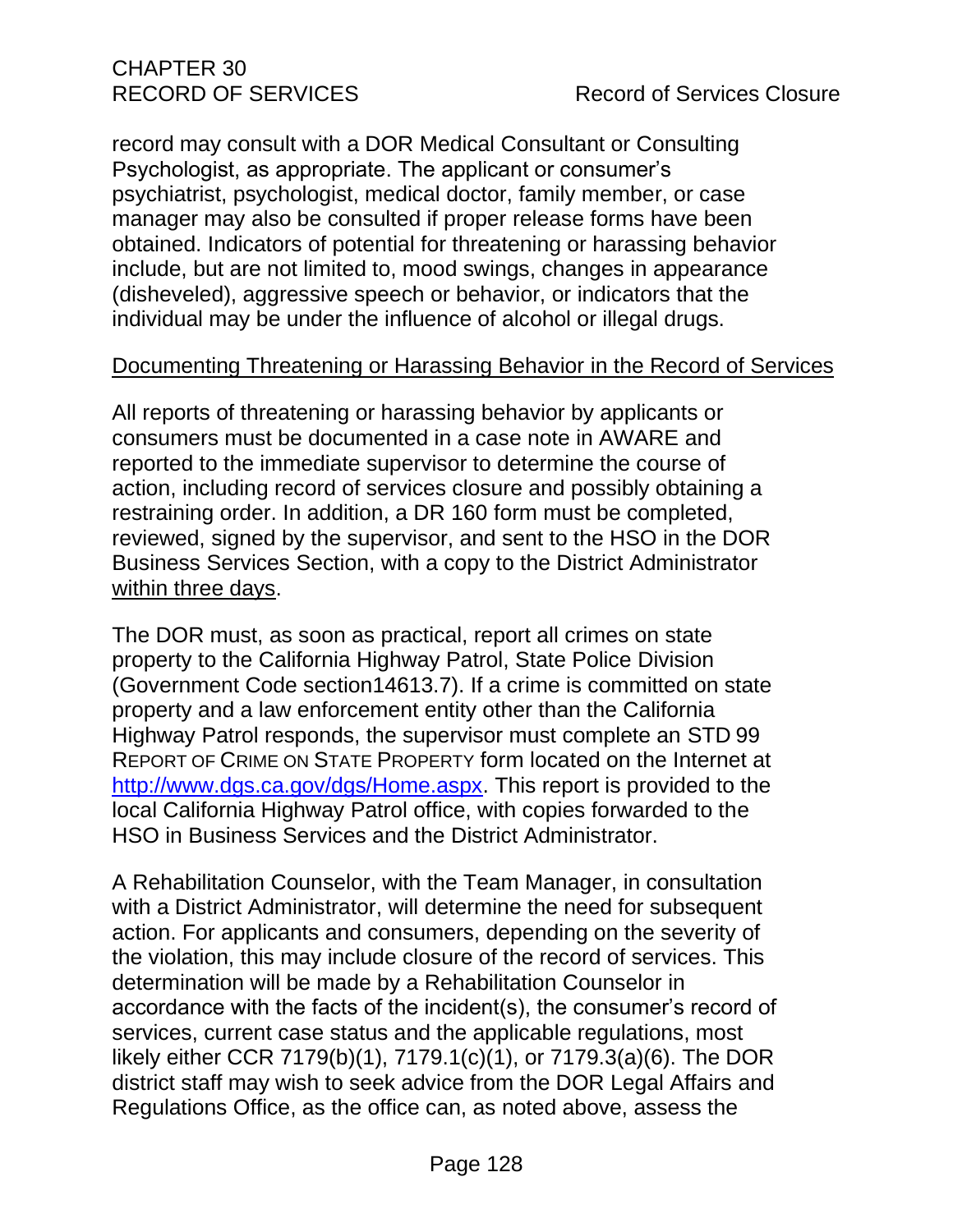CHAPTER 30

facts to determine if the state and federal regulations support closing the record of services.

An applicant or consumer who disagrees with the action taken by the DOR has the right to contact CAP or request an administrative review, mediation, and/or a fair hearing. Refer to DR 1000 – RIGHTS AND REMEDIES form.

Refer to the DOR's [Workplace Violence and Bullying Prevention](file://///dorgroup/group/User%20Resources/Health%20and%20Safety/HEALTH%20AND%20SAFETY%20HANDBOOK/Workplace-Violence-Prevention-Program/)  [Program](file://///dorgroup/group/User%20Resources/Health%20and%20Safety/HEALTH%20AND%20SAFETY%20HANDBOOK/Workplace-Violence-Prevention-Program/) located on the Administrative Services Divisions / Business Services Section / Health & Safety page on the DOR intranet for more information on policies and procedures.

Refer to the **RAM Chapter 30 Toolbox** for sample warning letters.

Refer to [Section 3070](#page-116-1) for information on record of services closure.

[Go to CCR.](file:///G:/Public%20Folder/InDOR%20Documents/VRPRD/PPI/CCR%20DOR%20-%20Effective%201-16-18.docx)

#### **3079 Mandatory Reviews After Closure (01/16)**

The Rehabilitation Counselor will conduct a mandatory review under the circumstances detailed in this section. The purpose of a mandatory review is to ensure that an individual, who may not be working to maximum capacity or who may have had changes in disability or circumstances since a determination of ineligibility, is given the opportunity to receive additional VR services.

In accordance with CCR 7181.1(a) that states in part:

[Begin Citation]

"This review may not be conducted in situations in which the individual has refused it, the individual is no longer present in the State, the individual's whereabouts are unknown, or the individual's medical condition is rapidly progressive or terminal."

[End Citation]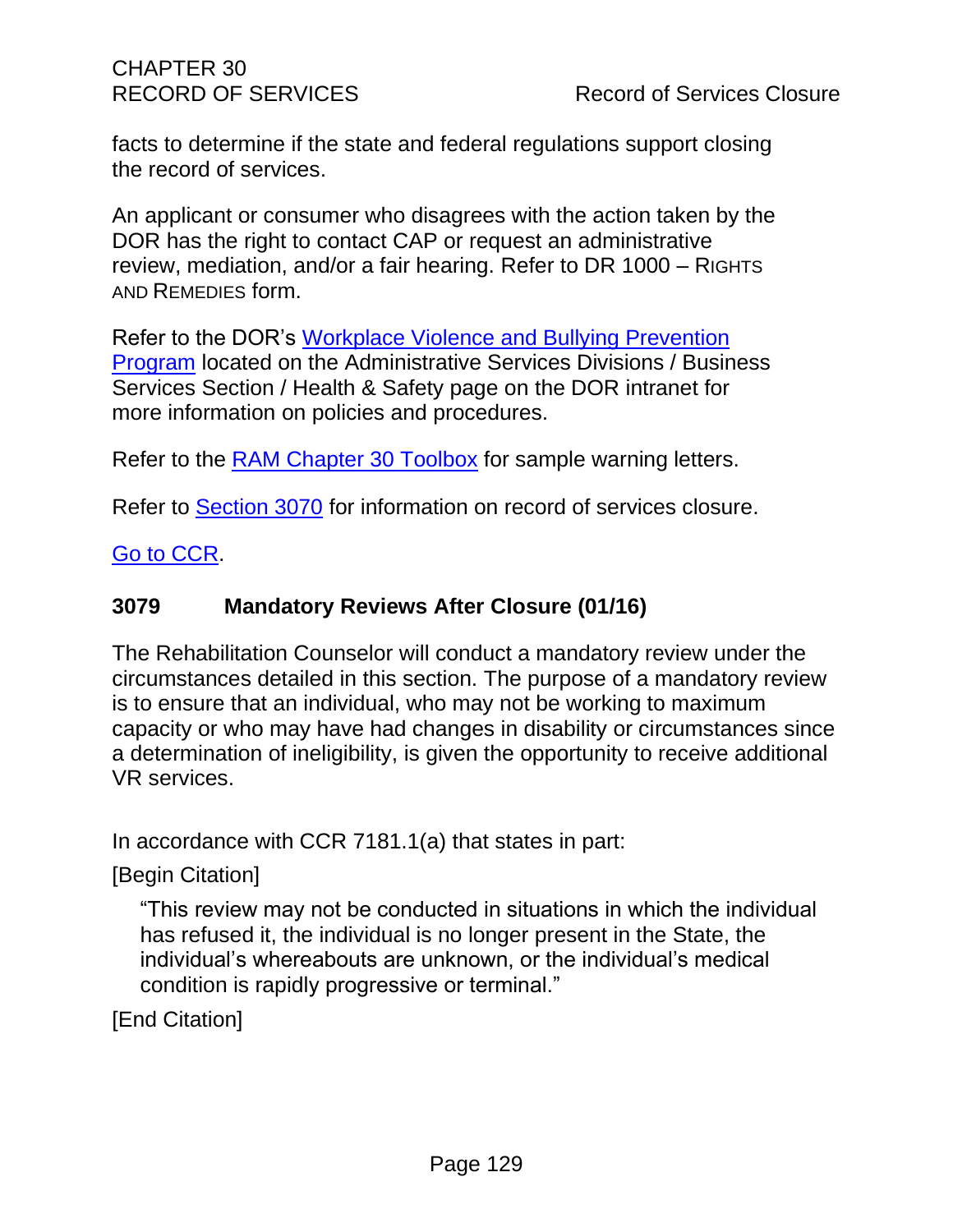The VRSD team will identify individuals who require mandatory review by periodically checking and contacting individuals listed on the Federal Follow-up Needed Report in AWARE.

The Team Manager will periodically review the Federal Follow-Up Needed Report in AWARE to monitor cases and take appropriate action to ensure that mandatory reviews are completed.

#### Mandatory Review for Individuals Earning Less than Minimum Wage or in Extended Employment

The Rehabilitation Counselor will conduct a review and reevaluation when a record of services has been closed for any consumer served under the VR program who falls into any of these three categories:

- Achieved an employment outcome in an integrated setting and is earning less than minimum wage.
- Is working in extended employment on the basis the consumer is unable to achieve an employment outcome in an integrated setting.
- Made an informed choice to remain in extended employment.

For purposes of the VR program, extended employment:

- Means work in a non-integrated or sheltered setting for a public or private non-profit agency or organization that provides compensation in accordance with the Fair Labor Standards Act (29 U.S.C. 214(c).
- May be provided as an interim and transitional step in the VR process to prepare the individual for employment in an integrated setting.
- Is not an end-point in the VR process.
- Is not considered an employment outcome as defined by CCR 7011.

Refer to CCR 7013.6 for more information on extended employment.

The Rehabilitation Counselor will review the determination within 12 months after closure, and annually thereafter for two years, or if requested by the individual.

In accordance with CCR 7181.1(c) that states:

[Begin Citation]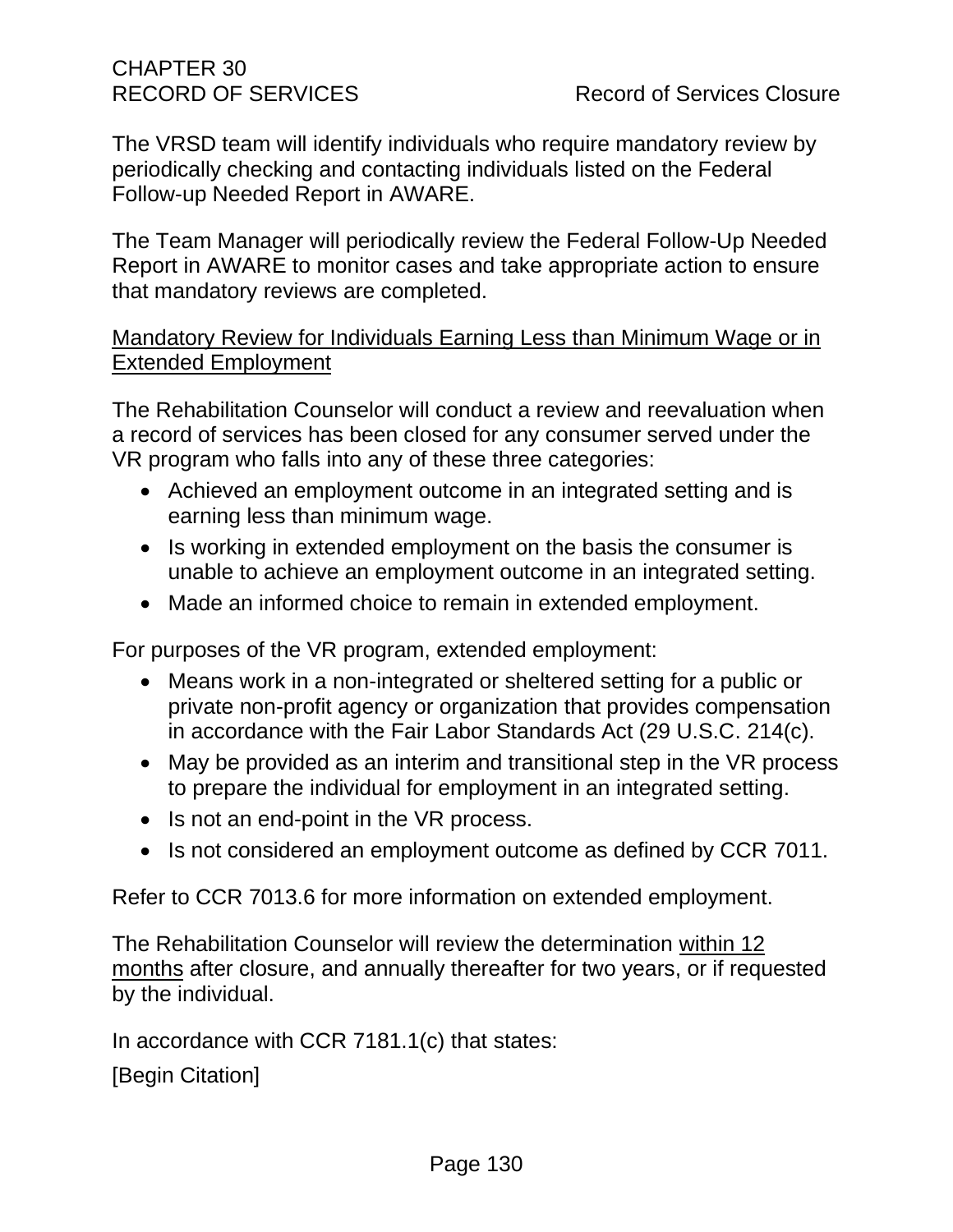"For each individual with a disability described in (b) of this section, the Department must ---

- (1) Annually review and re-evaluate the individual's status for two years after the individual's record of services is closed (and thereafter if requested by the individual or, if appropriate, the individual's representative) to determine the interests, priorities, and needs of the individual with respect to competitive employment or training for competitive employment as defined in Section 7006.3 of these regulations;
- (2) Enable the individual, or if appropriate, the individual's representative to provide input into the review and re-evaluation and document that input in the record of services as required by (d) of this section, with the individual's or, as appropriate, the individual's representative's signed acknowledgement that the review and re-evaluation have been conducted; and
- (3) Make maximum efforts, including identifying and providing vocational rehabilitation services, to assist the individual in engaging in competitive employment as defined in Section 7006.3 of these regulations."

[End Citation]

Refer to **RAM Chapter 31** for more information on supported employment.

## [Go to CCR.](file:///G:/Public%20Folder/InDOR%20Documents/VRPRD/PPI/CCR%20DOR%20-%20Effective%201-16-18.docx)

#### Mandatory Review for Individuals Closed Ineligible

The Rehabilitation Counselor will review the record of services when one of the following conditions exists:

- A record of services is closed because an applicant was determined ineligible for VR services.
- An eligible individual, whether or not the individual is receiving services under an IPE, is determined no longer eligible for services based on a finding that the individual was incapable of achieving an employment outcome.

The Rehabilitation Counselor will review the determination within 12 months of the decision, and annually thereafter, if such annual review is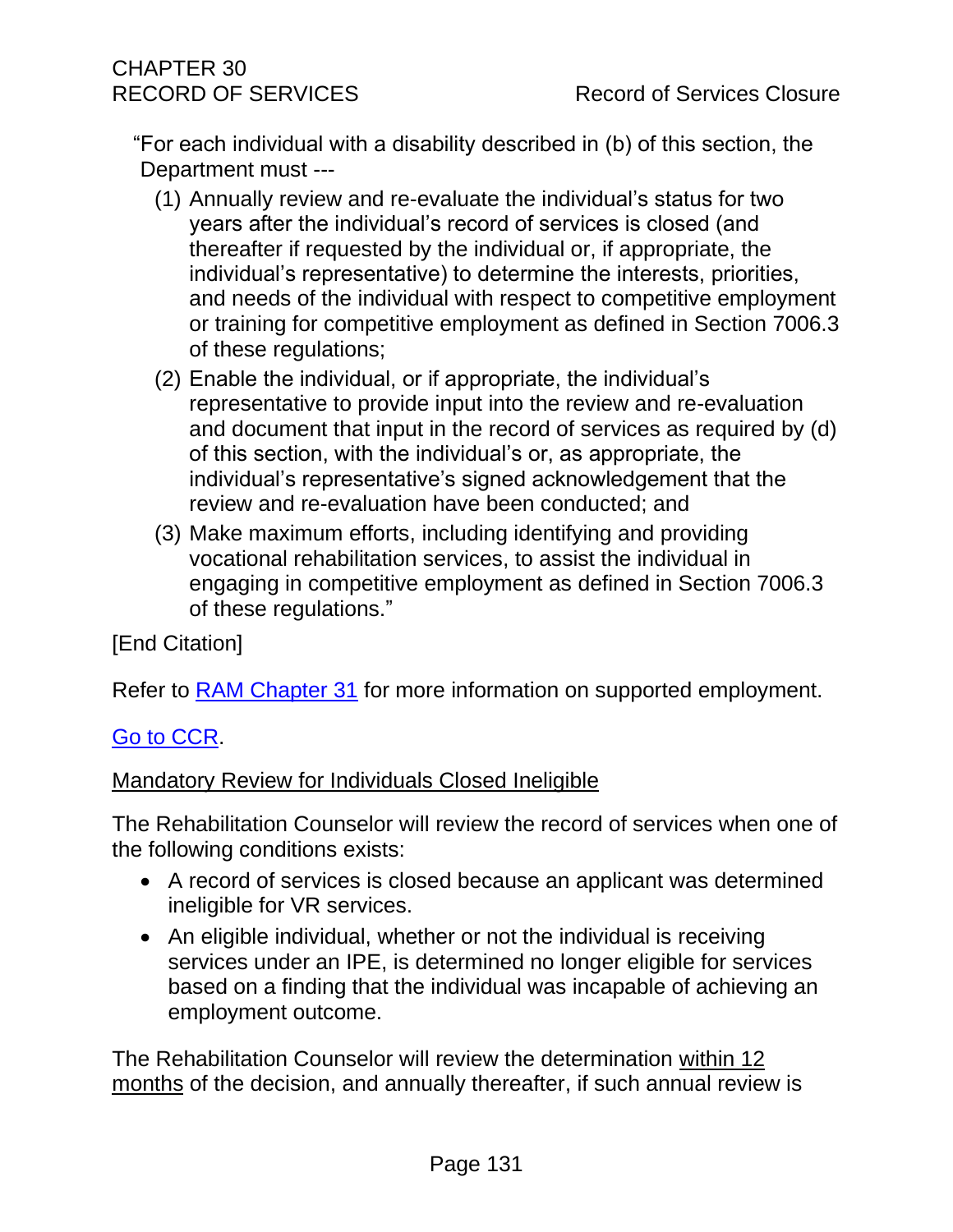requested by the individual or, if appropriate, by the individual's representative.

#### Documenting Mandatory Review

The VRSD team will complete documentation in accordance with CCR 7122(j) which states:

# [Begin Citation]

"In the event that an individual achieves an employment outcome in which the individual is compensated in accordance with section 14(c) of the Fair Labor Standards Act (FLSA((29 USC 214(c)), or the Department closes the record of services of an individual in extended employment on the basis that the individual is unable to achieve an employment outcome consistent with Section 7011 of these regulations, or an eligible individual through informed choice chooses to remain in extended employment, documentation of the results of the mandatory reviews after the record of services has been closed required by Section 7181.1(b) of these regulations, the individual's input into those reviews, and the acknowledgement of those reviews were conducted."

## [End Citation]

The Rehabilitation Counselor or designated district staff will perform the following actions:

- Review the Federal Follow-up Needed Report in AWARE.
- Complete the appropriate contact letter from the AWARE letters catalogue.
- Document the mandatory review in AWARE as outlined in the AWARE Reference Guide.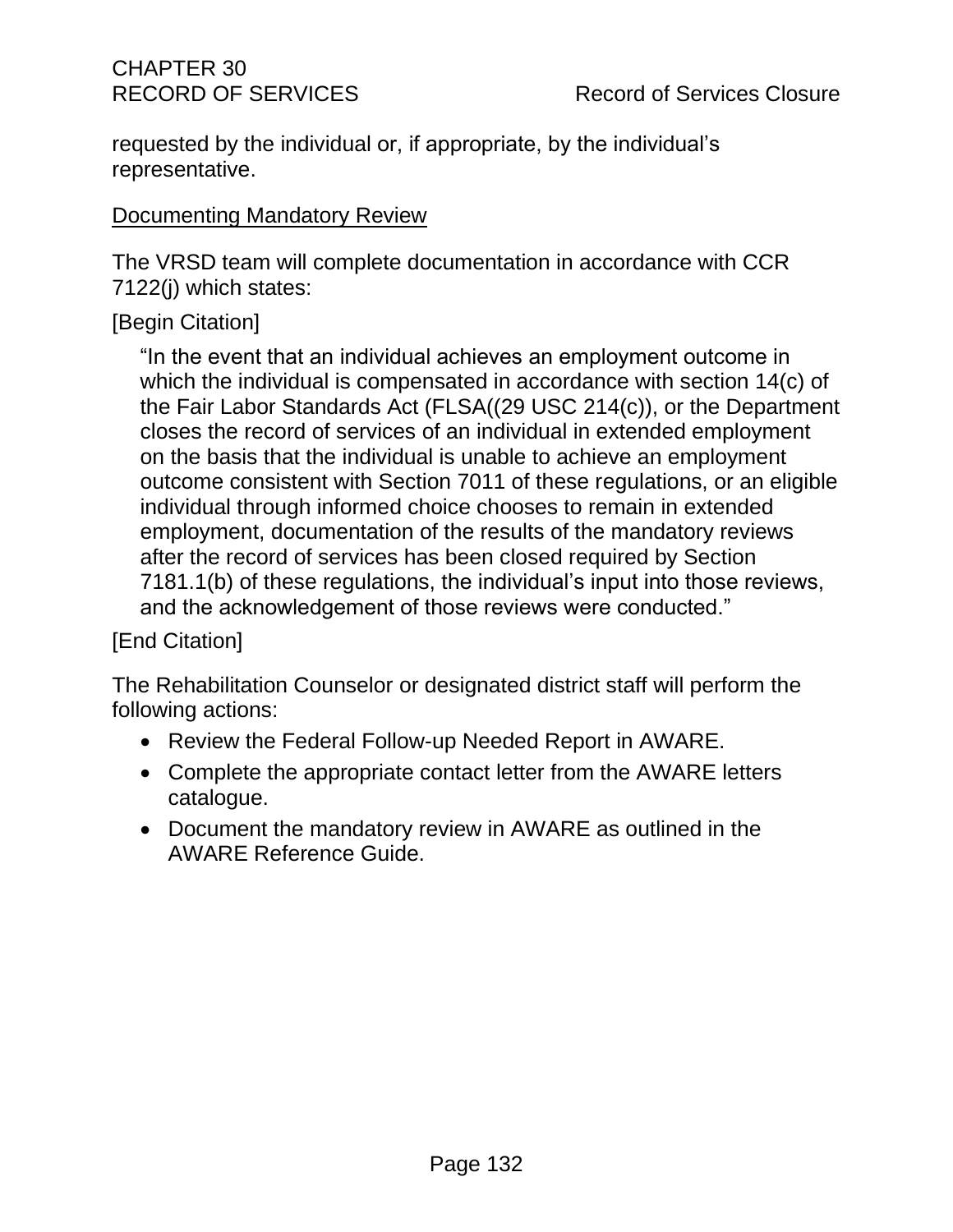#### **3080 POST-EMPLOYMENT SERVICES (01/16)**

The DOR shall follow CCR 7021.5 in lieu of CCR 7176(c). The purpose of post-employment services (PES) is to maintain suitable employment and preserve the gains made through the consumer's VR program.

For an individual whose record of services has been closed with an employment outcome, PES may be required to maintain, regain, or advance in employment that is consistent with the individual's strengths, resources, priorities, concerns, abilities, capabilities, interests, and informed choice. Post-employment services are limited in scope and duration, and do not require the complex or comprehensive provision of VR services. A redetermination of eligibility is not required to develop a PES Plan. The provision of PES will be subject to the same requirements as the provision of any other VR service.

In accordance with CCR 7176(f), for an individual whose record of services has been closed with supported employment as the employment goal, the provision of PES shall be limited to services that are both of the following:

- Not available through the extended services resource.
- Necessary to support and maintain an individual in employment.

The DOR shall use a PES Plan in AWARE to document PES services. The consumer must agree to and sign the PES Plan, and the Rehabilitation Counselor must approve, sign, and date the PES Plan. The PES Plan is effective on the date on which both the Rehabilitation Counselor and the consumer reach agreement. If the two signatures bear two different dates, the later date will govern.

The DOR shall use the following AWARE descriptions:

- PES
- Closed PES

Authority: Section 103(a)(18) of the Act; 29 U.S.C. 723(a)(18); 34 CFR 361.5(b)(42), 361.46(c) and 361.48; CCR, title 9, sections 7021.5, 7122, and 7176.

[Go to CCR.](file:///G:/Public%20Folder/InDOR%20Documents/VRPRD/PPI/CCR%20DOR%20-%20Effective%201-16-18.docx)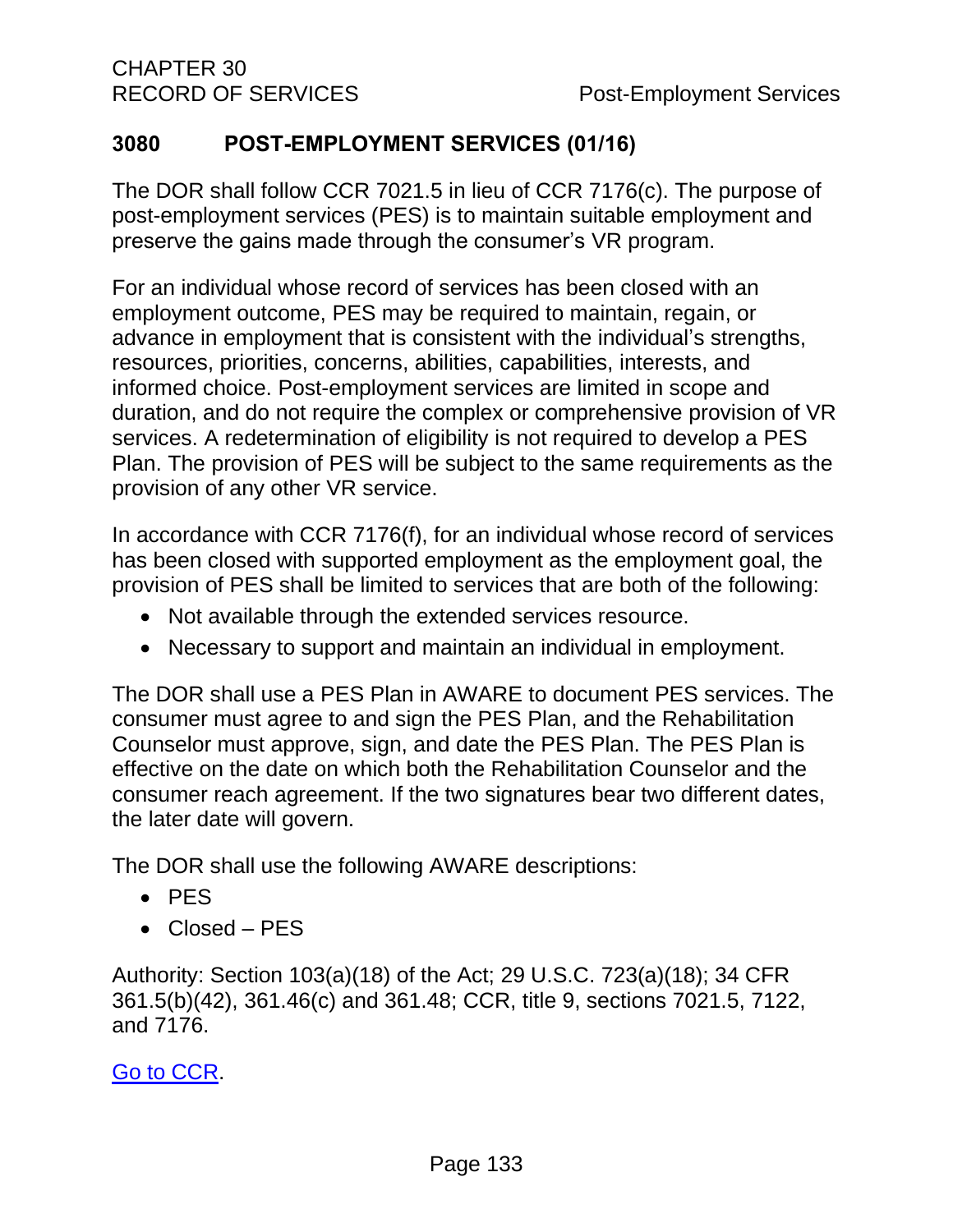#### **3081 Process for Providing Post-Employment Services (09/14)**

A PES Plan is different from an IPE. To address projected PES needs, the IPE will include statements concerning the following:

- The expected need for PES.
- The terms and conditions of PES.
- How PES will be provided or arranged through other entities.

The Rehabilitation Counselor will create a PES Plan according to the AWARE Reference Guide only after the following has occurred:

- A record of services is closed in Closed-Rehab status.
- The consumer requests PES.
- The Rehabilitation Counselor verifies that the individual requires PES to maintain, regain, or advance in employment.
- It is determined that the PES is limited in scope and duration, and does not require complex or comprehensive services.

If more comprehensive services are required, the individual may reapply to the DOR to open a new record of services. The completion or end of a PES Plan is described as Closed – PES.

The Team Manager will ensure PES Plans are properly determined, documented, and completed or ended in a timely manner.

Refer to [Section 3070](#page-116-1) to review the regulations for successful closure.

#### Documenting PES Plans

The Rehabilitation Counselor will perform the following actions:

- Complete the PES Plan in AWARE in accordance with the AWARE Reference Guide.
- Approve, sign, and date the PES Plan.

The individual's status will change to PES in AWARE.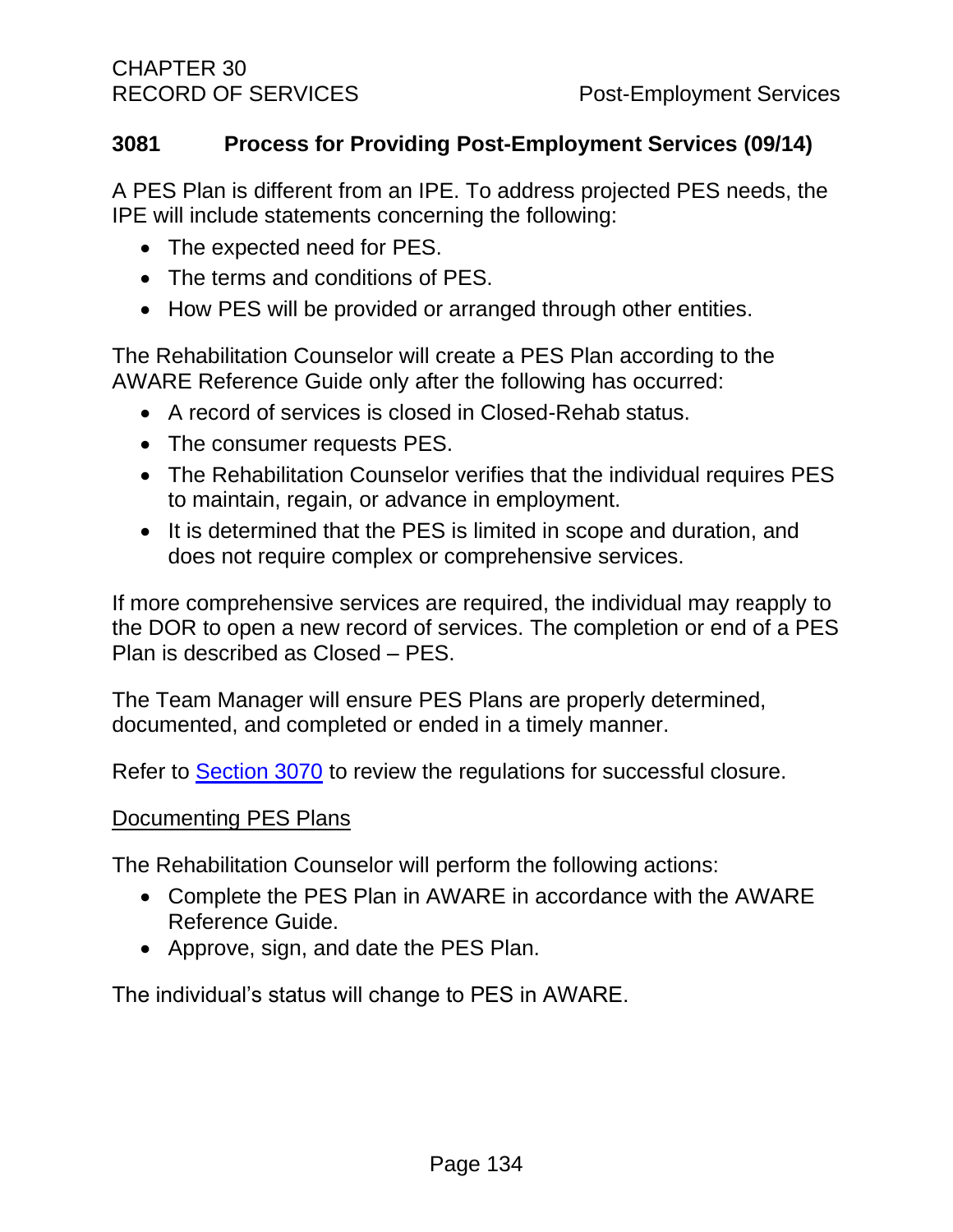The Rehabilitation Counselor or designated district staff will perform the following actions:

- Complete the PES Plan documentation in accordance with Section [3004.](#page-13-0)
- Document the consumer's progress in AWARE case note(s).

# **3082 Conditions for PES Completion or End (09/14)**

The Rehabilitation Counselor or designated district staff will document completion or end of the PES Plan in AWARE when one of the following conditions is present:

- Services have been provided, and the consumer is able to maintain, regain, or advance in employment.
- Services needed are no longer limited in scope and duration.
- Services needed are complex and comprehensive.

In accordance with CCR 7176(e) that states:

[Begin Citation]

"Post-employment services shall be terminated when the client's suitable employment has been maintained or when a new evaluation of the client's situation is deemed necessary."

[End Citation]

## [Go to CCR.](file:///G:/Public%20Folder/InDOR%20Documents/VRPRD/PPI/CCR%20DOR%20-%20Effective%201-16-18.docx)

#### Documenting PES Completion or End

The Rehabilitation Counselor will document the end of PES in AWARE according to the AWARE Reference Guide.

The individual's status will change to PES-Closed in AWARE.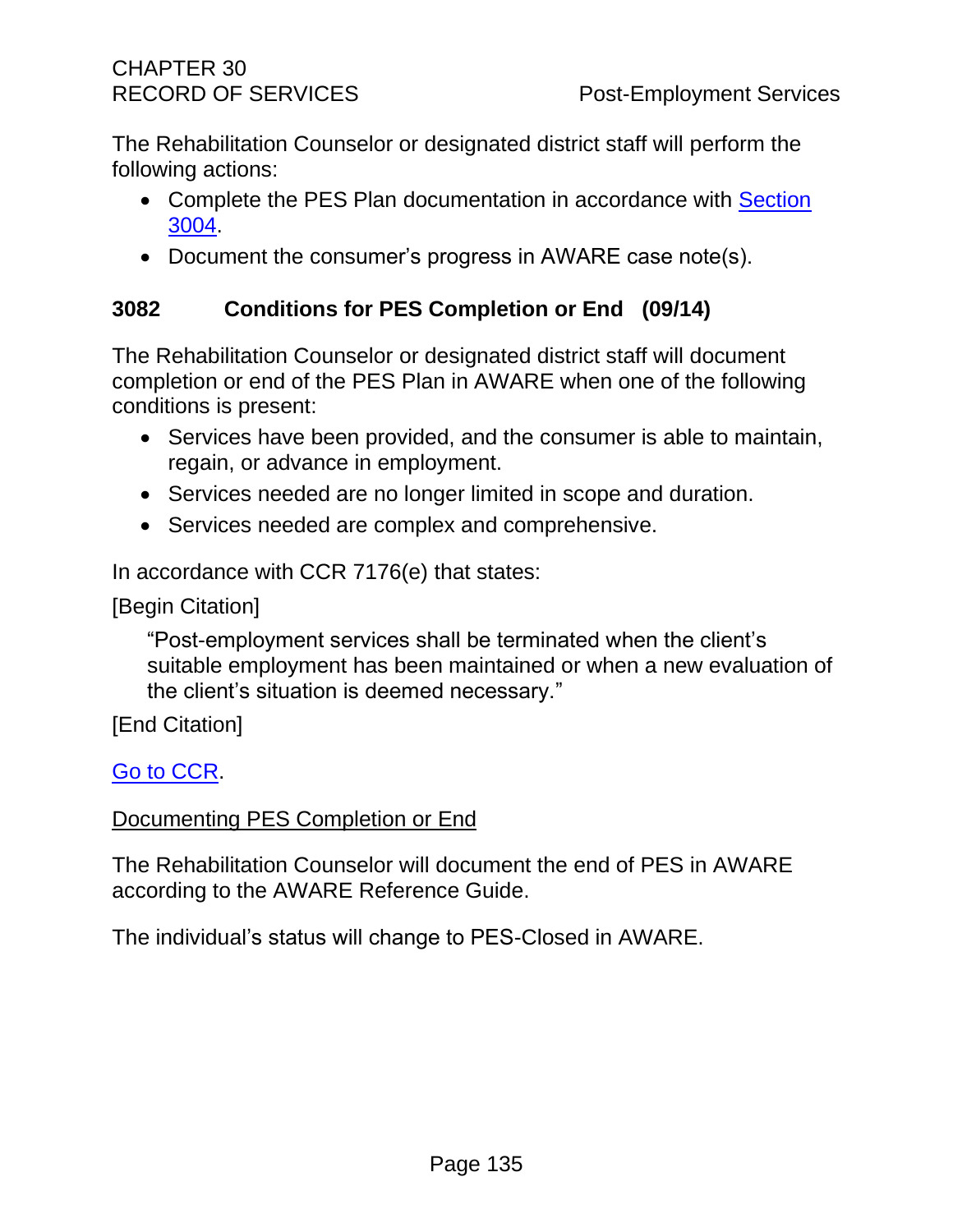## **3090 AUTHORIZING GOODS AND SERVICES (09/14)**

The DOR is committed to providing goods and services to consumers in an efficient, effective, and timely manner. The DOR shall provide goods and services determined necessary for completion of a consumer's IPE as developed by the Rehabilitation Counselor in collaboration with the consumer and documented in the record of services.

The DOR shall follow procurement rules in accordance with RAM Chapter 9 and Department of General Services (DGS) rules.

The DOR shall ensure that any goods and services provided prior to IPE development, to an applicant or an eligible individual who is not yet receiving services under an IPE, are necessary to complete only the following activities:

- An assessment for eligibility and priority category when existing data is unavailable, insufficient, or inappropriate.
- A comprehensive assessment to determine the unique strengths, resources, priorities, concerns, abilities, capabilities, interests, and informed choice, including the need for supported employment, for development of an IPE when existing data is unavailable, insufficient, or inappropriate.

The DOR shall only purchase agreed-upon goods and services for an applicant or consumer at the time such goods and services are needed.

The DOR shall ensure appropriate oversight of purchased services, including supporting documentation in the record of services, including but not limited to procurement documents, receipts, and verification of goods and services received.

The DOR shall require receipts for books and supplies, including those paid with a bank draft. This policy supersedes RAM Chapter 12, the 2006 Bank Draft Expansion memo, the Bank Draft Reference Guide, and any other policies or documents that do not articulate these requirements.

The DOR shall require prior approval from a Team Manager, District Administrator, or other authorized staff when authorizing certain goods and services (see [RAM Chapter 12,](http://drdomino/ram/index.html) Exhibit A and Exhibit C).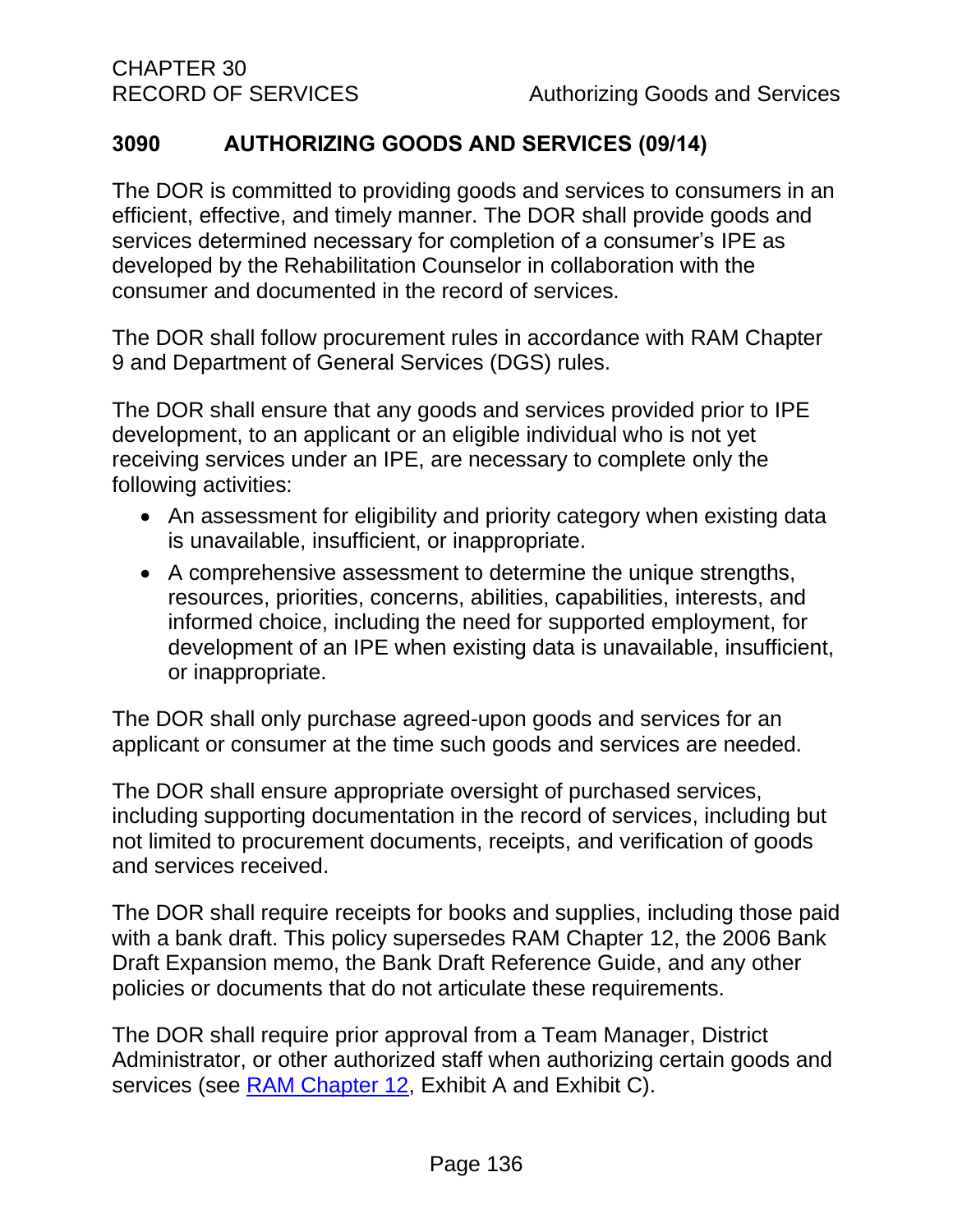The policies in this section apply to both medical or non-medical goods and services.

Authority: 34 CFR 361.5(b)(10), 361.12, 361.13, 361.45, 361.46, 361.53, and 361.54; CCR, title 9, sections 7006, 7013.2, 7024.7, 7028.4, 7122, 7149, 7154, 7155, 7156, 7190, 7191, 7192, 7193, 7196, 7197, and 7198.

[Go to CCR.](file:///G:/Public%20Folder/InDOR%20Documents/VRPRD/PPI/CCR%20DOR%20-%20Effective%201-16-18.docx)

#### **3091 Process for Authorizing Goods and Services (09/14)**

The DOR districts will adhere to the following process to "authorize" goods and services:

- The Rehabilitation Counselor will use an individual's record of services case notes and the IPE to document the necessity for issuance of goods and services.
- The Rehabilitation Counselor or designated district staff will use an AWARE "Activity Due" to document the request to purchase goods and services, or to reissue a previously purchased item from the storeroom.
- Designated district support staff will use an appropriate authorizing document to record the issuance of goods and services.

While the Rehabilitation Counselor determines whether goods and services are necessary, designated district support staff may request clarification of the Activity Due as necessary to complete an authorizing document.

Team managers will review cases to ensure proper documentation and timely completion of Activity Dues, including notation of "completed" status.

District managers will be responsible for reviewing authorizing documents, as necessary, to ensure that designated district support staff accurately interprets requested goods and services according to the Activity Due format in [Section 3092.](#page-142-0)

Refer to policies in [RAM Chapter 9](http://drdomino/ram/index.html) for procurement; [RAM Chapter 10](http://drdomino/ram/index.html) for accounting fund sources, codes and records; [RAM Chapter 11](http://drdomino/ram/index.html) for encumbering and disencumbering; [RAM Chapter 12](http://drdomino/ram/index.html) authorizing case service expenditures; and, [RAM Chapter 15](http://drdomino/ram/index.html) for case service property.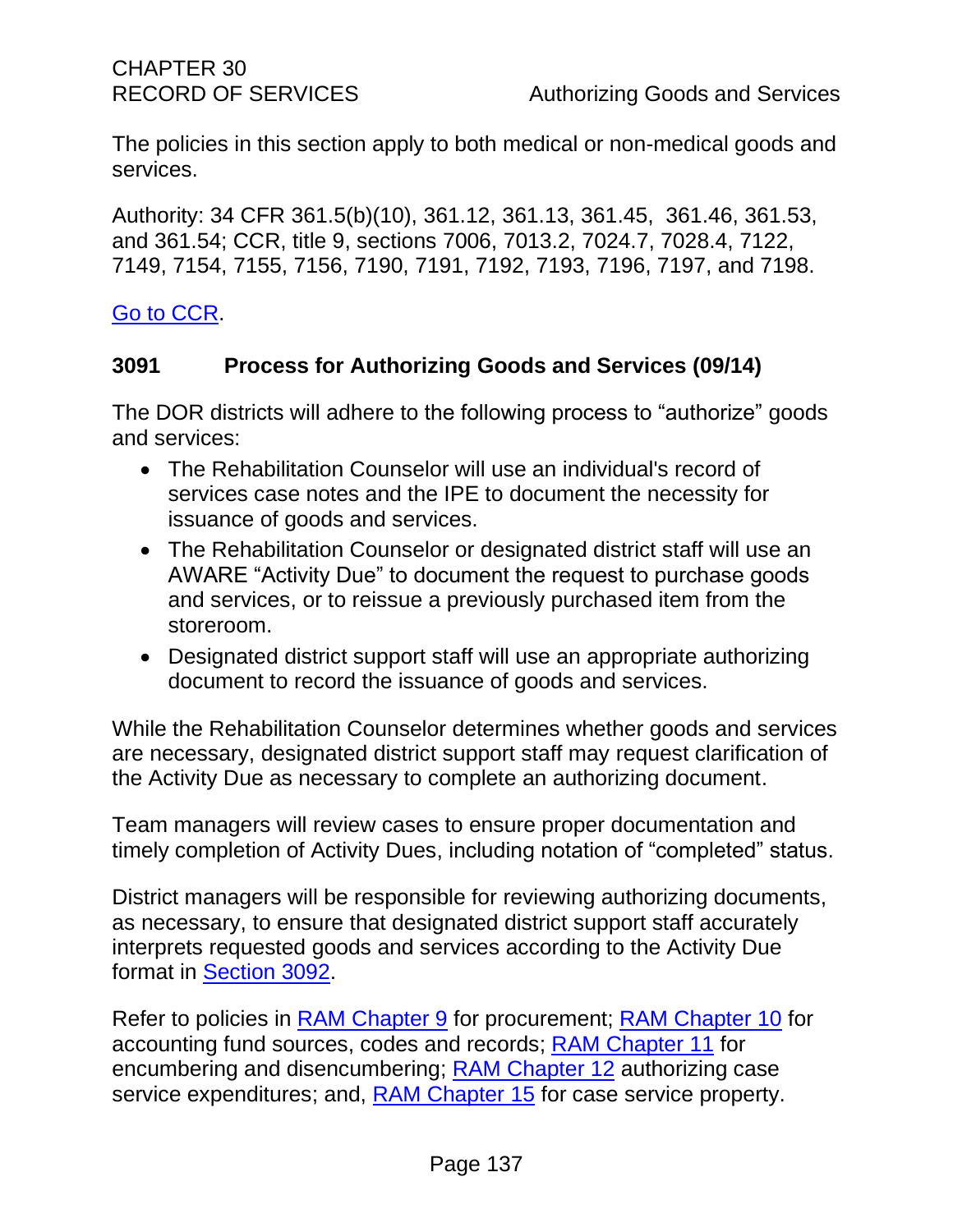# <span id="page-142-0"></span>**3092 Activity Due Format (12/16)**

A consistent statewide Activity Due format supports the effective and efficient communication of procurement information. An "Activity Due" is a screen in AWARE typically used to communicate procurement requests (and other requests, actions, or information) to designated district support staff. The Rehabilitation Counselor or designated district staff also uses the Activity Due to transmit "prior approval" requests to, and receive documented approval from, Team Managers and other approving officials.

The Rehabilitation Counselor or designated district staff will create an Activity Due. The following headings, as appropriate, will be included in the Activity Due:

- 1. Fund Source
- 2. Goods/Services
- 3. Vendor
- 4. Cost/Units
- 5. Service Dates
- 6. Special Instructions
- 7. Comparable Services And Benefits
- 8. Financial Participation
- 9. Approvals
- 10. Rationale/Justification

For A.T. purposes, refer to  $Exhibit E$  for detailed description and required order of information.

The Activity Due may also include, but is not limited to the following:

- Contract number or provider name.
- Description of special circumstances justifying a preferred vendor. For example, a consumer may have a severe impairment and must receive follow-up visits by a provider within 25 miles from home.
- Cost details for goods and services. The Rehabilitation Counselor or designated district staff may leave this out if a cost is not available because of bid requirements.
- Medical insurance information.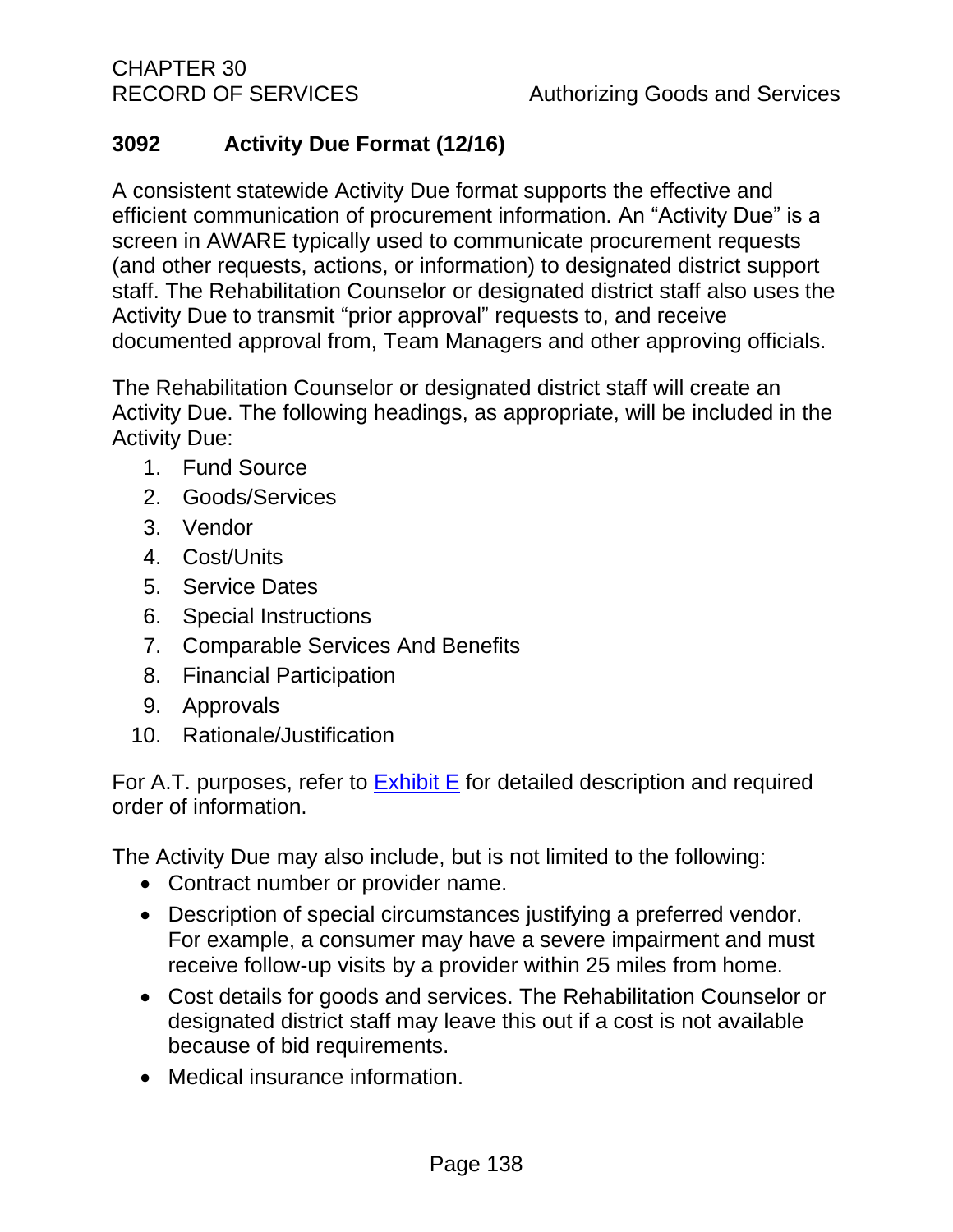# CHAPTER 30

- Treatment authorization request (often referred to as a "TAR") to utilize medical comparable benefits.
- Other procurement information.

The Rehabilitation Counselor or designated district staff will perform the following actions when creating the AWARE Activity Due:

- Give the Activity Due a meaningful title, such as "Authorization <xxx>." The title may identify the specific goods or services authorized, as well as the vendor and the service dates. For example, an Activity Due titled, "Tuition—ABC College, Fall 2014" would indicate the designated district staff is authorizing payment of tuition at ABC College for the Fall 2014 term.
- Provide sufficient clarity and specificity to allow designated district support staff to accurately complete the authorizing document(s) for the requested goods and services.

Refer to [RAM Chapter 11](http://drdomino/ram/index.html) for more information on authorizing, encumbering, and disencumbering.

## **3093 Identifying Prior Approval Requirements (09/14)**

The Rehabilitation Counselor and designated district staff will perform the following actions:

- Determine whether the good or service requires prior approval(s) before preparing an authorizing document.
- Obtain all necessary prior approvals before forwarding an Activity Due to designated district support staff.

Designated district support staff will perform the following actions:

- Review the authorizing Activity Due to verify that all required prior approvals are included.
- Reassign the Activity Due back to the Rehabilitation Counselor or designated district staff if prior approvals are not completed.
- Contact the Team Manager, as appropriate.

Refer to [RAM Chapter 12, Exhibit A](http://drdomino/ram/index.html) —Services that Require Prior Approval, and **RAM Chapter 12, Exhibit C—Medical Services that Require** Prior Approval.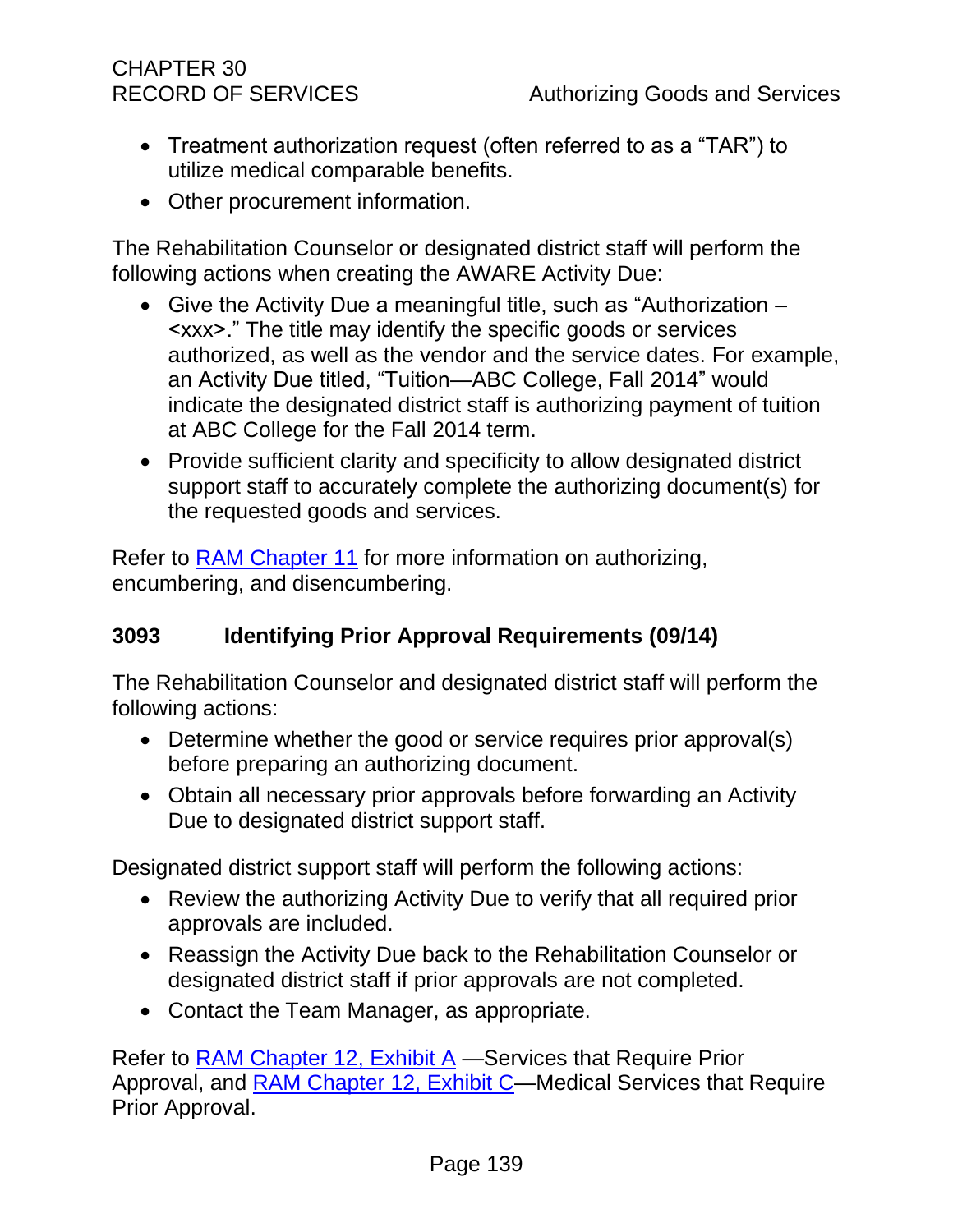## **3094 Bank Drafts Requirements (09/14)**

The bank draft policies described in this section supersede RAM Chapter 12, the 2006 Bank Draft Expansion memo, the Bank Draft Reference Guide, and any other policies or documents that do not articulate these requirements.

The VRSD team will perform the following actions to use bank drafts appropriately as a method of payment:

- Make efforts to use a DR 297D PURCHASING AUTHORITY/PURCHASE ORDER or the consumer Cal-Card in lieu of a bank draft. The team will only use a bank draft when no other method of payment is possible.
- Work collaboratively with each consumer to facilitate timely provision of required books and supplies, including use of a "standard allowance" in accordance with [RAM Chapter](http://drdomino/ram/index.html) 12.
- Collect receipts for *all* bank drafts—including bank drafts for books and supplies—within 30 days. In rare cases, the Rehabilitation Counselor may approve a longer time due to exceptional circumstances and document the reason in the record of services.

The Rehabilitation Counselor or designated district staff will perform the following actions to collect bank draft receipts:

- Notify the consumer of his or her responsibilities to submit bank draft receipts within 30 days.
- Review the consumer responsibilities as described in the IPE.
- Document in a record of services case note if there are discrepancies between the authorization and the items purchased, or no receipt submitted.
- Document the reason why a receipt cannot be submitted within 30 days, in rare cases.
- Create a custom Activity Due to the designated district support staff with the new date for submission of receipts, if extended.
- Monitor Activity Dues related to bank drafts in AWARE.

Designated district support staff will perform the following actions:

• Review the Activity Due list of consumers who have received bank drafts.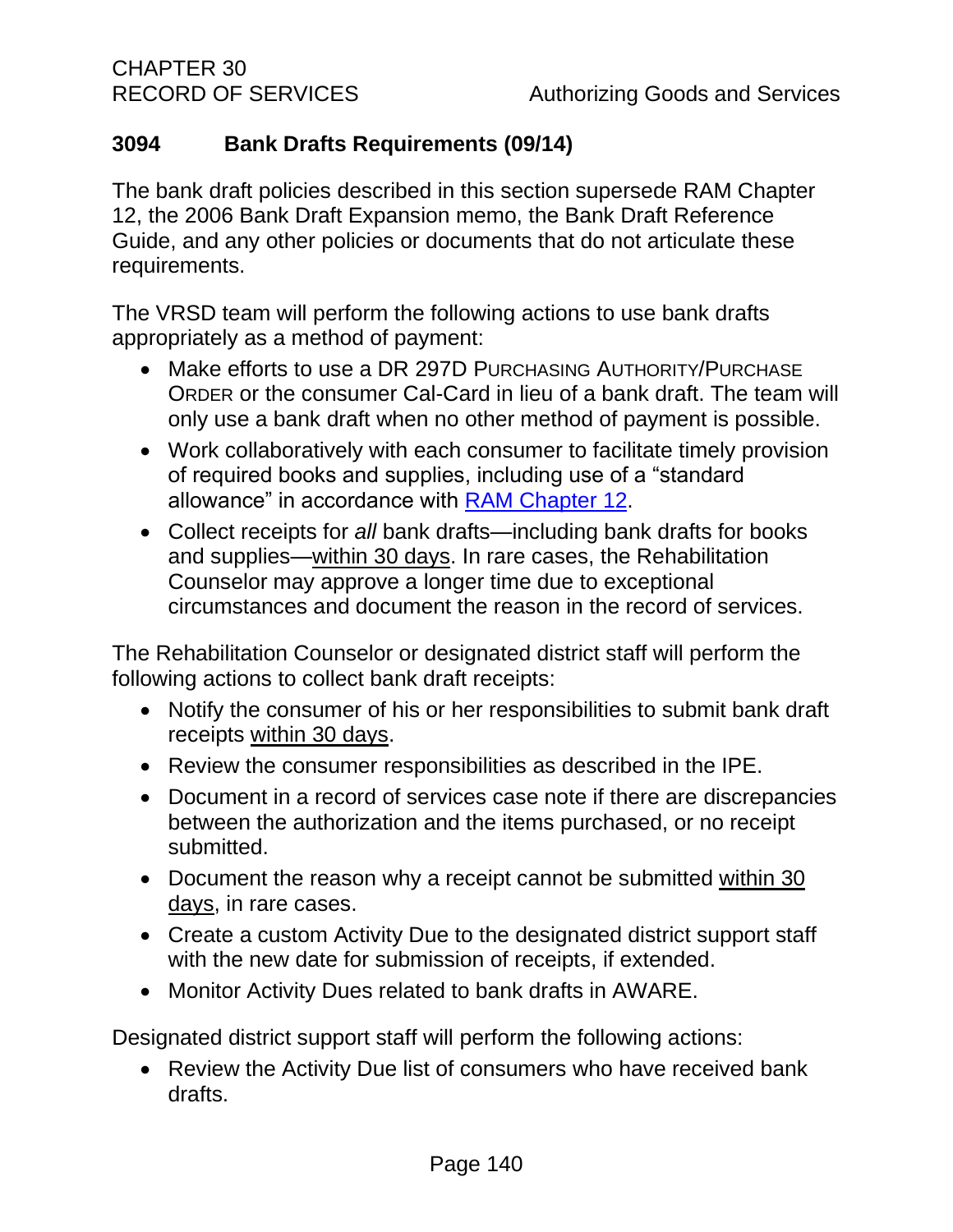# CHAPTER 30

- Collect and file the bank draft receipts for each consumer. Acceptable receipts may be paper or electronic.
- Contact the consumer with a reminder prior to the 30-day deadline.
- Notify the Rehabilitation Counselor if there are discrepancies between the authorization and the items purchased, or no receipt submitted.

The Team Manager case review will include an examination of bank draft receipts, including those for books and supplies.

Refer to the Exhibit A, Attachment C—Documentation Required in the Hardcopy Record of Services.

#### **3095 Financial Participation (09/14)**

The Rehabilitation Counselor and designated district staff will apply the following regulations for financial participation:

- Client Financial Participation General (CCR 7190).
- Exemptions from Client Financial Participation (CCR 7191).
- Computation of Client Financial Participation (CCR 7192).
- Client Financial Participation Payment (CCR 7193).

The VRSD team will track completion of financial participation documents.

The Team Manager will independently review cases, monitor financial participation, and take appropriate action to ensure compliance.

Refer to [RAM Chapter 17](http://drdomino/ram/index.html) for information on processing payments of consumer financial participation to the DOR.

## [Go to CCR.](file:///G:/Public%20Folder/InDOR%20Documents/VRPRD/PPI/CCR%20DOR%20-%20Effective%201-16-18.docx)

#### Documenting Financial Participation

The Rehabilitation Counselor or designated district staff will perform the following actions:

• Document the consumer's receipt of public assistance and benefits in AWARE according to the AWARE Reference Guide.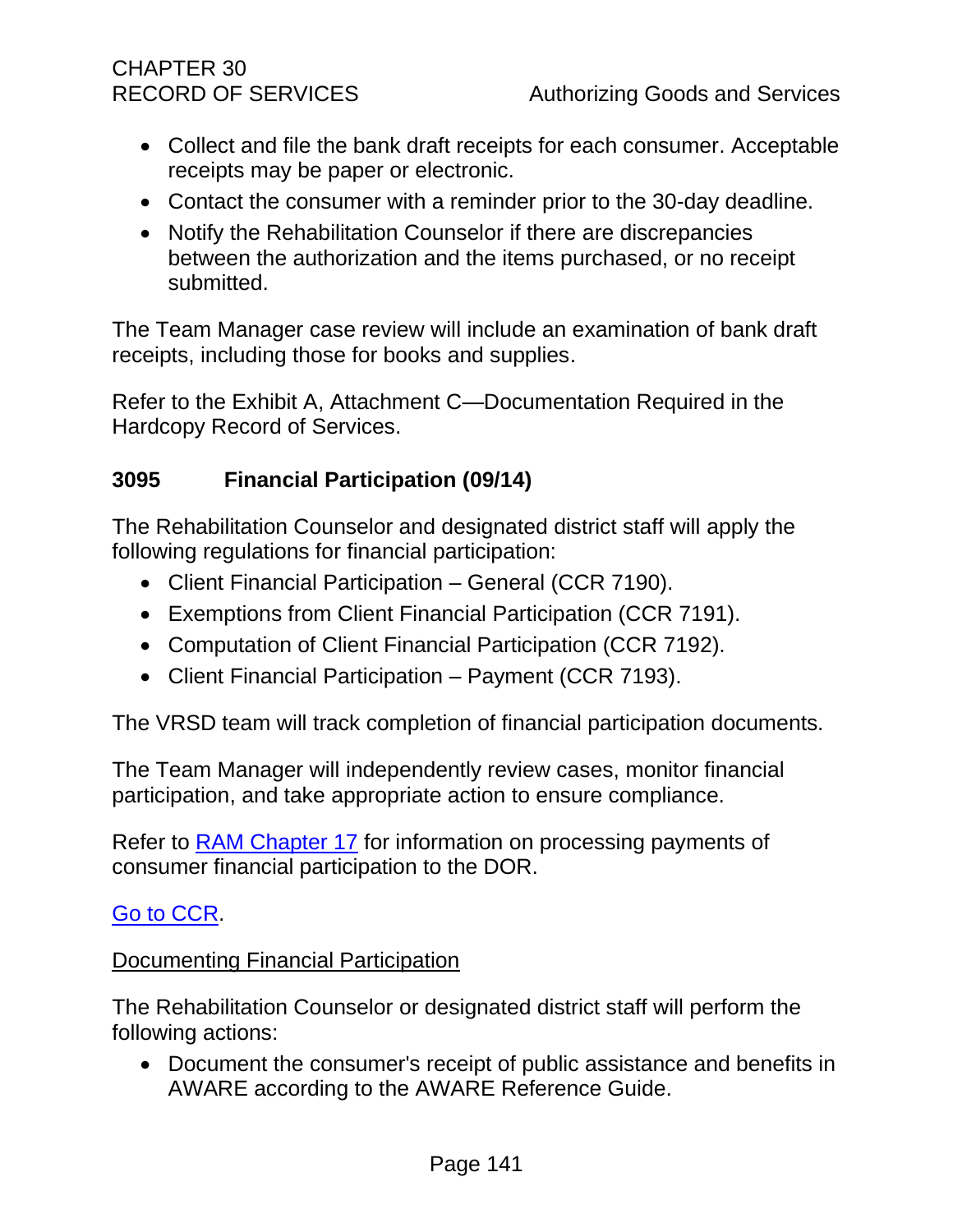- Complete the DR 233 STATEMENT OF FINANCIAL STATUS form when financial participation applies.
- Document that the service provided is not exempt from financial participation in AWARE.
- Document financial participation received from the consumer in AWARE according to the AWARE Reference Guide.

## **3096 Comparable Services and Benefits (09/14)**

The VRSD team will proactively assist the consumer to identify and apply for sources of comparable services and benefits prior to plan development. The goal is to assist the consumer in obtaining and utilizing comparable services and benefits at the time needed to participate in VR services.

The Rehabilitation Counselor and designated district staff will apply the following regulations for comparable services and benefits:

- General Requirements (CCR 7196).
- Exemptions (CCR 7196(b)).
- Additional Requirements Institutions of Higher Education (CCR 7197).
- Extreme Medical Risk (CCR 7197).

Comparable services and benefits must be utilized, unless coordination of services and benefits would interrupt or delay the provision of VR services to a consumer who is determined to be at extreme medical risk, based on medical evidence provided by an appropriate, qualified medical professional.

In addition, CCR 7029.7(b)(6) states that consumers have a right to "receive appropriate services without undue delay, except where the delay results from circumstances beyond the Department's control, such as the absence of training openings at schools or facilities, or unanticipated changes in the program due to new information or conditions."

The VRSD team will track completion of comparable services and benefits documentation.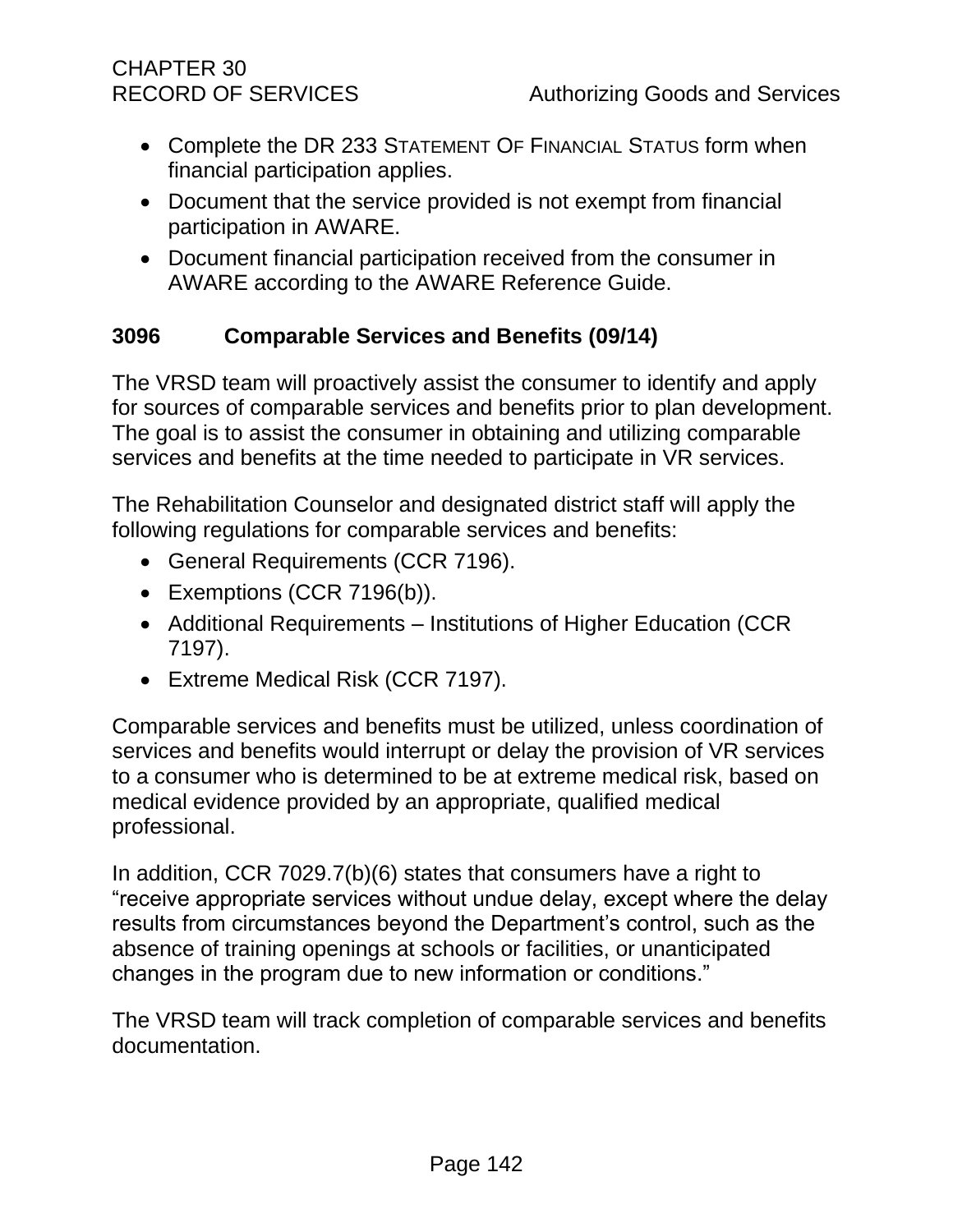The Team Manager will independently review cases, monitor comparable services and benefits, and take appropriate action to ensure compliance.

Refer to the [Medical Services Unit Desk Manual](http://drdomino/vred/Vocational-Rehabilitation-Support-Branch/medical-services/index.html) located on the Vocational Rehabilitation Employment Division / Medical Services Unit page on the intranet for more information on medically related comparable services and benefits.

## [Go to CCR.](file:///G:/Public%20Folder/InDOR%20Documents/VRPRD/PPI/CCR%20DOR%20-%20Effective%201-16-18.docx)

#### Documenting Comparable Services and Benefits

The Rehabilitation Counselor or designated district staff will document the following information in a record of services case note:

- Existing and sought-after comparable services and benefits.
- Maximum efforts to secure and attempts at utilizing all comparable services and benefits.
- Any anticipated comparable services and benefits.
- Comparable services and benefits obtained at the time of purchase.
- Evidence of benefit or denial of comparable services and benefits.

The Rehabilitation Counselor or designated district staff will record comparable services and benefits for purchased services in AWARE according to the AWARE Reference Guide.

## **3097 Criteria for Dual Authorizations (09/14)**

When a Rehabilitation Counselor or designated district staff creates dual authorizations, he or she is authorizing the same service to two providers for the same or overlapping service dates. While the Rehabilitation Counselor or designated district staff will not typically authorize the same service (e.g., job placement) to two service providers simultaneously, there may be special, limited circumstances where this is necessary in order to meet the needs of the consumer.

The Rehabilitation Counselor will perform the following actions:

- Consult with the Team Manager prior to requesting dual authorizations.
- Document the rationale for dual authorizations in a case note.